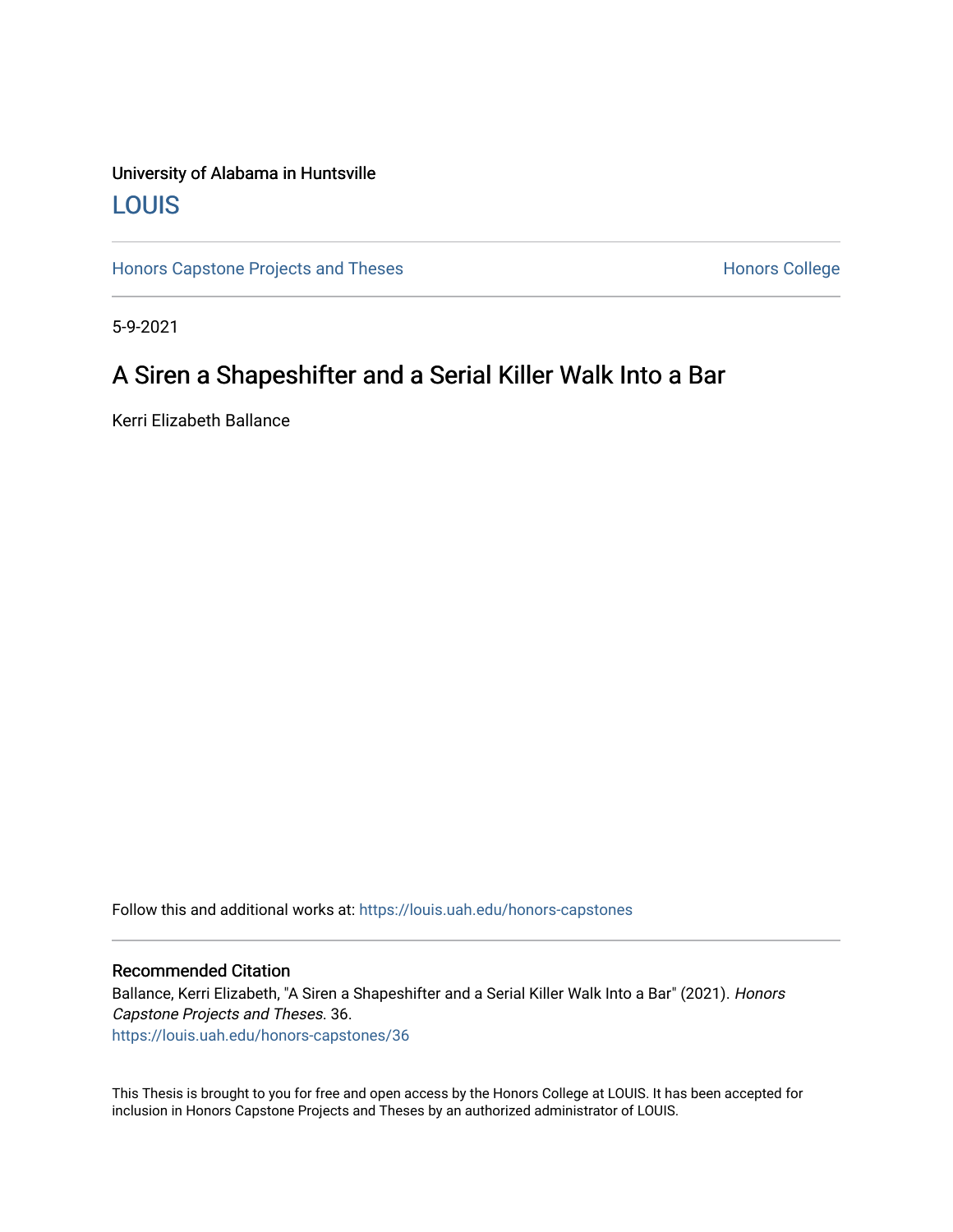# **A Siren, a Shapeshifter and a Serial Killer Walk Into a Bar**

**by**

# **Kerri Elizabeth Ballance**

### **An Honors Capstone**

**submitted in partial fulfillment of the requirements**

**for the Honors Diploma**

**to**

**The Honors College**

**of**

**The University of Alabama in Huntsville**

### **5-9-21**

### **Honors Capstone Director: Dr. Alanna Frost**

### **Chair of the English Department**

| Kerri E. Ballance                                                                               | $5 - 8 - 21$       |  |
|-------------------------------------------------------------------------------------------------|--------------------|--|
| Student (signature)                                                                             | Date               |  |
| Alanna Frost<br>Director (signature)                                                            | 9 May 2021<br>Date |  |
| Alanna Frost                                                                                    | 9 May 2021         |  |
| Department Chair (signature)                                                                    | Date               |  |
| Digitally signed by William Wilkerson<br>William Wilkerson<br>Date: 2021.05.10 07:12:34 -05'00' |                    |  |
| Honors College Dean (signature)                                                                 | Jate               |  |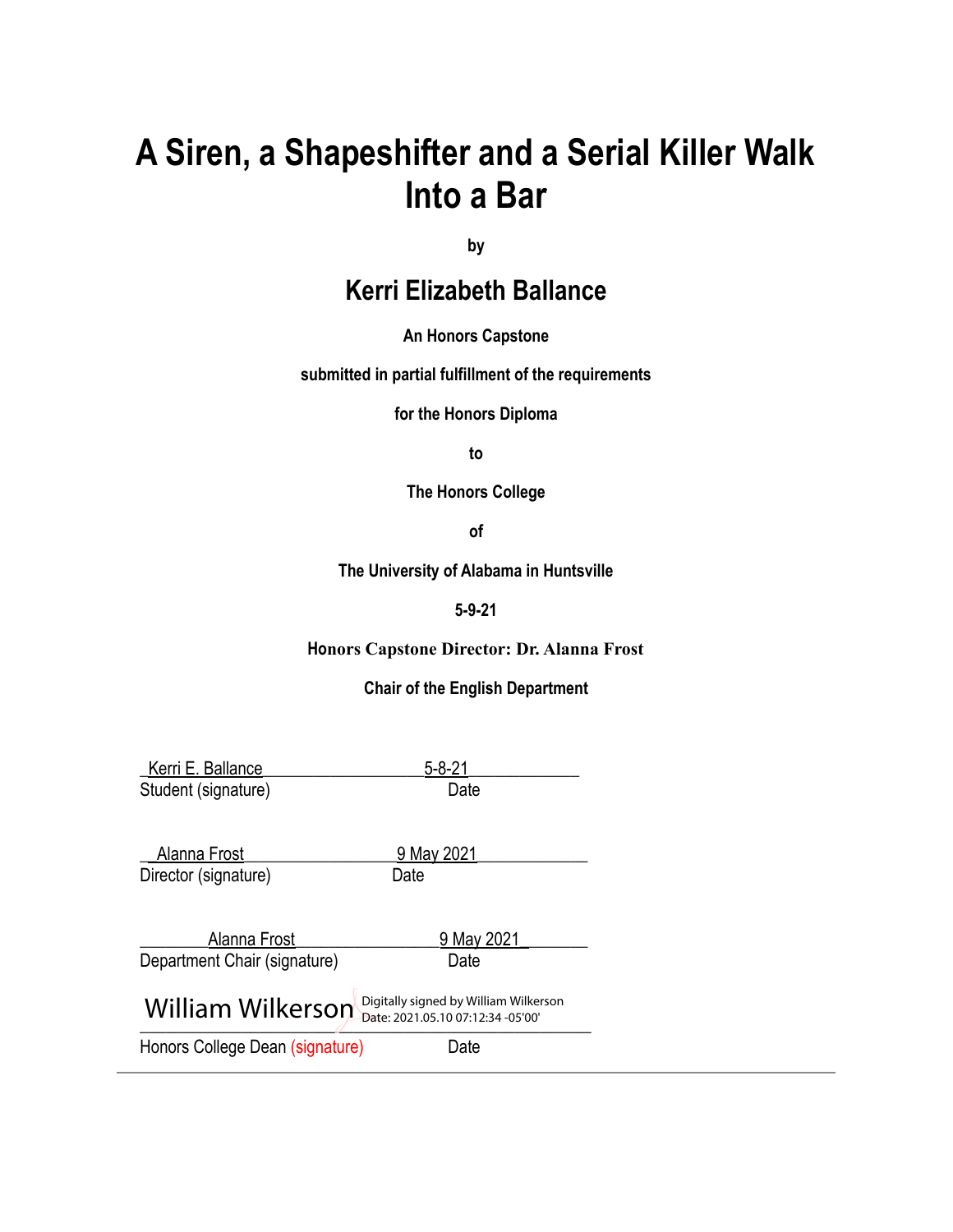### **Honors Thesis Copyright Permission**

### **This form must be signed by the student and submitted as a bound part of the thesis.**

In presenting this thesis in partial fulfillment of the requirements for Honors Diploma or Certificate from The University of Alabama in Huntsville, I agree that the Library of this University shall make it freely available for inspection. I further agree that permission for extensive copying for scholarly purposes may be granted by my advisor or, in his/her absence, by the Chair of the Department, Director of the Program, or the Dean of the Honors College. It is also understood that due recognition shall be given to me and to The University of Alabama in Huntsville in any scholarly use which may be made of any material in this thesis.

Kerri E. Ballance

Student Name (printed)

Kerri E. Ballance

Student Signature

\_\_\_5-8-21\_\_\_\_\_\_

Date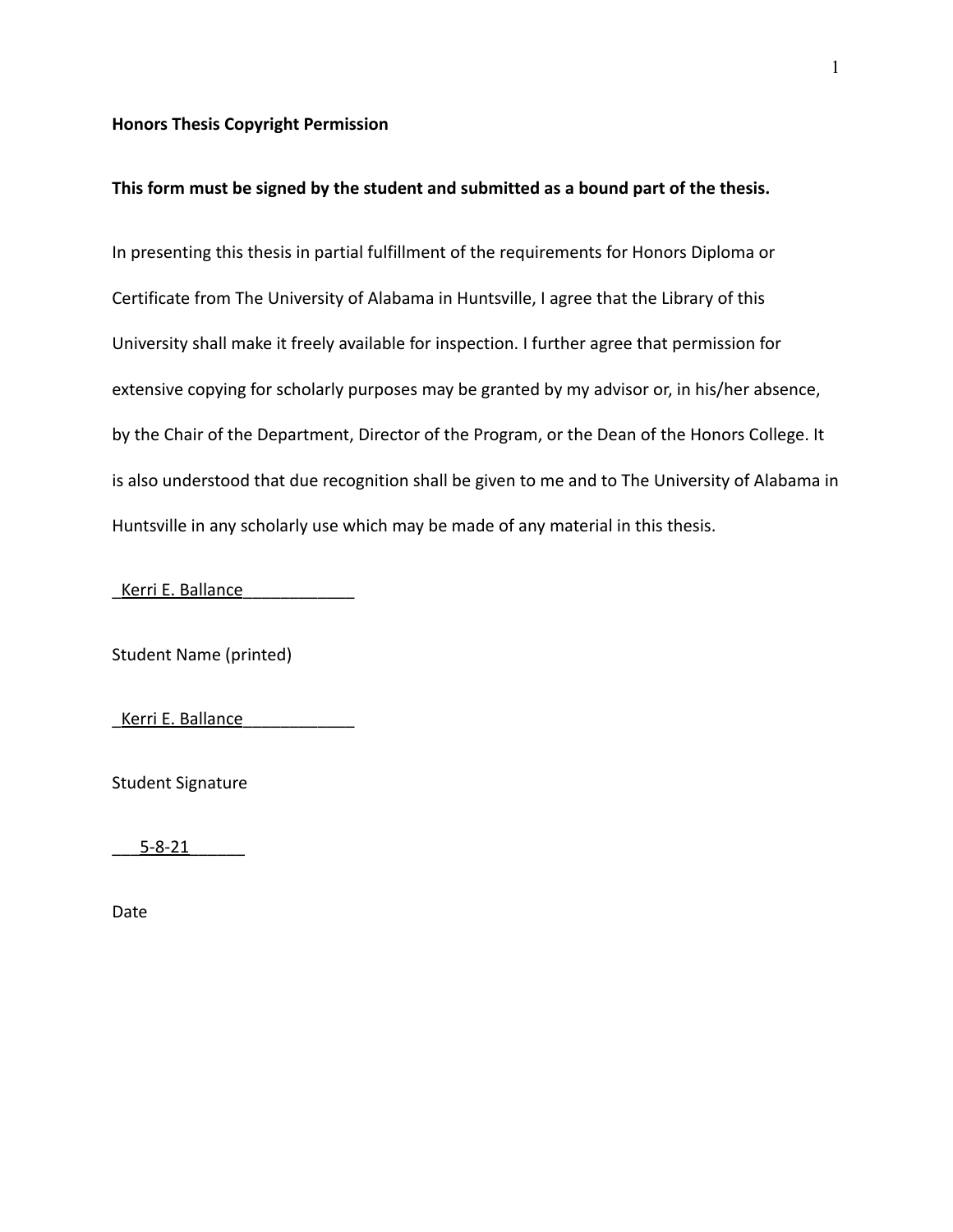### **Table of Contents**

| <b>Dedication</b>                                | $\mathbf{3}$            |
|--------------------------------------------------|-------------------------|
| Abstract                                         | $\overline{\mathbf{4}}$ |
| 1888                                             | 5                       |
| The Joys of Being Friends With a Witch           | 18                      |
| <b>Family Isn't Skin Deep</b>                    | 26                      |
| To Sing or Not to Sing                           | 33                      |
| <b>What's So Great About Time Travel Anyway?</b> | 44                      |
| <b>Should You Avoid The Book on the 'sill?</b>   | 70                      |
| One of these Things is Not Like the Other        | 82                      |
| <b>Reflection</b>                                | 91                      |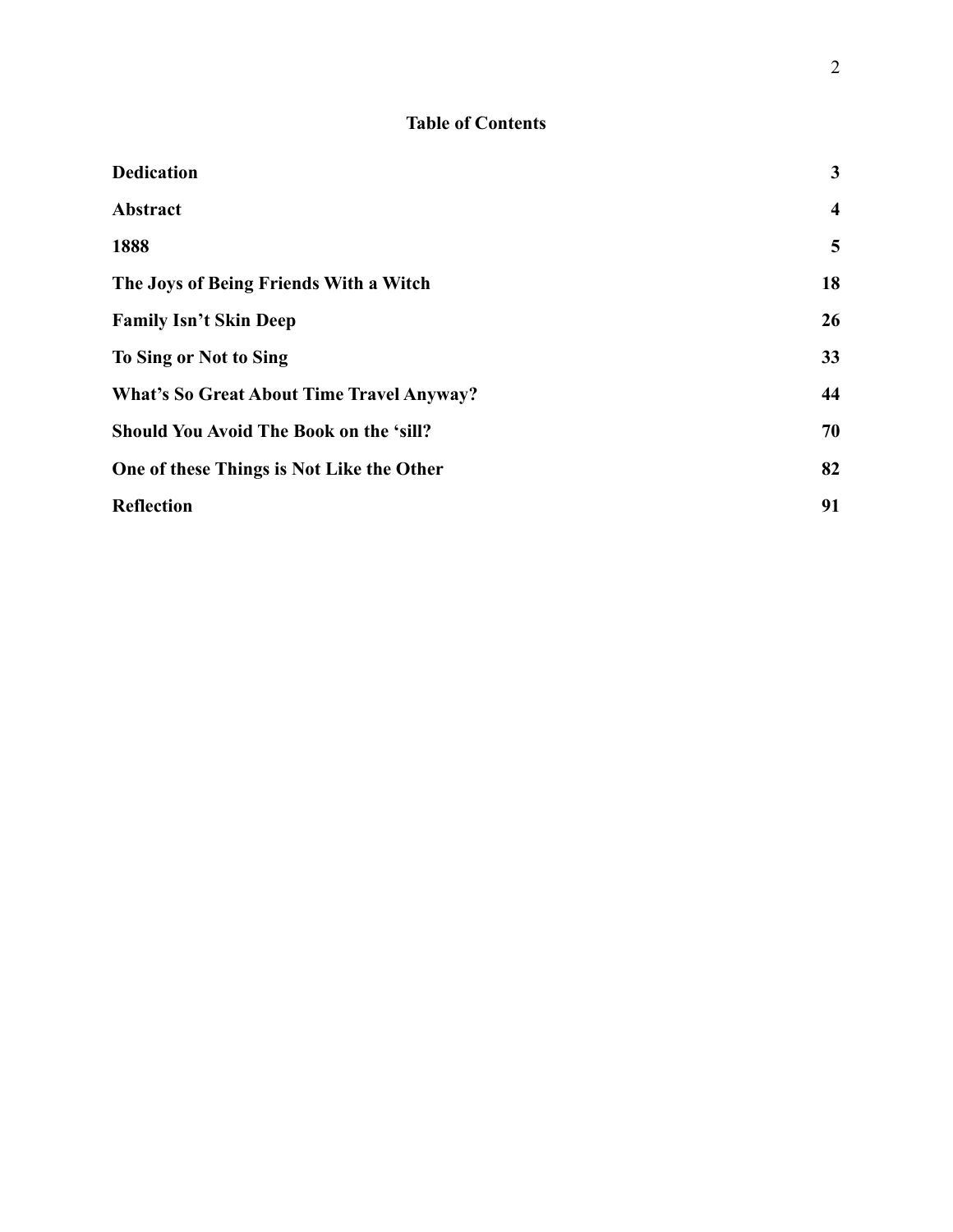### **Dedication**

<span id="page-4-0"></span>This collection is dedicated to all of the wonderful people at the University of Alabama in Huntsville who have been such a tremendous help. Unfortunately, there are far too many of you to name, but you are all so greatly appreciated

I would like to thank my Project Director, Dr. Alanna Frost who was so understanding and gave me incredibly useful advice about my stories, and the academic side of this project.

I would also like to thank my parents for encouraging me to write, no matter what the content was. Without you, I wouldn't have had the courage and faith in myself to write what is quite possibly the longest original story I have ever written.

To everyone else in my life who encouraged my craziness, thank you.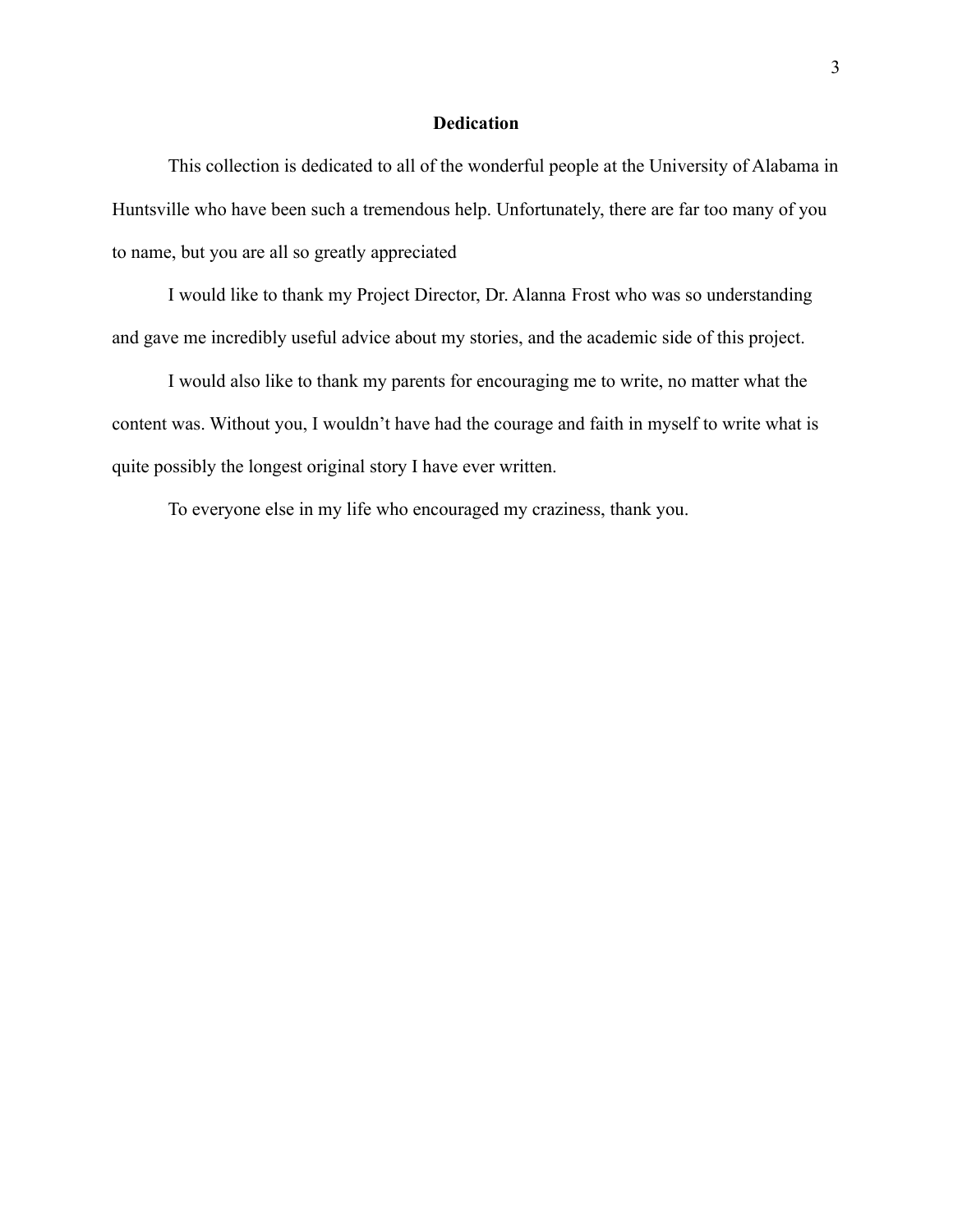### **Abstract**

<span id="page-5-0"></span>I have written a collection of seven short stories that are connected in several ways. The main character of each story (with the exception of the serial killer) is some sort of mythological or supernatural creature. The stories take place across various time periods and locations on Earth. Some characters may appear in stories where they are not the main character. There is only an overlap if the secondary character's story is set in the same time period and geographic location as that current story, as only two characters are capable of time travel. There is also another connection that is not revealed until the final story, which is the only story that should be read last.

For the paper about this project, I wrote a reflection of sorts. In it, I discuss what inspired me to write the collection in general and what inspired each story specifically. I discuss what genre(s) the collection might fit into, including what aspects of the stories fit into the genre(s) and what aspects do not fit into that genre(s). I also talk about market analytics, including if I plan to seek publication, what publishers might I send it to, and what steps I might have to take to make the collection more appealing to publishers.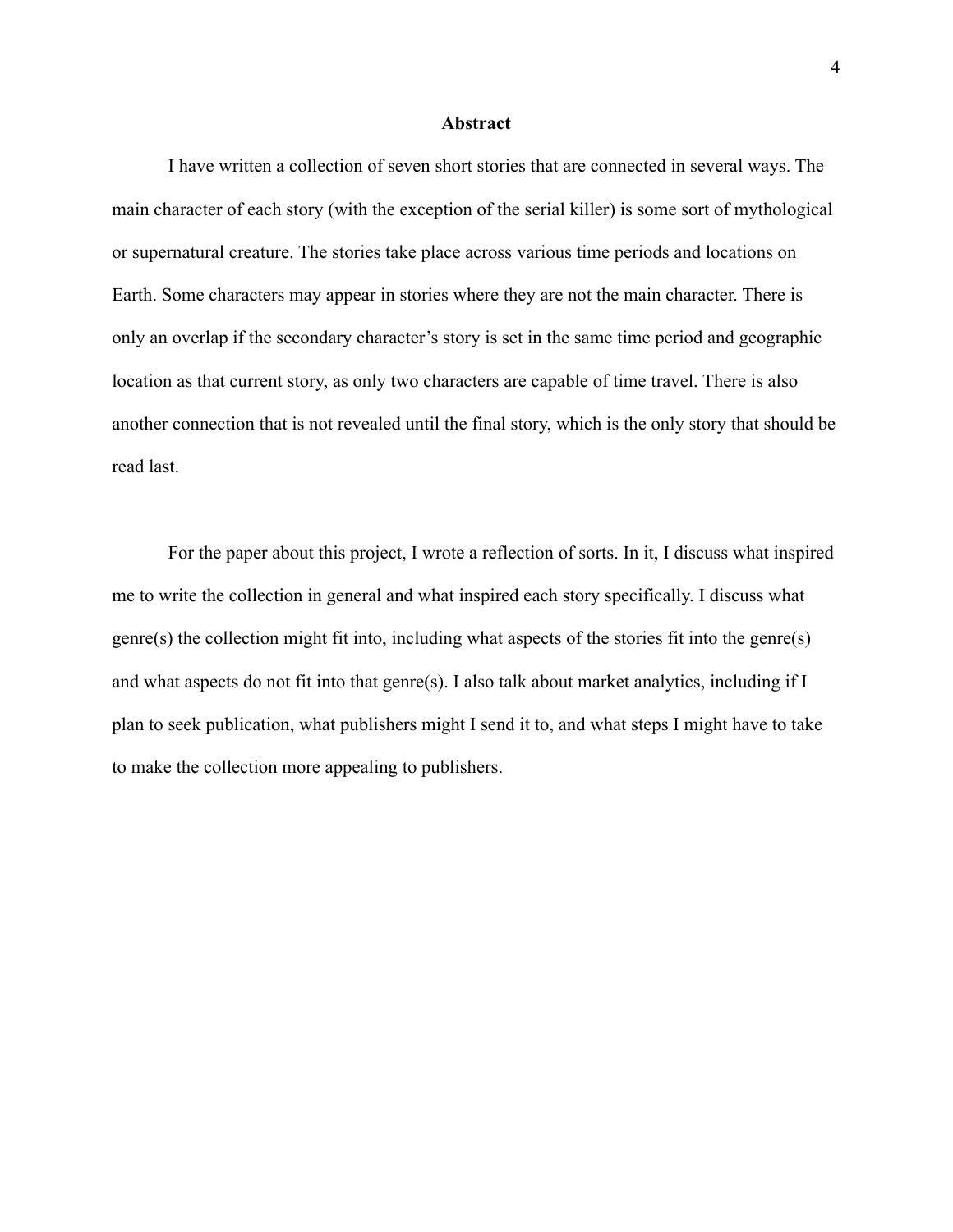### **1888**

<span id="page-6-0"></span>I was born of blood and death. I didn't know my mother, but I did know her pimp. He was a disgusting little man; his grubby mitts fumbling with everything he saw. Said after I came out, she just kept bleeding, said they couldn't stop it, so they chunked her weighted corpse into the Thames. He told me that, as she lay there dying, she named me Carin (pronounced Cuh-rehn, for you educated dandies who NEVER pronounce my name right). I made him tell me that story, over and over again. He said I scared him, said it wasn't natural that I should enjoy hearing it. But I did.

He kept threatening to have me carted off to Bedlam, formally called Bethlem Royal Hospital, famous for its "care" of the patients. I knew he wouldn't send me off; I was too useful. As an innocent child, I could often convince the younger Detective Inspectors, no matter what they had seen the girls doing, that nothing was going on that was against the law. I could weave the sweetest, most moving sob stories about how the girls had given up their life of crime tocare for me after my poor, dearly departed mother perished at my birth. The more senior Inspectors didn't care; they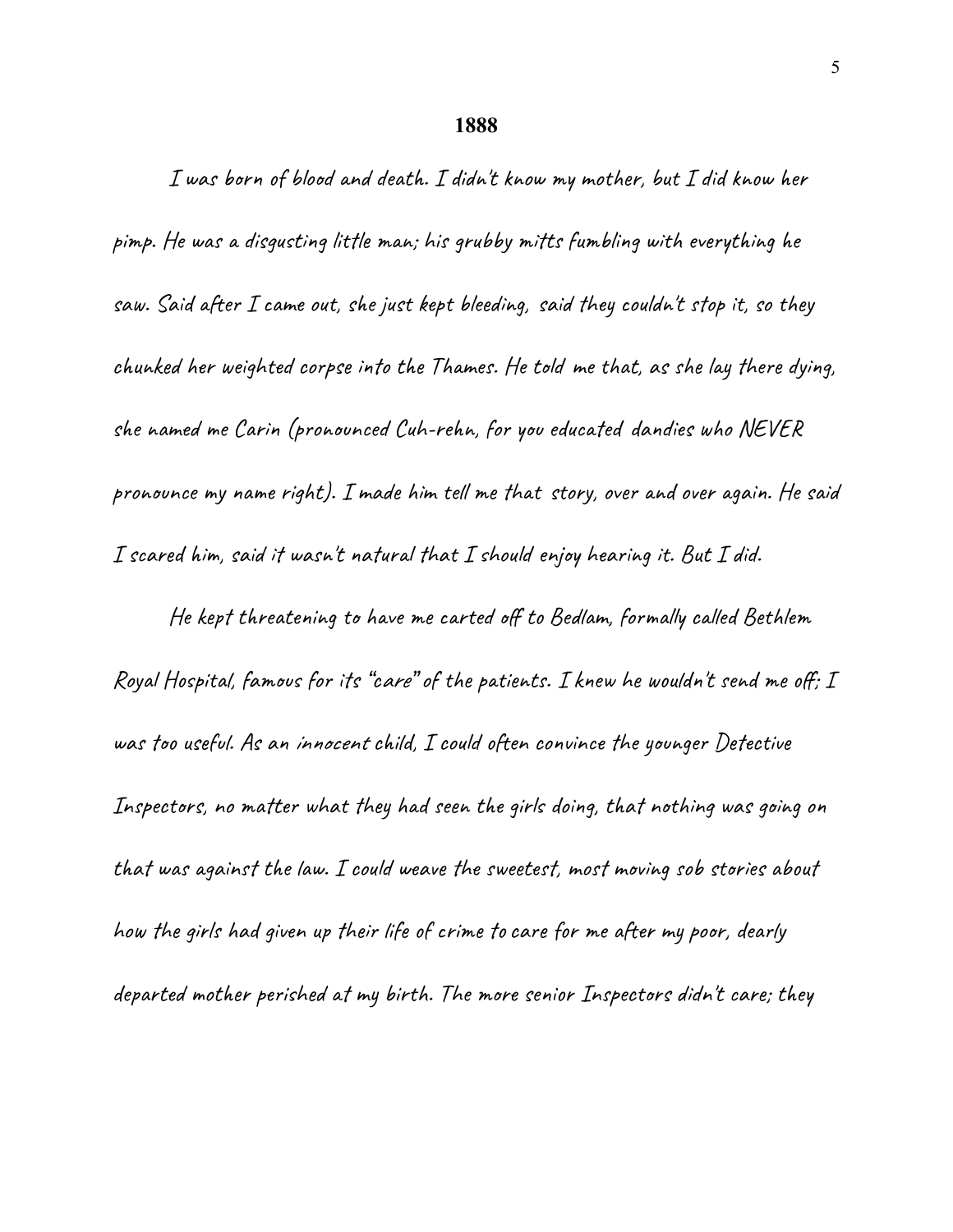were helping to keep the girls employed. But the newer Inspectors actually seemed to believe my stories, gullible fools.

I left all that, years ago. I taught myself how to dress and talk like a boy so that I could actually earn an "honest living." There's no honesty in what I do, but no one cares. I "procure" bodies for the doctors to cut up and study. I don't know what they think they're going to learn. But what do  $I$  care? It pays the bills and  $I$  so enjoy my work.

At first, I'd prowl around the alleyways, looking for fools who'd overdosed on opium, or over indulged in drink; they were easy enough to find. But the doctors got tired of overdoses; they wanted bodies that had died of more "creative" ways. I have no idea how they could tell an overdose from any other problem, but somehow, they could. So I had to get more creative, by any means necessary.

I started practicing with live drunks no one would miss; the lazy, prostitute beating ones were the simplest marks. My first kill was so easy; he didn't even budge when  $I$  slipped the knife into his chest, just gushed some blood, so much blood.  $I$  was drenched from head to toe in a matter of moments. The blood gave my shirt a nice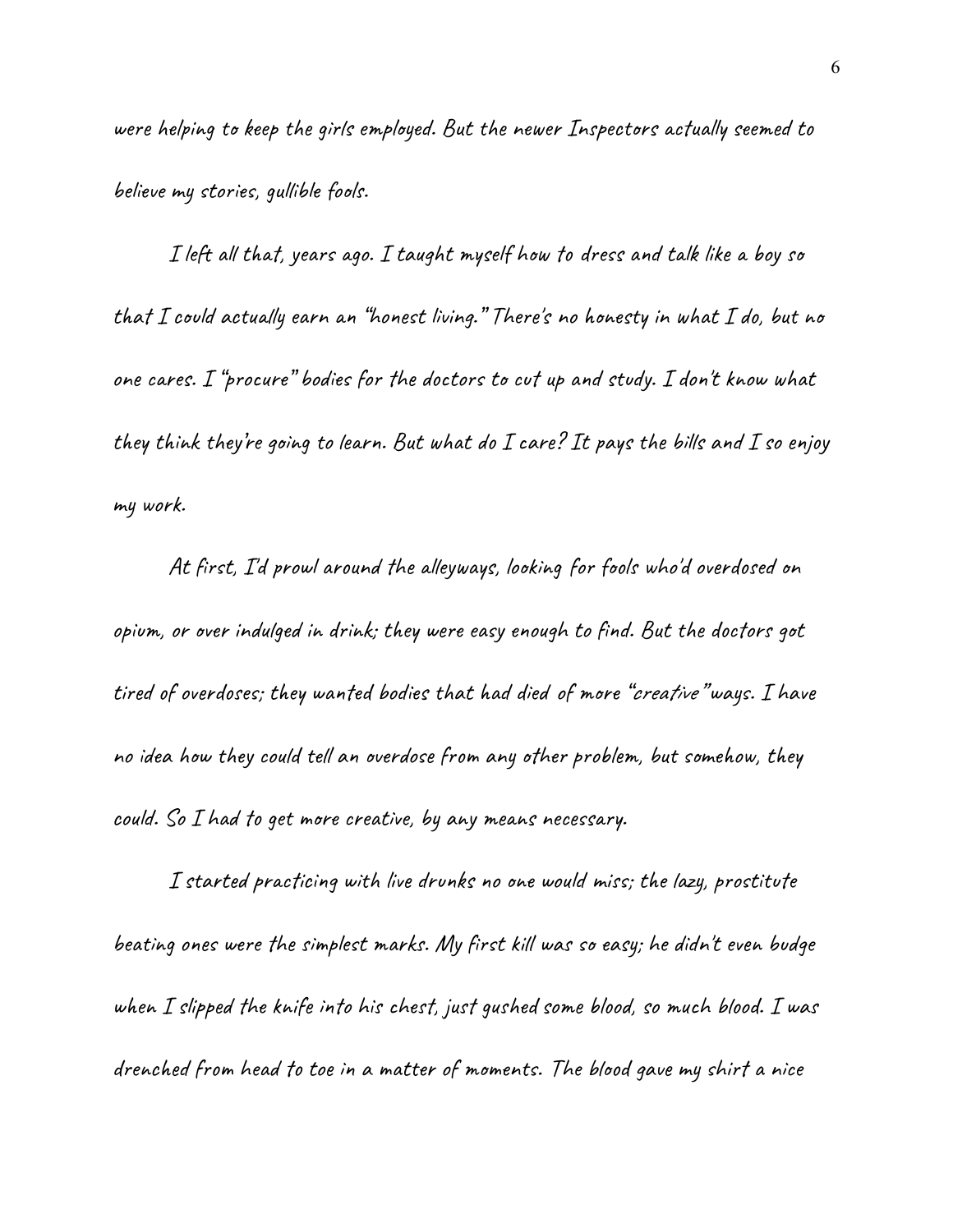crimson pattern that I'm rather fond of. After him, I got more bold; I'd attack almost anyone in an alleyway.

And the more that I killed, the more I enjoyed slicing the throat, giving people the smile in death that they never had in life. There's something about the skin on the throat that makes the loveliest sound when I slice it. And, of course, there's always the challenge to see how deep I can get my blade to rake across; I've found that the deeper I cut, the tougher it is to pull through, but I've always enjoyed a challenge.

I know, I should have been more careful and selective with my victims, but I didn't care. The blood felt so good on my skin, especially in winter. Of all the months to hunt, December is my favorite. The way the warm, steaming blood drops on my chilled skin, there's nothing like it. But, sadly, most doctors require bodies, fresh bodies, in the spring; winter hunting was a rare opportunity. But it was a good system: the doctors paid me for the fresh meat, and the Detective Inspectors were none the wiser about the killer on their streets. Until Friday 31 August 1888, when London awoke and realized, they had a monster in their midst.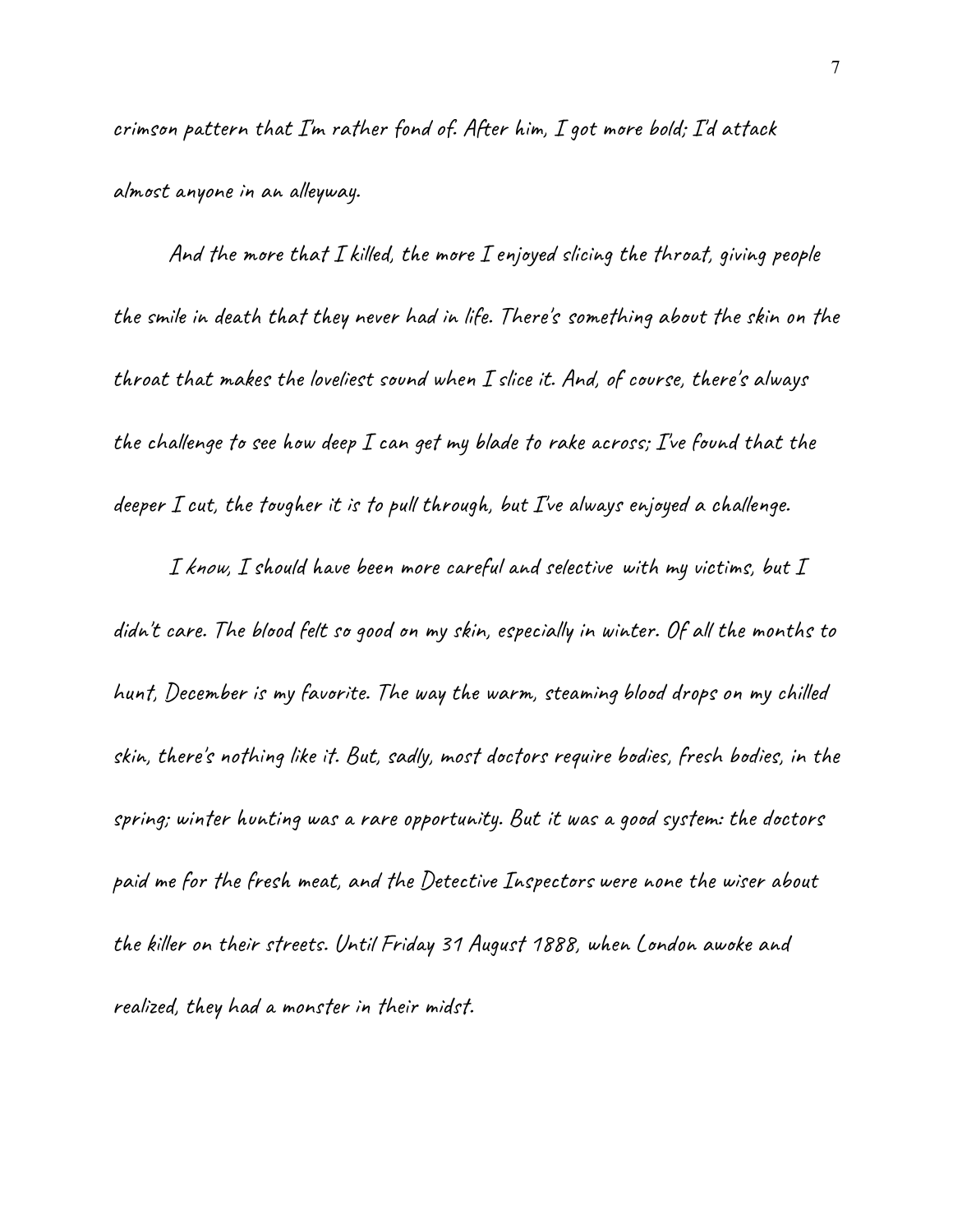Just for the record, I didn't kill those women. I had never even met them; they lived in a different part of Whitechapel than me. Oh wait. You have no idea what I'm talking about. I'm talking about 1888, the year that, as the papers first called him, Leather Apron went to town; or, as he told the newspapers to call him, Jack the Ripper.

He had a habit of slicing up broads in the messiest way possible, he slit their throats then cut out some of their organs. And, I gotta admit, even though I didn't agree with his choice of prey, I admired his style. The way that he would slice open their throats, perfection; he was an artist unlike any other. Removing their organs was kinda dumb, it cuts down on the sale value to the doctors but hey, who am I to judge?

He went through five women in a matter of three months. Even <sup>I</sup> don't usually go through that many bodies that fast. But I loved those three months. Stalking the night, wondering if I was going to be next, knowing I was not alone in my monstrosity.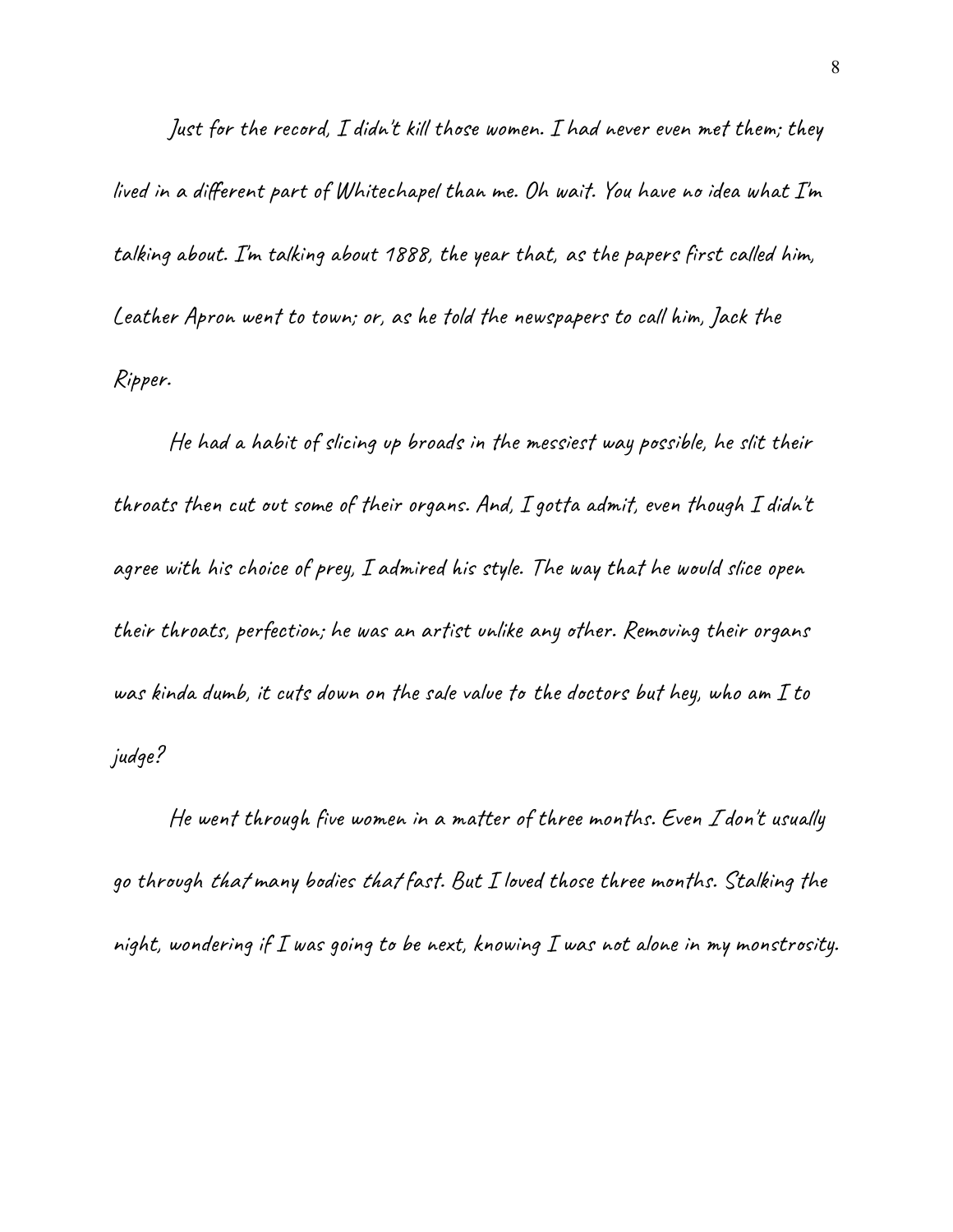A few days ago, I decided to go collect a few things from my old haunt. Saw me Mum's pimp, still as wormy and disgusting as ever, but he looked more nervous than usual, and that made me curious. I decided to have some fun with him, so I shoved him against a wall, knife to his throat, and growled,

"Talk."

He squeaked like the rat he is, but nothing came out. He stammered, but it was meaningless. So I dug my blade into the side of his throat, just enough to release some blood. Far less than if the doctors had prescribed bloodletting, but enough to get my point across. Finally, his teeth chattering, he eked out, "I heard th-th-that you had an interest in The Ripper." He tried to smirk as if he were lording around some great secret that I would pay good money for.

Mistake. I smiled, lifted my knife from his throat and slid it back into my blouse. I smoothed his collar and purred, "Says who?" I narrowed my eyes, and flipped a different knife father down his body. He caught my meaning.

His eyes about popped out of his head as he backtracked, "N-nn-no one. I-ii-I just figured, with the way you listened to that story,  $I$  thought-"  $\,$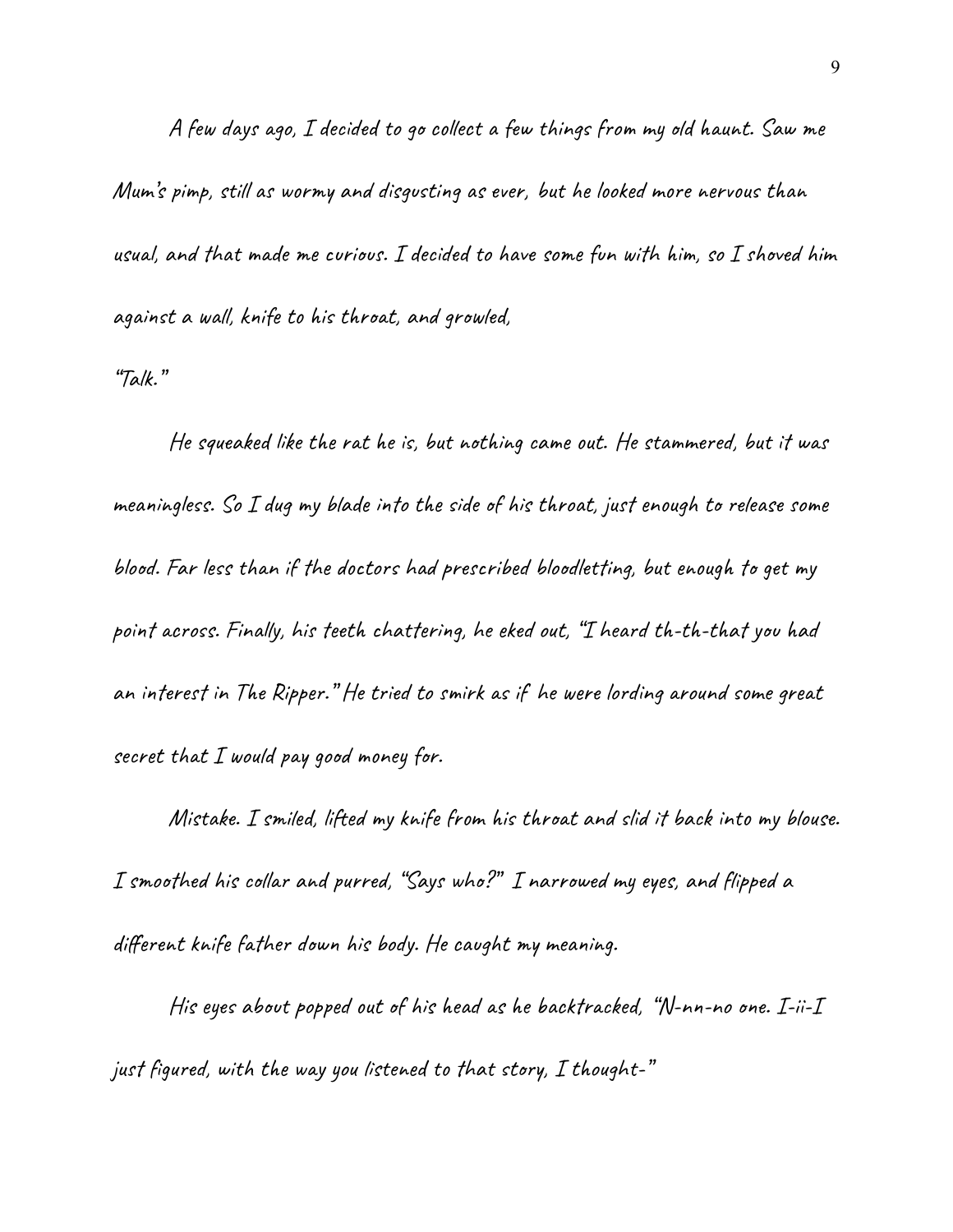I sneered, "We both know thinking's never been your strong suit. So give me one good reason I shouldn't dump what's left of you in the Thames." That loosened his tongue.

He blurted, "I think the Ripper might have been one of your mum's customers." I glared at him. "What makes you say that?"

"I heard some of the girls talking about your mum's best client from right before she had you-" he started. I cut off his pointless little speech.

"So...what you're telling me...is that you've wasted my valuable time. Because, if the girls really thought I was related to Jack, they'd be heading for America as fast as they could to ensure I didn't kill them like he's killing girls. Which means, you're lying to me." I stared him in the eye, daring him to say something. He didn't. But, since he hadn't given me a reason to keep him alive, I relieved him of the sack of coin around his waist.

Then I left him to change his trousers. Annoying as he was, he was a fixture whose absence would be noticed. I wandered along, thinking. What if Jack were my father? Even I had to admit to the similarities between our kills, between our victims: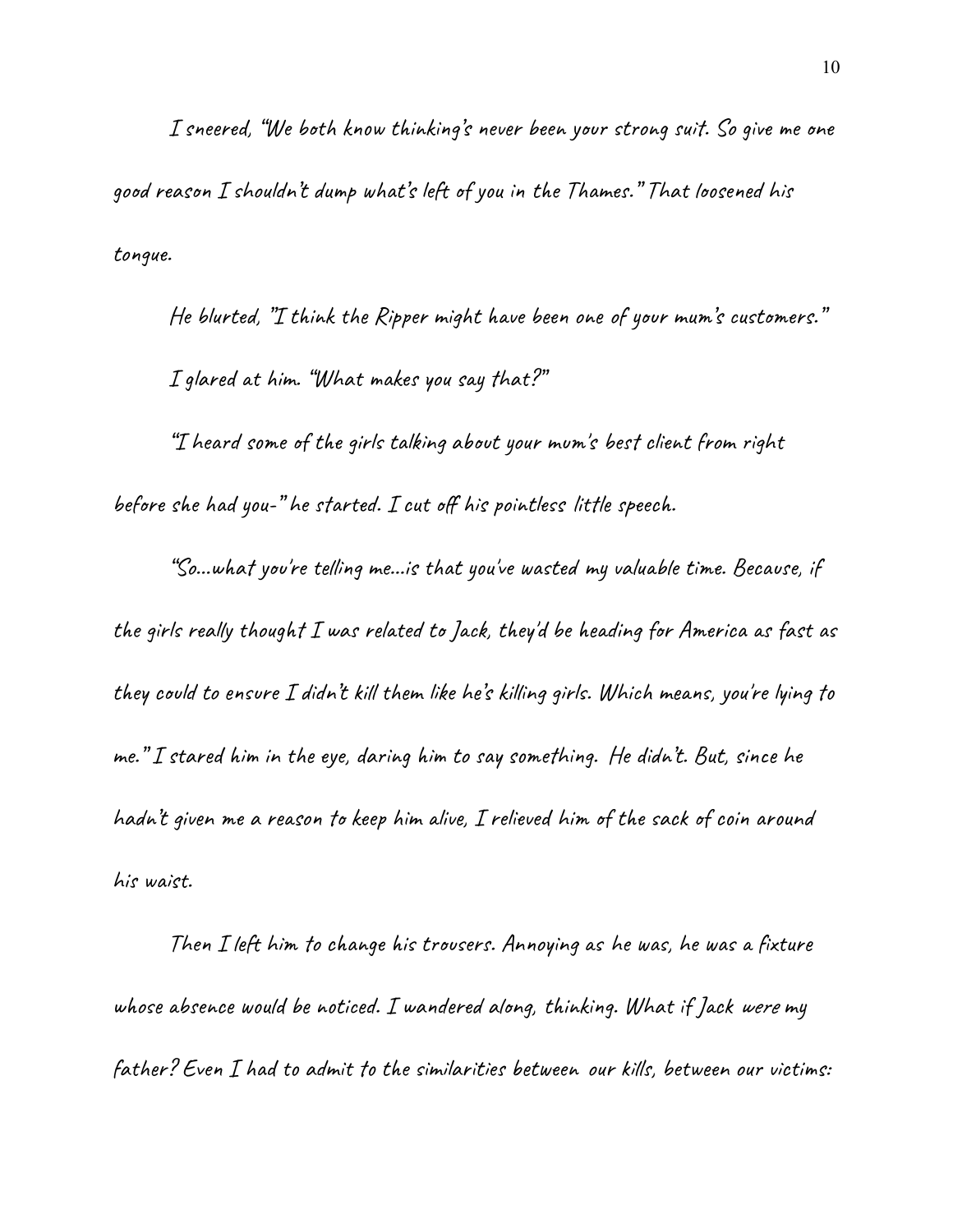people that society wouldn't miss. Would it be so crazy if we were related? It **would** explain a lot about me.

But, do I want that explained? That thing that sets me apart from the masses? I love that thing; since I yielded myself up, gave myself over, I've been making a living off it. But you already knew that. And you don't really care. So I'll skip to the part that you might care about. I've accepted and take great pleasure in the idea of Jack as my father. I've decided that it doesn't matter if he actually is or not. The idea of him is enough of a father to me.

Sadly, though, since Jack brought so much attention to Whitechapel, I've decided to move to America, to be with family. When I stopped by to collect some things, the girls showed me some of my Mother's letters to her brother, a doctor by the name of Herman Webster Mudgett. I must admit I'm sad to be leaving my hunting ground, but  $I$  can't hunt if  $I'$ m in prison.

Signed,

Carin

Daughter of Jack the Ripper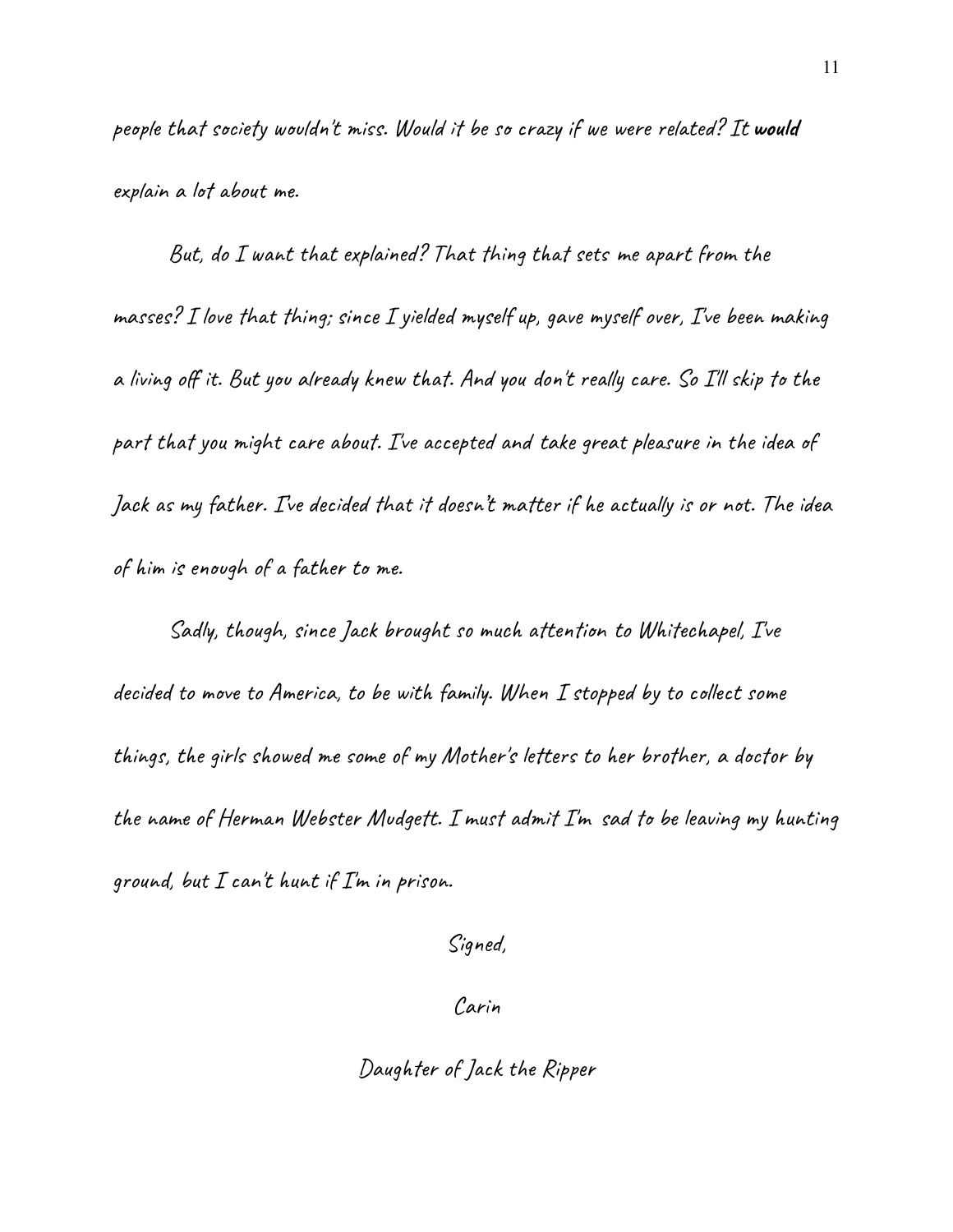I don't know why I keep writing these things, but I find it exhilarating to know that there is a risk of being caught should someone find you. And there is some comfort in telling someone about what I have done, to know that I will leave some mark on the world when I die. And on that note, I suppose I should tell you what I have been about.

I would like to inform you that my uncle is an absolutely charming fellow. His wives are nice women, his children are lovely, they have done everything they can to make me feel at home here. Despite the pleasant atmosphere, or perhaps because of it, my desire to kill grew considerably. I tried to resist as I knew it would complicate things, but there is no use in denying what  $I$  am.

I slipped out at night, taking great care to not wake anyone. I thought it would take me more time to grow accustomed to this new city, but that first night proved otherwise. In no time at all, I found a woman unconscious from drink and clearly living on the streets. I slid one of my knives out and dispatched her with ease. She was so out of it that she did not even choke on her blood as so many do. I must admit, killing her released a great weight from inside me. I realized that no one in this country knew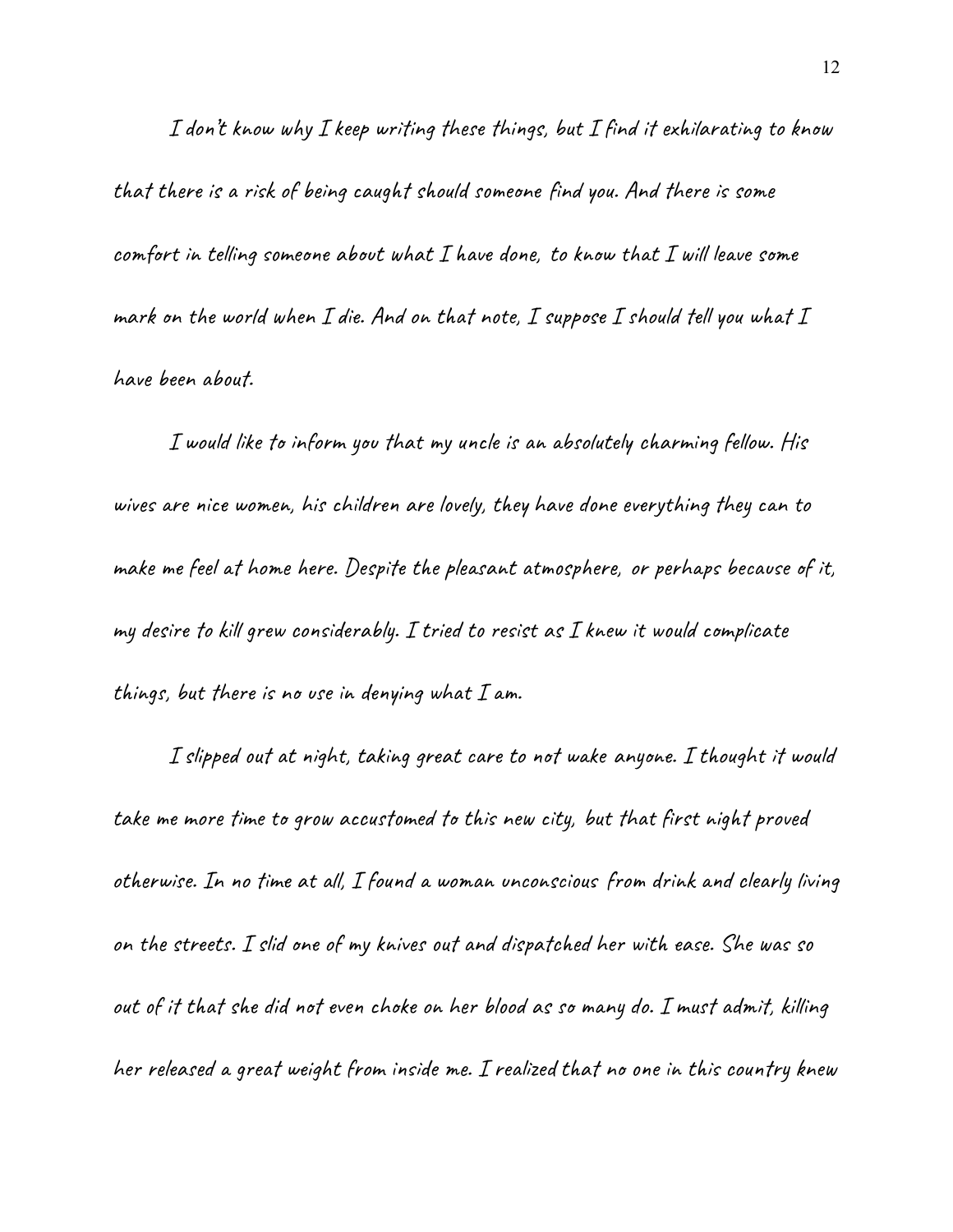of my darker inclinations, so no one would think to look at me for my crimes. I was positively giddy, a most unusual, but pleasant sensation.

As time passed, and my kills grew steady, I found myself taking a childlike glee in the hunt, in the freedom that it afforded me. This must have bled into my daily actions, as my uncle commented that America was doing wonders on my personality, that I become more juvenile, more carefree than I had been before. I suppose that growing up as I did, I had little time for immature frivolousness. But America gave me a chance to reclaim that childishness that I had never known. And I had no intention of giving that up.

As soon as I had the funds, I moved out of my uncle's home. They were kind to me, but their lifestyle was quite stifling to my nocturnaldesires. Secretly, I think they were glad to see me go, but they put on quite a show trying to convince me to stay. I am glad to be rid of them all, though I will likely stay with them every so often. Purely so that  $I$  may learn about my mother, of course.

The hour is finally late enough that only the truly desperate and depraved will be out. Hopefully tonight is as fruitful a hunt as the previous nights.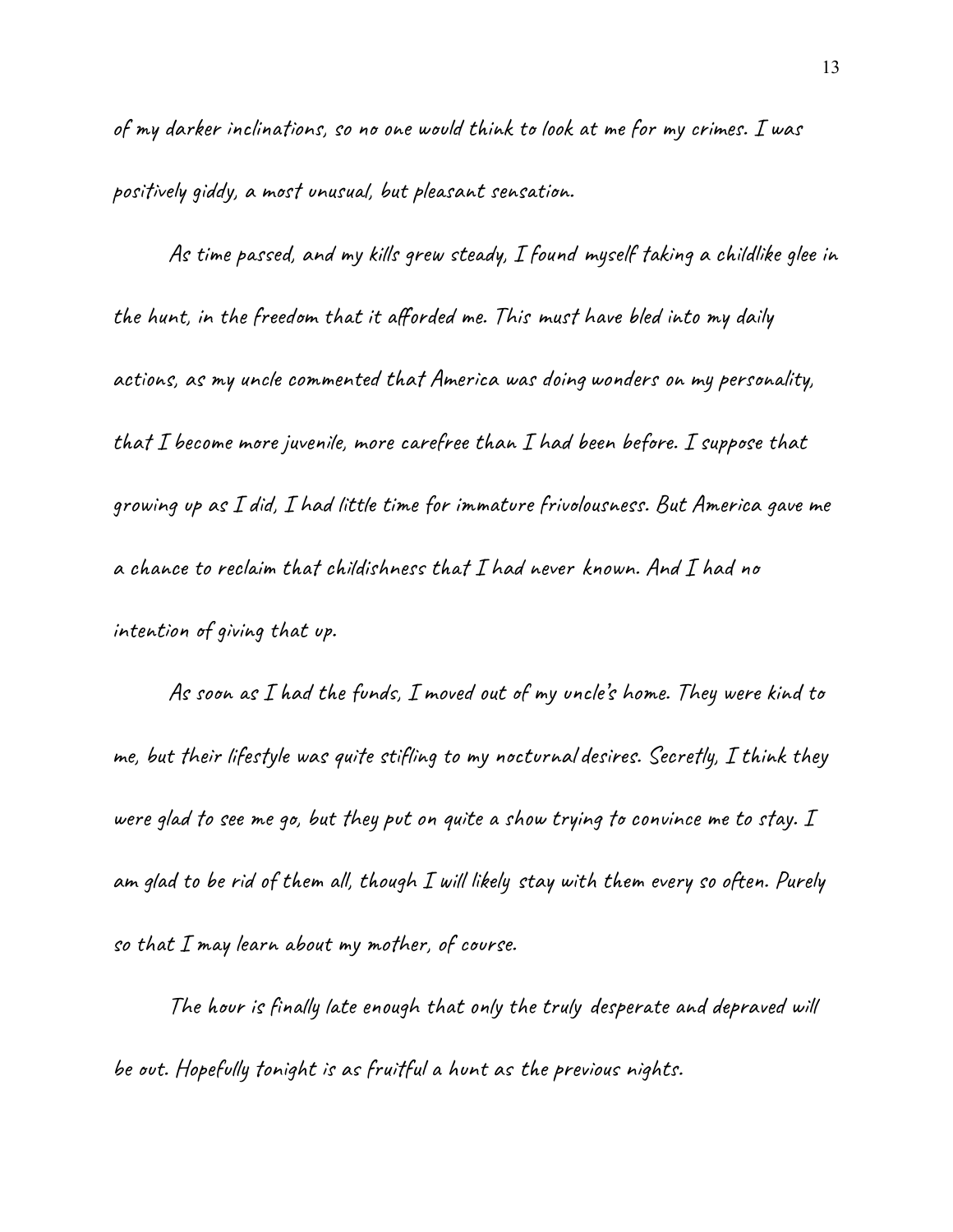Hello there. It's been a few years since I last wrote. Not much has changed. I still live in my own place in the city. I still go on near nightly hunts. My uncle is still a charming fellow. But I've discovered that he has a nasty penchant for lying, and hmmm. What was that other flaw of his? OH right! He also kills people.

Surprised? So was I. I couldn't believe that he was able to kill, right under my nose! But then I suppose I was also able to kill under his, so it is only fair. And, from what I read, we targeted different types of people (I strangers no one would miss; he associates and customers), so it makes sense that our paths would not have crossed. I read in some of the papers that his most famous alias was H. H. Holmes (if that helps you understand things a little more). And that he admitted to killing twenty-seven people! Except, the police, as you call them, couldonly verify nine kills, though they believe he killed more, possibly as many as 200! And several of the people he claimed to have killed are still very much alive. Who can be certain of anything these days?

His style of killing was quite different from Jack and I. We kill in a quite hands on manner. My uncle placed people in various secret rooms of a hotel he had built. He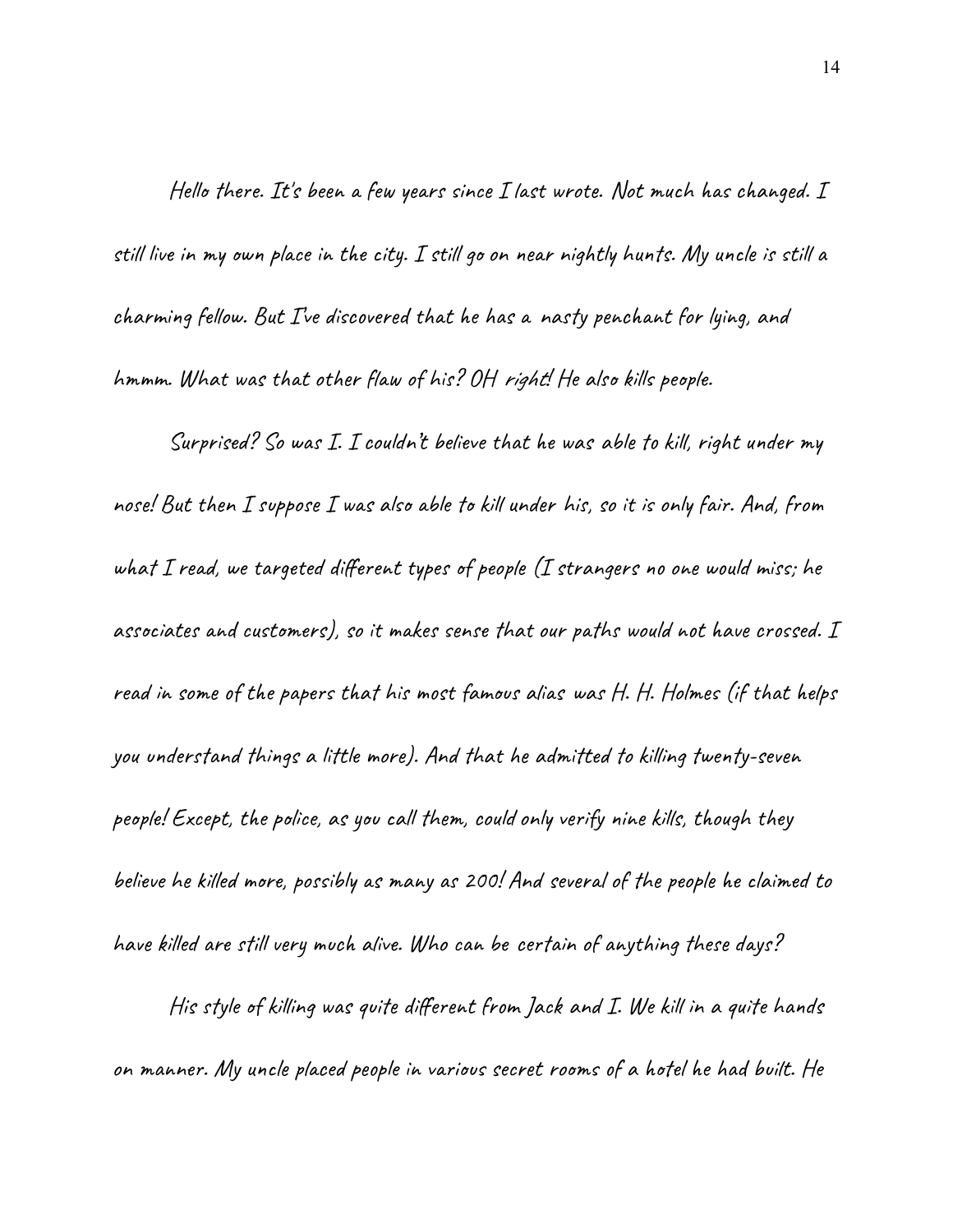only interacted with them before and after the kill, never during. I cannot imagine having to clean up a mess that you didn't even get to enjoy creating. That is a horrid example of all work and no play, and I want nothing to do with that style of life. Or, rather, death.

While it probably is dreadful to be related to his victims, **I** certainly feel better knowing that he is a killer. As a child, I used to wonder why I enjoyed killing. After a while, though, I realized that it didn't matter where these urges came from, they were mine and I loved them. But now I know; I couldn't help but enjoy it. I got a killer's instinct from both sides of my family, but they, unlike me, enjoy the public eye. And have to deal with any problems that occur because of it.

Since my uncle has been arrested, I have decided to find a less on-edge hunting ground. I've heard of cities on the east coast so large even the locals get lost. A perfect place to reestablish myself after this unfortunate set-back. We shall simply have to wait and see whether you hear more from me.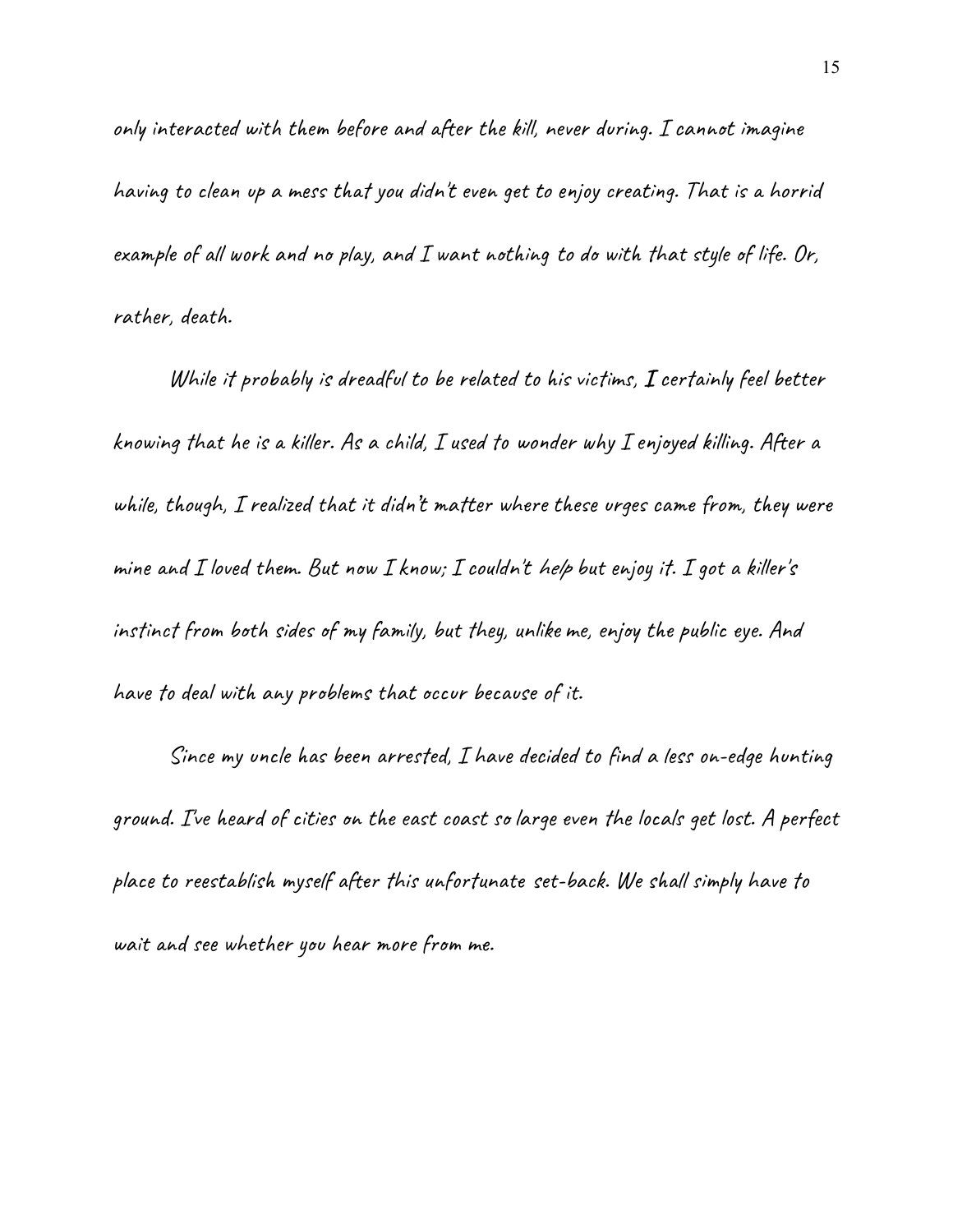I pushed the letters towards the strange barkeep. I don't know why I did it. Giving him this evidence was incredibly risky. What if he went to the police? Once more, I reminded myself that there was no definitive proof tying me to my crimes. If the strange man was foolish enough to take my letters to the police, then I would play the hysterical woman and cry that my mind was fraught with horrors described to me by a stranger many years ago.

The barkeep smiled at me, and I at him. As promised, he handed me a bottle of homebrew moonshine, an unusual drink that I had developed a taste for while in the American South. After leaving my uncle's home, I made my way all across the North American continent, but kept coming back to the American West and to Canada. Something about those cold winter nights still set my heart ablaze. The snow also made it easier to clean myself off after a kill and provided a tasty treat (so long as I avoided any yellow snow).

While in some practically nameless town in Canada, I was offered an intriguing trade by the local tavern owner and resident barkeep. The man was fairly unassuming, aside from the sideways eight engraved onto his necklace. His offer was that I would receive a bottle of moonshine every month, no matter where I might find myself. In return, he simply wanted to hear about what adventures had led me to his bar. At first I refused. To tell him would place me in great danger should he decide to tell other people of my crimes. I could have lied, but somehow I knew that he would be able to tell and things would go quite poorly for me. I walked away.

After several days of thinking things through, I decided instead that I would give him copies of letters that I had written to no one in particular over the years.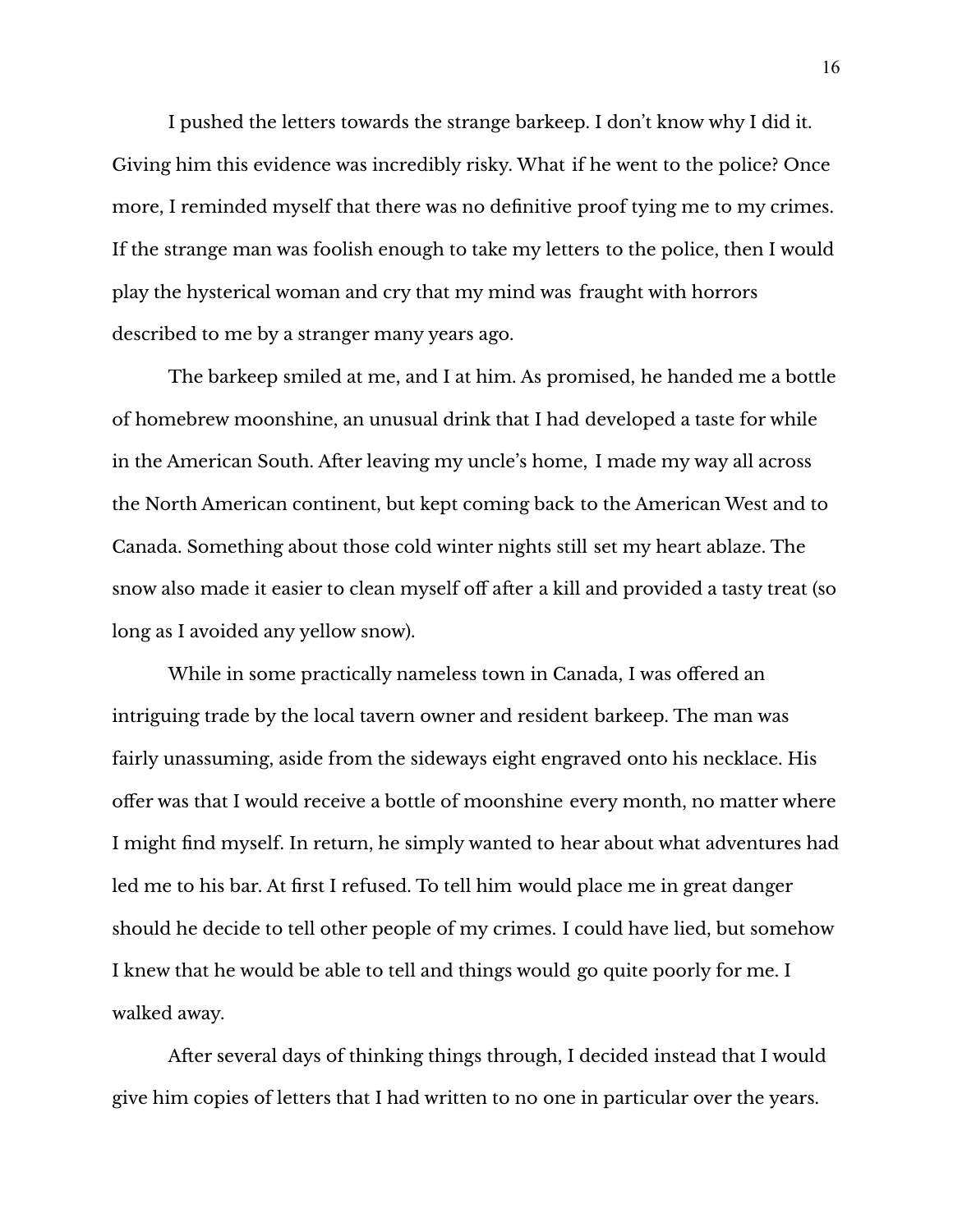That way he could do what he wanted with them, and I could vehemently deny my actions. True to his word, the man gave me a bottle, then and there. I nodded at him and made my way out of town, just in case he did decide to publish my letters.

I made my way south and west, following the many cries of "Gold!" that came from California. A hunter can always find prey where there are fools in search of treasure. To that Canadian barkeep's credit, every month I found a bottle of moonshine. Sometimes it was delivered to my door, sometimes it was lying on the ground, but I always found one.

Though the prey are plentiful, the weather is simply too warm for me. I shall head back north and see where my feet take me. Perhaps one day, I will make my way back to that strange little Canadian bar, but not today. Today, I need a nice, messy, cold weather kill.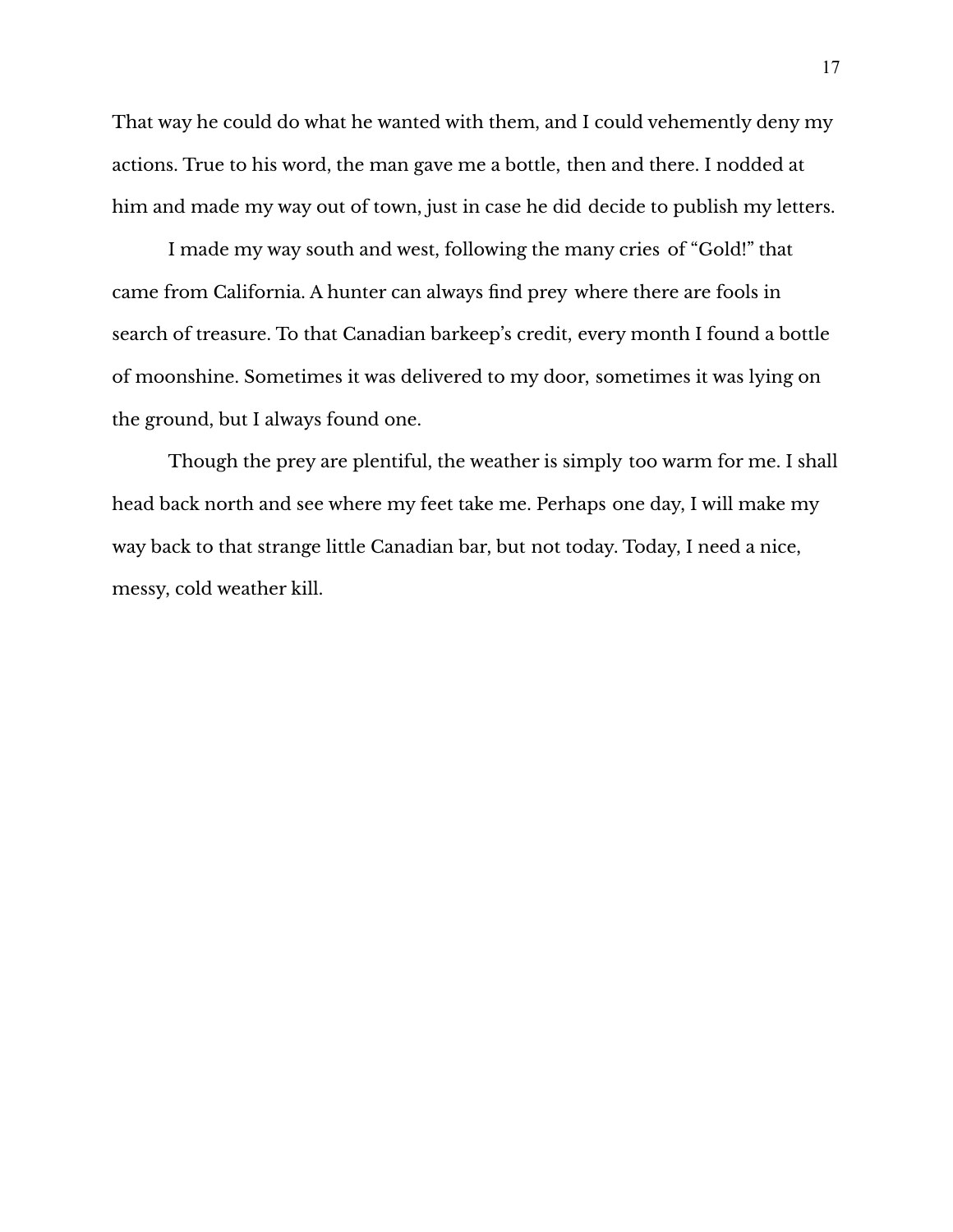### **The Joys of Being Friends With a Witch**

<span id="page-19-0"></span>"I'm just gonna come right out and say it. You wanna know my biggest pet peeve? People assuming that I am just *itching* to make a deal with them. Yeah, I know, I'm a witch. *And* a genie. I'm *supposed* to make deals with people, supposed to try and cheat them out of their souls, or whatever. NEWS FLASH: I DoN't CaRe! I don't care about your desire to put a love spell on that guy. It's actually *super* creepy. If he isn't into you, that's okay. There are tons of other people out there. You don't have to possess this specific one for your life to have meaning. Get over it!

"But you know what I do care about? My cat. I know it's totally cliche, but Mr. Fuzzybutt is a horrible being who needs all the love and attention he can get. And snuggles, but that part is probably just me projecting.

What?"

At this point, I felt the need to interrupt my friend. She was doing a great job of talking, but this wasn't really going to help me with my project. I was required to interview a fellow creature about who they are, what they do with their abilities, how do they interact with humans, etc. Not report on the greatest annoyances in their life.

I reminded her of this.

"Who am I? Oh. Yeah...I should probably give a little background. Soooooo, my name's Elsie, I'm a witch/genie hybrid--"

I asked her to explain what that meant for her specifically: did she get powers from both her parents? Was she better at being a genie or at being a witch?

"Oh, yeah. So, as a genie, I can totally make deals, but, like, I don't wanna. It's so bogus. I mean, c'mon. Who actually wants to make deals anymore? Like, what would they trade? Their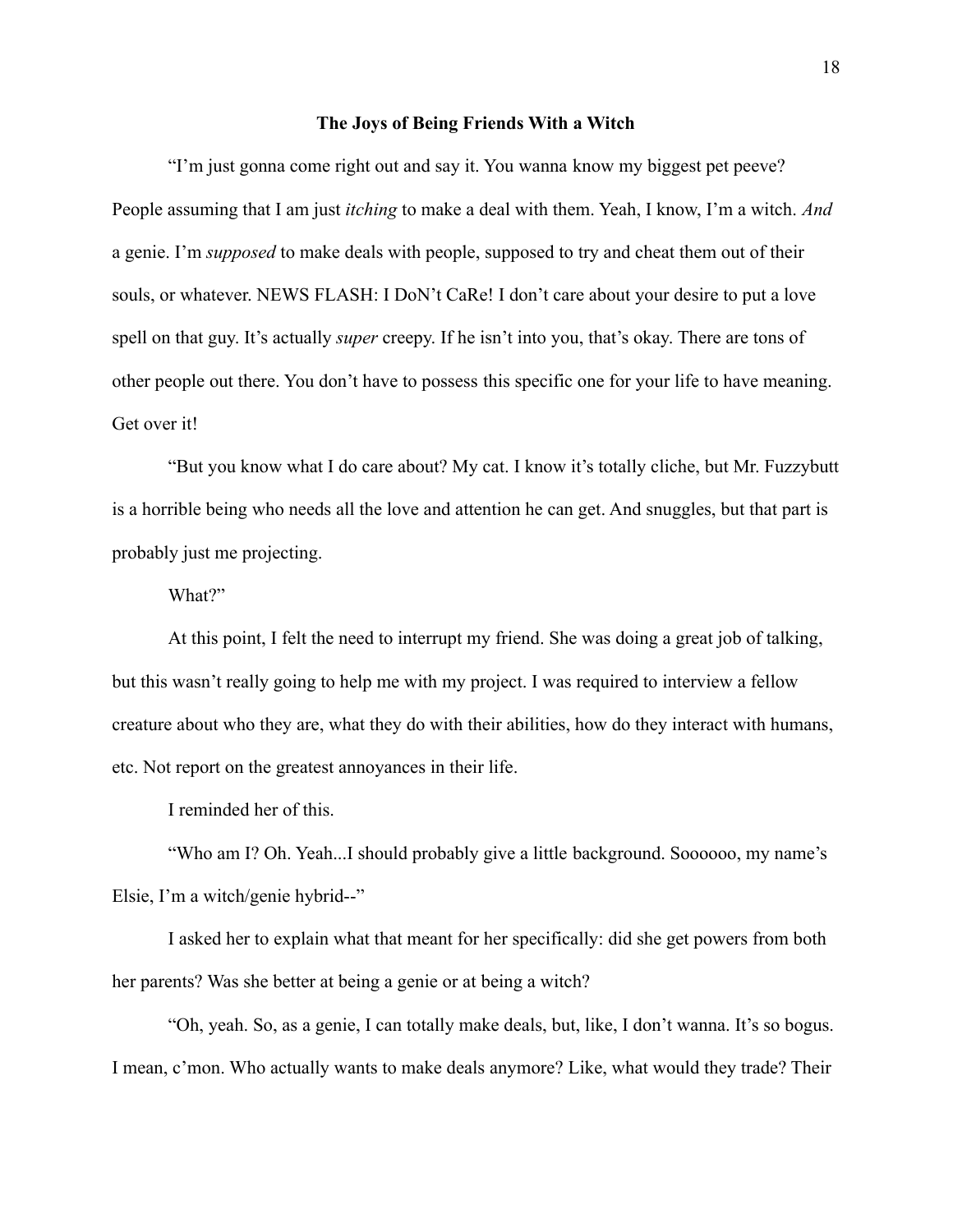soul? What do I do with a soul? Can they give me their cat? I have a cat, so… Making deals is just so passe. I'll help people with stuff, and I'll accept gifts, but don't *expect* me to help. I don't have to do anything. You push me and I just might turn you into a toad. OOOO! Or a phone. I could use a new phone. Whatever; I'll think about it later.

Right, so, as a witch, I can also make deals, but I can use my magic outside of a deal, so that's pretty cool. Oh. Did I not talk about that? Oops. My bad. So, as a genie, I can do all kinds of fun things, like send you back in time, or make you super rich, or something else amazing like that. BUT. I can only do it for other people. I can't make myself travel back in time. Nor can someone ask for me to go back in time. Which completely sucks, but what am I gonna do about it? Wish it were different? Also, the wishing and rubbing a lamp thing, that's up to us. Like, my dad is super dramatic like that, but I'm pretty chill, so nah.

Yeah, so back to what *I'm* doing. I am currently participating in my friend Barric's interview assignment, as well as writing in my enchanted, self-aware notebook Nermal (I didn't name him; he came like this)."

Her notebook objected, using quite vulgar language from the little bit that I could understand. He seemed to be informing her that he was the third Nermal in a distinguished line of enchanted notebooks named Nermal. I think he said that his mother had named him and that Elsie was embarrassing him by implying that he had a strange name. I didn't dare ask how notebooks propagate, so I sat there quietly until Elsie continued.

*"Yes*. Nermal is a weird name." She turned to me. "Sorry. Nermal likes to interject about what I write. He is sooo opinionated. Anyway. I'm writing in Nermal because I have to write a journal for a week, because that's what my instructor told us to do for my History in Magic class. Except. I kind of...um...forgot 'till like, now. So this is gonna be a week's worth of stuff written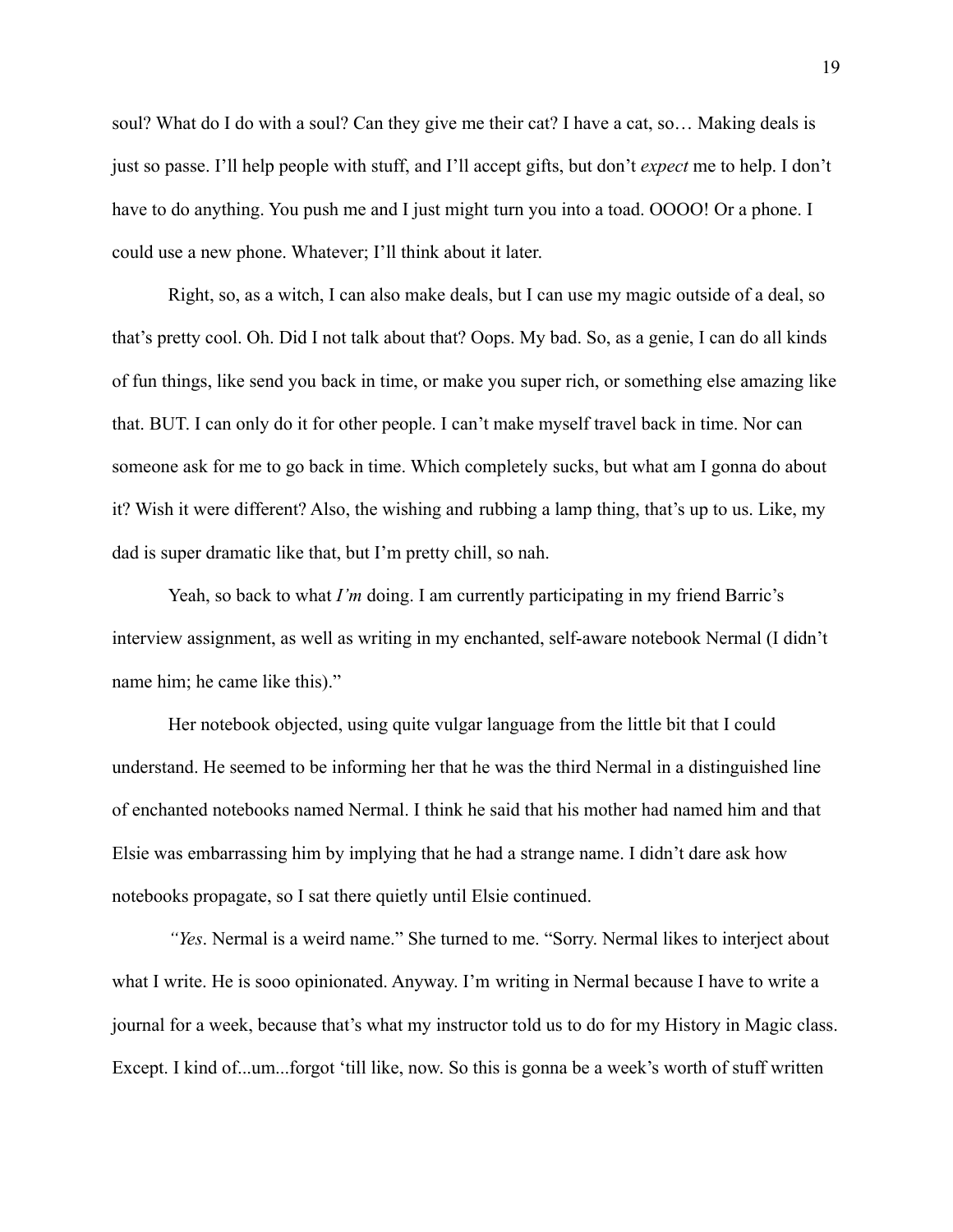in a day. It's totally fine. I don't know how this is gonna help us with magic, but here we are." I rolled my eyes.

The horrible part is, this is exactly what she always does: ignore it until the night before it is due. But she receives *amazing* grades because she knows how to cast time spells that let her stretch an hour into a day. She could do all this without any repercussions from the timeline (which is what happens if most people cast time manipulation spells). If she put that much effort into getting her work done on time, she would rule the world.

But she does occasionally buy me some time to sleep, which is nice. I am one of only a few nocturnal creatures on campus, so we have to adjust to the sleep schedule of daywalkers. It is a bit of a nightmare; sleeping during the day when I'm home on holiday; sleeping at night when I'm at school. My circadian rhythm is best described as Christmas lights: looped around in shapes and knots that shouldn't be physically possible, but are right in front of you all the same.

After a fair amount of thought, Elsie found her train of thought, only to be interrupted by Nermal. He was so frenzied I could not understand what he was saying.

"Let's see. So, Monday I went to the grocery------------------what Nermal?

-------------------------------------------------------

What do you mean that's boring? It's the truth.

-------------------------------------------------------

Well, what *should* I say?

------------------------------------------------------

I can't say I fought a dragon!

-----------------------------------------------------

Because I didn't, that's why!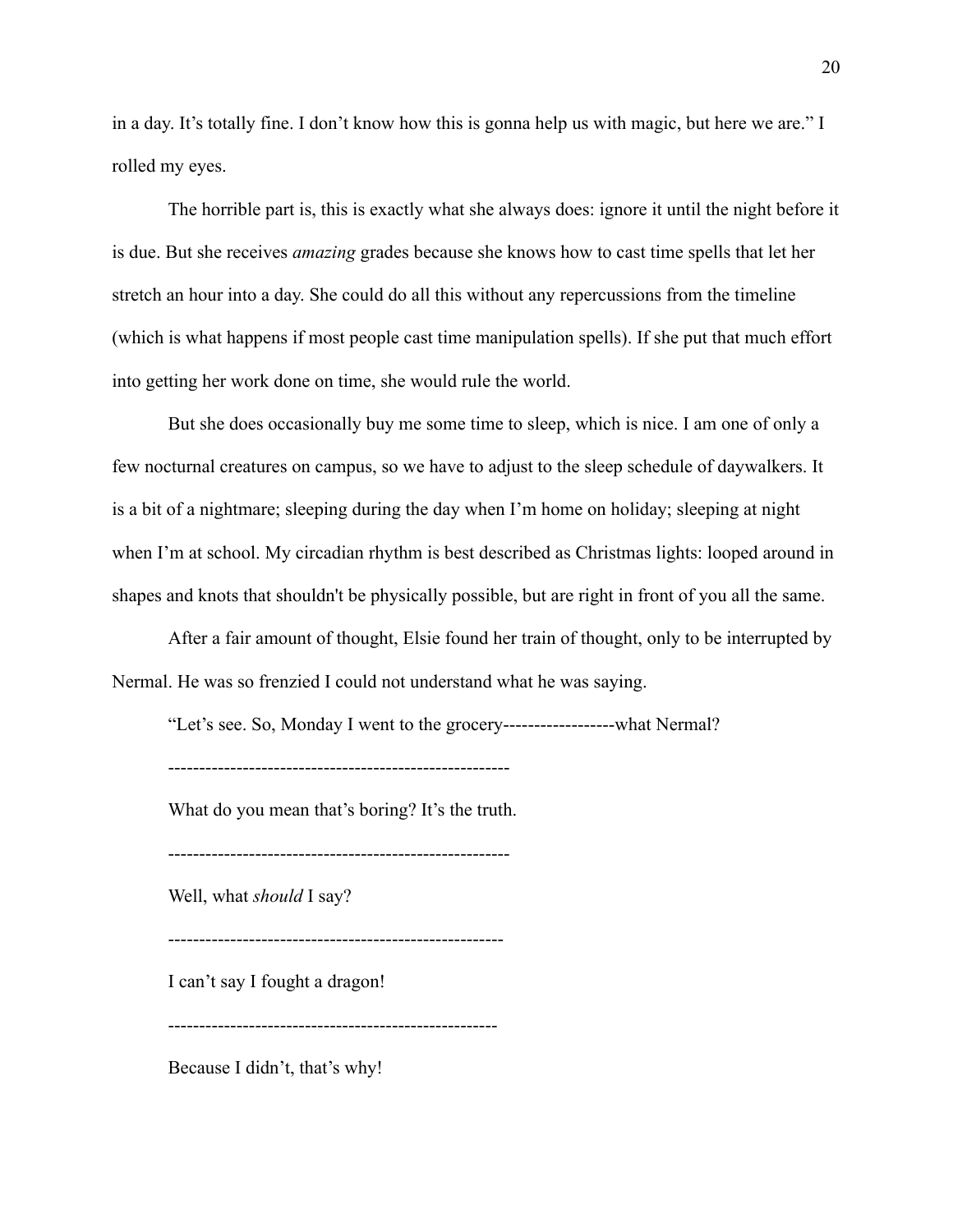-----------------------------------------------------

FINE!!! I fought a dragon! There. Ya happy now? …………………………….…….. *Now* he's silent. Okay. Whatever. It's fine. I just gotta write the thing. *AND* answer your questions," she said looking pointedly at me. "I hadn't forgotten you, Barric. Just got a little distracted, that's all." Nermal made a sound that I suppose was a notebook's equivalent of a snicker. Elsie jabbed her pen into him, eliciting a shrill sound from the seemingly defenseless notebook. I suppose my face must have betrayed my surprise, as Elsie gave me a look and explained, "Oh he's *fine*. He actually enjoys it. Kinky little weirdo.

"Now. Where was I? Right! Monday. So. After the grocery store, I went to the woods to work on my seancing. That's a word right? Sure it is. Anyway, so I was working on my seancing and apparently I summoned a werewolf/ghost. A dead werewolf? I don't know, but that thing was totes epic. He had these huge claws, and massive eyes. I think he could've seen me three miles away, in the dark, on a foggy night."

Nermal the Notebook interjected something, to which she responded, "No. I *know* it has to be night to be dark. But it doesn't have to be dark to be night. That's what I was trying to get at. It's like when Barric goes out to find the pot of silver at the end of a moonbow," which is the moon's equivalent of a rainbow, "it has to be bright *and* night. BUT it can be night, without it being bright, like if there is no moon. But then Barric doesn't get a chance to find any silver. Now, could you not interrupt me while I'm telling the story?................Thank you."

I asked her what she did with this dead werewolf that she had summoned. It wasn't as if she could just keep him as a pet; that was explicitly forbidden by the Witch Council. But she also seemed too intrigued by him to immediately send him back to his grave.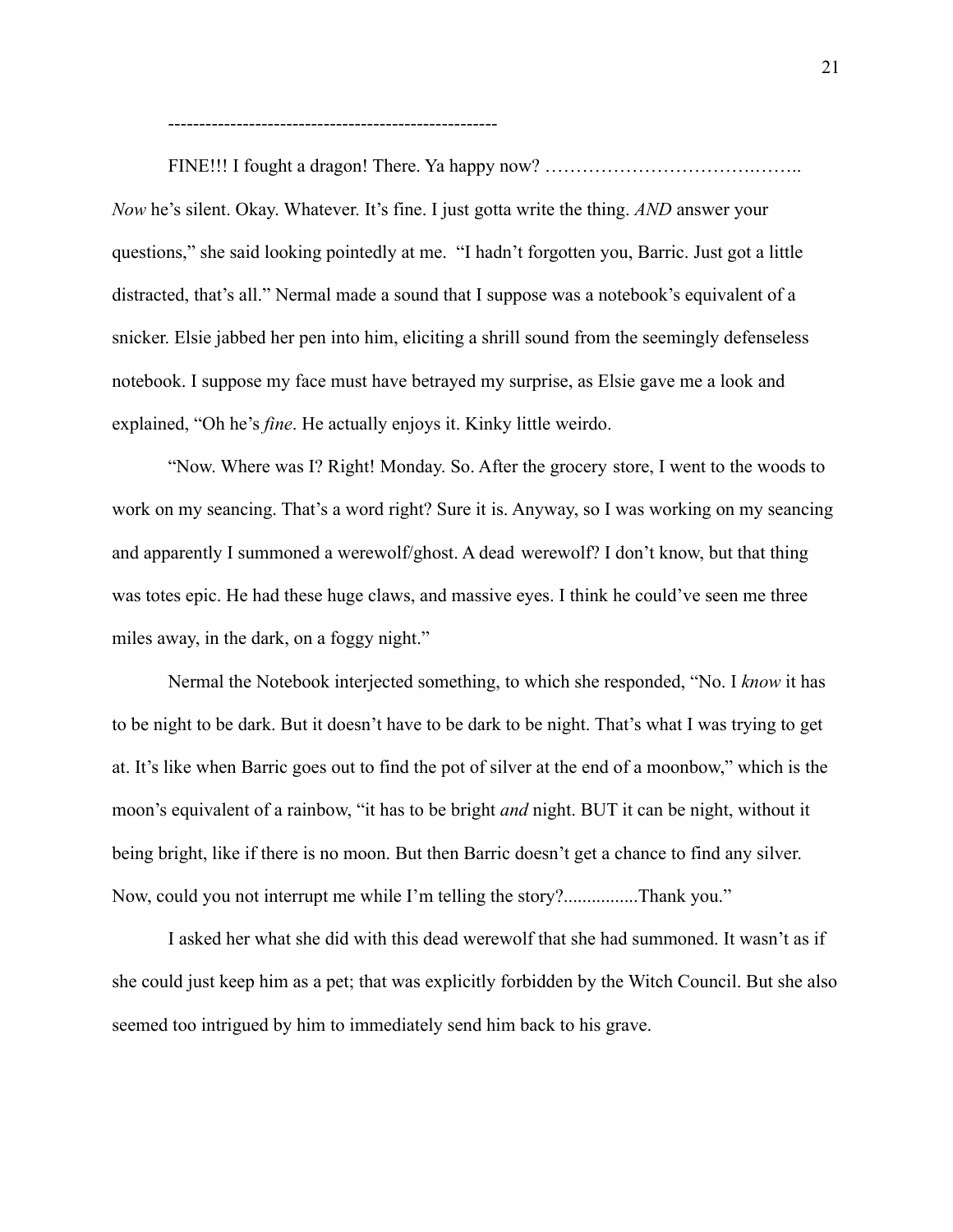"I asked him why he answered my summons. It wasn't like he had to show up. I would've waited until pretty much anybody appeared. But he hopped on that train almost as fast as I could conjure him. He said that he was so," her voice dropped an octave, "absolutely spellbound with the beauty of my summons. He just knew I had to be as ravishing as my spell." She giggled like a schoolgirl with a crush, and returned her voice to normal. "I mean, come *on*. Who talks like that? He was clearly just looking for either a way to cheat death, or to get lucky. Neither of which was I about to help him with. I come from a long and proud line of law-abiding genie/witch hybrids. I'm not gonna sully that with some werewolf. And a dead werewolf at that. Though ya do gotta wonder…"

I pointedly made a face. I loved Elsie but she could be a bit too risque for my tastes. She noticed my face and laughed. "Oh you. Let me have some fun. Life is so boring otherwise. And besides, it's not like I *actually* did anything. There's nothing wrong with having a healthy imagination. Okay. Okay. Judgy-McJudgeFace. I sent him on his way. He was clearly a shameless flirt, and I don't have time for that. Well. I mean, I do--I could, but, like, I don't wanna. D'ya know what I mean? Nah, how could you? Sweet leprechaun you. One day, somebody'll fall for you and that person'll be super lucky."

When I was younger, I had rather hoped she might fall for me, but I now realize I don't want to spend the rest of my life in a relationship with her. She's great and all, but I need someone a bit less...high-energy. Elsie gives it her all, all the time, and that's just too much for me to try and keep up with. I'd actually be okay with just me, her, and her cats. I would be perfectly content to bum off her for the rest of my life. "Bum off her" is not the right way to say it; I would be content doing all of the housework in exchange for a roof over my head.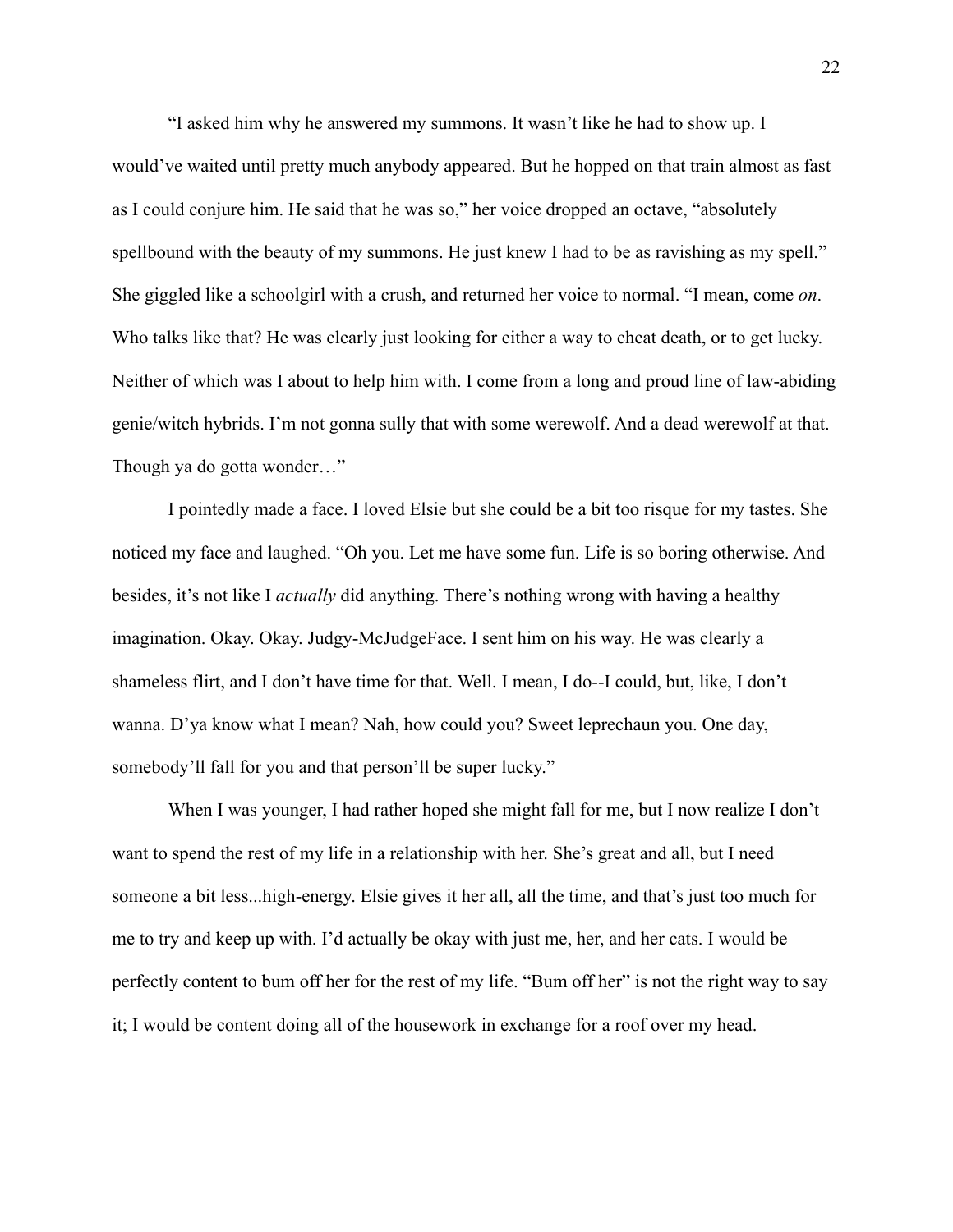But I do not think she would agree. She had plans to see the world, and I wanted nothing more than a comfy fire and to be surrounded by, well to be honest, her cats. I believe she had bewitched her felines so that they are polite, but still behave in a manner that befits cats. An example of this would be this once, when her familiar, the black cat she has cruelly named Mr. Fuzzybutt, locked eyes with me, then proceeded to nod in my direction and shove one of Elsie's makeshift milk-carton-potion-vials off the side table. He acknowledged my presence, then did what he wanted to. Far more polite than most felines. Her other cats are much better behaved; they do not knock anything off of anywhere at any time (which was part of why I was convinced that Elsie had enchanted them).

I realized that Elsie had started talking again. I am uncertain what more she said about the dead werewolf, but she seemed to have transitioned to another topic.

"So I said, 'Well of course you can't. Weaselwood doesn't mix with fig innards; it goes with junanna beans!" She laughed, so I chuckled along with her, chalking it up to yet another witch joke that I would not have understood even in context. "But yeah, that's pretty much everything. Anything else I can help you with? Maybe mix you a caffeine potion? One that's less slimy this time?" I shook my head. "Oh, please? I could really use the practice. You know potions is where I struggle."

I reminded her that the last time I had helped by drinking one of her potions, I had remained a newt for three days.

"Oh but that was three weeks ago! I've learned a lot since then." I leveled my eyes at her. Even for one as gifted as she, there was no way she could have learned that much new information in such a short span of time.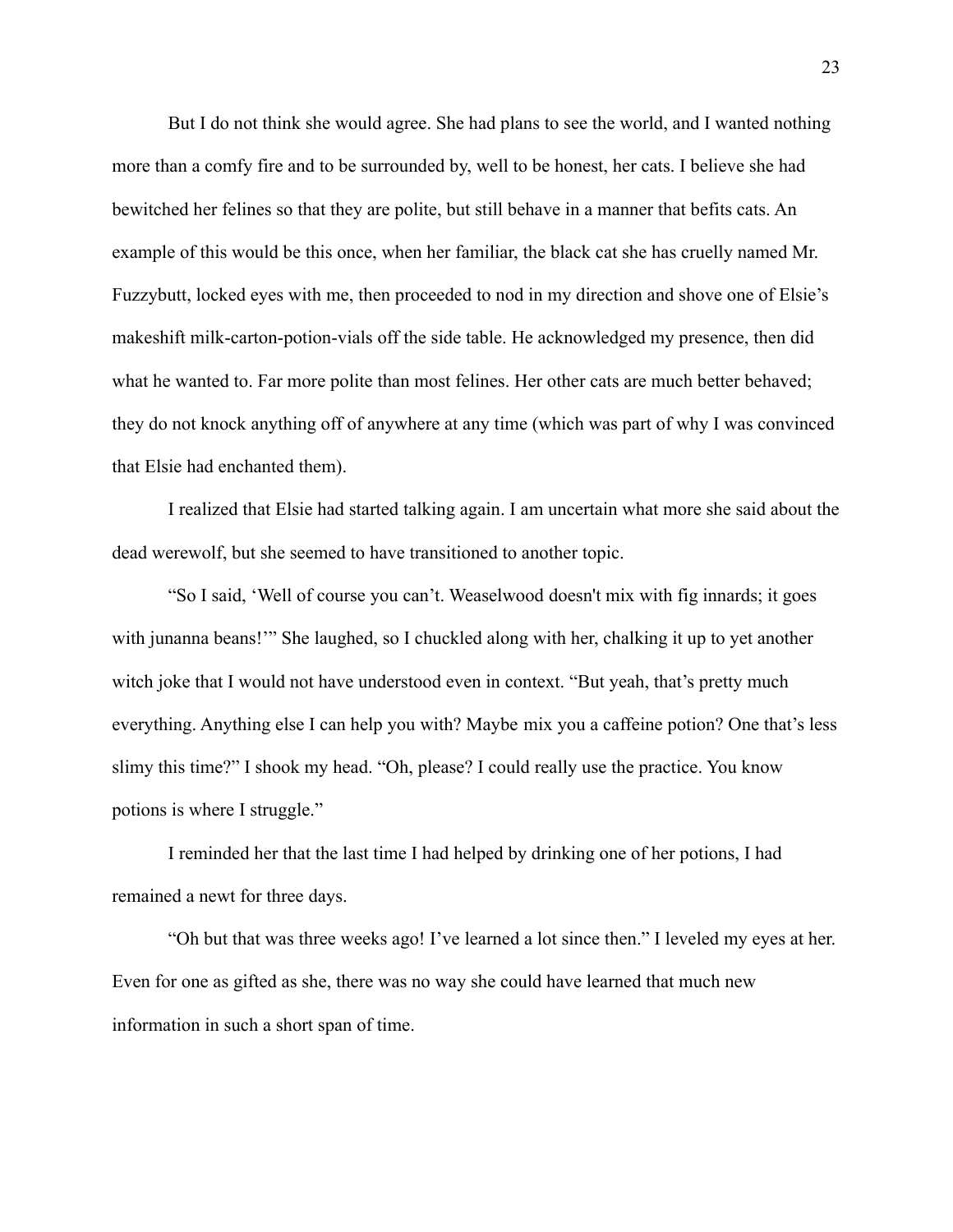"I did. Really! It was this old guy at the bookstore. You know, the one with the pearl earring in his left ear?"

I did not argue, but I have never once seen a man with a pearl earring at the bookstore.

"Well he told me that if I would tell him a story then he'd make sure I got a new book on spells every time I need one. I was kinda stressed about the upcoming F.L.A.C.K.S. test, so I just told him my life up 'till then."

I could not believe her. For a witch to tell her life's story was akin to giving someone a key to the compartment that holds your soul. And if this mysterious man ever decided to, and he knew the right spell, he could slowly strip away everything that made Elsie behave as Elsie does. I reminded her of this, but she simply brushed my concern aside.

"Look, even if he does,which I seriously doubt, it would be worth it. Just yesterday I got a book about my level of potions, telling me exactly how to say the spell, how to prepare the ingredients, all the stuff that we are just supposed to, I dunno, intuitively know. I actually made a fire cradle without burning the tupperware I was holding it in! I've never been able to do that before. I'm telling you, this guy has some serious, hardcore magic. 'Cause I've asked around and *nobody's* heard of this book. I can't find any record that it has ever existed, but there it was. Just sitting on my windowsill. The only thing written inside, that isn't,you know, about potions, is this fancy handwritten note that basically says, 'Thanks for the story. Keep an eye on your windowsill.' Like, how cool is that? Some random dude is just gonna give me exactly the books I need! Totes a square deal. I'm gonna have a perfect life, if this keeps up!"

And she did. For the rest of her life, anytime she struggled with something, with anything, a book appeared on her windowsill. It told her exactly what she needed to do, and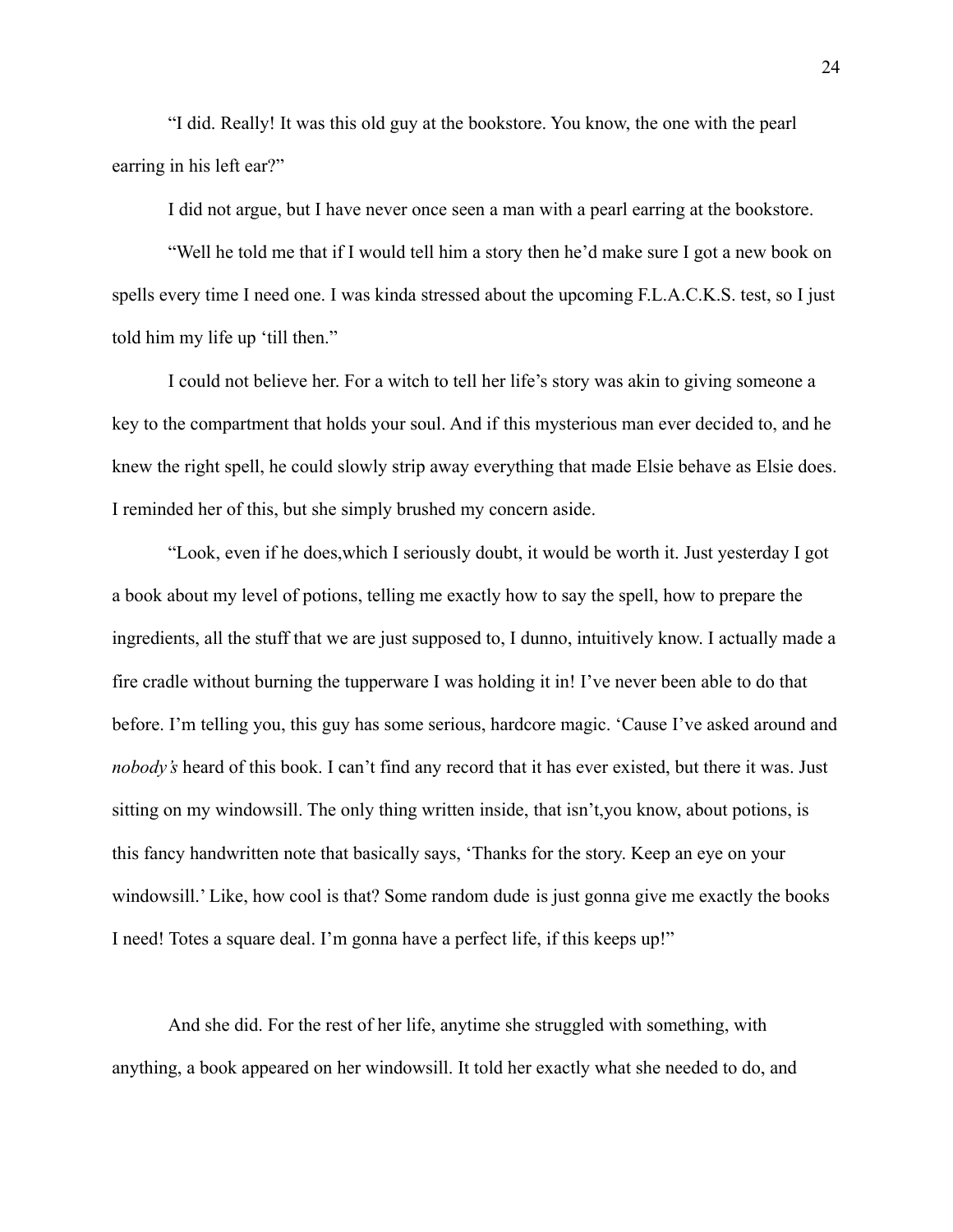precisely how she could achieve her goal. I searched for the man in the bookstore, but could never find him. Not that I was sure I would make the deal, even if I did find him. But I certainly wanted the opportunity, nonetheless. I did manage to find a man at the bank who had a gold medallion necklace. He promised to make moonbows appear near me every three nights in exchange for something negotiable, but I ignored him. No one can make the moon shine for just one person, *that* predictably. Can they?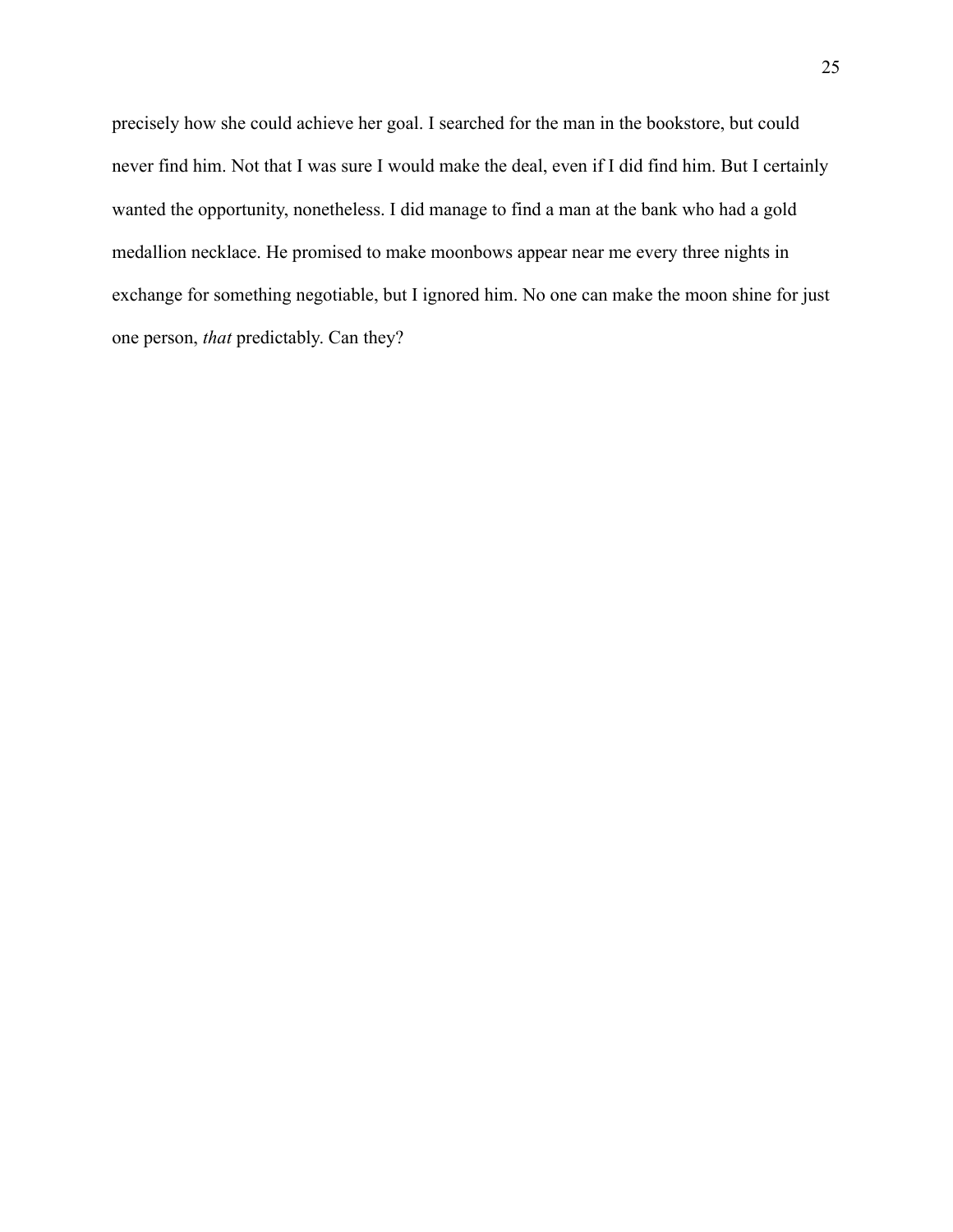#### **Family Isn't Skin Deep**

<span id="page-27-0"></span>Oren looked at the sky. Grey. Cold. It would rain, he was sure of it. He looked down. Also grey. Also cold. To his left, buildings. They had names of businesses, but he didn't care enough to read them. To his right, cars inched past as fast as gridlock would allow.

He sighed. Faces, names, exteriors, these varied, but the city itself never changed. New York was always New York, and no one would ever be able to change that.

Pink. Pink? Why was there pink? His city was grey. Pink was...memory. Pink was innocent and alive. He had given up on pink. Yet there it stood. A pink coat on a small child; she held her mother's hand, waiting to cross the street. Oren had had someone who wore pink. But she was gone, and the world was grey. The light changed, and the throng shoved forward. Oren allowed himself to be swept along with them. He hadn't been planning on going this way, but it could work. It wasn't like he had anywhere else to go. He flowed, allowing the crowd and the memories to sweep him away.

He'd been ten when he met her, Bridget. Short and angry and pink. She'd kick him and anyone else who got close enough. Kick, spit at, hit, her temper was as volatile as her little limbs were small. The world was yellow then; summer and weeds, the picture of suburbia.

Unlike the other kids, Oren never learned to stay away from her. He liked the pain; it was a sign that someone in the world saw him. She continued to hit at him throughout their days in school, even into their respective trades. Bridget focused her time into being a beautician, while Oren stumbled his way into being an electrician. Bridget kept telling him that she could have done better, been with someone better, but she felt sorry for him. Still, dealing with the abuse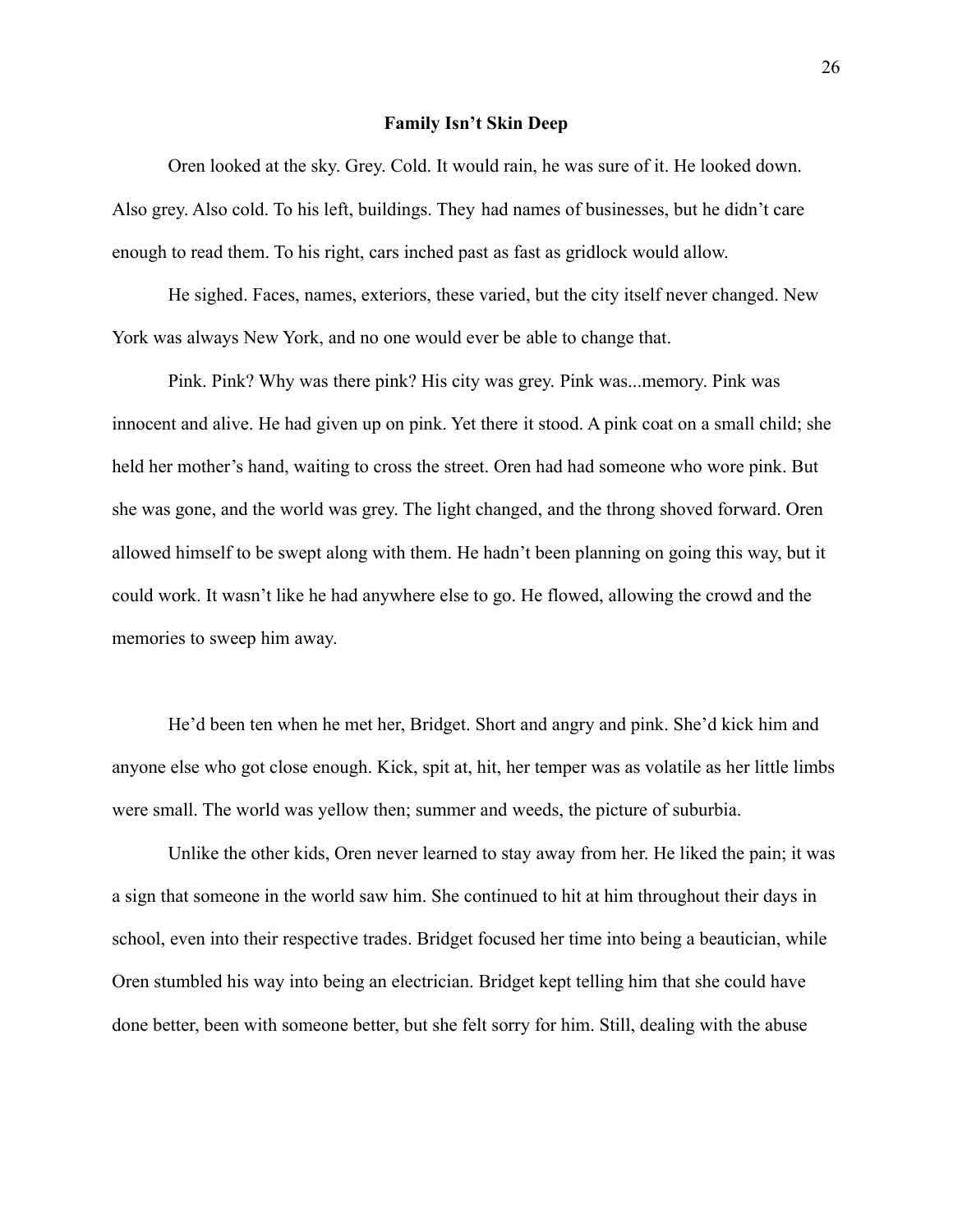must have paid off, because he was the one she married, whose child she birthed. They named their little girl Sophie, and everything had been pink.

Until it became red.

It had been a week like any other. Work, pick up Sophie from pre-school, boringly routine. Sophie had been complaining that her skin itched, but neither Oren nor Bridget thought anything of it. Each day, the itching became more insistent. Oren grew a little concerned, but Bridget brushed her off.

"Ignore her, Oren. It's just a cry for attention. Remember? Like in those parenting books we read. I'm sorry, *I read*." So, Oren didn't take her to the doctor. Didn't buy her anti-itch cream from the drug store. Just waited.

That Saturday, a little girl walked out of Sophie's bedroom. A little girl in pink who most certainly was not Sophie. Bridget asked the little girl where she had come from and where Sophie was.

The girl laughed and said, "Mommy, I'm right here."

Bridget glanced at Oren, her face contorted in that multifunctional expression of hers. Was it anger? Fear? Confusion? A mix of them all? He couldn't tell. Then her eyes met Oren's, and he knew he was doomed.

He pulled Bridget aside and explained it all as best he knew how.

"I never knew my parents. All anyone knew was that I had been left outside the hospital when I was about four years old. I never was adopted out. I never belonged. I--"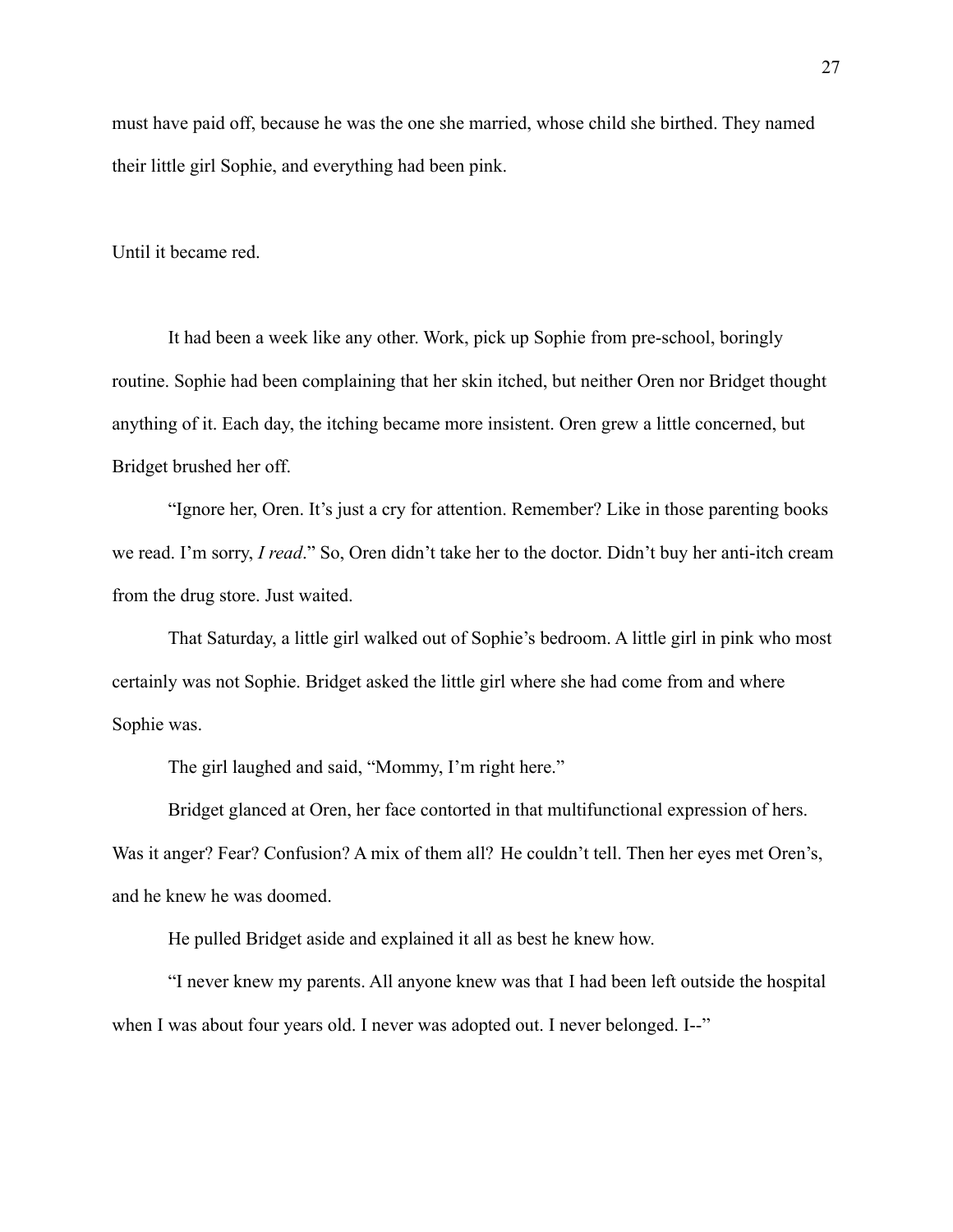"Dear, I love that you're opening up to me and all, but what does this have to do with Sophie and that little girl over there?" Bridget asked.

"That's what I'm working on telling you, albeit in a very round-about way. That girl *is* Sophie."

Bridget stared. She blinked. She frowned.

Oren tried to organize his thoughts to the bare minimum of what needed to be said.

"I'm a...uh... I call myself a shapeshifter. And apparently, so is Sophie."

Bridget blinked. After a beat, she said "Riiiight." She turned and walked towards Sophie's bedroom. Oren called out,"Wait! Bridget, come on. Please. Say something."

"What is there to say, Oren? You think this kid, who isn't even the same race as our kid, is Sophie. You're claiming to be a 'shape shifter'--like, what does that even mean?

You know what? No. No. I don't want to hear it, because this," she gestured around, "is insane. Our daughter is missing, and you are trying to pull this load of bullshit? Seriously Oren!? We aren't kids. You can't just go around making up stories to explain every little thing. This is real life, and our daughter is *missing*. So, for once, do something useful. Look in her room. Scream her name from the top of the house. I don't care. Just do something that doesn't require standing next to me. Gah! I can't even look at you right now." Bridget shoved past him, but he grabbed her arm.

"Fine, but don't say I didn't warn you," he said, in a voice so soft even God would have to bend down to hear. Oren cracked his neck back and forth, then reached up and pulled the skin off his face. Bridget screamed and jerked away, but his grip was too tight.

"Look at me," he whispered. Bridget clawed at his arm, but the skin just sloughed off. She screamed again."Bridget. Look at me," his voice barely louder, but growing in intensity. She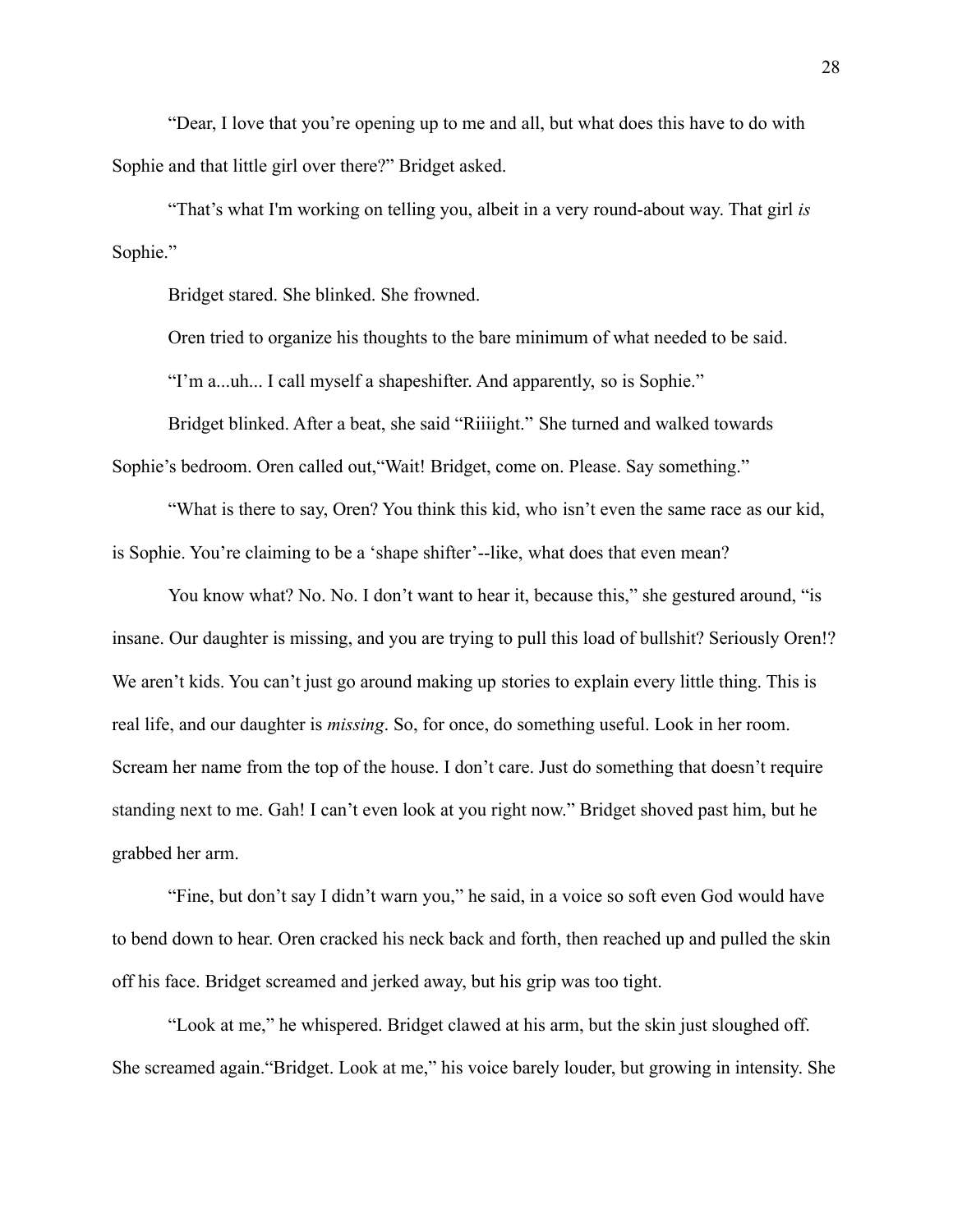beat her free arm against his chest, kicked anywhere her foot could get purchase, but he wouldn't let go.

"Look. At. Me." Bridget felt his fingers close around her jaw, force her face in his--no, *its* direction. She screwed her eyes shut and shook her head as best she could.

"No. No no no. You can't make me. I won't. I *won't*."

He waited. She fought, yet still he waited. Her jaw was beginning to ache when her eyes followed their own commands and slowly creeped open.

To her surprise, there was in fact, a man standing before her. He had eyes, and a nose, ears, everything that a normal looking guy would have. Except. This man was a completely different skin tone and eye color than her husband. But the voice...that was unmistakably Oren. She'd know it anywhere.

"Ho--How? How is this…?" Her brow furrowed as her eyes searched his face, looking for some small resemblance to the man she knew. He released her jaw and her arm, and took a small step back. He stated that, for years, he'd wanted to tell her, but he was afraid that she wouldn't understand. Or worse, that she'd be afraid of him. He knew that the few humans who knew about monsters tended to react poorly, and often violently. After a while, he decided that this was simply a secret that would go with him to the grave. Until today.

She asked all sorts of questions. Could he change his gender? How about his age? His height? He explained that anything that went more than skin (and eye) deep exceeded his abilities. What about Sophie? Did those limitations apply to her as well?

"Probably," he said "but I don't know. I honestly didn't think this was a genetic thing that could be passed to her. So I have no idea if she is bound by any of the limits that I am."

"To change...does she have to...peel her" her body shook, "*skin* off?"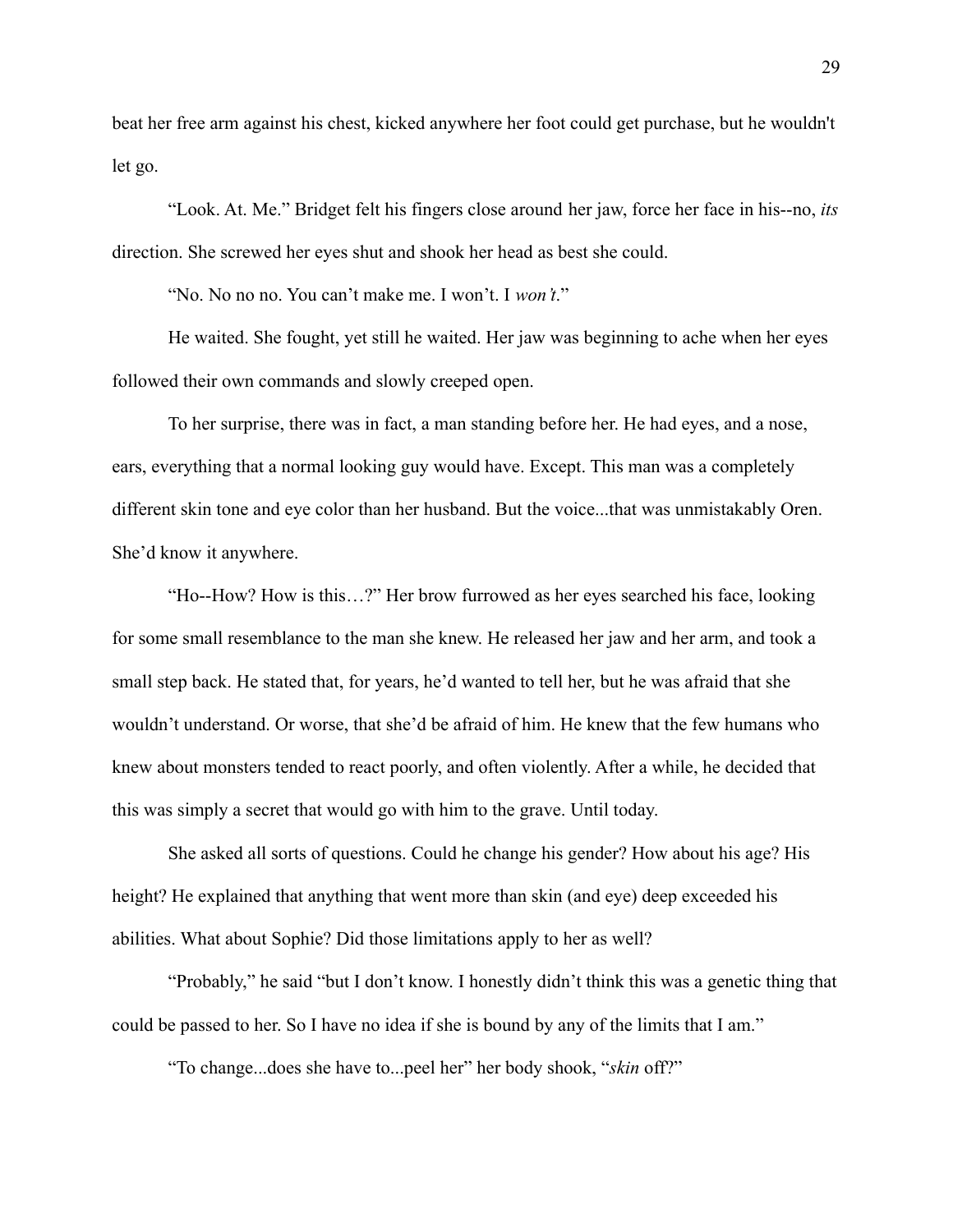"Yes. That's why I didn't want you to go into her room and see the skin lying on the ground. It can be...quite upsetting to people who aren't used to it."

She laughed, a harsh bark of a sound. "'Aren't used to it'? How do you get 'used to it'? It's *skin*, laying on the ground." A tremor raced through her. "So this isn't, like, something she'll grow out of? Like, I don't know...asthma or something?"

Oren could hear the desperation in her voice. He was losing her. "This isn't a bad thing. You know that, right? It's like finding out that your kid has serious art skills--"

"No, Oren. It's like finding out that your kid has some dormant disease that might flare up at any given moment. What if her skin sloughs off in the middle of a recital? What if her cells, I dunno, *mutate* to the point where she can't shift back to looking like herself? So she's stuck looking like someone else, with no one that she can call, because she can't tell anyone. Scared out of her mind, and all because--" her shoulders heaved as a sob wracked her body. "What if--"

"Come on, Bridge. Seriously? That's what you're afraid of? That's never happened to me. Why would it happen to her?" Oren asked, reaching out to hold her.

She jerked away. "That's because you're pure...*whatever* you are. She's only half. She might not have as much control as you. She...I...I can't deal with this right now," Bridget edged around Oren and headed for the door. He reached a hand out towards her, then let it fall by his side.

-------------------------------------------------------------------------------------------------------------------

Oren was asleep when she finally came home, *days* later. Too many days later. If he'd been awake, maybe he would have noticed the way she staggered into the walls. Maybe he would have noticed the smell on her breath. Maybe he would have noticed the kitchen drawer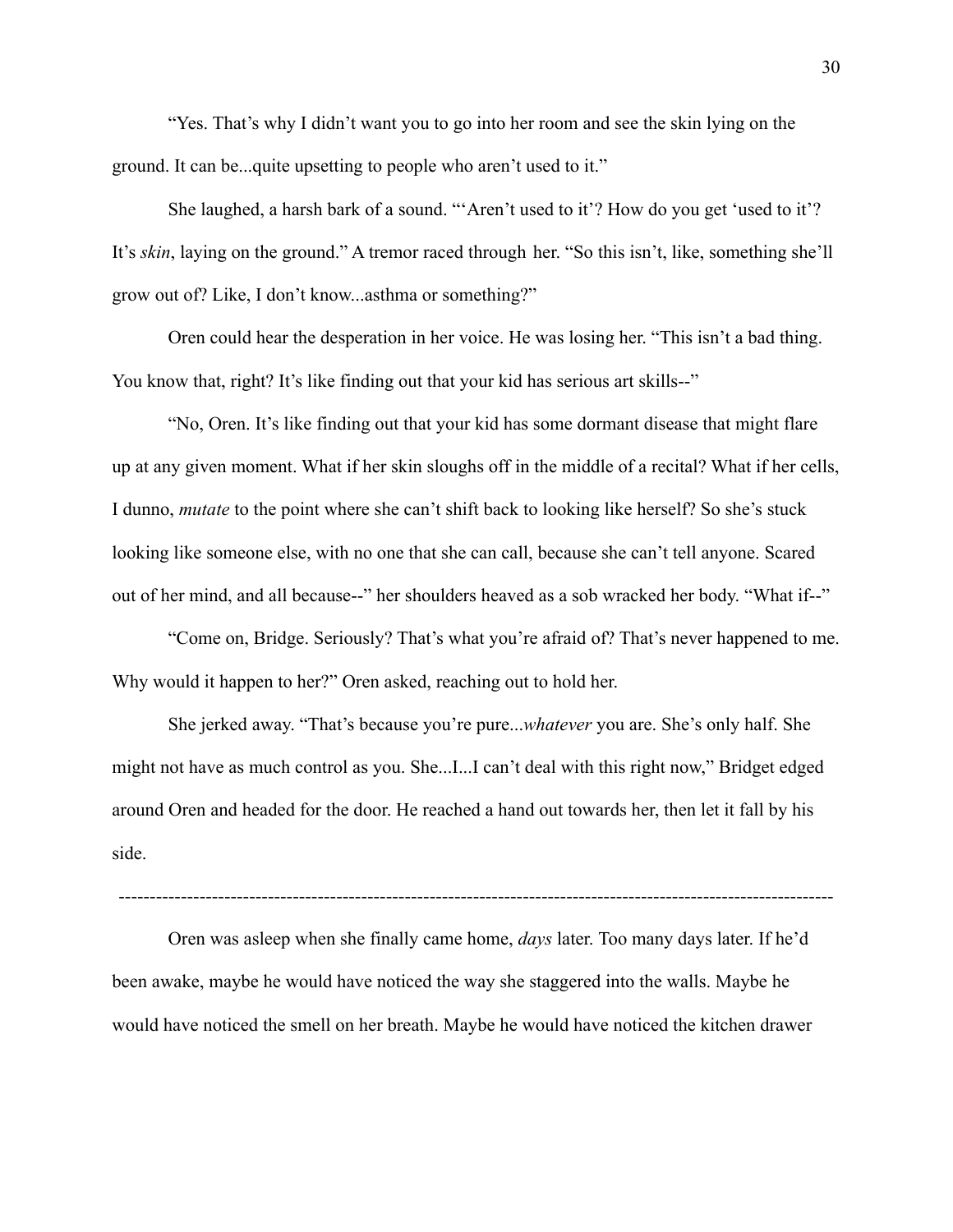opening and the glint in her hand. Maybe he would have heard the door to Sophie's bedroom being pushed open…

He definitely noticed the screams.

The first scream was wordless. Nothing but pure terror and pain.

The next was a single word that should never come out of a child's mouth as it did that night, "Mommy!"

By the time Oren, still half dazed by sleep, stumbled over the rugs and into Sophie's room, it was too late. Something was standing over his daughter's bed, stabbing over and over and over again. He ran forward, slipped on something slick, red, but managed to grab hold of the fiend. It whirled, the arm still rising and falling. He tried to get out of the way, but the floor was too slick. He fell, everything still sliding out from under him. What had once been his wife stumbled after him, the arm *still* rising and falling. She slipped on the same slipperiness that had messed with him, and went plunging down. She didn't get back up.

The once innocent pink walls were now stained red, and--

A car honked. He had wandered into a street without noticing. He had followed the crowd... somewhere. But the crowd was gone now, and with it the last pink in his otherwise gray world.

He wandered into the nearest building: a coffee shop that sometimes doubled as a bar (if the owner was in the right mood). The barista's hair was slicked back in a ponytail, he was sporting a red dragon tattoo that snaked up and around his right arm. Oren ordered a black coffee, just something so that he could sit at one of the tables without being disturbed. The barista set it down and watched the man sit by the window, not touching his coffee. Oren only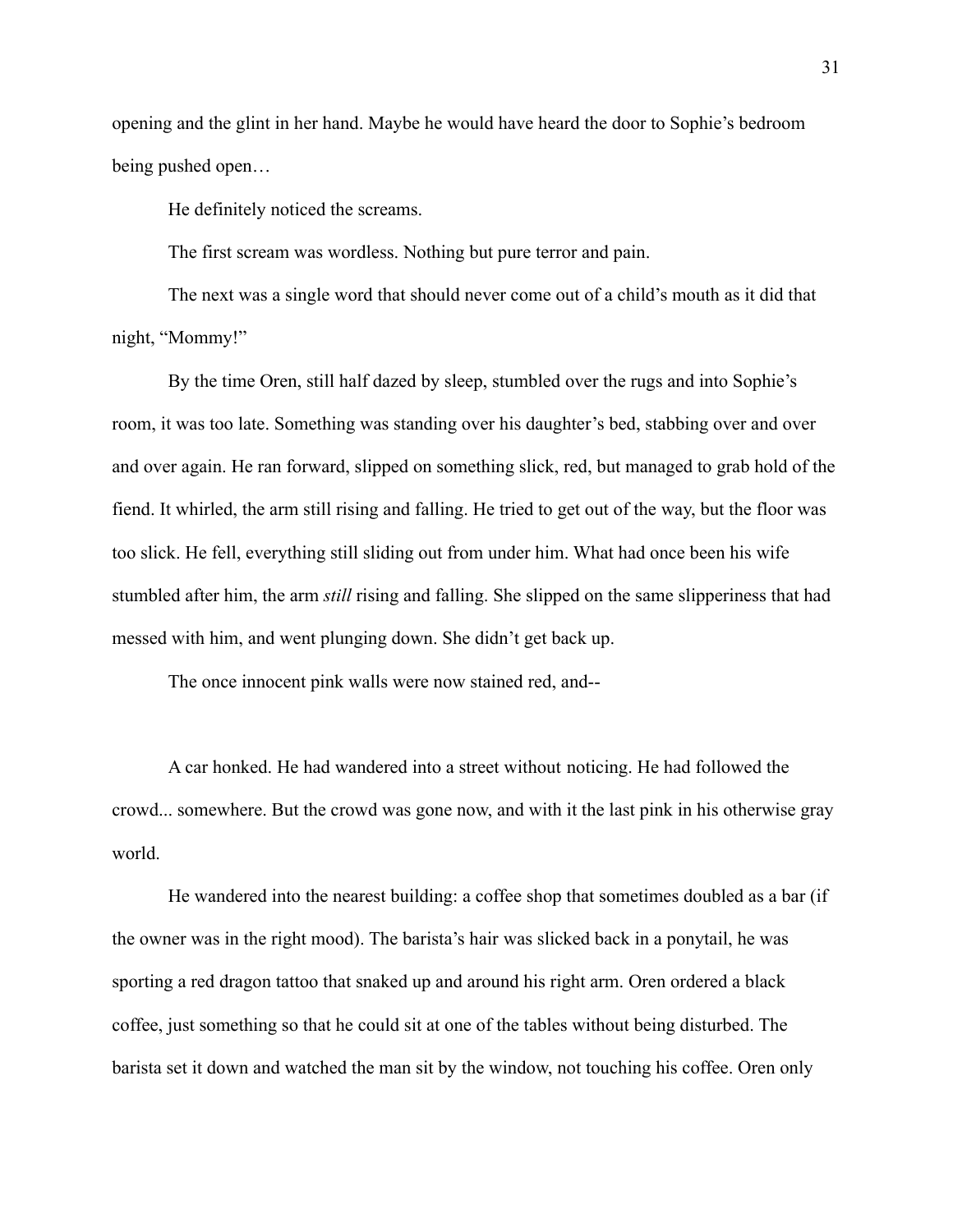noticed that time had passed when the barista informed him that they were closing. Oren nodded and got up to leave. The barista put a hand on his arm.

"What your wife did...it isn't your fault," the barista said. Oren blinked. How-?

"What did you just say?" he asked dumbly.

"She got involved with the wrong people, they warped her mind, showed her things she shouldn't have seen, convinced her that her own daughter was a threat to humanity. That's what they do, Time-Travelers. They convince the human parents that their half-human half-other kids are dangerous and have to be dealt with. But you could save those kids. If you tell your story, you can save so many lives..." the barista went on, but Oren stopped listening. What did it matter if he could save some kids? It would never bring back Sophie. It would never be enough. Oren walked out the door and away into the cold New York night. The barista sighed and flipped the sign: *Sorry, We're Closed*.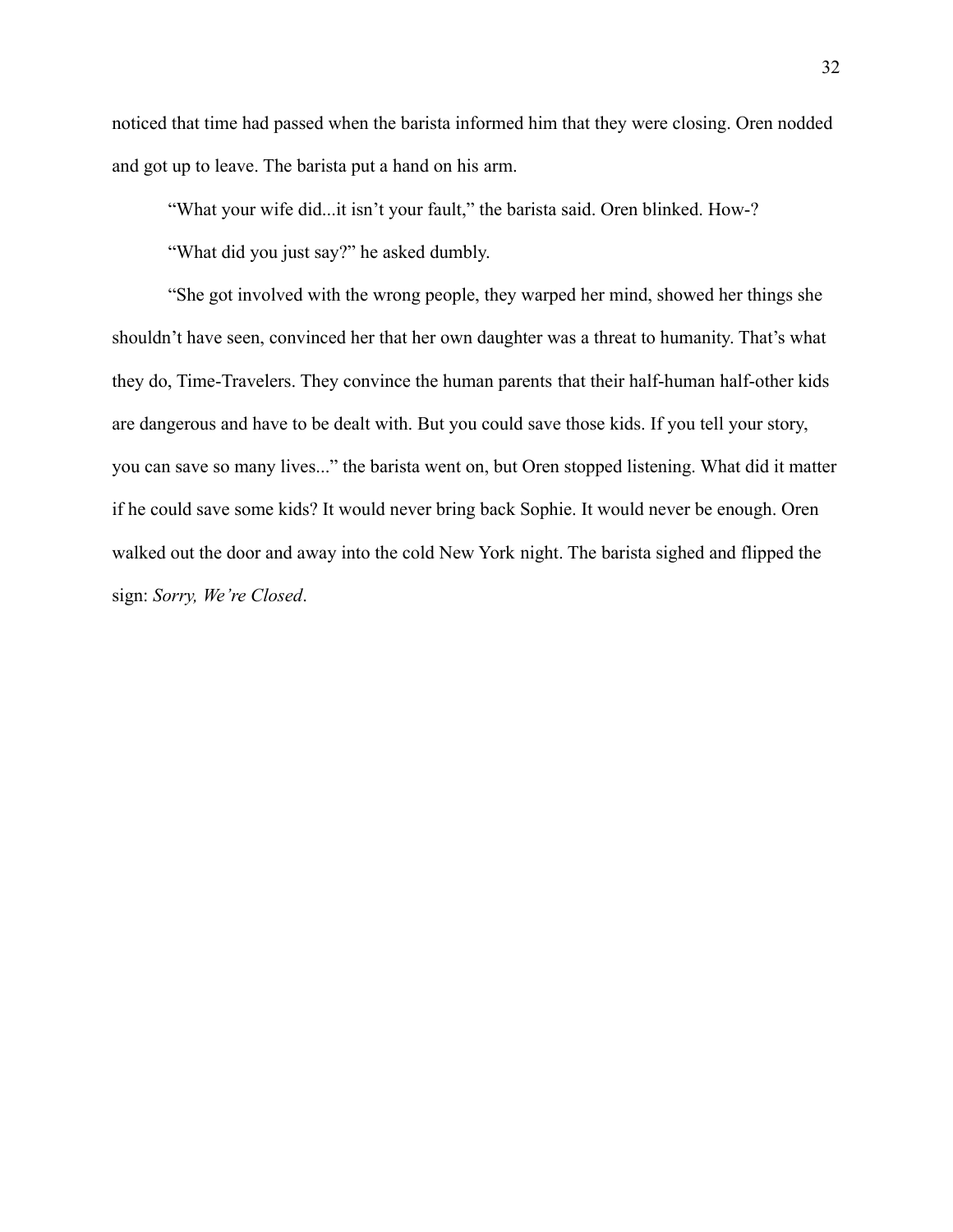#### **To Sing or Not to Sing**

<span id="page-34-0"></span>To the dear patrons of the Samsonite Museum of Archaeological History, I wish to extend both a sincere thank-you, and... a warning. What you are about to hear could be considered quite the prelude to a most disturbing life.

I am certain that you all remember learning about the Fight Of Our Lives, where humanity fought with our allies against any supernatural creatures who dared threaten to obliterate us. The Fight where so many lives were lost and atrocities committed on both sides.

What we have here in our care is a genuine, first-hand account of one of the most horrific leaders of the last of those insidious wars: Miss Corramae Eliot. Convicted of committing some of the most heinous acts imaginable, Eliot was one of the last Sirens to be snuffed out at the conclusion of the fighting.

What follows are carefully chosen excerpts of her recorded account, detailing how she changed over time and laid the groundwork to become one of the most horrible women in recorded history.

### *Dear Diary,*

*My name is Corramae Eliot and today is my ninth birthday. Momma gave me this recording diary thingy and says I should get into the habit of talking into it, recording what I'm thinking. She says it will really come in handy when I grow into my Siren powers- Oh. Momma says I should go play with the other kids.*

*Bye Bye Diary!*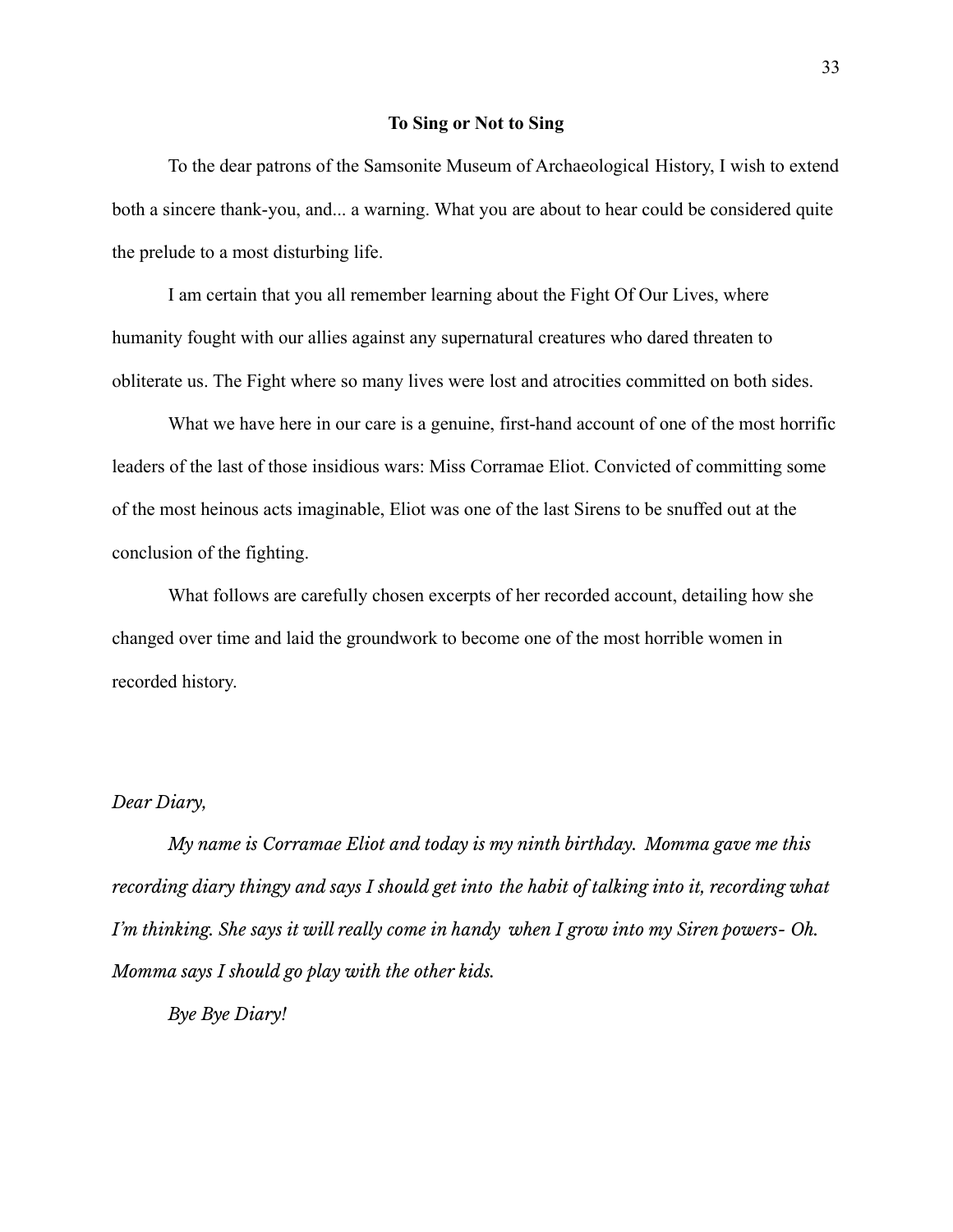*Dear Diary,*

*Momma and I went to the toy store today! She said she had a really good day at work,* so we should celebrate. I got to pick any toy that I wanted, so I picked this super cool clay *making kit! Momma's worried I'm gonna make a mess, but I promised I'd be really care---oops. Uhhhhhhh I gotta go.*

*Bye Diary!*

### *Dear Diary,*

*Momma was not happy about the clay making incident. She was really tired that day,* so I tried to clean it myself. But she said I waited too long, so now we have a really weird *stain on the carpet. She took my clay machine away and won't let me watch tv. I'm not allowed to do anything besides homework. Not even talking to you.*

(Sigh) It isn't fair! I was trying to be careful, but the clay was so slippery it just fell! *Now she's--Oh! I hear her coming.*

*Bye Diary.*

### *Dear Diary,*

*Sorry I haven't talked to you in a while. Momma found out I'd been secretly recording when I was supposed to be grounded. She was not happy.*

*Anyway, I'll be turning twelve tomorrow. So, Momma's given you back to me. She says I should record a lot now, but I really don't have anything to say; nothing ever happens to me. I don't understand her. First, I get in trouble for recording, now she wants me to record basically everyday. I'm so confused. I don't know what she expects me to tell you.*

*I guess I could talk about-- Huh? Whatd'ya say Momma? Oh. okay.*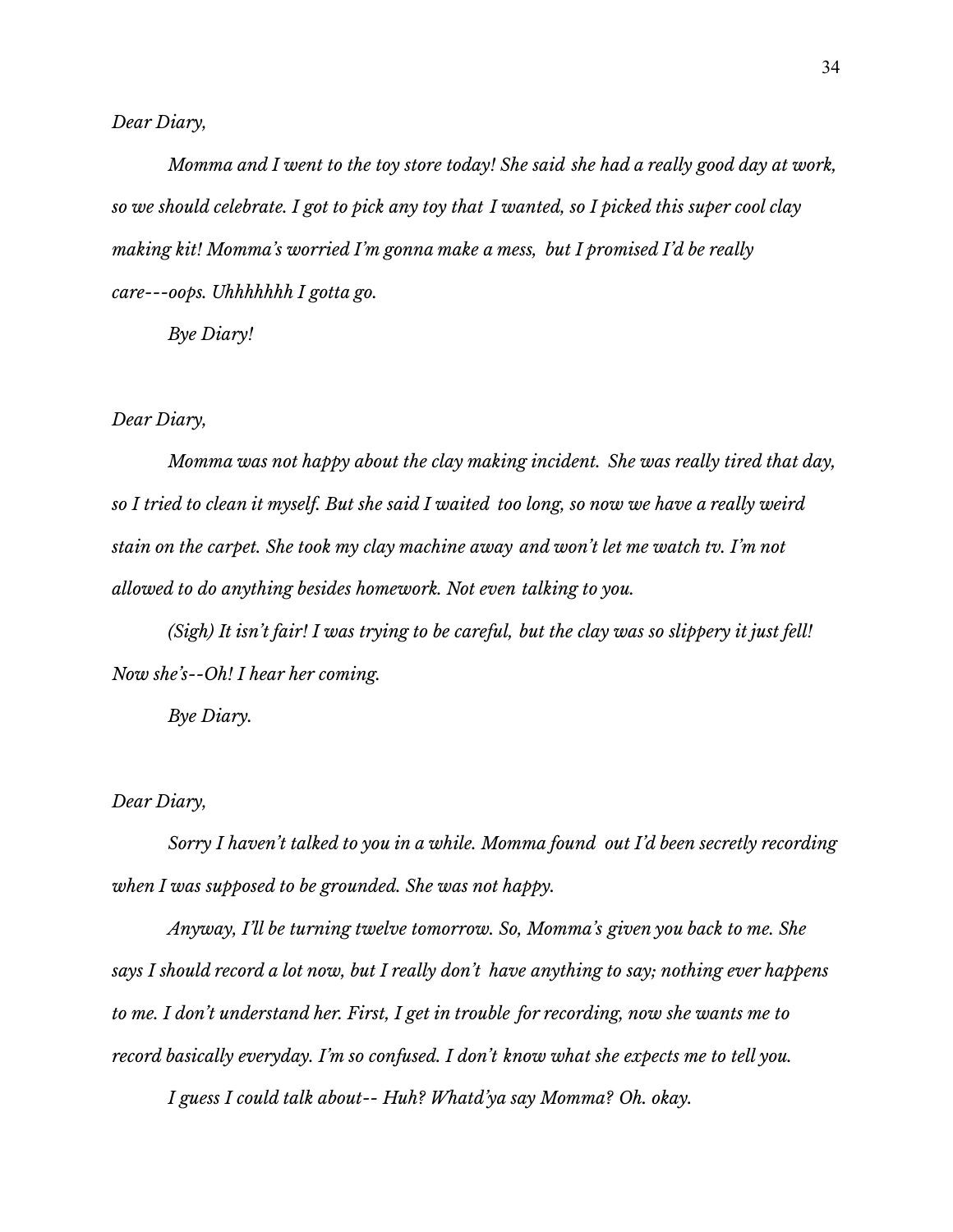### *Dear Diary,*

*Had an interesting talk with Momma today. She wrote down some things she wants* me to record. She says it'll be important to look back at these recordings when I have my own *kid. I don't really get it but whatever. I'm sure it'll make sense when I'm older.*

*So, when you hear the word Siren, what do you think of? Is it the sound thing on a police car? The warning sound that signals an approaching storm? What about those bird-like creatures that lure sailors to their deaths?*

*I mean, that last one is pretty funny, ….* and *the luring to the deaths part is right, but Momma says* we *are descendents of these things called Loreleis and we're actually from Germany. She says the only real difference between the Greek and German is that we aren't* bird-like and Loreleis sit on top of a hill along some river and sing. As long as no boats sail *near their cliff, everythings fine. Oh! And we look just like everyone else, totally human-looking. I guess you could say that we're just women with magical voices. Huh?*

*Sorry. She reminded me that we have "Evil" magical voices. At least that's what the* humans think of us. It isn't our fault that people get hurt when we sing! The bad news is that *now, when we sing, we get hurt too. Some "wonderful" human sorcerer thought it would be* a good idea to place a curse on us. Momma says that every Siren has a curse, but each curse is different. She says that the way that the curse works is that each time we sing, the curse gets *stronger.*

So if I never sing, no curse; if I sing all the time, super cursed. I heard about one girl *who's curse made it so that, each time she used her powers, she would be less able to remember things. I heard about another girl who's throat just keeps getting tighter and*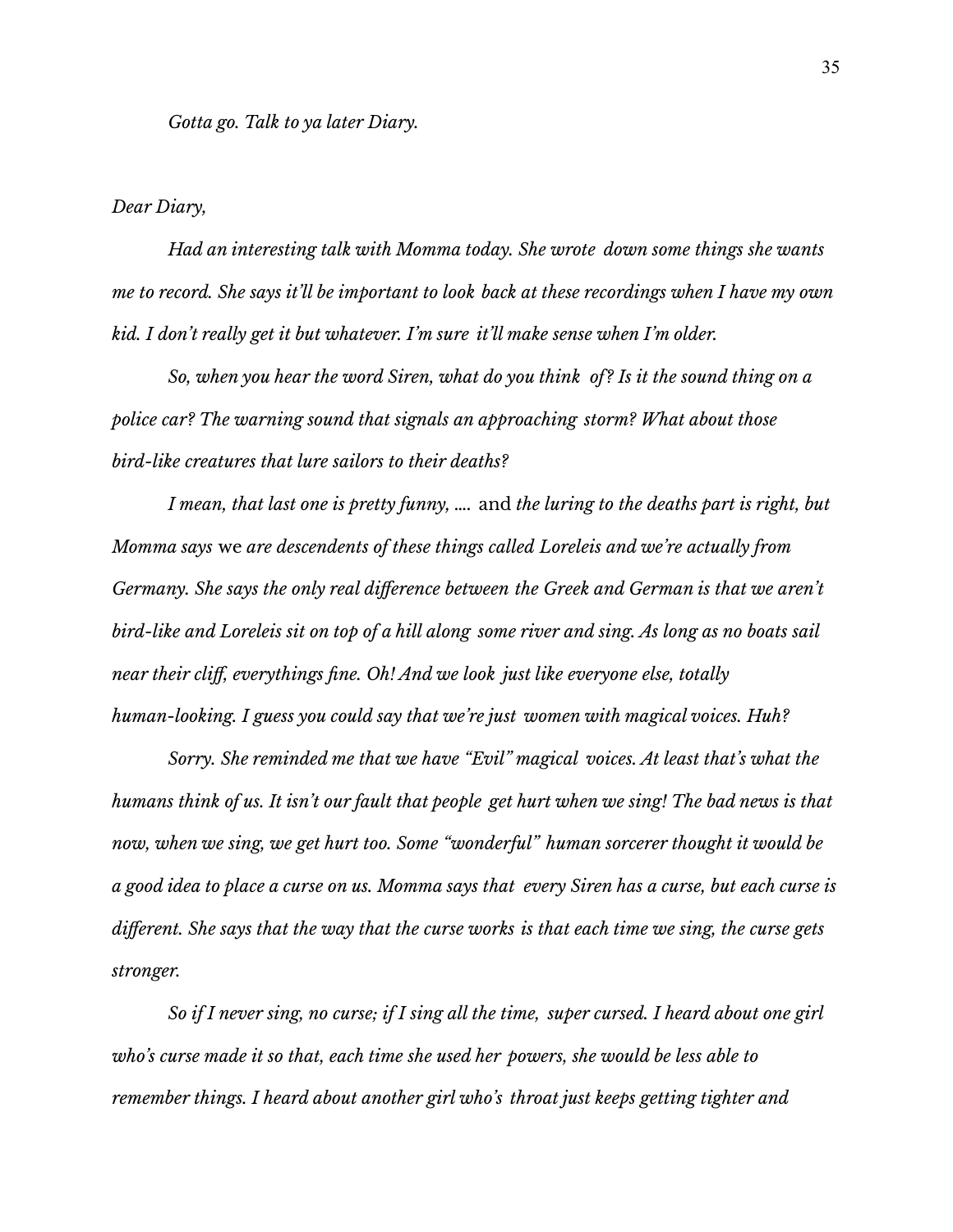*tighter the more she uses her powers. Momma said she's in a coma because her throat is so tight that she can't breathe. Momma's been losing her ability to speak. We don't know what my curse will be, because the Sooth ladies can't tell you your curse until it activates. Your curse doesn't show up until after you get your powers, and most Sirens get their powers at thirteen; some girls sooner, some later.*

*Anyway. She's gone to water her plants so we can be real for a second. Momma's REALLY worried what my curse might be, but I don't see what the big deal is; I've just decided I'm not gonna sing. She's coming back.*

*Catch you later, Diary!*

*Dear Diary,*

*I'm kinda getting tired of saying that every time, so I'm gonna start switching it up. Anywho. Thirteen came and went and I have no idea what my curse is because Momma's really worried what the Sooth ladies are gonna say and refuses to take me to see them.*

*BUT.*

*My powers*

*are SO cool!!!*

*I can make people do whatever I want; it's so awesome. Momma says I shouldn't play,* that this is serious, but who cares!? For all we know, I might not even have a curse. We don't *actually know how this works.*

*Other than that the Sooth ladies are the only ones who can tell you what your curse is. Momma's probably right though. I don't want to end up writing or whispering everything like she has to. So, I'll try not to use my powers.*

*See you later.*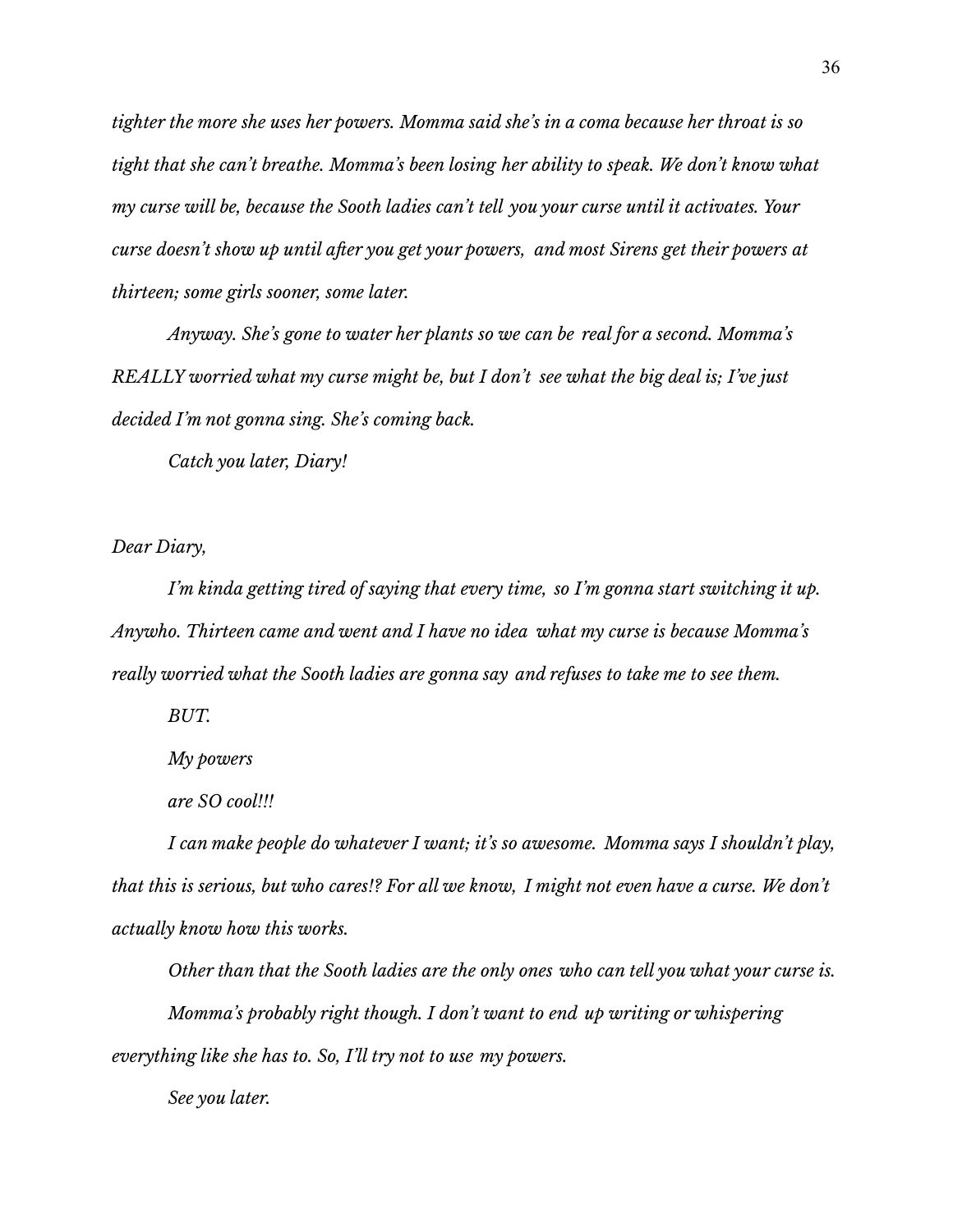# *Thursday, March the 17th.*

*Okay. I know what you're going to say, but it's not like I* planned *on using my* powers. But that guy was gonna hit the dog. I had to do something, so I sang and made the *guy swerve around the dog. No problem. I mean, maybe the curse is made up. I certainly haven't noticed anything different about me. I don't know what to think about it all.*

# *Friday, January 22nd.*

*So. You remember how a while ago I said that I thought that whole curse business was fake?*

*Yeah.*

*It's not.*

*It is SO not made up. I just looked at a guy and wondered what he would look like hanging from a noose made of his own guts. Is that not an "ew" thought or what? I'm scared to tell Mom because she'll probably freak out on me and that is the LAST thing I need right now.*

# *Tuesday, February 12th,*

Saw a cute cat. Tried to pet it. The cat bit me, and now I'm on drugs because the cat *got me sick.*

On the bright side, my teacher felt really bad that I had to go to the hospital, so I don't *have to write that paper for my English class anymore.*

I may have also...sung. A little. Look, it isn't a big deal, I just didn't want to write the *paper. I'm not gonna do this on every assignment, but I got sick.*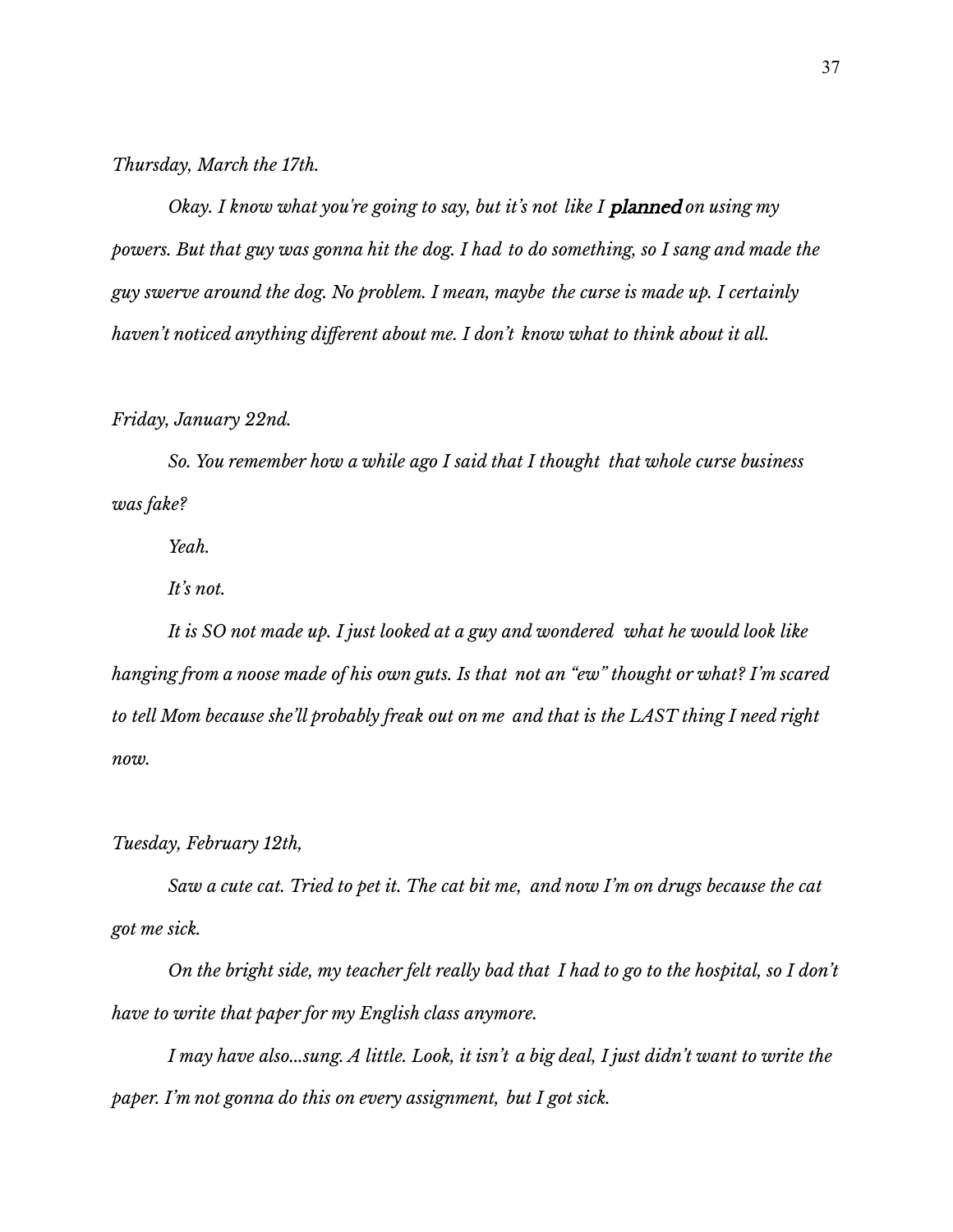*Don't judge me. You would totally do the same if you could. Whatever, I'll talk to you later. And* yes*, I'll stop using my powers.*

### *Tuesday, October 5th.*

*SO!*

*Turns out Mom's been keeping a* really *big secret from me. Turns out, Sirens* have *to use their powers. It's yet another part of that stupid curse. If we don't use our powers, you know, like I'VE been doing, then we build up Sirenical energy (I don't think that's what it is actually called, but you know what? If someone doesn't like it, they can bite me. I really don't care). If someone builds up enough energy, then it explodes out of them, almost literally.*

*Doesn't sound so bad, right? Just a big fireworks show and off you go with your life. WRONG!! Mom said she did that right after I was born, and that the explosion of*

*that energy is what killed my father. So yeah, I'm kinda upset. How could she keep this from me? She's the one who keeps saying, "We need to be open and honest with each other." How is THIS honest? Or open?*

*I get that she didn't want to hurt me or our relationship with each other, but I could have killed someone because she was worried about my feelings. Plus, if it weren't for her, I* would still have a dad. I--I can't totally blame her because, if it weren't for her, I wouldn't be here. And, she didn't grow up with a mom who could teach her how to be a Siren. So, I get *that I shouldn't blame her, but I'm just so angry right now. I mean, what else is she not* telling me? What else is she keeping secret to protect my **feelings**? I'm gonna go to one of the Sooth ladies; I'm fifteen years old and I still have no idea what my curse is, so I think it's *about damn time that I find out.*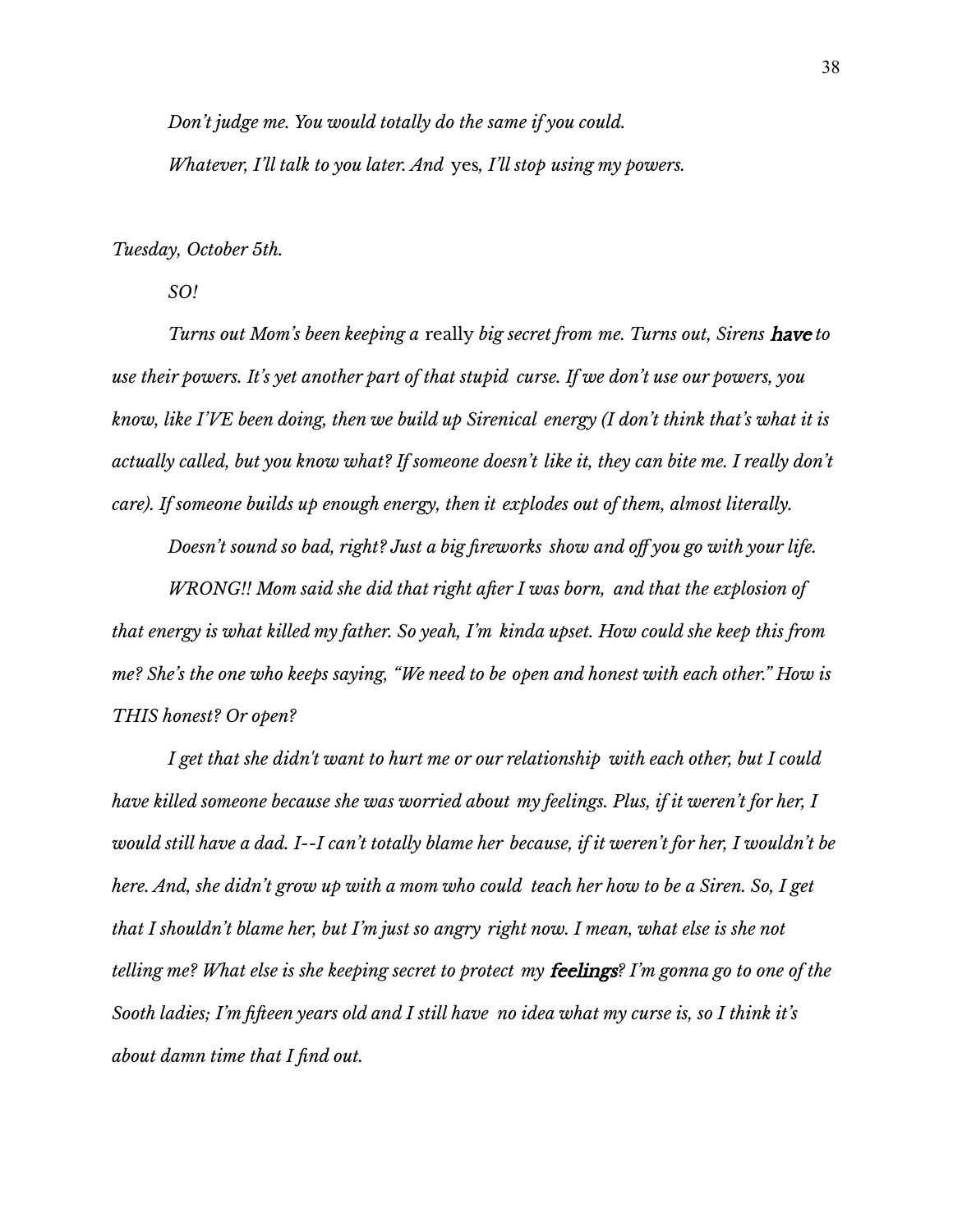*OH! And that's another thing. The whole reason that she hasn't taken me to a Sooth* lady is because she wants to see if I'll develop a curse if I don't go see them. What even? She's *treating me like I'm some sort of science experiment. I mean, excuse me but isn't this MY life we're talking about here? Not hers, not anyone else's, just mine.*

*Dear-- Oh. Who cares. Let's just get this over with.*

*It's Monday. So there's that to deal with.*

*I went to the Sooth ladies over the weekend. They said that my curse is that I will progressively become more evil, whatever the heck that means. Isn't that just such a copout answer, though? "Yes, I see-oh- I see that you will become-hmm, evil" like seriously? Are you for real? How stupid do you think I am?*

*Become evil. Like, what does that even mean? Whatever. I'll just have to find a way to handle it.*

*Thursday, October 31st,*

*Weird thing happened. Well, weirder than usual. So I was walking home from school and I saw that this new clothing store was open. Just a cute little hole-in-the-wall, bargain store. I've been having a really crappy week so I figured maybe a little retail therapy might help.*

*I go in there, find some cute clothes, head up to the register and there's this creepy old guy who keeps looking at me. There's nobody at the register so I just keep waiting, hoping* this guy will take the hint and leave me alone. Just my luck, he's the cashier. He walks over *and starts ringing me up. I ignored him, but couldn't help noticing the scar that broke his right eyebrow in two. He opted for talking. "How are you?" "Are you having a good day?"*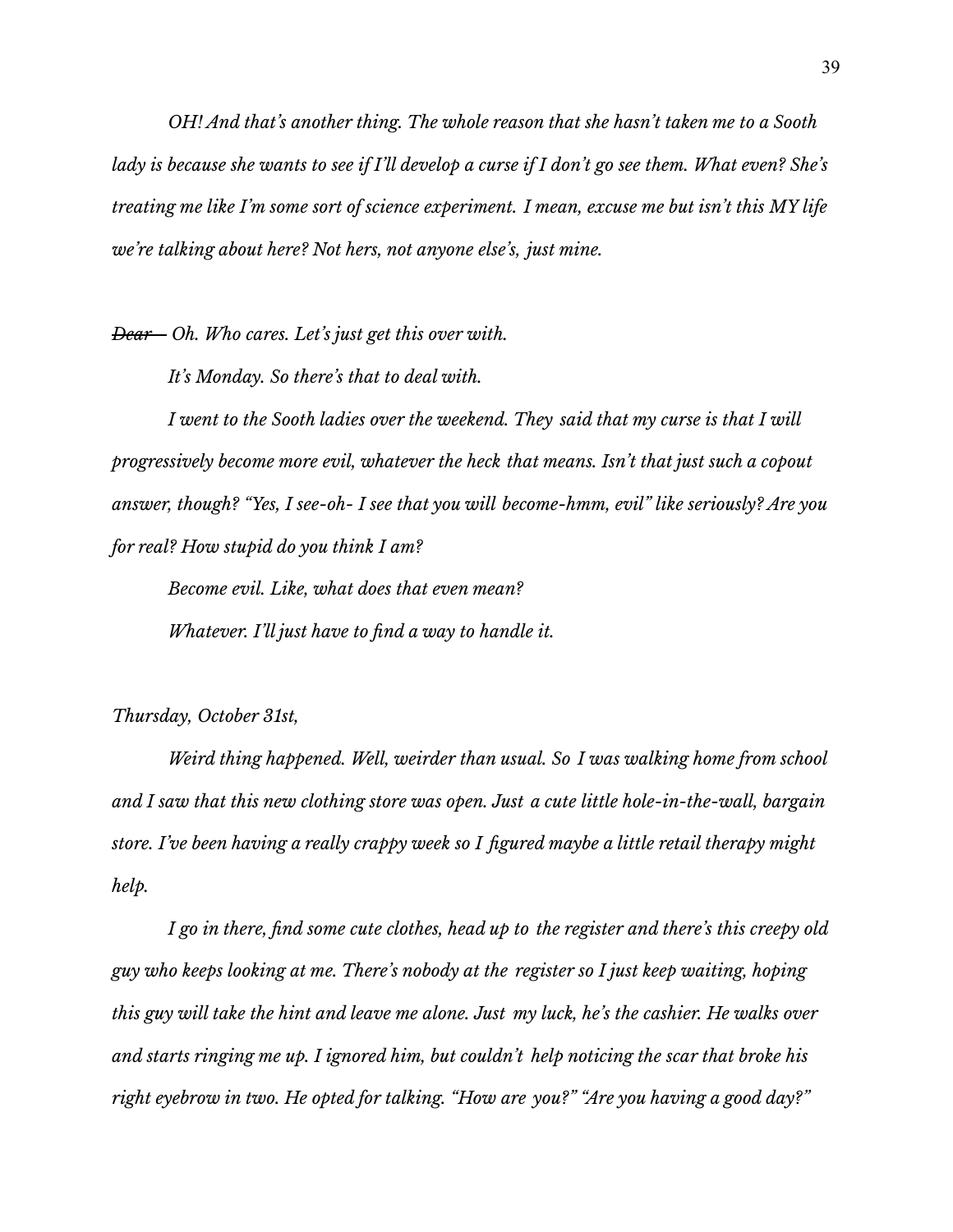"Do you want to make a trade?" Yeah, he asked me if I wanted to make a trade! I'm in a *cheap store, does it look like I have something to trade?*

*He said, "I can give you any physical thing that you desire, be it a new book or a* person's location written on a note. If we trade, I will uphold my end of the bargain for the *rest of your life. No matter where you are in the universe, you will receive your chosen object at the agreed upon time." I asked what he was offering me specifically. He gave me a creepy smile.*

*"For you, I think it best that you have access to escape routes when you need them. No matter where you are, when you need it most, you will find a note telling you how to leave the area completely undetected," he said. I asked why I would need that. He just stared.*

*"And what do you want in return?" I asked.*

*"Tell me your life's story. Tell me everything that has happened to you thus far in your* life." This was getting too weird for me so I paid him for the clothes and left. There's no way *he could actually hold up his end of the bargain. Right? And, it's not like I'm actually going to need escape routes. Why would I need to run?*

## *Wednesday, April 30th.*

*I think I'm losing control. I almost caused this woman to shove her husband into* traffic. They just looked so happy and it made me sick. I wanted them to stop, so I guess I *started singing. I don't even remember picking a song or anything. I just saw her reach out to shove him into the road.*

*Thankfully, he found a coin on the sidewalk, so he stooped and she missed him. She was shoving so hard that not connecting with him made her lose her balance and she fell on* top of him. They laughed, but I knew. I realized I'd been singing. I--I don't know what to do.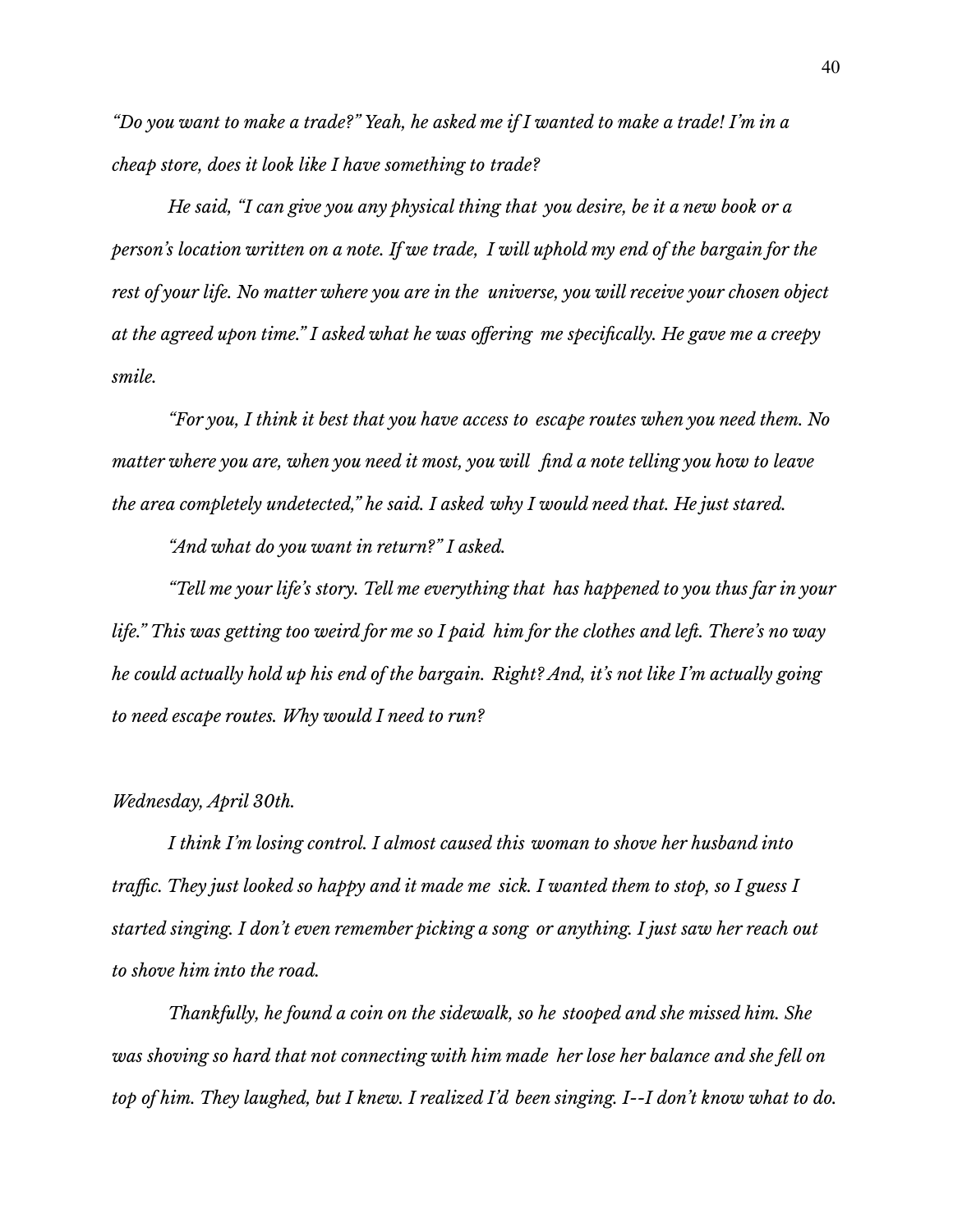*Everyday feels more and more like I'm slipping away. I keep singing even though I'm trying not to. It's like I can't stop.*

*Maybe it's just stress. Yeah. I've been really busy with school and maybe my siren powers are trying to help relieve some of that tension. I'm sure it'll be better after this class year.*

## *Friday, September 3rd,*

*Oh, what's the point? Why fight the inevitable? My dark obsessions are just getting* stronger. Every person that I look at, I keep seeing ways to kill them, or to make them kill *someone else. Everything sucks because I am so tired of fighting back these urges; it's just miserable. I mean, if I* have *to use my powers and I'm* going *to become evil, why not enjoy the descent? I've heard life's way more fun when you quit struggling.*

# *Saturday, February 16th.*

*To anyone who finds this journal, please. Stop me before I hurt someone else. I can feel myself slipping away and I'm terrified. I've already killed one person; I don't want to hurt* anyone else, but I don't know what to do. I feel so helpless all of the time and I hate it. I hate *it so much.*

*So please. Please. Just make it stop. Make it all go away: the thoughts, the urges, all of it.*

*I'm begging you. Who knows what I'll be capable of?*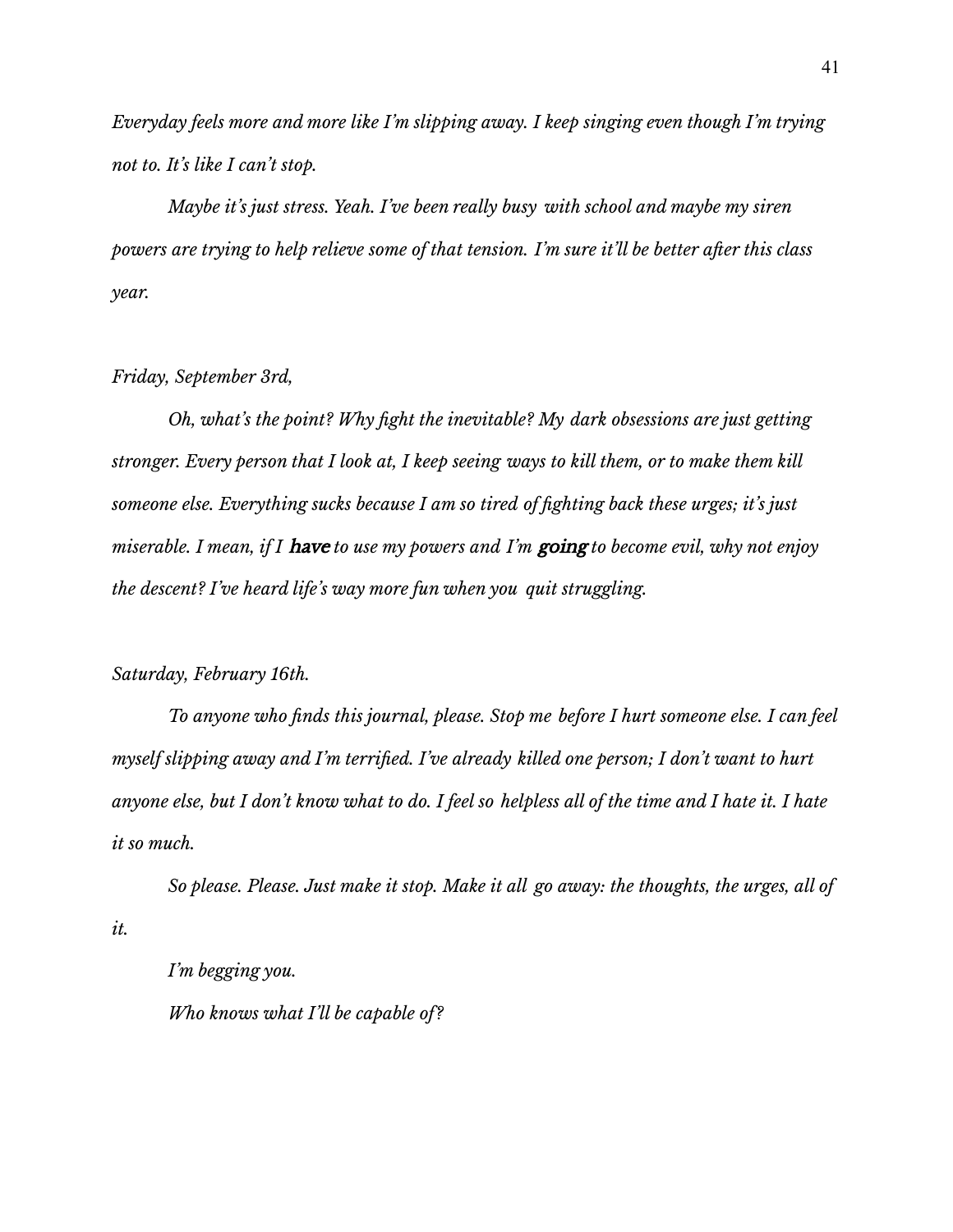#### A brief note from the Curator

In regards to the abruptness of the end, this is Eliot's final journal entry before she seems to have succumbed to the power of her curse. I suppose that she was simply too busy forcing cities to slaughter each other to bother with keeping a journal. The reason this account is now on display is that it was recently donated by a local shop-keeper, who claims to be descended from the shop-owner that offered Eliot the strange deal, but we are currently unable to verify this.

For those patrons who are able to stomach such horrors, a more detailed account of Eliot's actual crimes can be seen in the next panel. For those who cannot, we hope that you will leave the Museum with a better understanding of one of the most cruel women in our recorded history. To all patrons, we appreciate your generous contributions for, with proper vigilance and continued funding, we aim to prevent the tragedies that befell Eliot from plaguing any of our other cursed young ladies.

And with that, I leave you with a Siren saying: To sing or not to sing is the purest question of all.

------------------------------------------------------------------------------------------------------------------

A young woman listened to the tour guide in silence, subconsciously rubbing at the scar on her throat. Since the wars, every female of the family had their vocal cords removed as soon as they turned thirteen. The family could take no chances that someone might inherit their ancestor's curse and bring destruction into a world that had finally made peace with all its creatures.

No one knew exactly how Corramae had survived the bullet that ripped through her throat during that last battle, but she crawled away from the fight and founded a new siren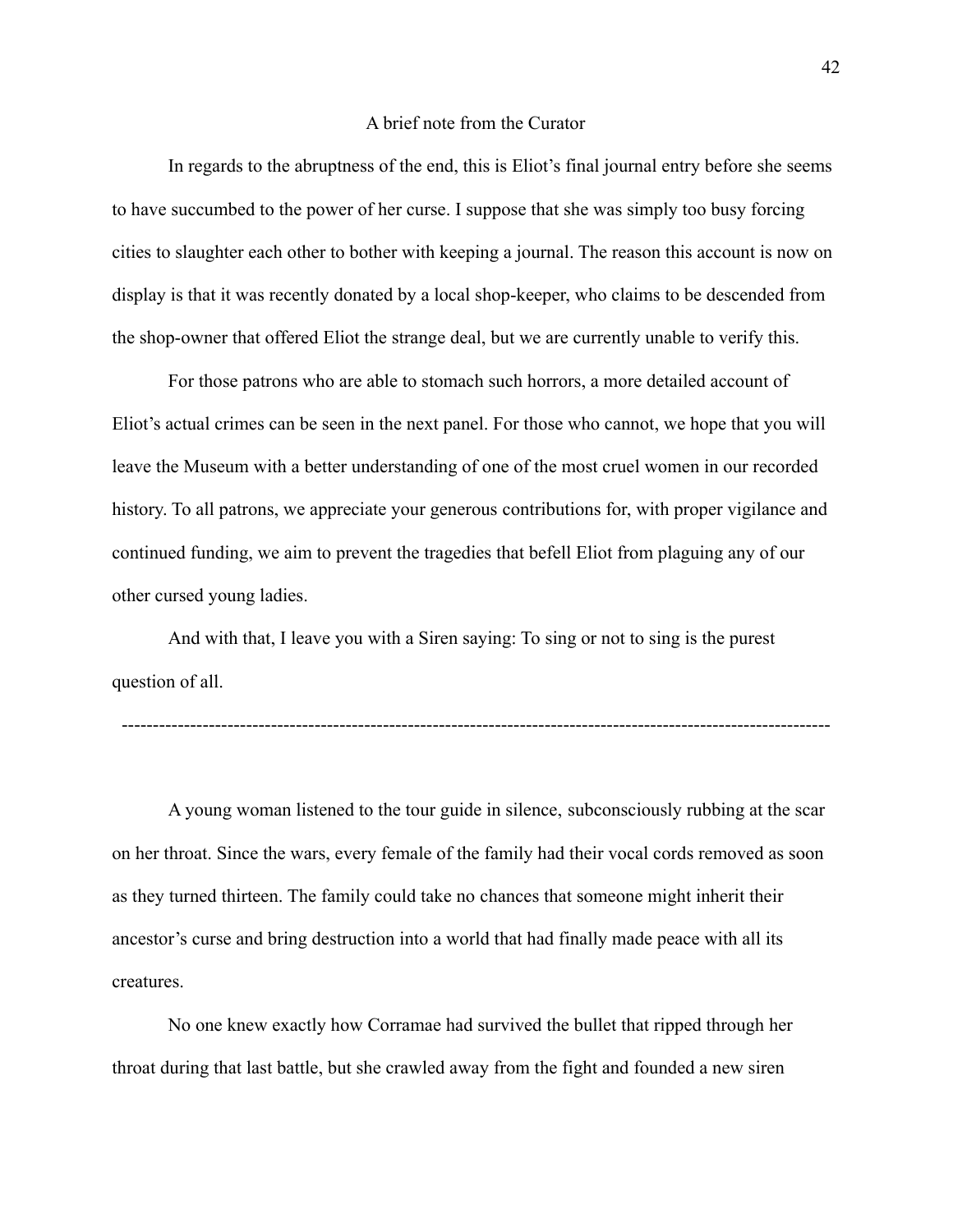lineage. One who now knew that the curse could not be prevented so long as a siren retained her power. So, when her own daughter began to show signs of inheriting her mother's gift, Corramae slit her throat, not deep enough to kill her, but enough to guarantee that she would never speak again. Corramae stayed around long enough to write down an explanation of why things had to be this way, then took off into the night, leaving nothing but her recorded diary from so many years ago. She was never seen again.

With every subsequent generation, they learned how to make the surgery safer, cleaner, less invasive and they passed on the lessons of Corramae. When her time had come, the young woman was not afraid. But she decided that her family had been silent long enough. She donated Corramae's recordings to the Museum, hoping that maybe if humans understood Corramae better, then one day sirens might just be able to sing again.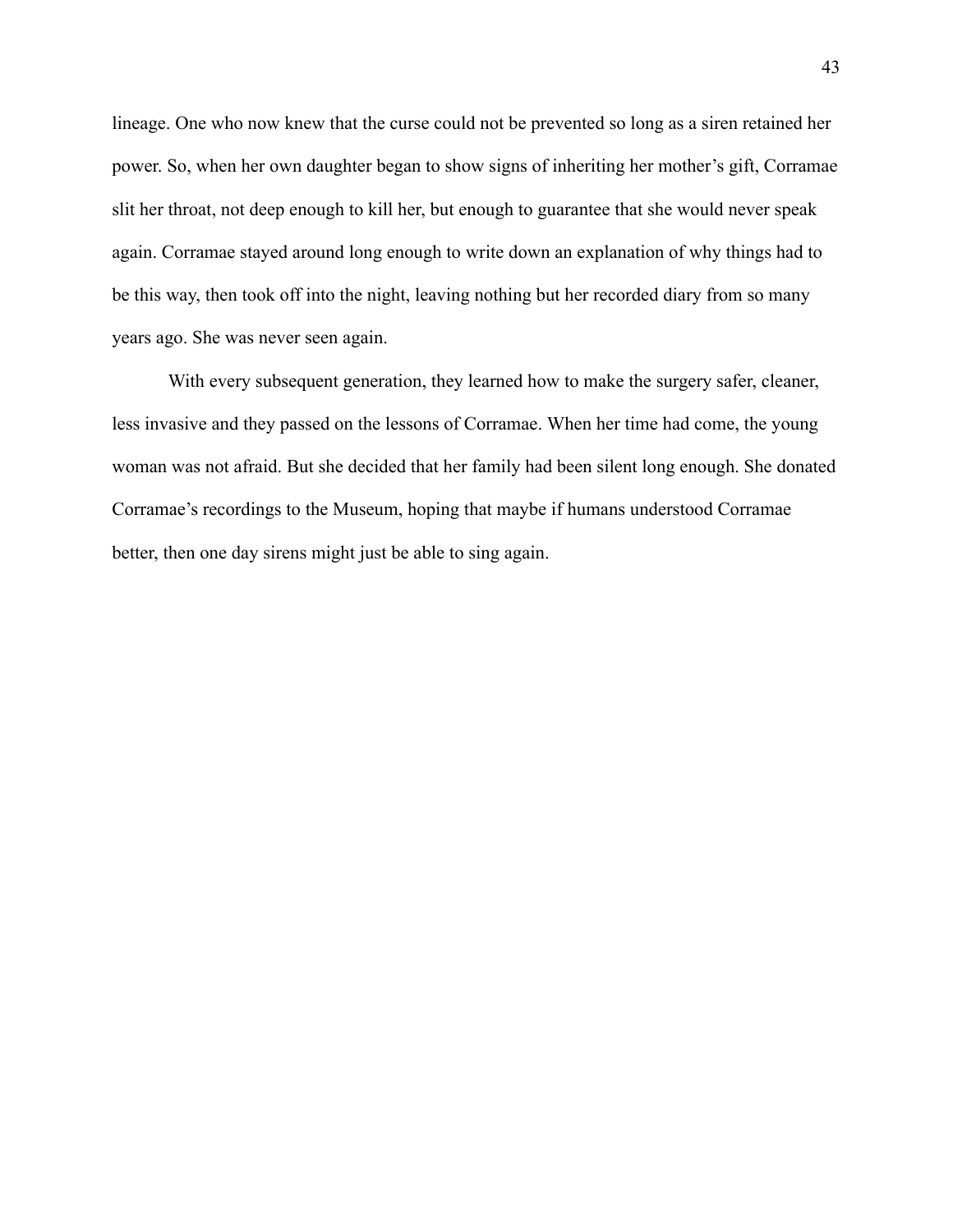#### **What's So Great About Time Travel Anyway?**

I wish you could have seen the look on his face. The last time I had seen that stupid vampire was 1772. I had my knife at his throat and a blade at his heart. We both knew his life was mine. Then my "blessing" kicked in and I was whisked away to times unknown.

You see, I am a Time-Traveler. I come from a *long* and prodigious line. I think the unofficial family motto is "Don't leave a time period until you've slept with at least three people," there are simply that many of us. The hope is always that at least a few of those unfortunate women would bear strong, Traveling boys who could abandon their mother as soon as she reached an age where she *needed* them in order to survive (because society is horrible). Not that the boys intentionally left their mothers, mind you; they were simply not taught how to go back in time. Reverse time-travel (i.e. going backward on purpose) is considered highly dangerous, so only the best of the best are able to see their mothers again.

Despite what people seem to think, it is actually quite hard to control *when* you Travel. One moment, everything's fine. The next, you're whisked away to a new time period. If you are *really* disciplined, you might be able to buy yourself a few minutes, maybe even a few hours. Ultimately though, once Time has decided to move you, you are going to move.

Time seems to notice us about when we hit puberty. So the guys begin just at the moment that they are most easily molded into mighty warriors, and the girls begin just in time to be vulnerable to the slightest suggestions (because "hormones make you *quite* emotional"). I don't actually know if boys are more likely to Time-Travel than girls or if the female Travelers are ignored and left to the whims of Time. There are some female Travelers who are taught How; they're just rare. Lucky for me, it was just another way to distinguish myself from the crowd. But we'll get to that later.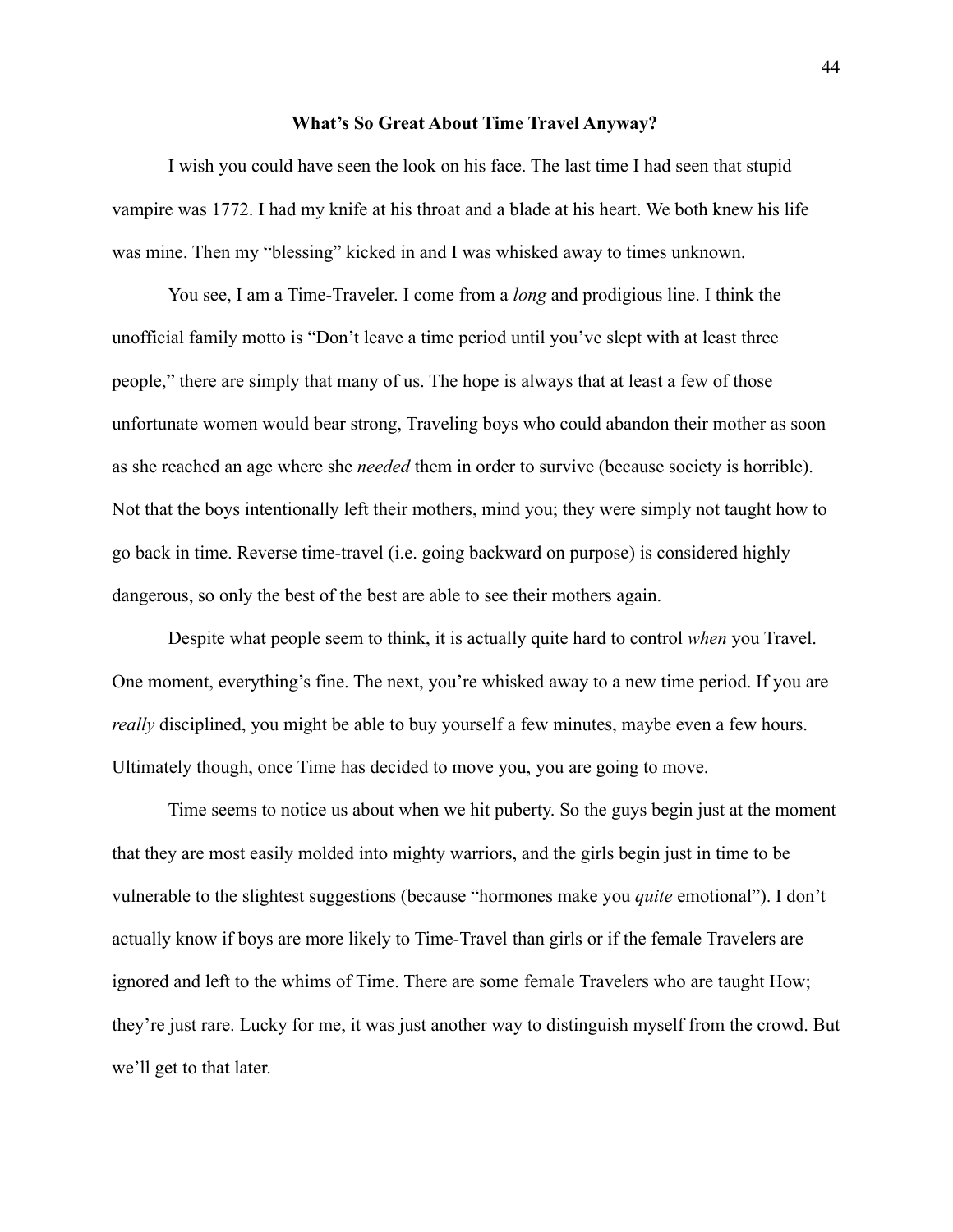Where was I? Yes! The vampire. So, after nearly ridding the earth of one more bloodsucker, I was yanked away. Within moments, I had Arrived, but the question was when? I couldn't just walk up to someone and ask, "Hey. What year is it?" Well, I suppose I *could* but that's the fastest way to get yourself killed. Unfortunately for us, monsters have caught on to the tell-tale signs of when a Traveler is dazed from just Arriving. I checked my surroundings to be sure that the vampire hadn't decided to leave some friends to greet me *whenever* I finally showed up. Fortune must have smiled on me, because, aside from a passed out drunk, I was alone in the alley. I checked around the corner, still clear. After that, just a matter of figuring out when I was, and then I could get back on the vampire's trail.

Based on my surroundings, I had been shunted forward. The buildings looked even shabbier than the last time I had seen them. There were almost no people around, as if the population had been decimated by a disease, which happened with an annoying amount of frequency. I examined the drunk; he was in too much of a stupor to notice me, so I rifled through his pockets. Lucky for me, he had a sodden newspaper in his waistcoat. Most of the ink had run together, but I was able to make out the year: 1830. Sixty years for the vampire to prepare for trouble. It didn't matter. I'd find him. It was just a matter of time.

In one of the drunk's other pockets, I found house-keys and some money. I doubted it would be enough to cover a night at a decent inn, but anything would help. I made my way to a nearby tavern, which had somehow survived for sixty years (the name was different, but the building had barely changed). I purchased the cheapest thing they had and listened for talk of suspicious deaths recently. I had only been there for a few hours when someone rushed in.

"They found another one," the man said, breathless.

"Like the others?" someone asked.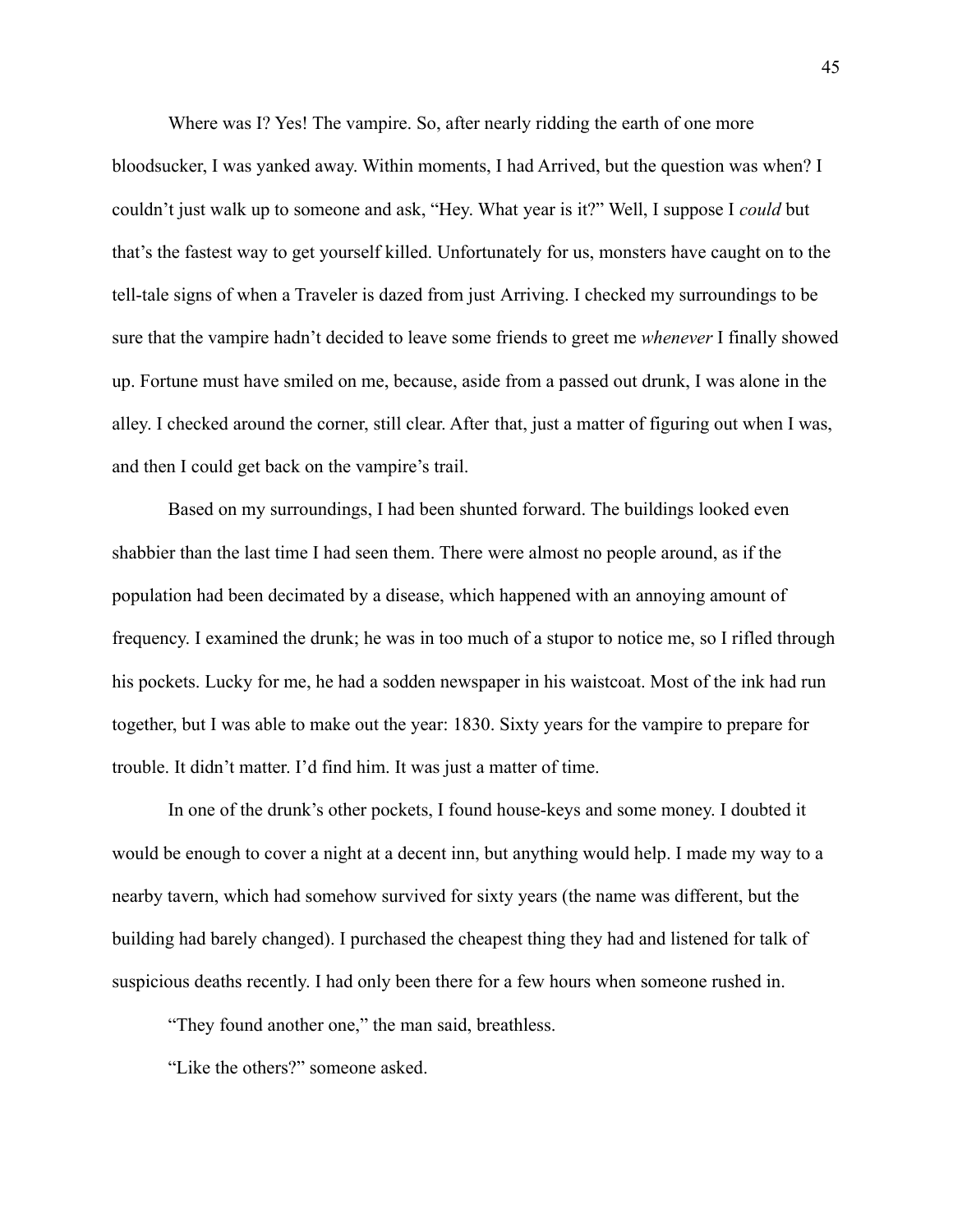"Yes and no. Like the others, this one is missing its organs and fluids, but…" he hesitated.

"But?" the others prompted.

"It… it ain't got eyes. They's been cut out or something."

The blood loss sounded like a vampire, but removing the eyes? That sounded like a dryad, a forest spirit. Could they have teamed up? But to what end? Dryads only took eyes from their enemies. And why would this one be in a city so far away from any wilderness? Sure, this area was once a forest, but that was over 300 years ago. It didn't make sense.

Some of the men who questioned the newcomer moved towards the door.

"Show us the way, Jimmy," one said. Jimmy nodded and led them into the night. I downed my drink (no point in wasting good booze) and followed them.

The trip took longer than they had anticipated because Jimmy got lost. Three times. I heard someone say that he had only recently moved here, but it didn't matter. What Jimmy forgot to mention was that the body had been suspended upside down and gutted like a deer. Several of the men went off to the side streets and upended whatever they had consumed at the tavern. I slipped through the shadows until I was standing just near enough to see. If this was a vampire, it was more violent than any I'd heard of. If it was a dryad, the city had some dark nights ahead of it.

On a wall nearby, I noticed a message written in the victim's blood: "It's human hunting season, blood-bags."

A few people were muttering about the meaning; was it a prank, an afterthought, or a warning? The message had the species-typical arrogance of a vampire, but why bring so much attention to themselves? I glanced around, looking for anyone who was enjoying the carnage a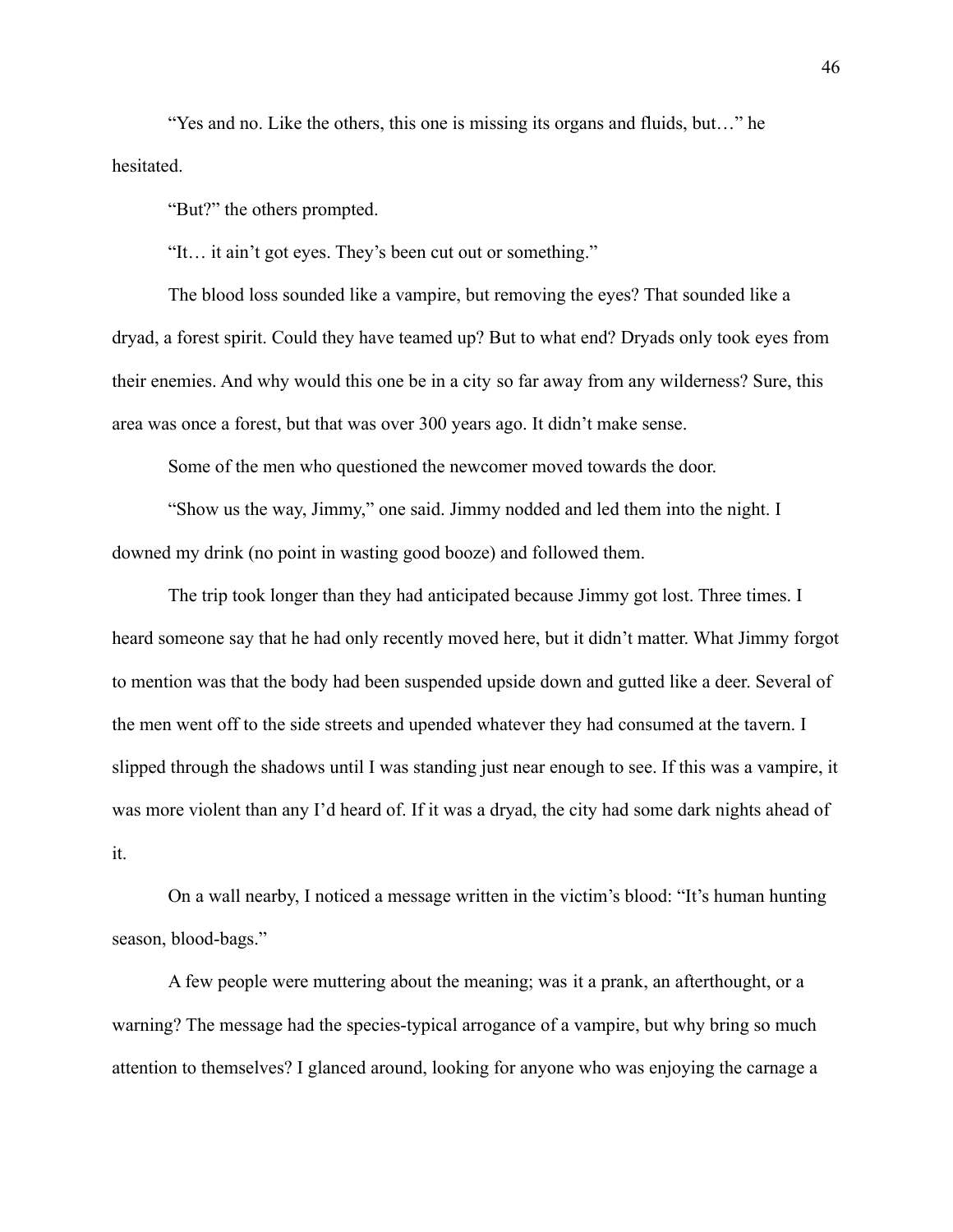little too much. I figured that, like many violent creatures, this one might return to the body to see the chaos it wrought. Everyone was either decently disturbed, or busy throwing up whatever their stomachs contained. I was the most suspicious person in the vicinity.

I scanned a second time; surely there was something here that would help me find the killer. I was fortunate that he turned away a second too late. I couldn't believe my luck: there was the vampire I'd lost sixty years ago. He was dumb enough to actually return to the mess he had created. I followed him as he walked away from the scene.

He led me halfway across the city, not even bothering to make sure he wasn't being followed. Typical vampiric ego. Near dawn, he entered a decently sized townhouse; for a vampire as old as he was supposed to be, the building was rather on the small side and quite disheveled. I scaled the outside and forced my way through the upper window. I heard voices and proceeded with caution. One can never be too careful in a vampire's lair. As I drew nearer, I realized the vampire was speaking aloud to himself.

"What am I going to do? If the council finds out, they might think it was me. But I did not kill that poor girl. But since I did not, I must discover who did. The council would have informed me if another vampire had taken up residence in the city, yet they have not. If not a vampire, who else might have committed this atrocious crime? A werewolf? No, despite the apparent chaos, the wounds were deliberately and coolly inflicted. A werewolf in the midst of bloodlust could never show such restraint. A ghoul would not have left the body for others to feast upon, nor would they be likely to venture so far into the city. And what are the chances that this girl would be slain so soon after I had folded her into my dietary schedule? Could this be an attack upon me? But to what effect? If another vampire wished to lay claim to the city, they need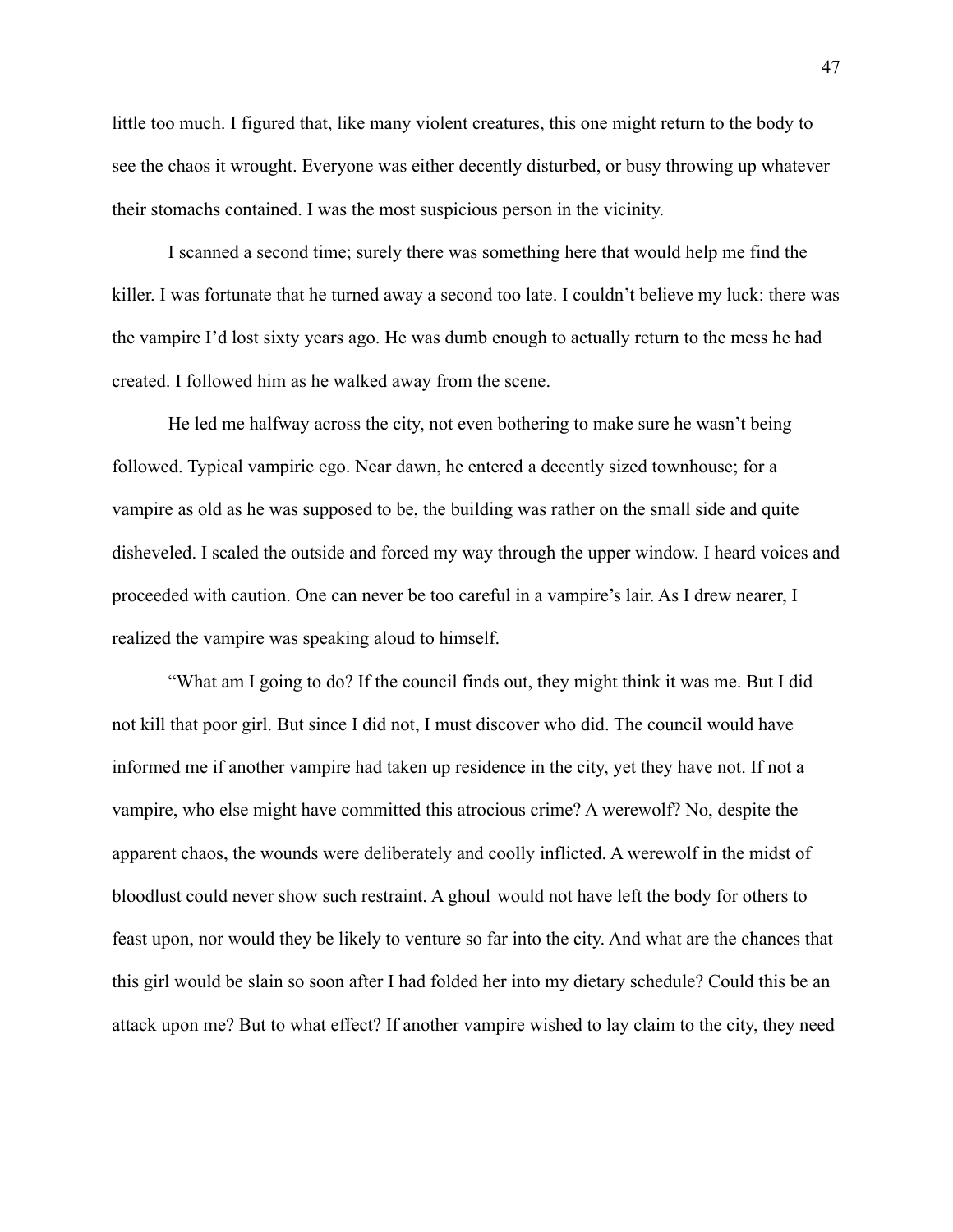only ask. No other creature has a reason to wish me gone. Aside from Menadice, but I do not believe that she would...well... In actuality, she might."

I thought this a good time to interject, "Menadice would not be a dryad perchance, would she?" The vampire whirled, then froze; his mouth gaping open. "I am pleased you remember me." I smiled, batted my eyes and tilted my head coquettishly. Though I wanted nothing more than to kill this vampire, I must admit that the surprise on his face nearly caused me to laugh aloud. After several seconds, his mouth opened and closed, much like a fish consuming food.

Finally he said, "You--That was...That was more than fifty years ago."

"From what I understand, 'twas closer to sixty," I replied.

"Yet you look the same as when last I saw you?"

"And what an enjoyable moment that was. While we are on the subject, I would actually like to finish what I started in that moment, if it is not too much trouble." I pulled my knife out of my belt and walked towards him. He stared at the knife, eyes wide. He could have easily killed me, sloppy as I was. To his credit, he simply thrust his hands in front of him and backed away.

"Wait," he said, "I did not kill that girl. Please. You have to believe me. I would never kill her; I was feeding on her, yes, but I would not kill her. Killing me will not avenge her death. Please. Let me help you. Think what a vampire and monster hunter could accomplish together? If nothing else, at least grant me a stay of execution. Hear my case. Let me help you eliminate the true killer. Please!"

As we slowly moved around his kitchen, I managed to back him up against the counters. I placed my blade against his neck, relishing the way his Adam's Apple bobbed in his throat. I stood there for a moment. I finally realized that I had decided to spare him several minutes ago, but was only then figuring that out. Why else would I have announced myself in such a foolish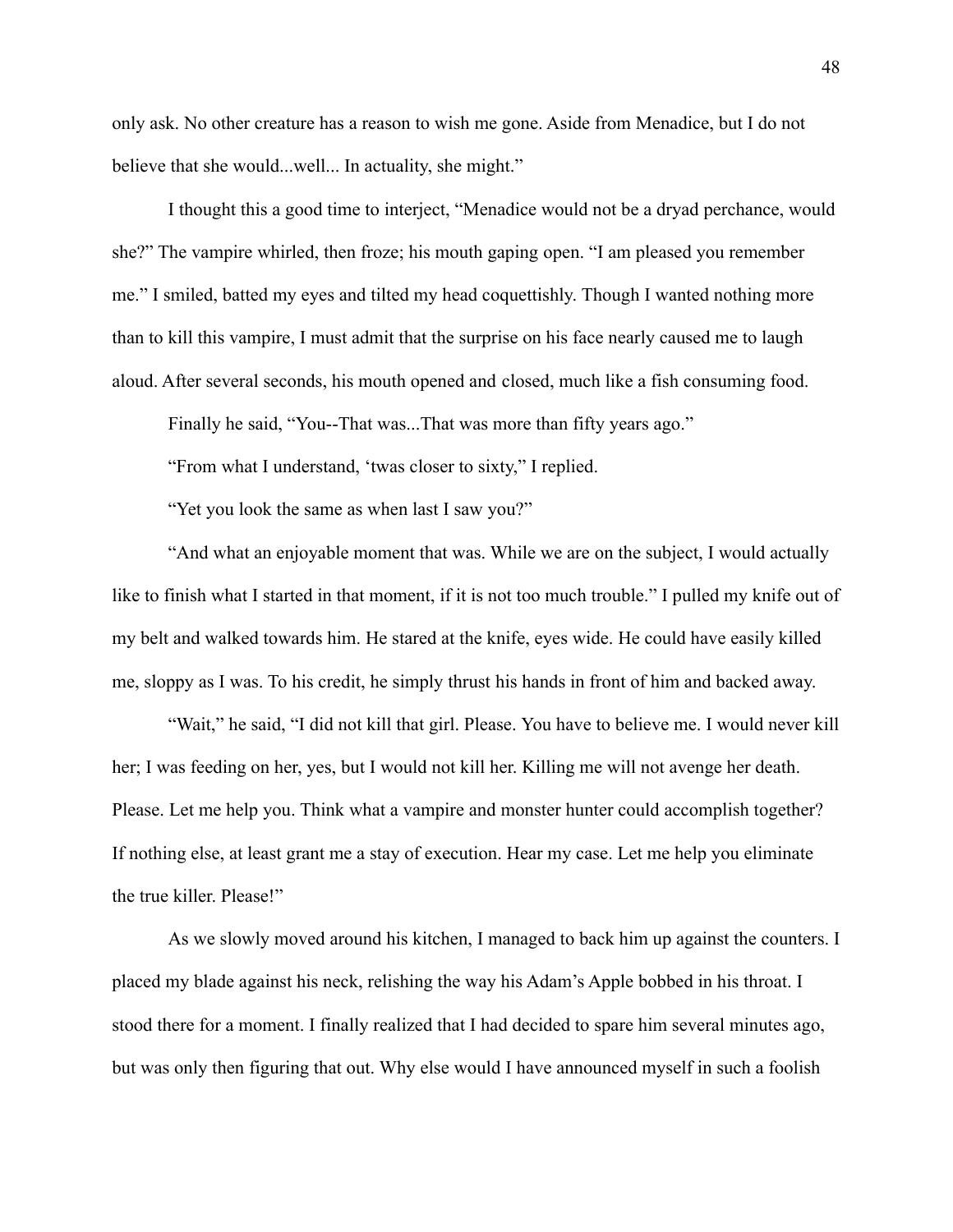fashion? I silently chided myself on my carelessness, lowered my blade and slid it back into the sheath. His previous kills *had* been purely for food, so I was willing to use him for whatever I could before I killed him.

"Very well," I said. "Convince me that you did not commit this act. AND who you think is truly the culprit."

We spent the next several hours in discussion. He explained that, in nearly every city, there was a council who oversaw important affairs in the monster community. He had to obtain permission to move to this city seventy years ago and, during that seventy years, remained the only vampire in a 30 kilometre radius around the city. If another vampire had moved in, he would have been informed that his territory was being divided. In dividing the city, the council ensured that there were no squabbles over food, nor that the human population was over-hunted.

As such, my prey was quite confident that the murder had not been committed by a vampire. He explained his reasons why he did not think that this species or that had done it. He was actually quite thorough in his explanations. The problem, which I repeatedly tried to explain to him, was that he was not actually giving me any new information and certainly not a reason why I should spare him. After what seemed to be the fiftieth time that I explained this to him, I laid my blade on the table between us. That conveyed my meaning much more effectively.

He rushed to explain why *he* had not killed the girl. He said that, after forty years of merciless and wasteful hunting, he realized that he could not continue in this way. As it turned out, our close-call forced him to acknowledge that, so long as he was leaving such a bloody trail in his wake, people would come to kill him.

After a great deal of thought, he realized that he did not need to kill in order to satisfy his hunger. Instead, he fed upon a few people as they slept, alternating each time he needed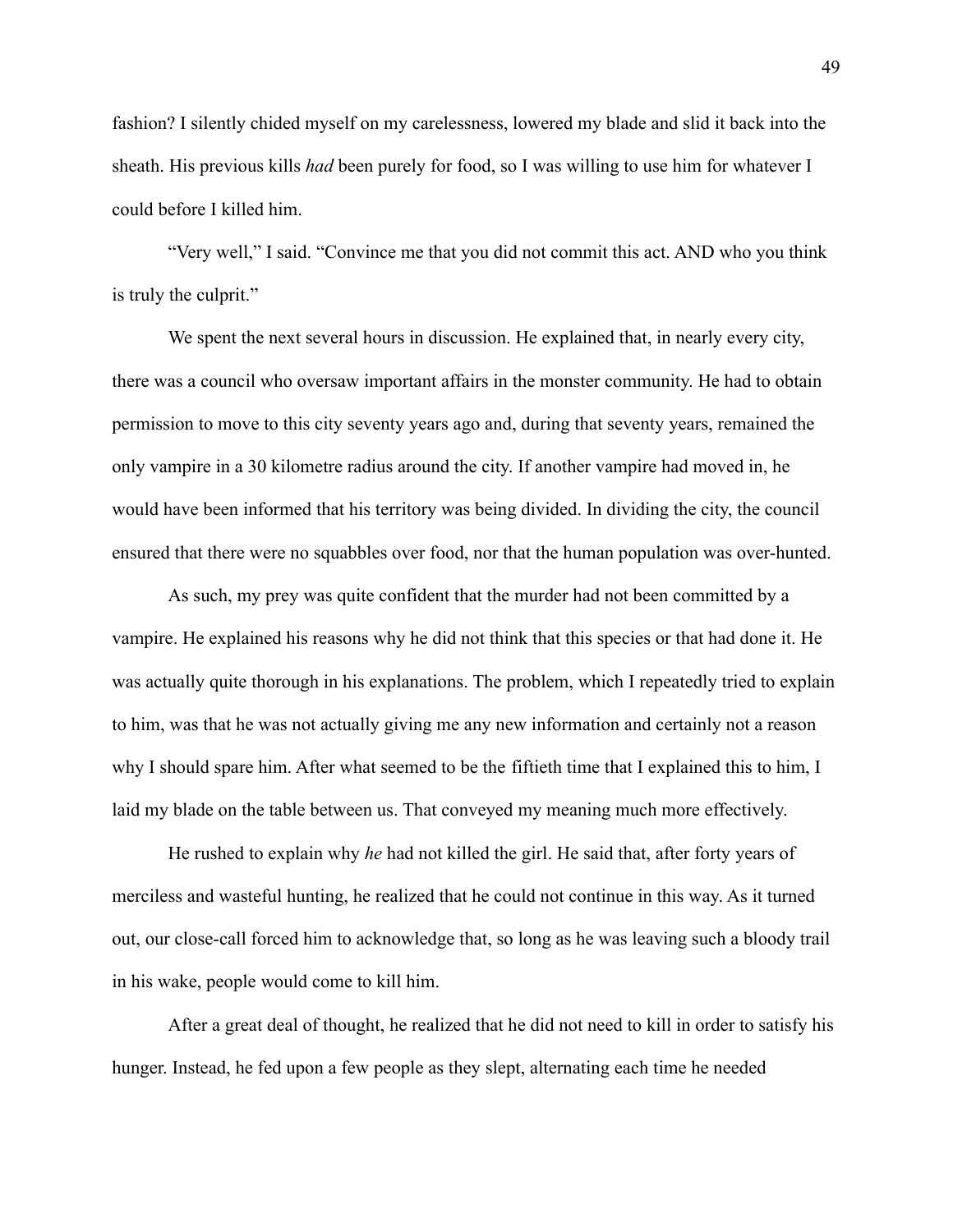nourishment. After a month of feeding, he would move on to a new group. In this way, he did not attract attention to either himself nor his species, and his victims were only slightly inconvenienced. He explained that the murdered girl was part of his latest set of food, and that he had only been feeding on her for about a week when she was killed.

"Alright. Let us pretend that I believe you. Who do you think killed the girl?" I asked. He sighed.

"I believe it was a dryad that I have ceased relations with. Her name is Menadice. It was a most unpleasant breaking apart."

I wanted to believe that he was the killer, but even I was forced to admit that an angry dryad made more sense than the idiot vampire before me. I rolled my eyes, silently granting him his desired stay of execution.

"Come," I said. "Where does she reside?" He led me to the edges of the city.

-------------------------------------------------------------------------------------------------------------------

"I was certain she lived around here," he said for the fifteenth time. I was tempted to tell him that we were still too close to the city for any self-respecting dryad to comfortably live, but did not wish to put forth the effort to speak. "Well," he said, throwing his hands up, "I give up. We will never find her at this rate."

I looked around for the usual dryad signs, but found nothing. Something bumped to my left; the vampire shrieked. I glared at him. How could someone so naturally built for hunting be so bad at it? A cat sauntered out of the rubble and away from us. The vampire smiled sheepishly and shrugged. I rolled my eyes.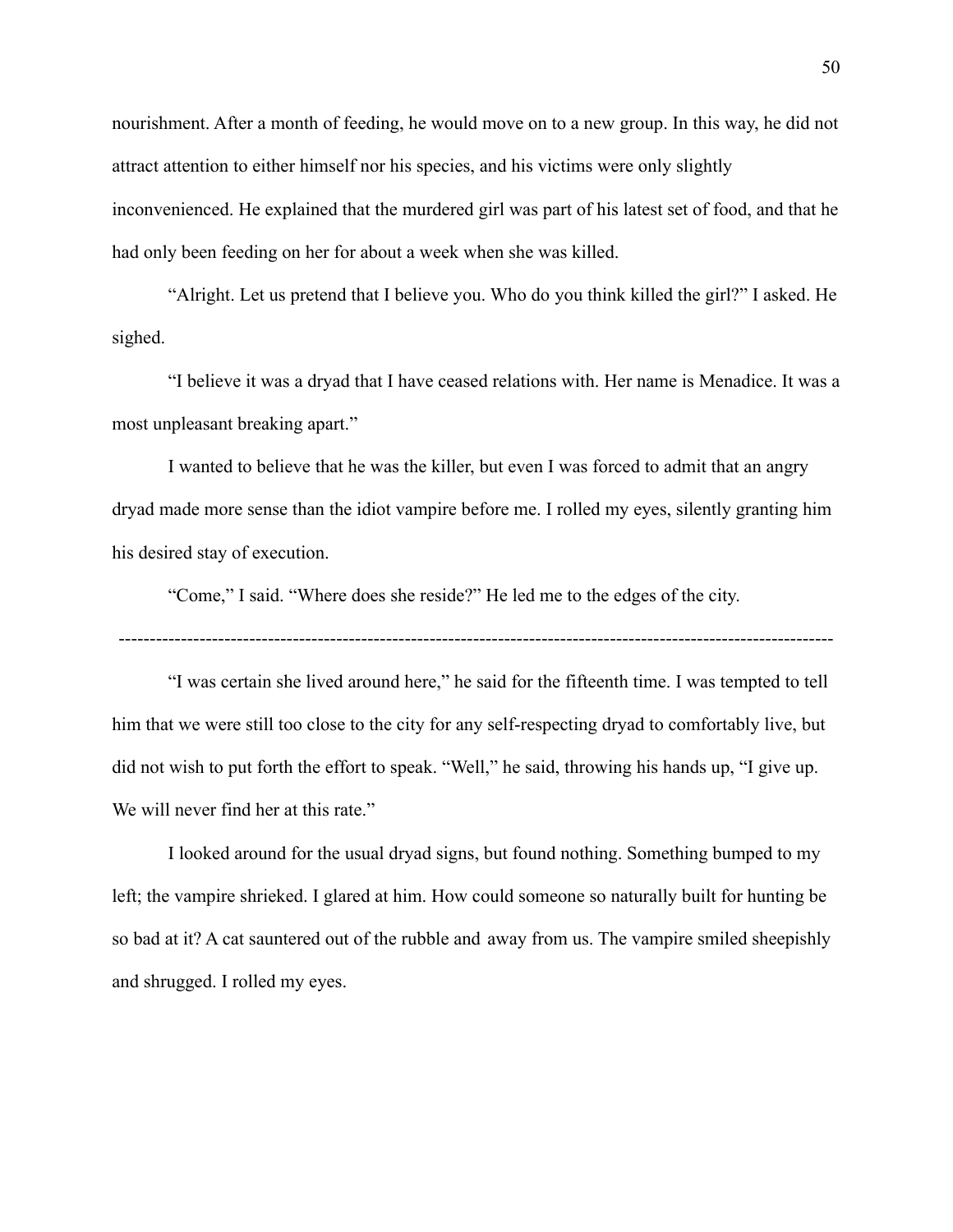I should never have turned away from him; I should have known he was too reckless to pay attention to his surroundings. Behind me, I heard a *woosh* coupled with a yell. I turned and saw the vampire dangling from a net; we had stumbled into an ambush.

I looked around to see if anyone was nearby, but the only sounds were the wind and the vampire. He was ranting indignantly about how undignified the situation was and began demanding that I cut him down. After several minutes of receiving no acknowledgment from me, he tried a different tactic. He whimpered and quietly asked,

"Would you, if you have a moment, perhaps please release me? This rope restricts the circulation of fluids in my leg and it is all becoming rather uncomfortable."

I snorted and asked, "Do vampires actually have circulation? Is not one of the tenants of being undead that your bodily fluids cease the progressions that they once took in life?" He did not reply.

I had hoped that would be the end of our conversation, but the vampire had other plans. "You know, as I dangle here, it occurs to me: we have not introduced ourselves to one another. I am dreadfully sorry for this; I am usually much more courteous. I shall start. My name is Luca Leander Constabulary the Third. I most recently spent time in England, but after several, shall we say, accidents, all related to taxation of course, I thought it best to leave for wilder shores. Ireland is a most lovely and untamed place, don't you think? I certainly think so. Anywho --"

"You are leaving out the most important part: you are a vampire who preys on innocent people, leaving death and destruction wherever you go. The only thing I need to know about you is that you *are* a vampire and you *will* kill me and anyone else at the first chance that arises." I turned and walked away. I don't know how he did it, but I could actually hear him pouting behind me. If things were different, I might have felt sorry for him. IF being the key word. I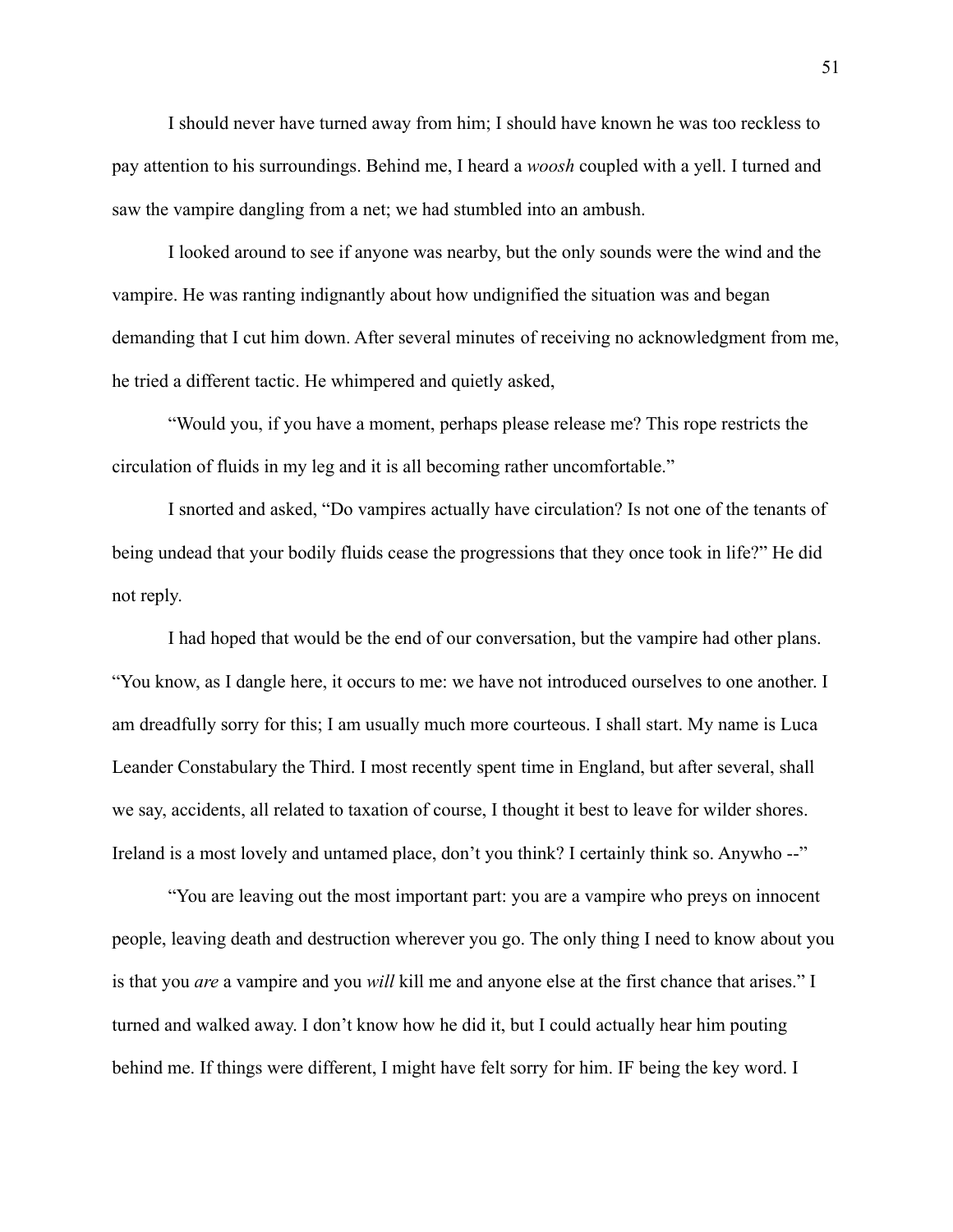decided to accelerate the timeline for my plan and said, "Oh, and I need to know how loud you can scream." I smiled, "For tax reasons of course."

-------------------------------------------------------------------------------------------------------------------

After several hours of alternating between making him yell and listening to him chatter in the trap, someone finally arrived. Luca chittered,

"Menadice! It has been a fair amount of time since last I saw you. How-how are you?"

The dryad glared. "How am I? *How am I?* You have not seen me in six months and you have the nerve to ask how I am? Well--I am doing quite well. How are you darling? Getting enough blood? Maybe a little too much?"

"Why did you hurt that girl, Menadice? And why did you frame me for it? She had nothing to do with us--" Luca said.

"She had EVERYTHING to do with us! You left me and were using her as a blood bag. I tried to gain your attention in more subtle ways, but you are just so oblivious that you did not even notice. I realized that if I wanted to have your attention, I would have to resort to more...drastic measures."

She continued explaining why she had framed him, how simple it was, what she was going to do now that he had wandered into one of the several traps she had spread around the edges of the city to catch him should he try to stop her. I snuck up behind her with my torch and was about to set her ablaze when things went sideways.

Luca had been glancing in my direction and the dryad stopped monologuing long enough to realize it. She whirled, plant tendrils extending five feet past her arms. I was too close to retreat, so I ducked and rushed towards her. She leapt up; her plant limbs forcing her higher than I could go. Luca started yelling for me to cut him loose, that he could help. I scoffed. The last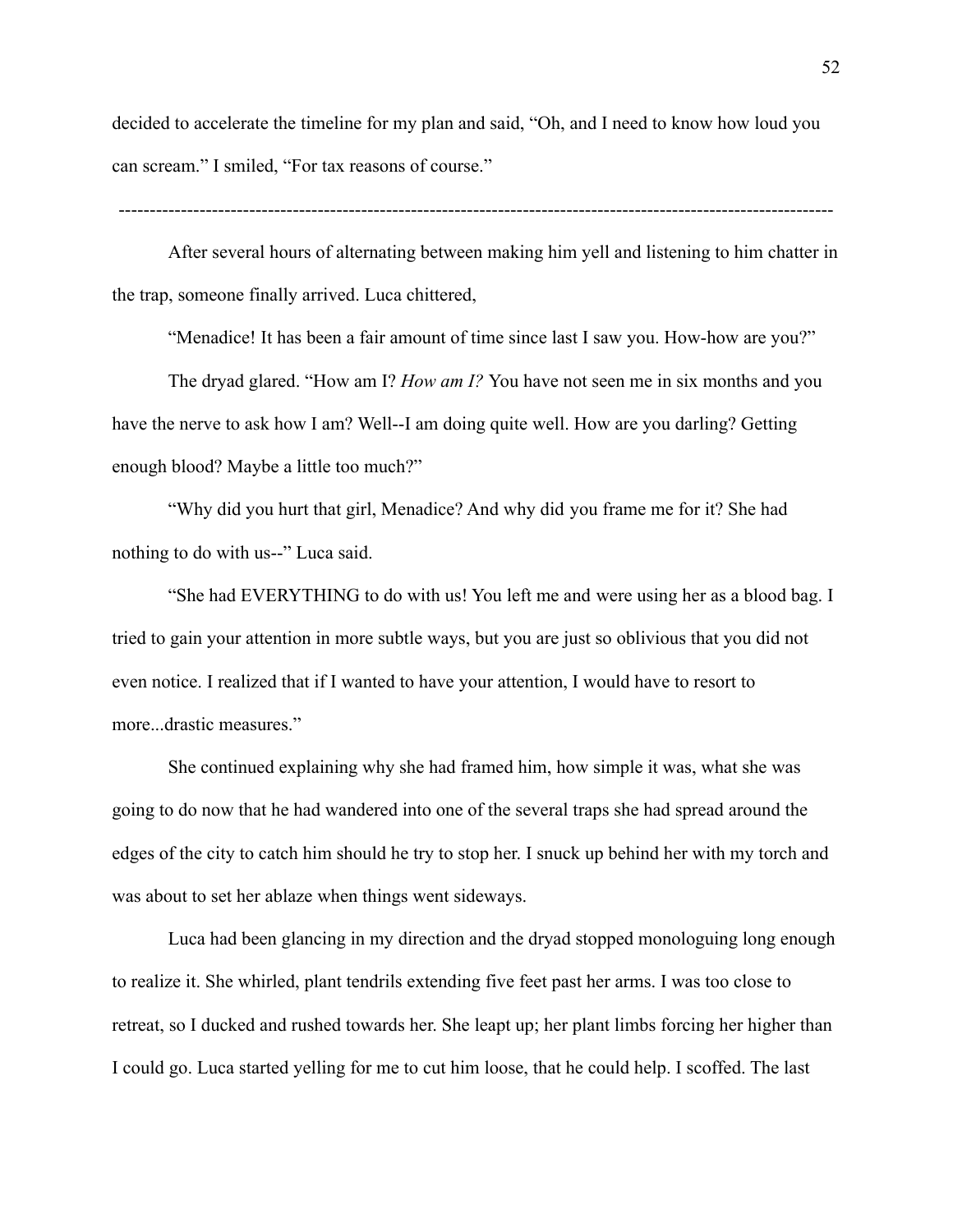thing I needed was for the two of them to decide that I was more dangerous to them both than either of them was to each other. I ignored him and focused on dodging her plant limb attacks.

To be so far from a dense forest, she was surprisingly powerful. Each blow was just as strong as the last and she showed no signs of slowing. Every time I got close to the tendrils connecting her to the earth, she forced me onto the defensive. I felt the familiar tingle that altered me that I would be Traveling soon, so I needed to make the most of what time I had left.

I watched for some weakness that I could turn to my advantage. I noticed that she was reluctant to physically harm Luca, so I used him as a shield as much as I could. After several attempts to hit me, her tendrils snipped the rope holding Luca in the air. He dropped unceremoniously, squawking the entire time.

I ran to another spot of cover, my eyes darting back and forth between them. Menadice ignored Luca and focused on advancing her limbs towards me. Luca jumped from one ruin to another until he was of a height with her. He wrapped his arms around her and ripped her from her roots, forcing her back onto the ground near me.

"Hurry!" he yelled. I rushed forward and thrust the torch into her regenerating root system. We backed away and watched the flames spread. Once again, I was glad that dryads were so flammable. She was dead in three minutes and ashes in fifteen. Luca turned to celebrate, but I never gave him the chance. I shoved him against a wall and brought the blade from its sheath.

"Wait-wait! Are we not allies? I thought--" he started.

"This changes nothing. I've not much time and you are far too dangerous to be allowed to escape." To my surprise, I found it difficult to meet his eyes. But that was something that they drilled into us: no matter what you feel, you owe it to your prey to witness life leave their eyes. I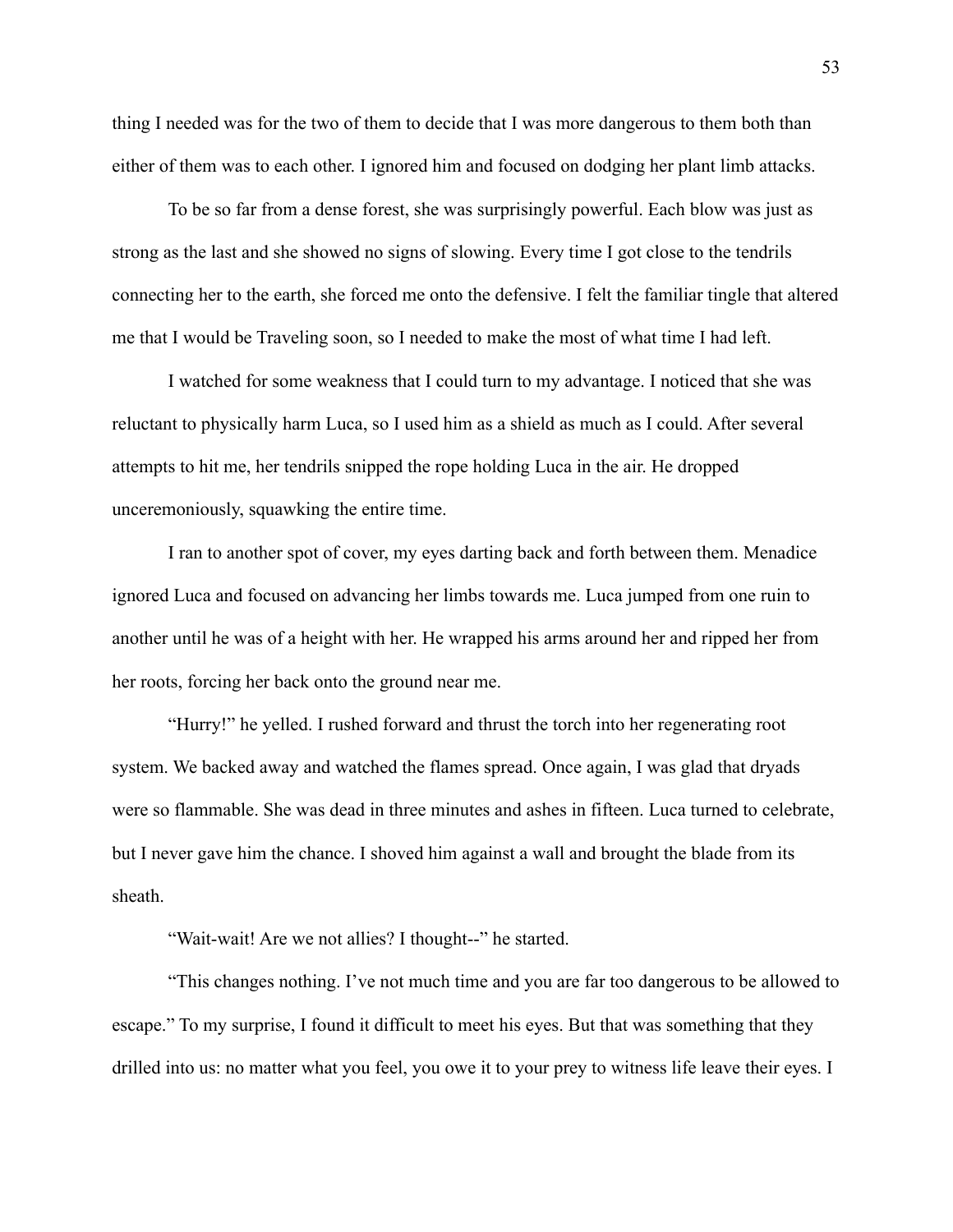forced myself to stare into his and I hesitated. I did not see the bloodlust that I expected of a vampire. I saw surprise and hurt staring back at me. I steeled myself and brought the blade down.

I Traveled.

-------------------------------------------------------------------------------------------------------------------

This was one of the longest Travels of my life. I finally noticed how Time stretched in every direction around me. How many times had I Traveled yet never noticed? I was simply too focused on the next fight, the next monster. But Time was surprisingly beautiful and as equally unsettling.

When I arrived, my blade was against the wall, but no one was there. I glanced around, but saw no evidence of significant change. Whatever year it was, not much time had passed. I noticed something, so I backed away and was able to see it all. Someone had carved a message into the wall before me:

"To the girl beyond time,

Whenever you are, thank you for your efforts. I was forced to realize that my way of surviving was still hurting people, despite what I told myself. After much searching, I have found a new way, a better way, which allows me to survive without harming a living soul.

My sincerest thanks,

The Third

P.S. I have decided to return to England. I should very much like you to come and visit me there, should you have the time. I will wait one hundred years in London (unless something should force me out). Do please come and see me!"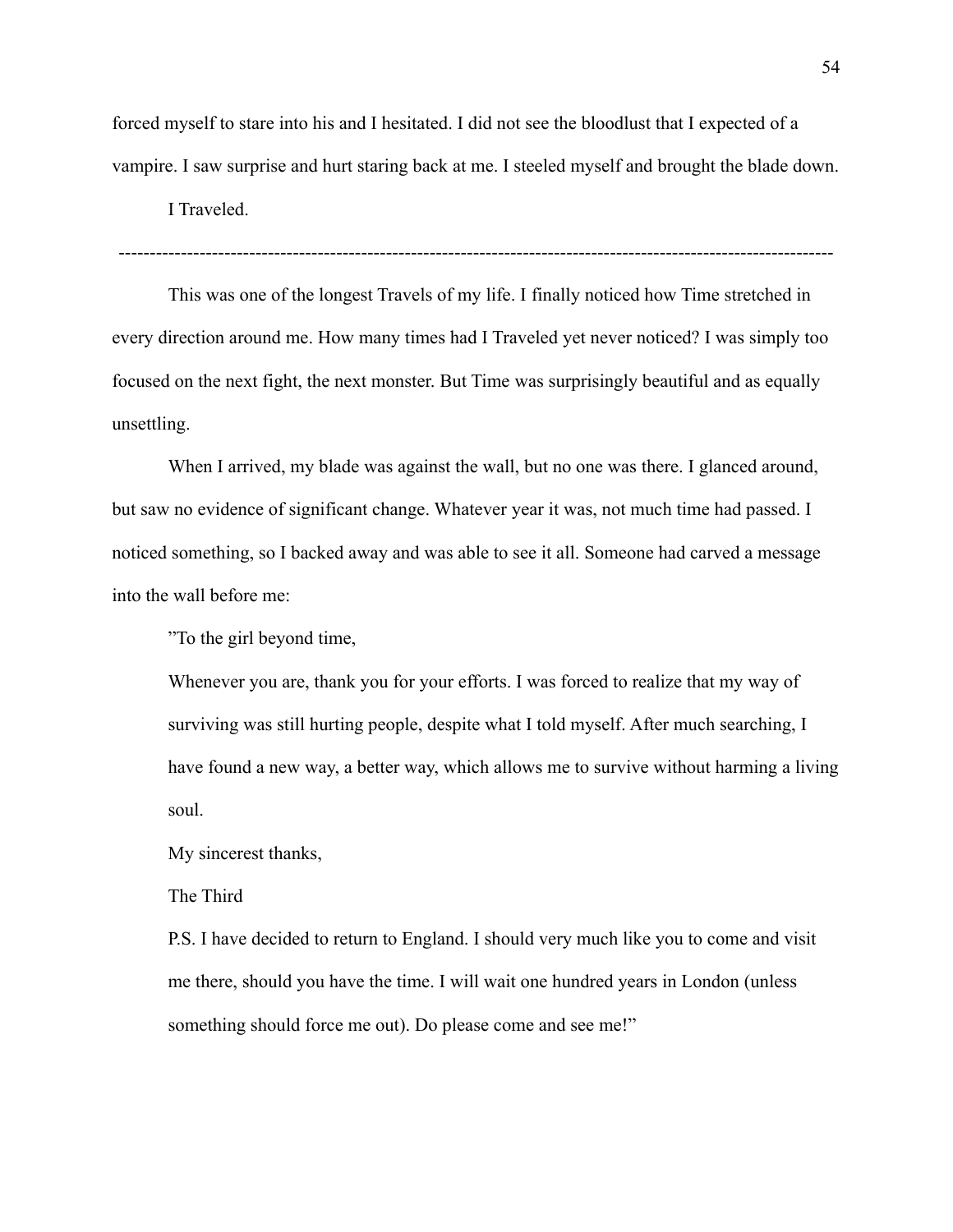I reread the message. Why would that stupid vampire leave me a message? "Come to London"? Why? I couldn't wrap my mind around it. I tried to kill him, so he invited me to his residence? It was all too much.

I wandered, letting my feet carry me away from the city, trying to make some sense of it all. I came up with more questions than answers. Why did he invite me? Why did he leave me a note? Most importantly, why did he save my life?

I spent the next several years trying to answer these questions. I would Travel every so often, just for something to distract me from my thoughts. I journeyed all across Ireland, killing any monster that was causing problems for townsfolk, but I could not find my answers. I thought of returning to the Travelers, to see if they could explain why a monster who was supposed to be a bloodthirsty beast had risked his life to save me. I knew, however, that I would find no answers there. They had worked too hard to ensure our ruthlessness to give me an honest answer to a question that undermined everything that they had ever taught us. After a while, I realized that the only person who could answer my questions lived beyond the sea.

-------------------------------------------------------------------------------------------------------------------

Once I arrived in London, I had surprising difficulty tracking Luca down. I had spent thirty years questioning everything I believed in, so London was much more crowded than the last time I had seen it. I could not even be certain that Luca was still in London after all this time. My only hope of finding him was to keep trying to track as I would with any elusive monster. Weeks passed; I visited more bars than I care to admit, but still I could find no evidence of him. In an amusing turn of events, he found me. Sort of...

I was standing by the docks, contemplating if I might not be better served by returning to Ireland. At least there I could figure out the customs based on what they had been before I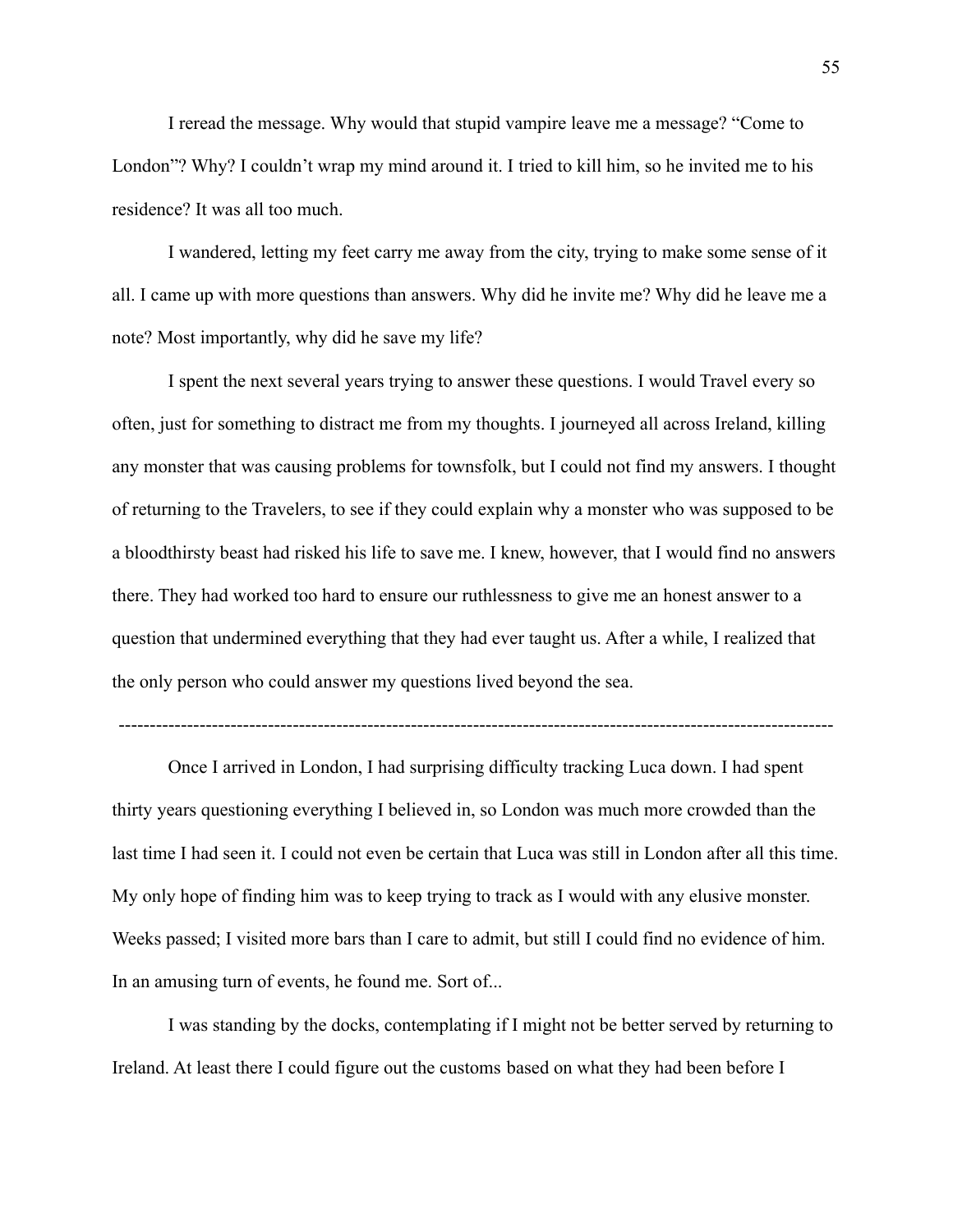Traveled. Here, it seemed, everyone had their own customs and expected you to understand and act accordingly. As I examined the outside of each ship, I sensed someone watching me. I turned and was swept into a hug.

"Ever! I was beginning to think you were not going to reappear in my timeline! I am truly glad that you are here. OH! You are going to love my home. And London. It truly is a remarkable city. There is so much art to appreciate. There is this man--"

"Put. Me. Down." I said. I was unaccustomed to hugs, and I certainly did not enjoy being hugged by someone who, by all rights, should have been trying to kill me. To his credit, Luca did put me down, with his characteristic pout of course. Just as before, I found it difficult to meet his gaze. I turned back towards the water. He walked over and stood beside me.

"I am glad you came, Ever--"

"Why do you keep saying 'Ever' as if it is a name?" I interrupted. He paused.

"I… I realized, after you disappeared, *and* I came to terms with why you tried to kill me, that I do not know your actual name. So I decided I would call you Ever. Until I could discover your true name of course." He smiled apologetically. "While we are on the subject, what *is* your name?"

An important question. One I was not prepared to answer. I replied as we had been taught to reply, "My name does not matter. Only my work: making the world a safer place." He was clearly confused, but nodded as if he understood.

"What *should* I call you?" he asked. I sighed.

"You may call me" I gagged a little, "Ever. For now," I emphasized. It was a ridiculous name really. So feminine, genteel, and far too on the nose about time-travel for my tastes. But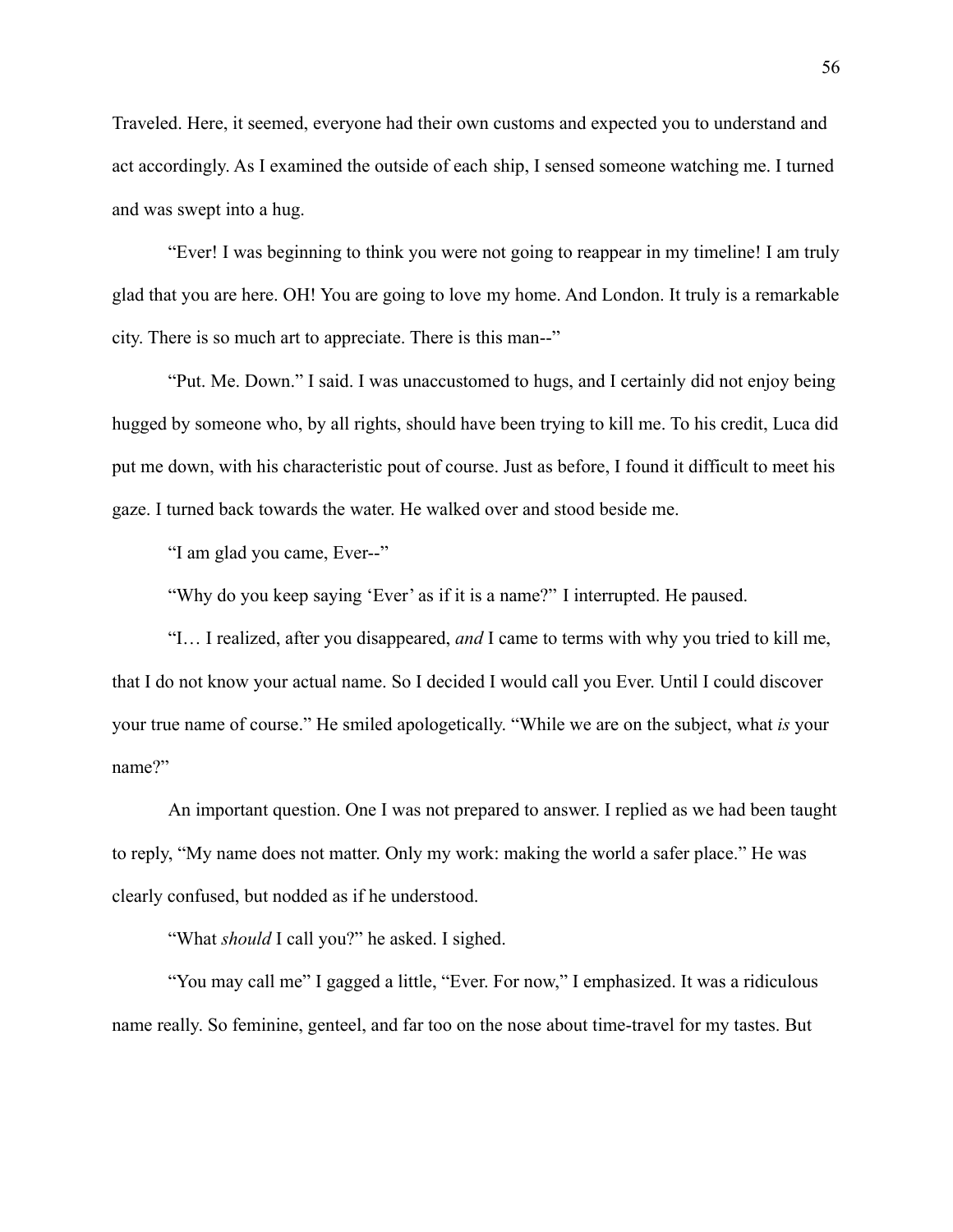Luca seemed proud of himself for coming up with it, and I didn't want to tell him my real name. "Ever" was better than nothing.

I could have told him my name, but I hadn't said it aloud in so long it seemed that speaking it might somehow unleash something inside me. Something I had locked away long ago. I shook my head to clear it. I was clearly spending too much time around Luca and his dramatic personality was rubbing off on me.

He smiled as though I had said something impressive and nodded sagely. "Do you have a place to stay while you are here?" he asked. "If not, I will gladly offer you a place in my home. There are several bedrooms and, as I have no need for any of them, you may choose whichever you desire. While you are there, I can also show you the art that I have been collecting..."

I do not understand Luca's obsession with art, but he continued to describe various pieces that he had collected. He did not stop talking until we arrived outside a rather large house. I must admit, I had assumed that he would live in a sewer or someplace smaller, less noticeable and less... human.

He grabbed at my hand and tried to usher me inside. I pulled away and slipped into a defensive stance. Here it was. He *was* going to seek revenge. Completely understandable, but still a dangerous situation for me. I drew my stake and braced myself.

Luca stood there, his mouth agape. "What...what are you doing?" He stared at me and I at him.

"I know exactly what you are doing! You brought me here so that you can feed off me until I die!" I shouted. He blinked as I had once seen a sloth blink.

"No?" he said, his voice rising at the end. "Why would I want to kill you? I told you, I only drink blood from people who give me their permission."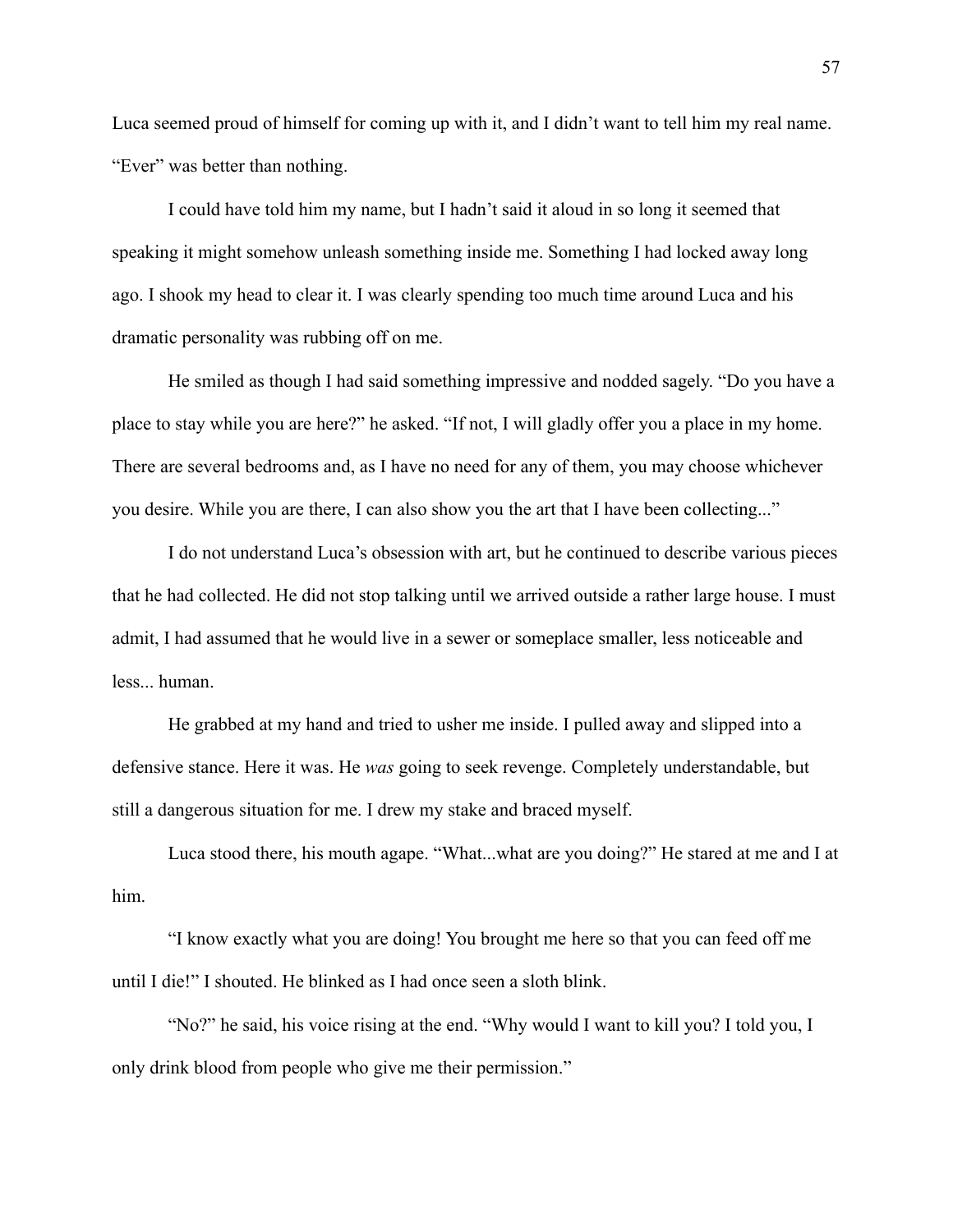I scoffed, "First, no. You did not tell me. And second, you truly expect me to believe that you do not seek revenge for the many times I have tried to kill you?"

"I would not say 'many times.' Only twice, yes?"

"I was close many other times, but I was forced to Travel before I could finish my task."

"Is that why you are always so angry and ready to kill me? Because I am the one who got away?" he asked.

"Of course! Why else would I track you through this many years? You are the only monster that I seem unable to kill, despite my best efforts. Every time I get close, I Travel. I-"

"Oh Ever, silly goose. Is that what you think? No, I do not blame you for your attempts on my life. No no. I am deeply grateful that you forced me to see the error of my ways. I thought that, by not killing, I was no longer hurting people. But when you tried to kill me that last time, I realized that this was not the case. I meant what I carved into that wall: I *have* changed." He smiled at me and opened the door. "Please. On my life, I swear that I have changed."

I was uncertain what trick he was about, but I saw few options before me. If he was lying, then he was simply postponing the inevitable. But if he was telling the truth? Could humans coexist in peace with monsters? Seeing Luca's earnest smile, somehow I believed it was possible. Maybe, just maybe...

 $-$ 

Over the next few decades, Luca proved true to his word. He never once tried to harm me and always gave me food and shelter, no matter when I Traveled to. He would regale me with what had happened in London while I was gone. Most of it was useless to me, talk of art and trivial human affairs (who was in charge, who had married whom, which people had moved away, or had children, or bought a new horse).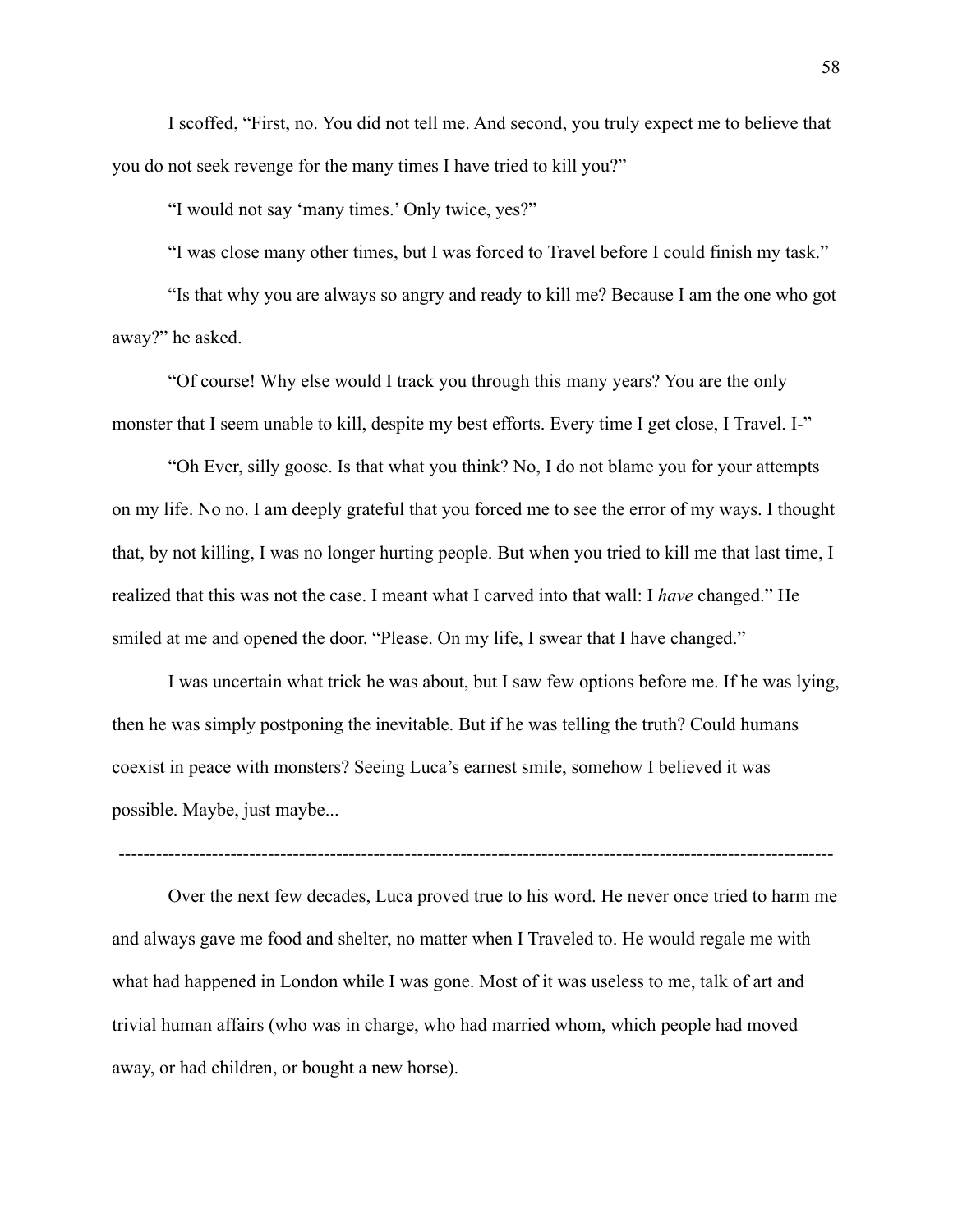Despite the frivolities, I grew to enjoy his talks. He was so unconcerned with the world around him. All he could see was what was right before his eyes. But while annoying when I was trying to understand the important events that I had missed, his naivety was one of his more endearing qualities. He almost made me forget my mission, my inherited burden. But, all good things must come to an end, as I hear the people say.

Everything fell apart when other Travelers grew too close for my comfort. Luca, of course, did not notice, but I could feel the tingle in the air that occurred when many of us were grouped together. I put them onto the trail of other, dangerous monsters, including one the humans called Jack the Ripper, but I was quite certain that he was a werewolf rather than a man. In spite of these others, the Travelers still circled closer, as if they could sense Luca's very presence. Or, perhaps, my presence. I hoped that, perhaps, Luca would realize that he was better without me, that our companionship was doomed to end in blood. And...tears.

He was standing by the window, smiling as the peasant children played in the streets below. I drew my stake and lunged at him, screaming. His reflexes kicked in and he dodged, too slow. The stake caught him on the side of his throat. Blood began to rush out. He clasped his neck and stared at me in horror. I screamed and lunged again. My eyes were clouded with tears, so I misjudged where he was. I tripped over one of his ridiculous rugs, plunging the stake into my own abdomen. Luca hurried over, his own injuries forgotten. I pulled out one of my blades and lunged at him again. He dodged, his reflexes more aware this time. I screamed and cursed at him. I called him every cruel name I could think of, I hurled anything I could get my hands on from where I lay, anything that would force him to leave, to run.

And he did. Hurt and confusion on his face, hand to his neck, he used his inhuman speed to leave me and London far behind him. I collapsed and sobbed more than I had since I was a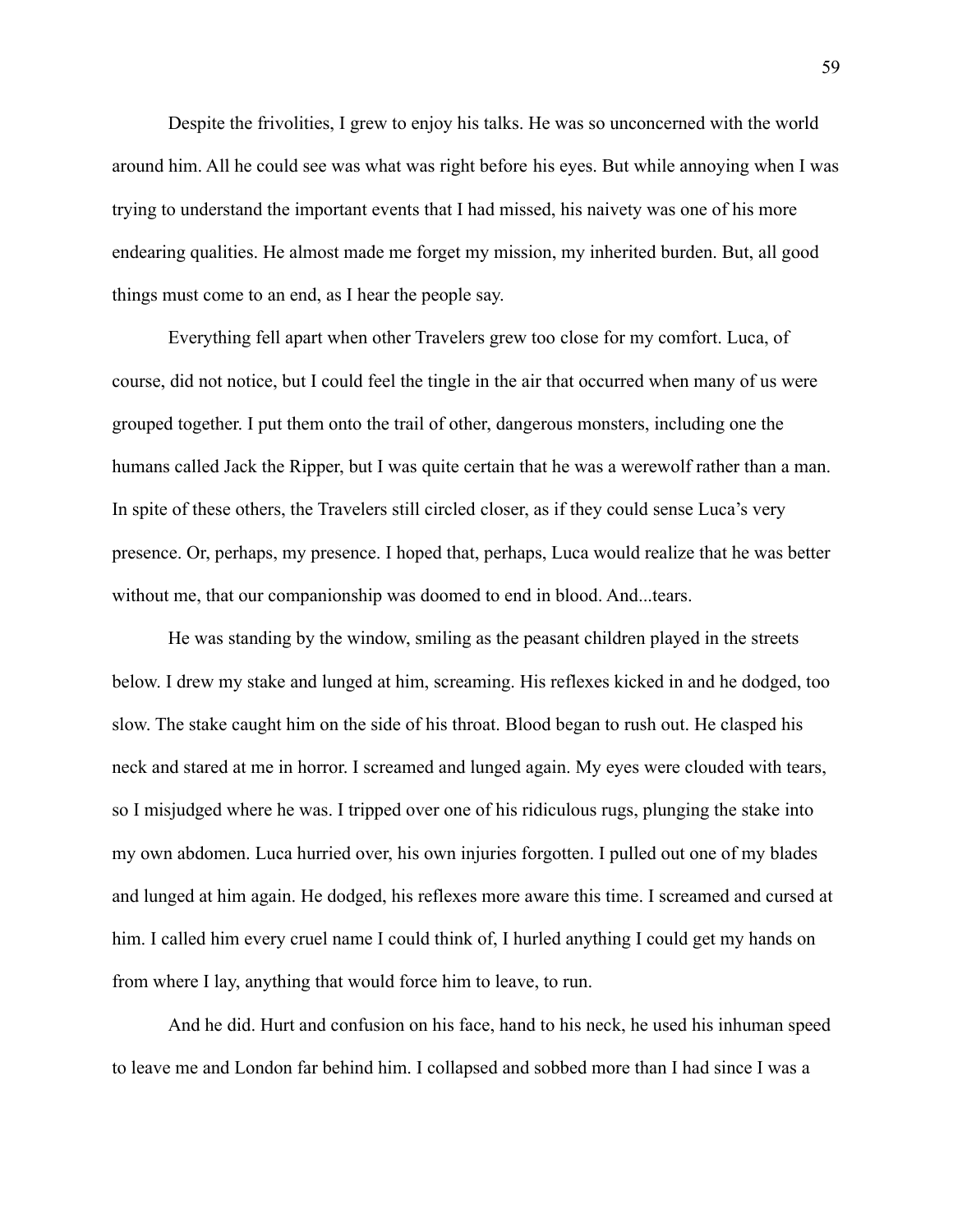child, ripped away from my mother by fate and Time. For a brief time I had known peace, maybe even *love*, and now it was gone. As I slipped into Time, I could only hope that he managed to survive his wounds.

-------------------------------------------------------------------------------------------------------------------

I Arrived in a world different from what I knew. I bandaged myself with the blankets and draperies near me, and forced myself onto my feet. I stumbled down the steps, past velvet ropes, and into the night air. I made my way toward one of the main streets in London, thinking I could hide in a wagon and thus leave town without much fuss.

But I could find no wagons. There were horseless carriages racing by at impossible speeds. Lights everywhere, but no flames. Sounds and smells I had never encountered before. I made my way along, trying not to gawk too obviously. I picked up a newspaper that someone had thrown away. The year was 1911.

I stumbled towards the docks, hoping to find a ship headed for Ireland that I could stow away on. I asked around, but the few sailors who seemed at all reliable said that ships were not leaving port very often as most of the crews had made their way to the cruise lines in the south.

The newest one, *RMS Titanic*, was to be making her maiden voyage the next year. She was heading from Sothampton to New York, if that suited my fancy. I thanked them for the information and soon after found a quiet place to think. My heart screamed at me to steal a boat and make for Ireland by myself, but my head reasoned that America would be the best place to lay low and decide what I wanted from life. It would also be the simplest, as one of the sailors told me that White Star Line, the owners of *Titanic*, were hiring pretty girls to wait on the upper class guests. He thought that I would more than make the cut. So I headed for Southampton.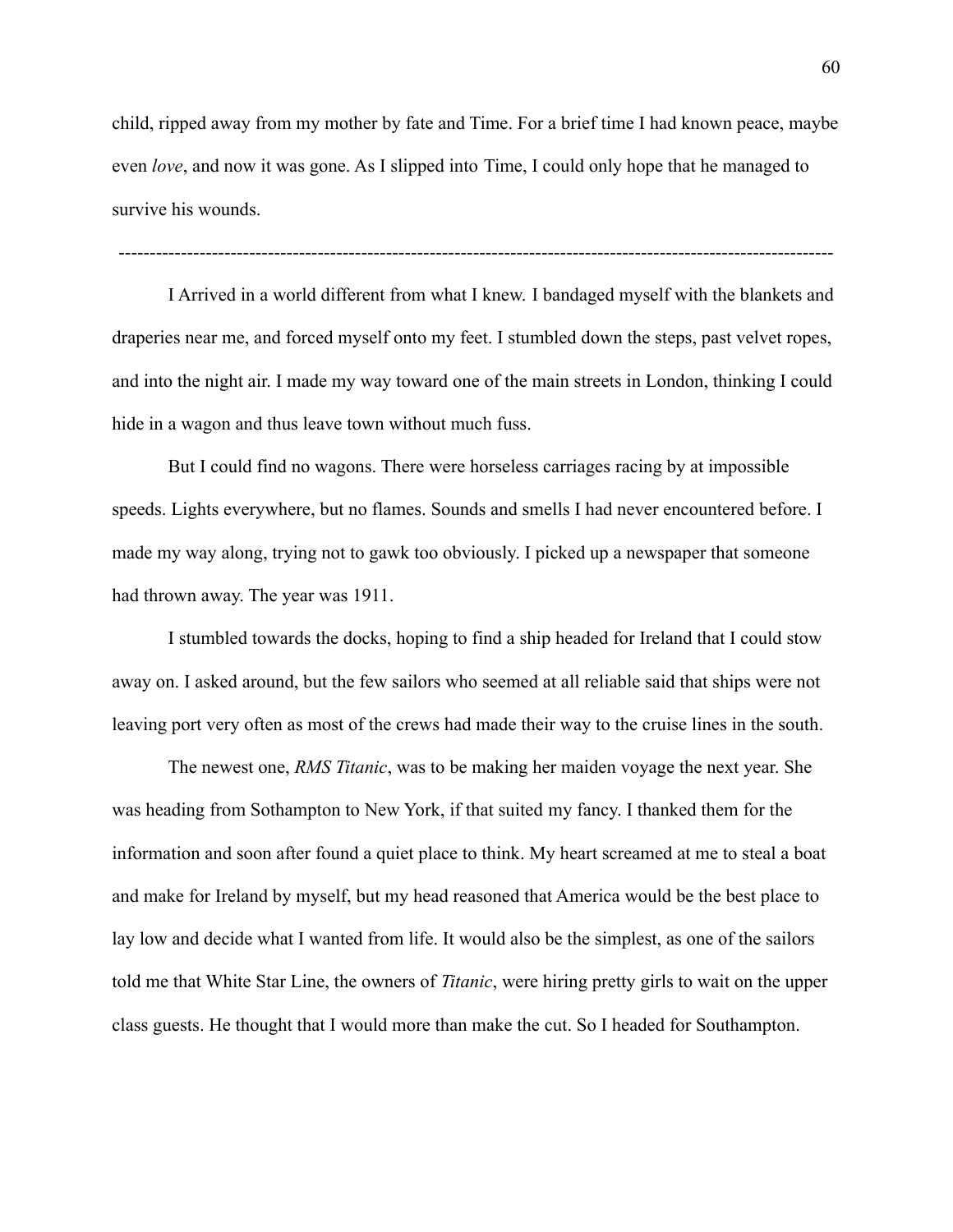I assumed that *Titanic* would be large, based on the name alone, but she was enormous. Bigger than any ship I had ever seen, I could not imagine how many cities of people must have been able to fit on her. I did not have much time to marvel at her though, as I quickly had to learn how to handle the guests, to treat them with dignity and respect, to coddle them and cater to their every whim. And that's how it was, running from one place to another, day in and day out, trying to keep up with the guests demands. If I hadn't been a wee bit sick to my stomach that night, I'm not sure I would have noticed when we struck the iceberg. As it was, the force of it nearly threw me overboard.

The chaos that followed was deafening, but for the first time in my life, I was glad to be a pretty female. I was one of the first women to be shoved into a lifeboat, simply because I was standing next to the lifeboat before anyone else was and I was female. The crew tried to remain calm and to keep the passengers calm, but they were drowning rats quickly running out of dry area to tread on. Even from the safety of being a ways away, we could still hear their screams as the ship finally sunk beneath the surface. It was several more hours before the screams died away altogether which, somehow, was worse. Rich and poor alike, we were grateful when another ship appeared on the horizon and carried us the rest of the way to America. After passing through immigration at Ellis Island, I was released into a world both familiar and new. And forced to Travel soon after.

When I Arrived, the lively city that had once stood before me was much darker. People kept their heads down, shops were closed, even the air had a lifelessness to it. I walked south and I kept walking (or hitching rides) until I reached the coast of what they called Florida. Not finding whatever it was that I thought I would, I then turned my feet west and a bit to the north.

-------------------------------------------------------------------------------------------------------------------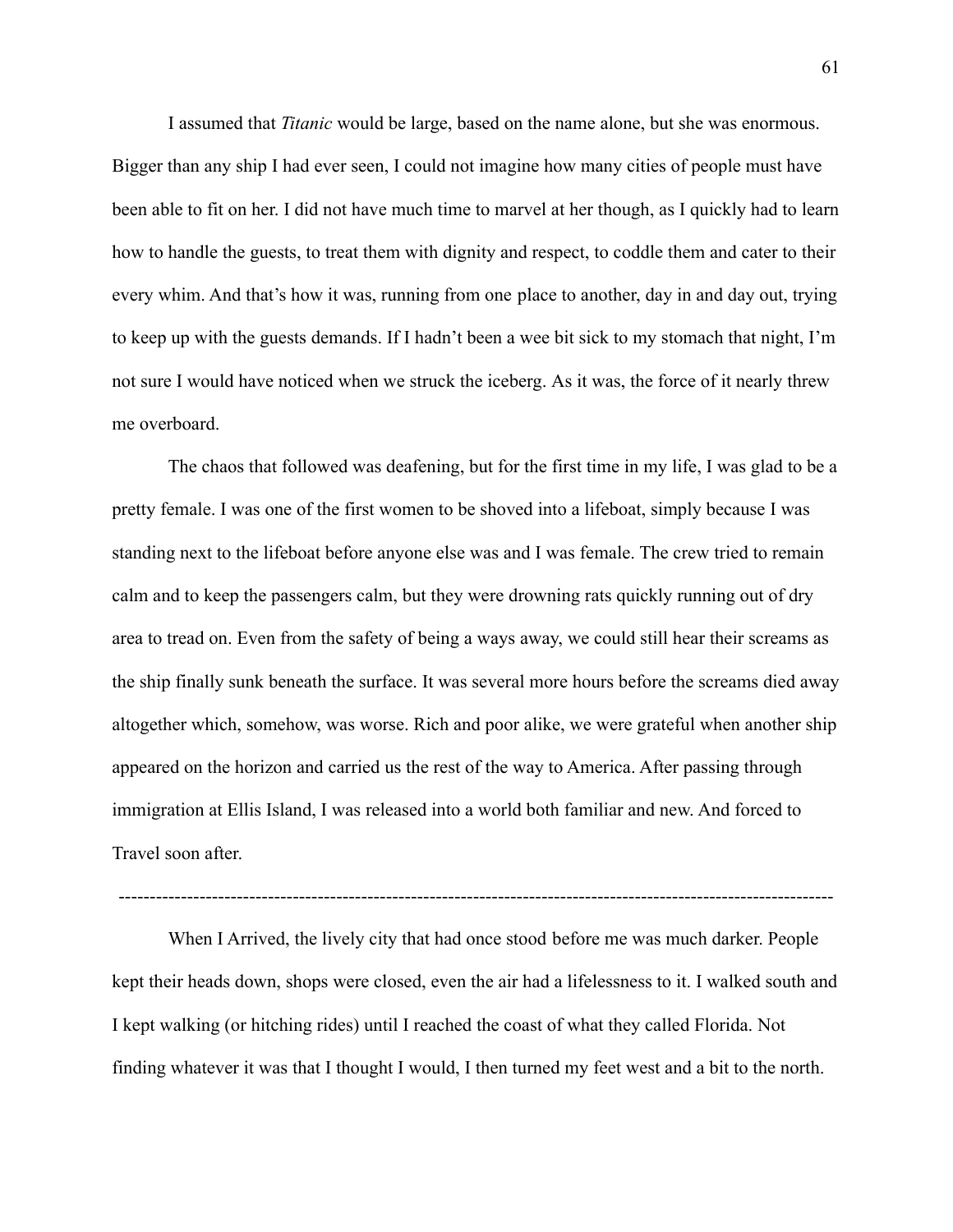Somehow, I made my way to Iowa. Through sheer luck, I found a kindly farmer, with a mermaid tattooed on his left bicep, looking for someone to keep him company on his land and to help him look after his sheep. Though I had not tended sheep since I was a child, I surprised myself with how quickly the memories came back to me. Before long we had settled into a comfortable routine.

After several months, he made me a very strange offer. If I told him my life's story, he would give me what he thought I needed most in the world: no matter when or where I was, I would find a note on the wall nearest me saying exactly where I could find Luca. I stared at the man. Though we had swapped brief stories, I had never once mentioned Luca, and I had certainly never said his name. I demanded that he tell me how and what he knew about Luca. The farmer explained that, though he couldn't tell me everything because my mind would literally explode out of head, he could tell me that he could see into the past and the future and that I would one day seek Luca.

I laughed at the man. If he could see as he claimed, then he was clearly a fool. Luca was better without me, safer without me, probably even happier without me. And my life was less complicated without him. The farmer patted my hand and shook his head. He told me that, while Luca found something to love about everyone that he met, I was the only one who found something about him to love. I told the farmer how ridiculous that was; Luca was beloved by everyone who knew him. He was sweet and kind, and a well-intentioned idiot. He could find love anywhere he went with *anyone* he met.

The farmer nodded, "Before you, yes. He certainly could. But, after you drove him away, Luca decided that if he could not love you, then he would never allow himself to be loved again.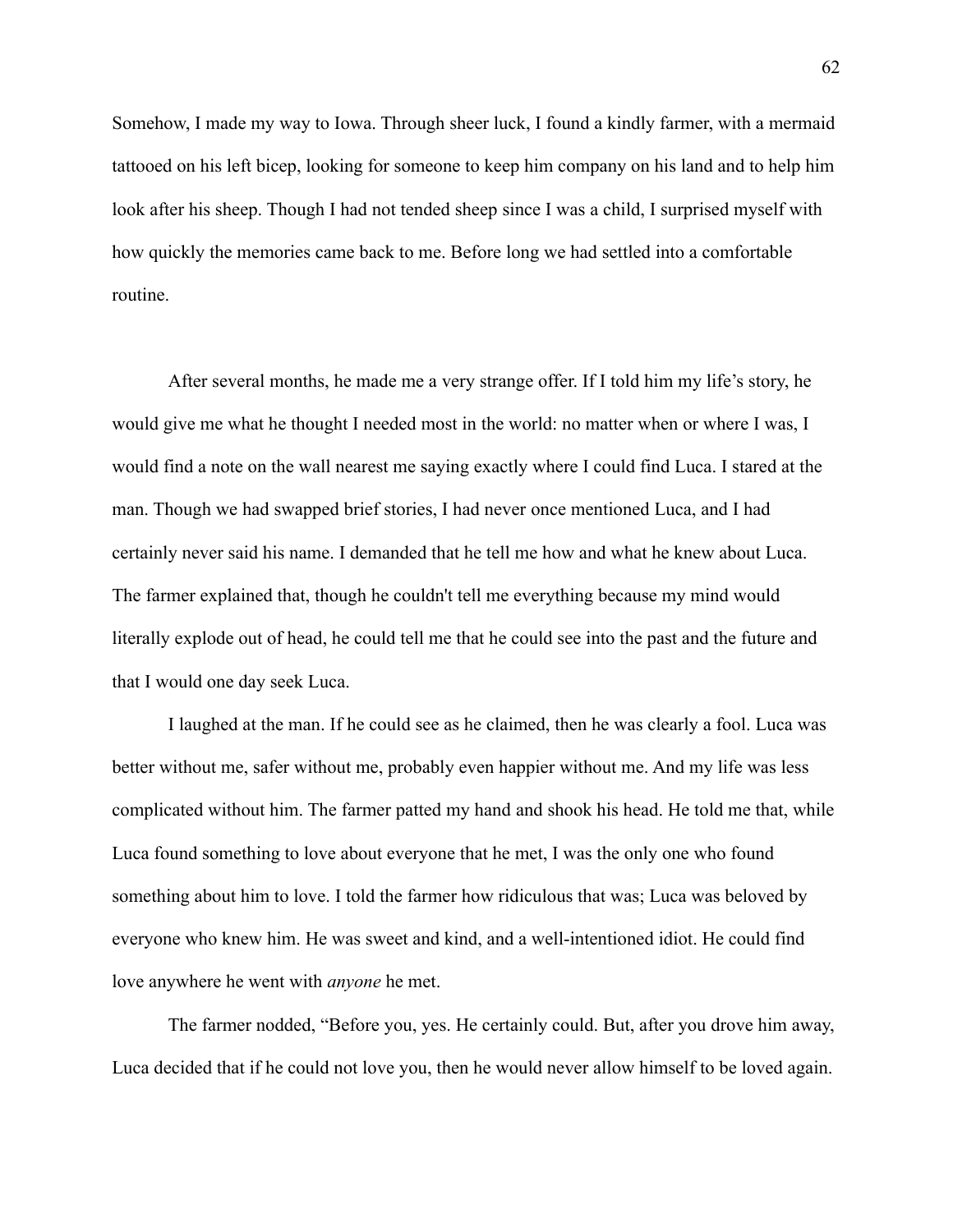The lovesick fool keeps thrusting himself into ever more dangerous situations, hoping that one day you will appear and rescue him."

"And if I do not?" I asked. The farmer stared at me until I cast my eyes down. "Oh," was all that I could say. Assuming that the farmer was telling me the truth, I asked, "Will he ever understand why I chased him away?"

"Only Time will tell, my dear. Now, are you going to tell me a story or are you going to let that poor fool die for love of you?" I sighed and told him everything I could think of, from my earliest memory all the way up to how I found myself at his farm. In return, he handed me a slip of paper, touched my forehead, and sent me flying through Time.

-------------------------------------------------------------------------------------------------------------------

I was stunned when I Arrived. How was he able to send me through Time? He must have been some sort of Traveler, but I had never heard of anyone who could send another Traveler whirling through Time with simply a touch. An old memory arose about the legend of Time itself. Supposedly, Time was a conscious entity that could take on a physical manifestation at will. But that was just an old wives' tale that some of the younger Travelers told to one another.

I realized that all of these questions would simply have to wait. I needed to find Luca, and quickly if I believed the farmer. I glanced at the paper the farmer had given me. There was only an address in New York, but it was a start. I hitched rides with anyone who passed by. Most were kind enough; some had other plans that I cut short by crashing their vehicles. I thought about killing one of these horrible people and stealing the vehicle, but I hadn't the foggiest idea how to make it work. In crashing the vehicles, I guaranteed that they could not follow me or anyone else.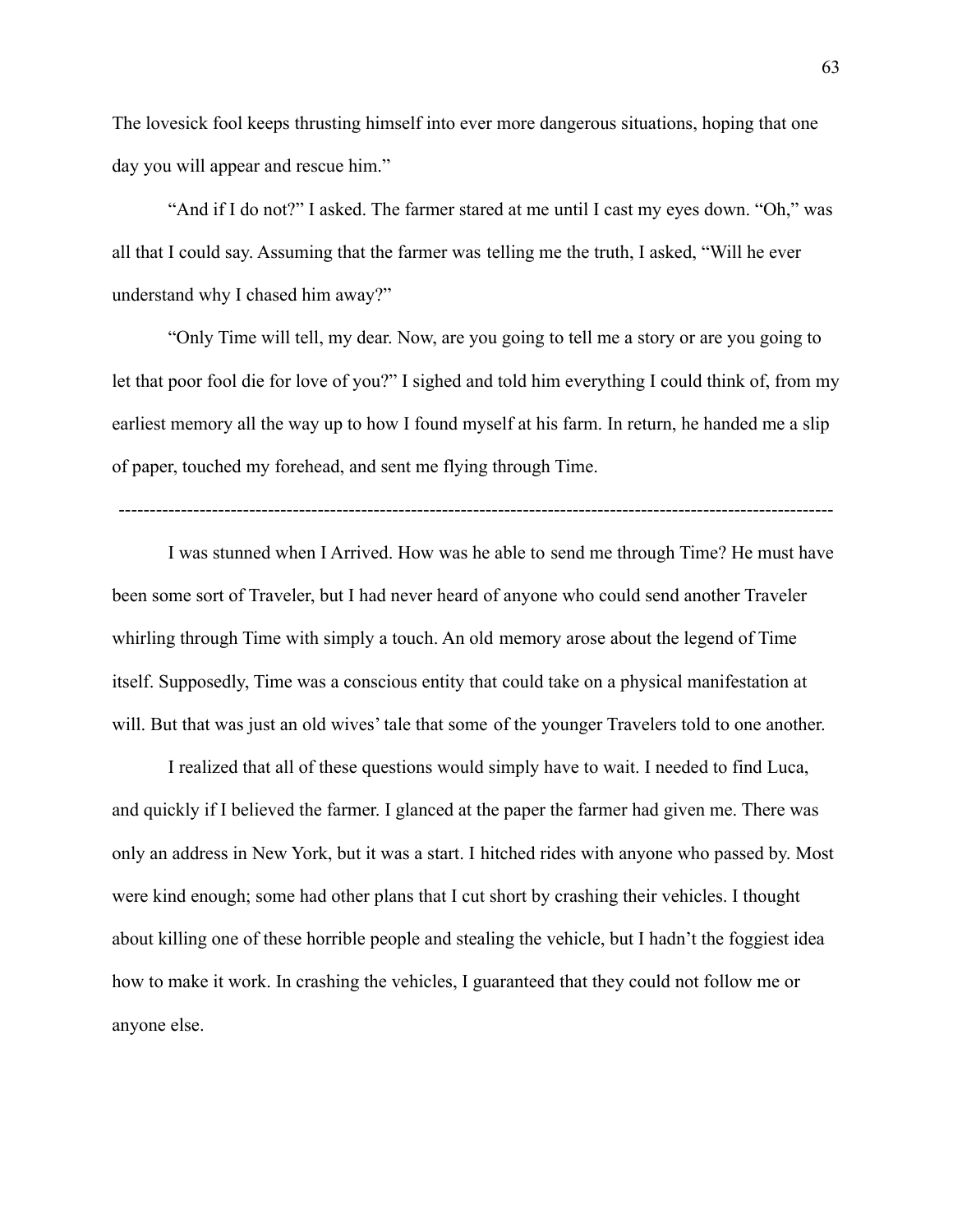Thankfully, there were enough kind souls that I was able to make it to New York in a day and a half. Once there, I knew I had a much larger problem to deal with. During the time that I had been away, the city had grown exponentially. How was I to find one, non-violent vampire in a place this big? I had the address, but there was no way to know for sure that Luca would be there. I also had no idea what part of the city the address was in. I asked several people, but they either refused to help me, or had no more of an idea than I did.

After several hours of wandering, I found a map of the section of the city that I was in. It very conveniently had an arrow telling me exactly where I was in relation to everything else. I found the address on the map and set about memorizing the path. A few more hours saw me standing outside a rundown warehouse by the docks. I made my way round the building until I noticed a broken window on the second floor. I shimmied my way up and into the building, easing my way closer to the a hole in the floor. I peered down and saw someone suspended upside down from the ceiling. As the figure continued its slow turn, I could tell that it was Luca. His face had several bruises, some old, some quite new. I couldn't move. I knew I would need some sort of plan, but I could not tell how many people were holding him captive. I heard at least three voices, but they spoke in too low of tones for me to be certain.

While I was deciding on the best course of action, the front doors were propelled inward from a blast. Dust and smoke flew everywhere, making it nearly impossible to see if you were on the ground floor. I saw a figure advance towards Luca and start fiddling with his binds. One of his captors noticed the stranger and lumbered towards them. Neither Luca nor the newcomer had noticed and there was insufficient time to warn them.

Not one to waste an opportunity, I slipped through the hole and dropped onto the captor. He was instantly unconscious. The noise of the man crumpling to the floor drew everyone's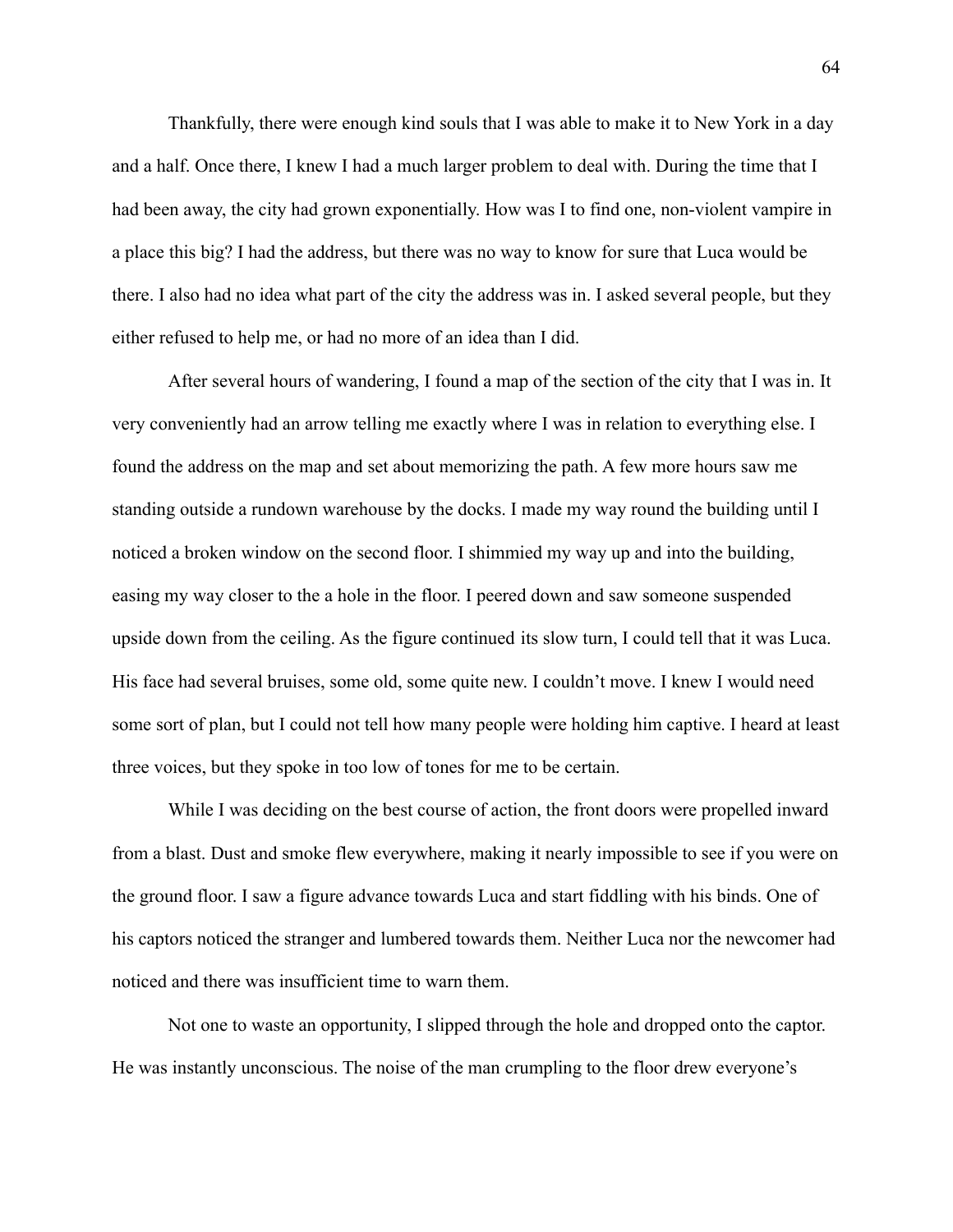muddled attention towards me. I braced myself, clocked where each assailant was and calculated about how long I had until they overran me.

As I ran towards the closest one, I heard Luca yell, "That's my girl!" I rolled my eyes, but found myself blushing all the same. I rolled into the first assailant's legs, knocking him off balance. With a kick to the head, he was unconscious. The others were just as easy. Though I did not get a chance to subdue the last assailant, as I saw a carton labeled "Milk" fly past me. When it connected with the man, there was an explosion and he was gone. I turned around and was met with fabric in my face, arms snaked around me.

My hand was on my knife, when I heard Luca's voice above my head say, almost to himself, "I knew you'd come." I smiled and slowly put my arms around him.

"I missed you," I whispered into his chest. His arms tightened around me.

Hands clapped nearby and a feminine voice said, "You two are *totes* cute together. Let me take a pic of this." Luca pulled away, but kept one arm around me. He gestured to the stranger.

"I'd like you to meet a friend of mine. Ever, this is Elsie. Elsie, Ever," he said as if that explained everything. The young woman walked towards me and extended a hand.

"It's nice to finally put a face to all those stories Luca keeps telling me."

I gave Luca a sideways glance. He had the decency to blush. After a few moments, he cleared his throat.

"We should go. I for one would like to get a hot shower and slip into some clean clothes." He walked towards the still smoking doors, gently pushing me to walk alongside him.

I looked over where Elsie strode beside Luca, and asked, "What was in those containers you were throwing?"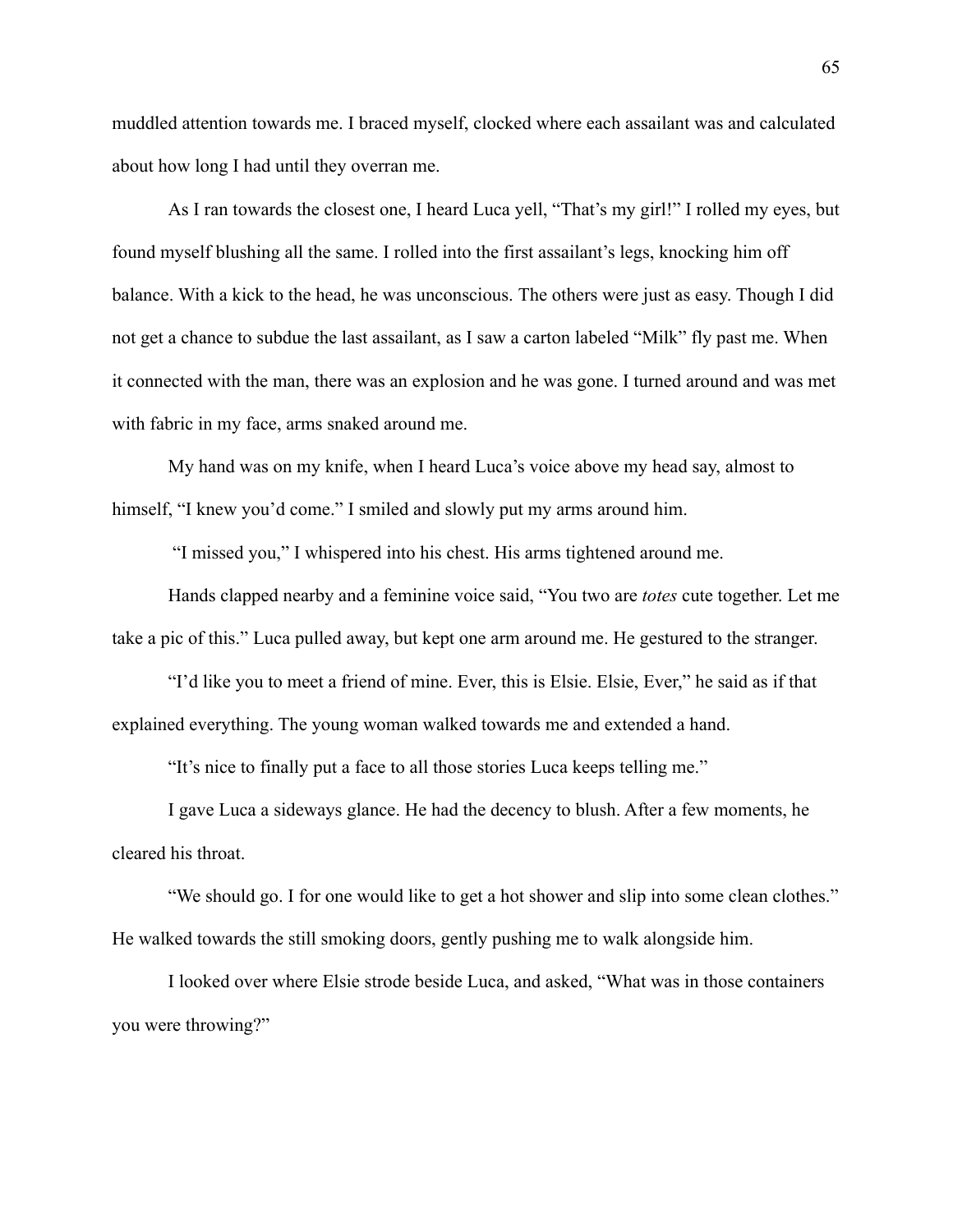As we walked back to Luca's apartment, I learned that Elsie was a witch who had agreed to help Luca with his crazy schemes to attract my attention. He and Elsie informed me that Luca's plan was to place himself into increasingly more dangerous situations until I decided to save him. In case I did not, Luca's reserve plan was for Elsie to use her spells and potions to get him out of his own mess. Elsie confessed that she agreed to help him because she thought the whole thing was quite romantic.

Luca's apartment was, as usual, quite tasteful, though far too cluttered with art. There was art hanging on the walls, art leaned against the walls, even some hanging on the ceiling. He was quite reluctant to part with me, but I assured him that I did not want to push him away, not ever again. He was clearly not satisfied, but accepted my answer all the same. While he showered and changed clothes, Elsie peppered me with questions. How had Luca and I met? What was it like being a Traveler? When did I realize I was in love with Luca? Why did I push him away?

I answered her as best I could, then asked some of my own. The most important of which was, "What year is it?"

"2019. Pretty cool, right? It's a great time to be alive. Don't have to worry about most diseases; cars are a thing; cell phones are amazing; there's the internet…" she continued listing things until Luca returned. I noticed the scar around his neck. Before, he wore a scarf that concealed it. But his current loose top made it far too visible for my comfort.

He must have noticed, as his hand slid up to rub the back of his neck, and oh so conveniently cover the scar. Elsie excused herself soon after. I wanted to talk to him, to apologize, to make him understand the reasons why I did it. But all my words seemed hollow. We sat in silence.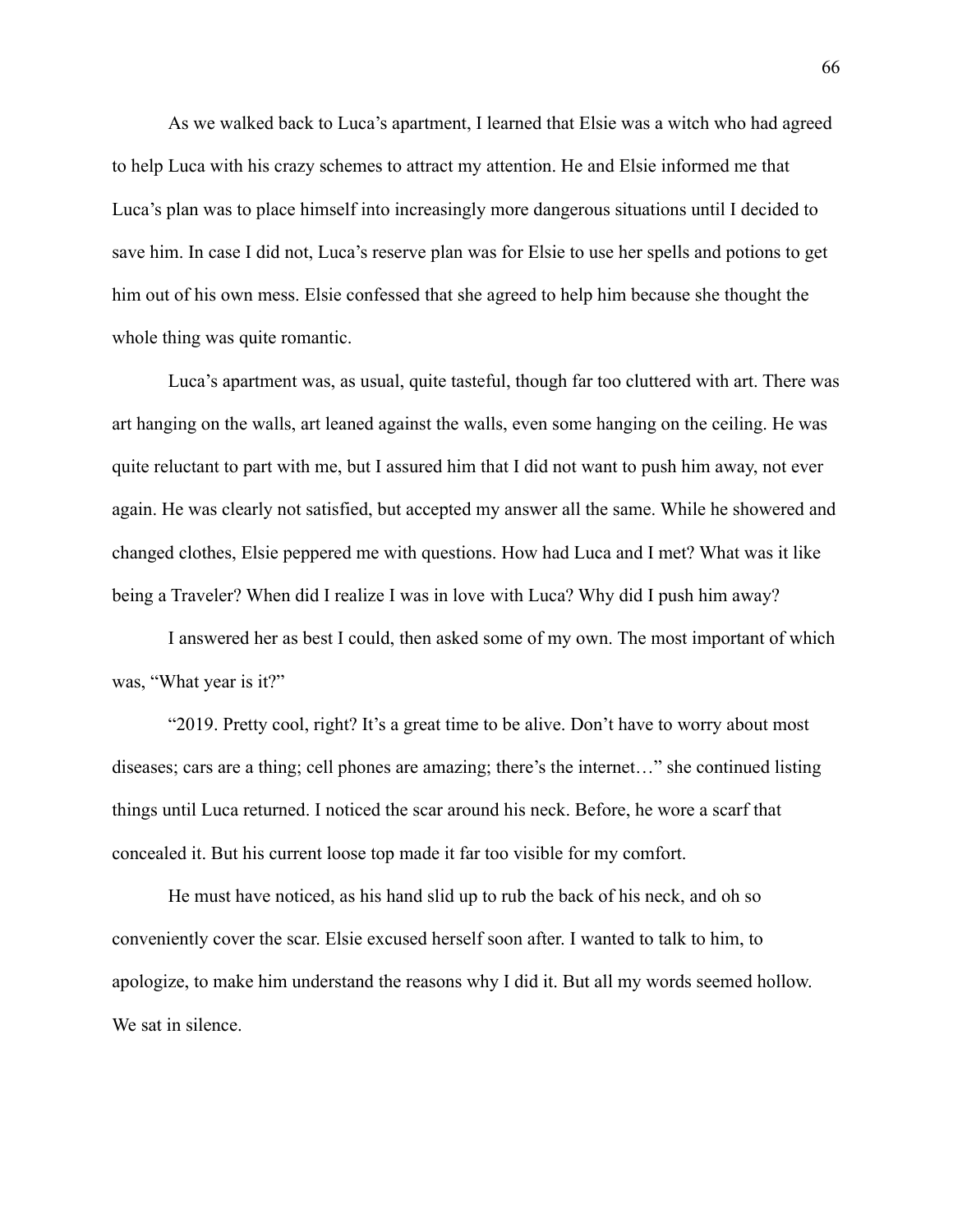Day turned to night and still we said nothing. My stomach rumbled, so I stood to make some food. Luca's hand shot around my wrist. He looked up at me, his eyes pleading. I whispered, "Food." He smiled apologetically and released his grip.

"I was just worried you were gonna leave again," he said.

"Technically you left me," I said, feeling the sting of tears in my eyes. I laughed and glanced at him. He smirked.

"Only because you gave me no other choice. Actually, there's something I've been wanting to ask for a while. Why *did* you push me away? If you didn't want me around, you could have left. Instead of, you know, practically killing me." He chuckled and glanced at the counter, not even aware that he was rubbing the scar on his neck.

I stared at the floor. "Well…" Here was my chance, but what would I say? What could I say? "It started when I noticed that London was attracting many Travelers. A city that big was bound to be full of monsters. I figured, since you weren't killing anymore, they would have no way to track you down; you were safe. But they kept getting closer to the house. I'd steer them towards monsters who *were* killers, but that only slowed them down. They just kept circling back to us. Finally, It dawned on me: if I could sense them, they could sense me. *I* was putting you in danger. They would keep coming for us so long as we lived there. I thought about running away, but they would have followed us. I thought about leaving you, but then *you* would have followed me. If I had Traveled, then you would be forced to deal with them alone if they found you. I considered every option, but making you leave was the only one that made sense. And it hurt far more than I thought it would." I sniffled, ashamed to cry in front of him.

"So why come back now?" he asked.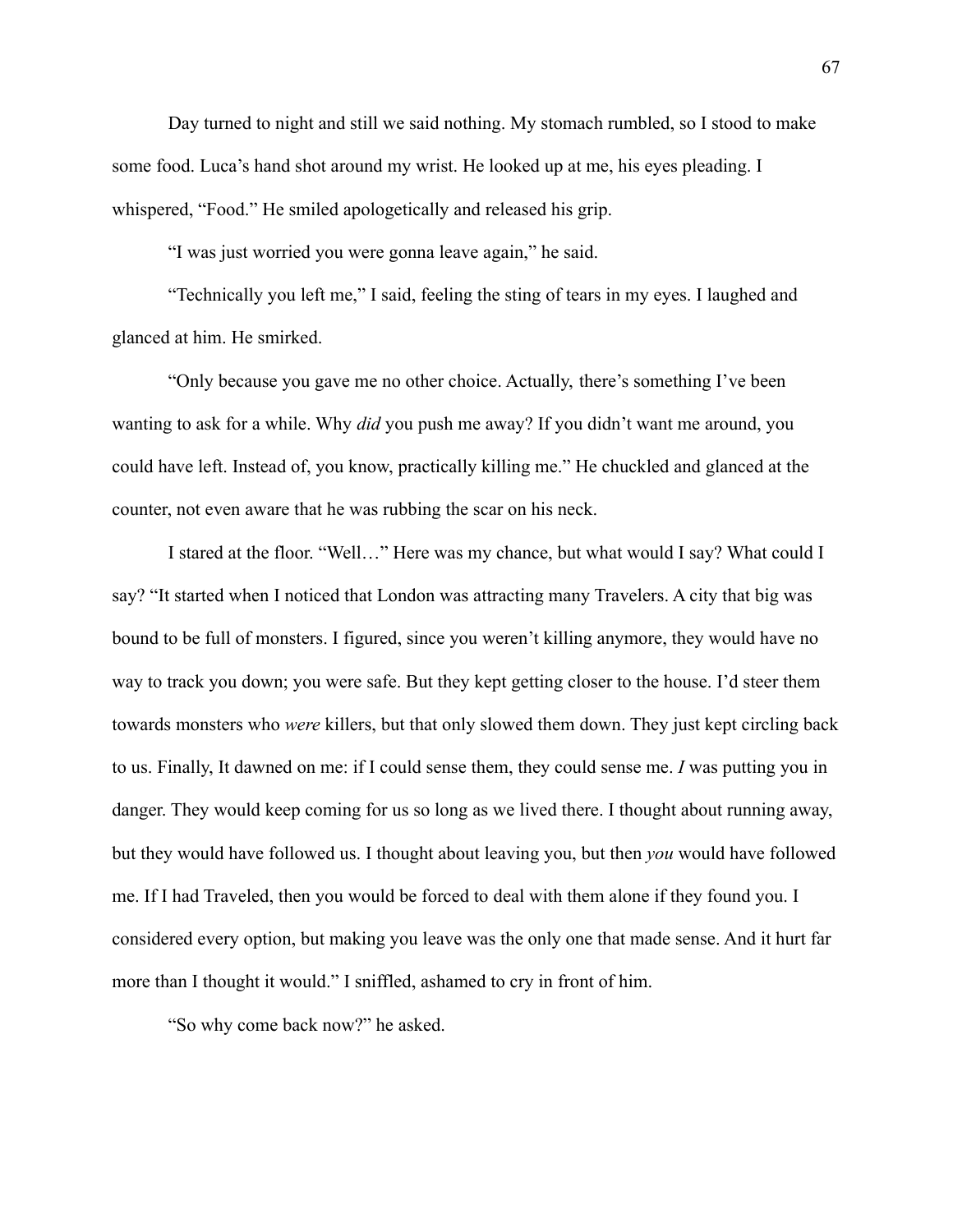"To keep a long story short, someone made me realize that you were going to get yourself hurt if I didn't do something. I cannot stay, but you deserved to know why." I forced myself to hold his gaze. I regretted it instantly.

"Wait. You just got back and you're already making plans to leave? *Come on!* What was the point of even coming here at all!? Don't you at least want to catch up? To know what you missed in the world? To know what you missed about me!?"

"All I need to know is that you are going to get yourself killed if you don't stop! I'm not worth your life! You could find someone, maybe a vampire. You could be happy. But not with me. I am so sorry. This...it will never work. Travelers will always be around. And if they sense my presence, they might seek me out. And then they might find you. And, I could not bear to know…" I turned away so he wouldn't see the tears on my cheeks. After a few minutes of silence, I heard the chair scrape against the ground. Luca stood behind me.

"That isn't your decision. It never was. You have to respect my right to choose how I want to live my life. And if that means having to go on the run every so often, that's okay. As long as I have you, everything else will work itself out," he said quietly. He pulled me towards him, but I whirled around to face him.

"Do you *really* believe that? I hunt monsters. *That* is my job and you truly believe that we can make this work? Gah! You are so naive! How? In what reality could this possibly--" He pulled me into his arms and kissed me. I couldn't move. Part of my brain screamed to shove him off, to run. But the other part only whispered, 'Stay.' And I did.

-------------------------------------------------------------------------------------------------------------------

It was several years before I felt truly comfortable staying around Luca, but we managed to settle into some sort of routine. I wanted to keep moving, to never stay in one place for too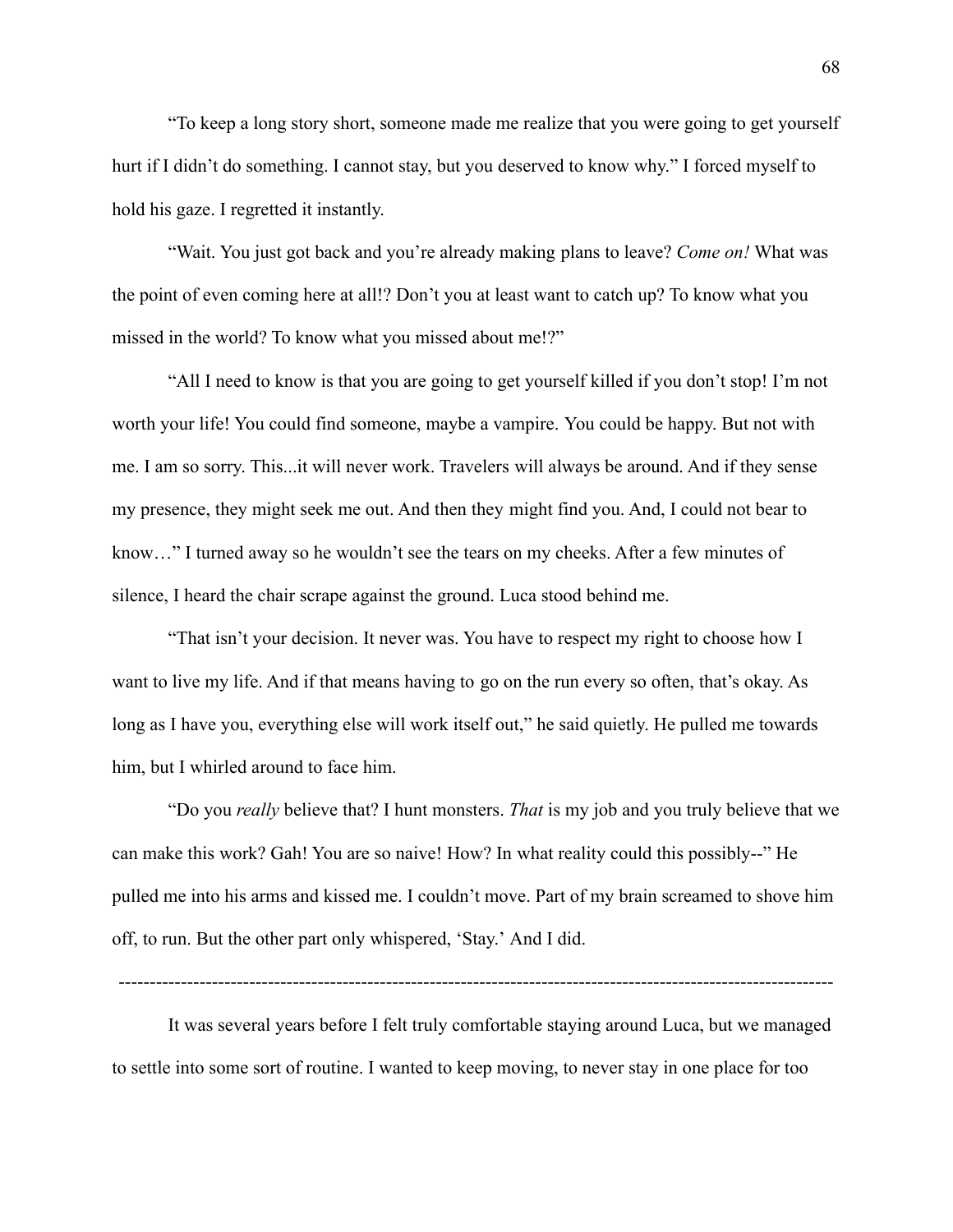long. But, since Luca was the one who had to live through it while I Traveled, I consented to returning to a small village that he had "adopted" during our time apart. While I Traveled through Time, he traveled the world. Whenever I Arrived, I would (per my agreement with the farmer) find a note nearby telling me exactly where Luca was. I would track him down and we would return to our village.

The townspeople would occasionally question why we did not age, but Luca would simply buy them whatever they needed to make their lives easier. A new well? Done. Some tractors? Done. A new roof on the church? Done. Every so often, some reckless youth would decide that we were monsters threatening his village and try to kill us. We simply made him disappear and compensated his family for the loss of labor.

During my time away, Luca's art collection grew and grew. We built a completely new section of town just to hold his art. I teased him about it, but he didn't care. He would retort that as long as he had his art and me, he was happy. He can be so sickeningly sentimental at times. And I wouldn't have him any other way. I still worry that other Travelers may track us down, but for now, all is right with my world.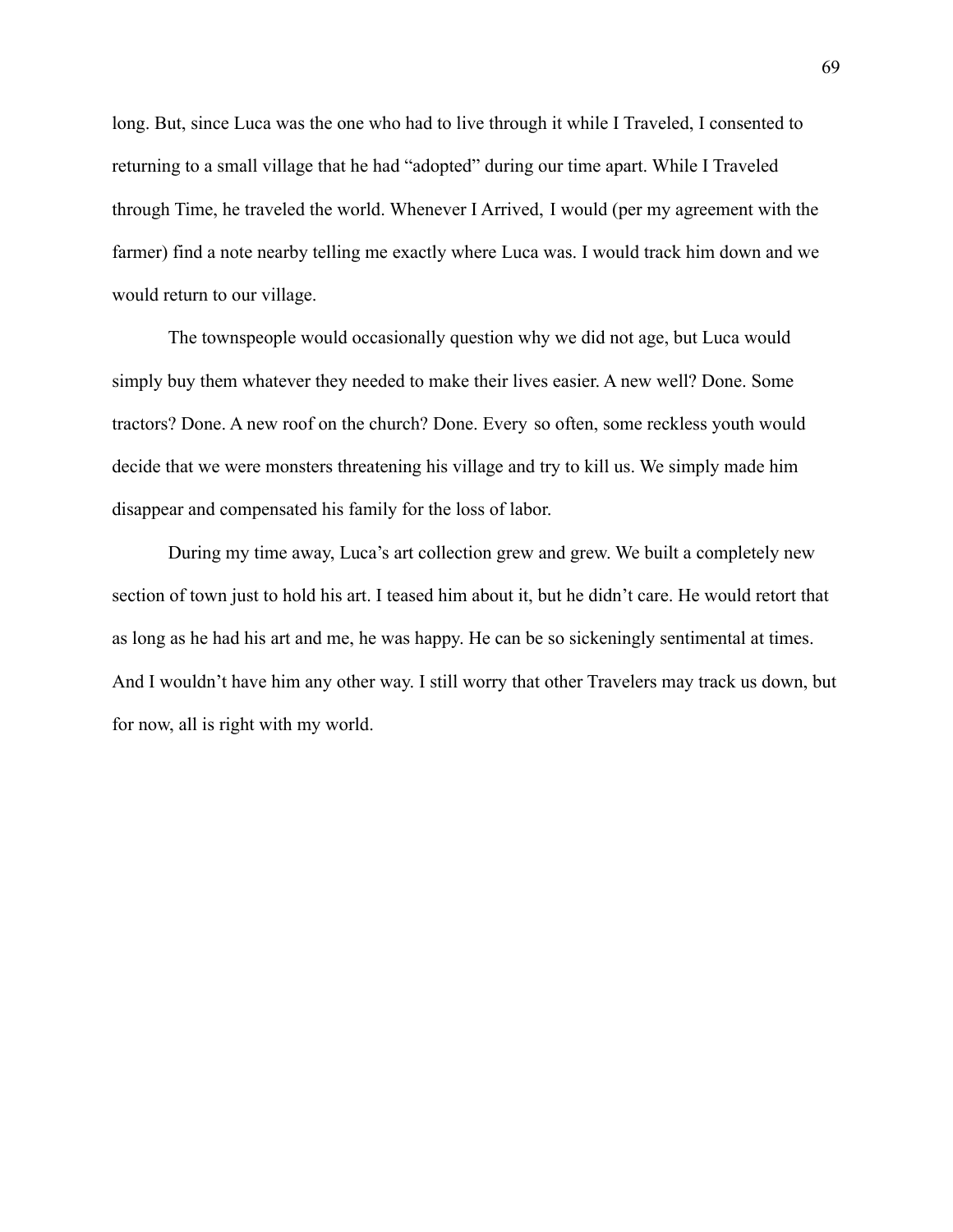#### **Should You Avoid The Book on the 'sill?**

#### **(A Witch's Story About the Benefits of Talking to the Right Stranger)**

"You know what I care about? My cat. I know, it's totally cliche, but Mr. Fuzzybutt is a horrible being who needs all the love and attention he can get. And snuggles, but that part's probably just me projecting.

What?" I asked.

My friend Barric cut in, "This is great and all, but I'm supposed to interview a fellow creature about who they are, what they do with their abilities, how do they interact with humans," blah blah blah. He's a nice guy, but BOY does he talk a lot. And he's such a dork. But he's a good friend (which, for a witch, is saying something. Witches don't usually have a lot of nice friends, so I keep him around).

And, since I agreed to help him, I gave him the spiel: My name is Elsie, I'm a witch/genie hybrid. So I can make deals, but I don't have to. Just cause ya rubbed a lamp near me doesn't mean I have to do whatever you want. Plus, I prefer trading actual things to just "Here's a buncha free wishes." Ya know? So, for the most part, I do sometimes help people for free -- I'm not a completely terrible person, okay? -- or I let them give me things, but I don't *have* to do anything I don't want to do. I explained how my genie powers work compared to my witch powers (Genie = gotta make a deal to use 'em and can only use them *for* other people *on* other people. Witch = can do what I want *if* I know the right spell). And so on, and so on.

I turned my focus back to Nermal. (He's my enchanted, self-aware notebook. Been in the family for a while, but we witches mostly just use computers nowadays. It's way faster and you can have all your stuff anywhere you need it with the Cloud. Plus, it's pretty hard to hex the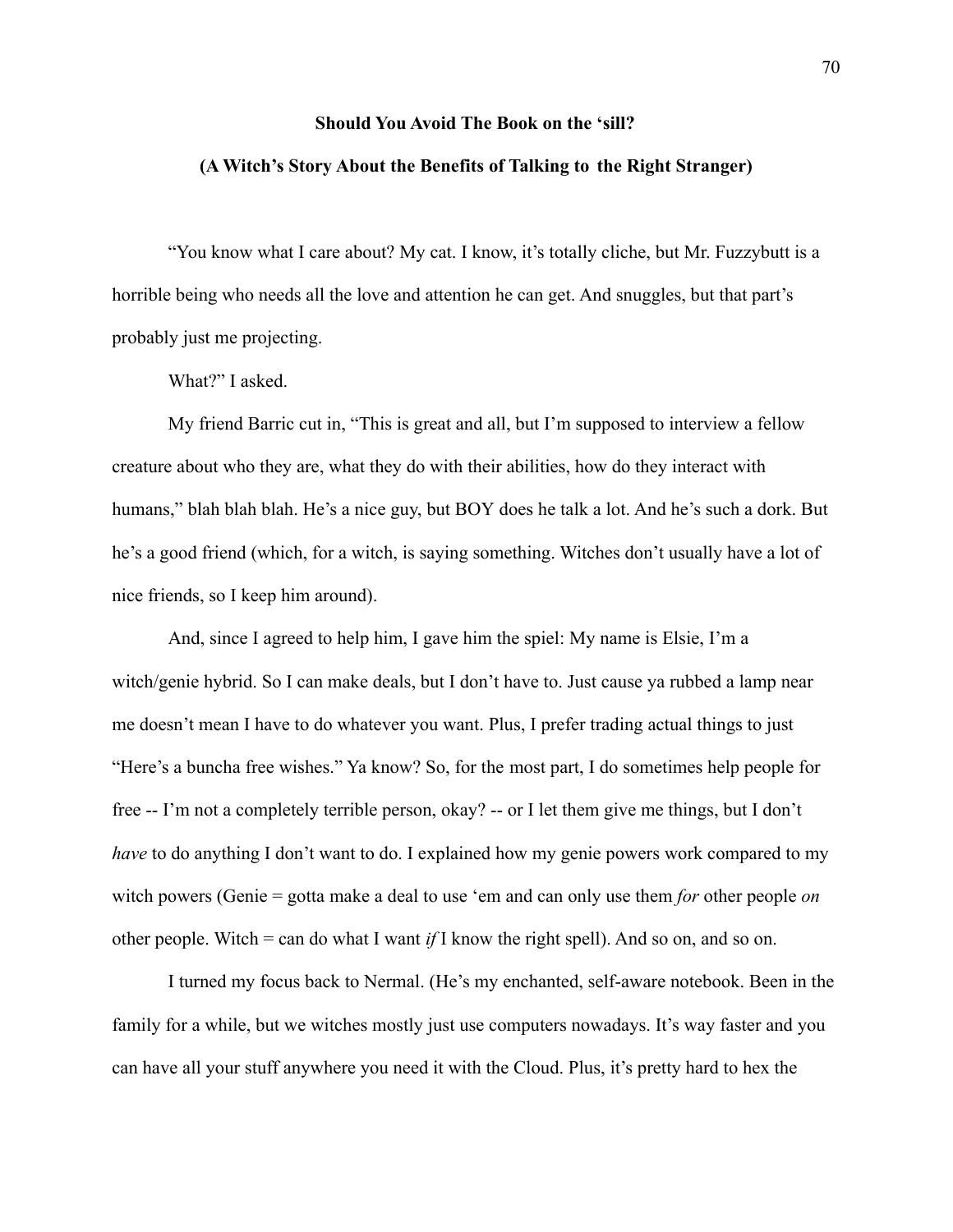internet. You can, but honestly, why would you want to?) Nermal gets really persnickety about his lineage, so he insists that I write in him as much as I can, rather than using my laptop.

Actually, if I use my laptop in front of him, he starts yelling and swearing at me, and then we get into swearing wars, and then my mom yells at me for swearing, it's so unfair. Like, I didn't start it, but she doesn't care about that. I'm the humanoid. I'm supposed to be more mature. Whatever. Where was I? RIGHT! Nermal was yelling at me because I "disgraced his heritage and I should show more respect to my better," and crap. If he weren't a family heirloom, I think I'd set him on fire. Bet that would shut him up.

Honestly, I usually keep Nermal in a box in my closet so I don't have to deal with him (like I said, laptops are *way* better), but I had to hand-write stupid journal entries for a week in my History in Magic class. And I was gonna have to make the whole thing up because I had more important things to do. I still had to figure out how to make a potion that would turn any solid to liquid *and* any liquid to solid. The hell!? How? How am I supposed to do that with *one* potion? But I had to figure it out. I knew I was close, because I could get a potion that would do one *or* the other, but not both. Which meant I was gonna have to hit the books. I'm not opposed, but I do like doing things for myself. So yeah, I was super busy. Plus, I don't see how hand-writing something is going to help us when magic is oral, but whatever. An assignment's an assignment.

And besides, after I helped Barric with his thing, I was just gonna use a spell to freeze time anyway. Best way to get homework done is knowing that time is limitless before you. I'd have done it right then, but I know Barric doesn't like when I mess with time. He says there'll be consequences one day, but I mean, what's gonna happen? The universe is gonna explode? The physical manifestation of Time is going to break into my place and beat me up? I mean seriously.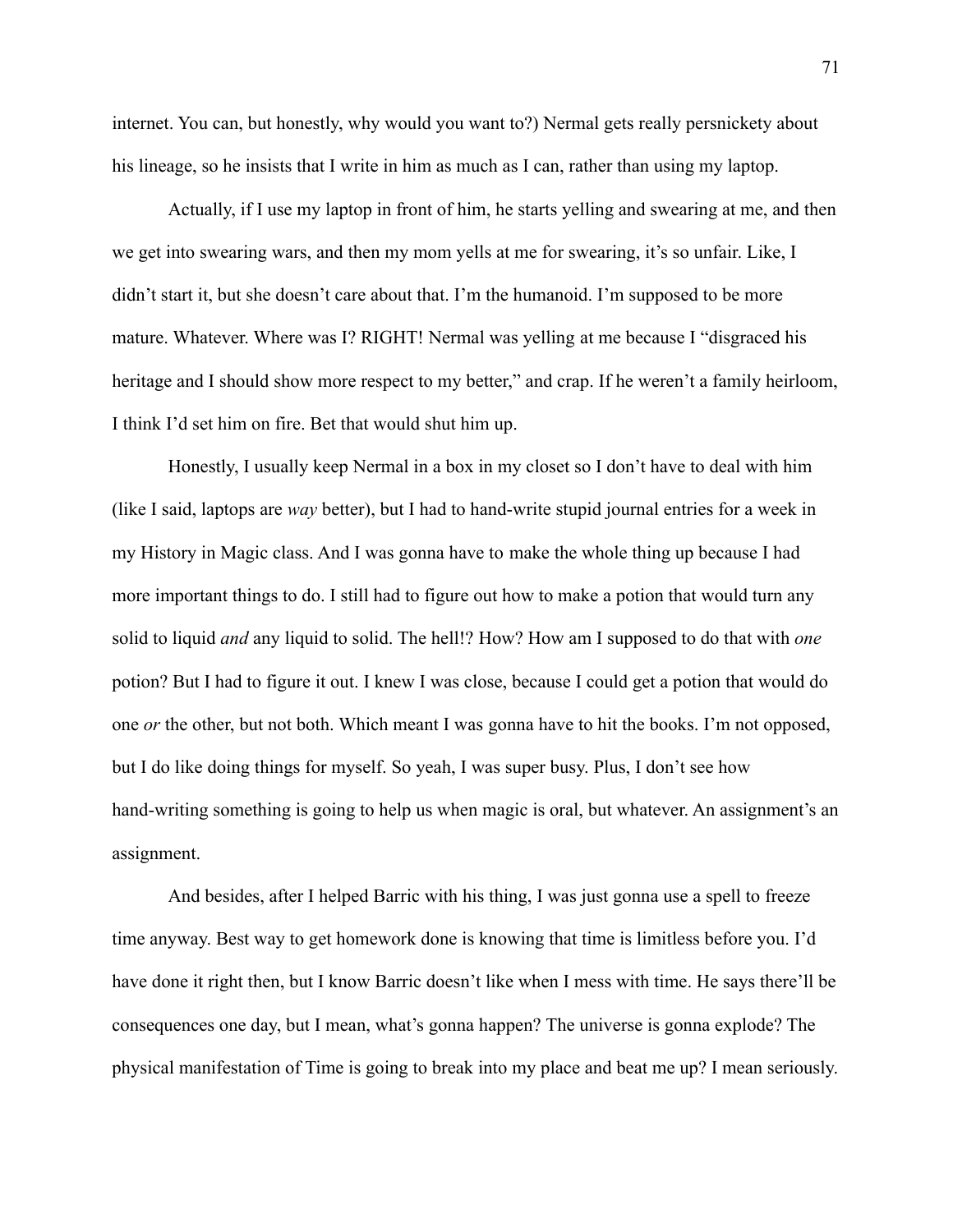Not that I actually think that Time has a physical manifestation. That's just a story people tell their kids to freak the ever living daylights out of them. Everybody here knows that. I just want to make sure you know that. You, you disembodied weirdo creeping on me. I'd tell you to shoo, but it's kinda hot.

Anyway, *sometimes*, I do a time spell when Barric's around 'cause I know he needs the sleep. As a nocturnal leprechaun, he's, like, one of the few night creatures on a daytime campus, so his sleep schedule is all kinds of wacky. *Especially* if he goes home to see his folks. I kinda feel bad for the little guy. He's busting his ass but that dang time difference really gets to him. I know he's smart (like, super smart), our teachers know he's smart, but his grades aren't amazing because he keeps falling asleep during tests. He's fine during class because there's noise to keep him awake. But when everybody's dead silent for a test, he passes out.

I keep telling him to talk to the admins but he's just so shy. He gets really nervous around authority figures who aren't teachers. It's weird: if he's in class, this guy will straight up tell a teacher that they are wrong and explain why they are wrong, which takes a serious amount of guts. But outside of the classroom, mice could beat him up and he wouldn't do anything. I seriously doubt he would even squeak for help. And I'd talk to the admins, but they can't do anything unless *he* files the whatever and talks to them. Shake my head at this poor dork.

So anyway, I was trying to figure out what to write in Nermal, but he kept erasing everything I wrote. For Monday, I wrote that I got groceries. He erased it and said that was boring. Like, yeah it's boring, but this assignment is boring. That's the point or whatever. When I asked him what he thought I should write, he suggested that I say I fought a dragon. Like I'd give the time of day to a freaking dragon! But I had to write it because he kept erasing everything else I tried to write. And a lie on paper was better than a blank page.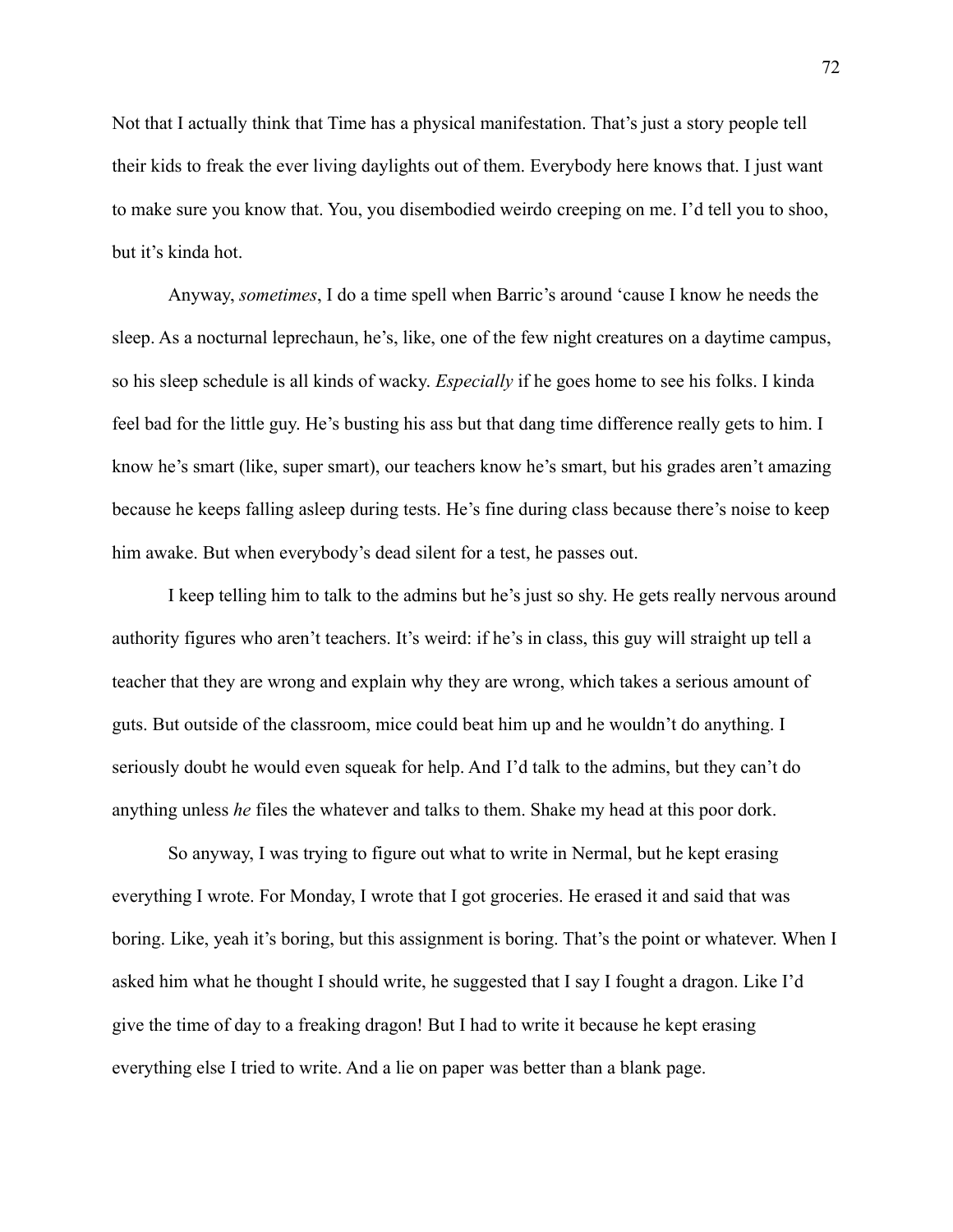I looked over at Barric, just sittin' there quiet as can be, and said, "I hadn't forgotten you, Barric. Just got a little distracted, that's all."

Nermal snickered or, at least, did the notebook equivalent of a snicker. I jabbed my pen into him, which made him loose some kind of shrill sound. I glanced over at Barric and could tell what he was thinking (he is so bad at hiding his emotions. Anything he feels, right there on his face), so I huffed and said, "Oh he's *fine*. He actually enjoys it. Kinky little weirdo. Now. Where was I? Right! Workin' on Monday. So, after the grocery store/dragon fighting," I glared at Nermal for good measure, "I went to the woods to work on my seancing. That's totally a word right? Sure. Anyway, so I was working on my seancing and apparently I summoned a werewolf-ghost. A dead werewolf? A ghostwolf? I don't know, but that thing was totes epic. He had these huge claws, and massive eyes. I mean, they were *huge*. Like, I think he could've seen me three miles away, in the dark, on a foggy night, kinda huge."

Nermal butted in that "Of course it would be night. It cannot be 'in the dark' if it is not nighttime." Douchebag.

So I said, "No. I *know* it has to be night to be dark. But it doesn't have to be dark to be night. That's what I was trying to get at. It's like when Barric goes out to find the pot of silver at the end of a moonbow," (which I found out from Barric is the moon equivalent of a rainbow, 'cause a rainbow only happens with the sun. Cool right?) "it has to be bright *and* night. BUT it can be night, without being bright, like if there's no moon. But then Barric doesn't get a chance to find any silver. Now, could ya not interrupt me while I'm telling the story?................Thank you."

Barric asked, "What did you do with the werewolf that you summoned?"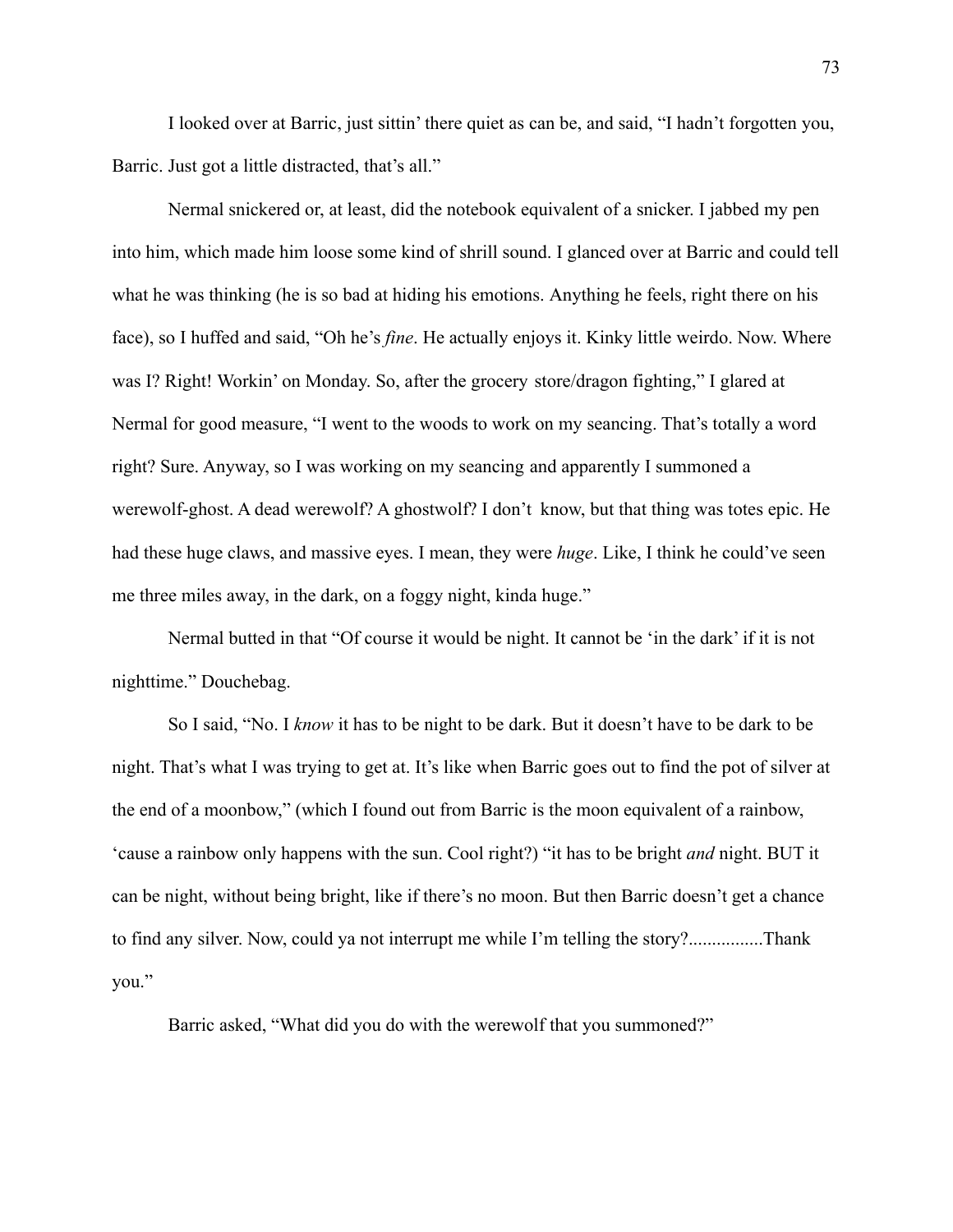I said, "I asked him why he answered my summons. It wasn't like he *had* to show up. I would've waited until pretty much anybody appeared. But he hopped on that train almost as fast as I could conjure him. He said that he was," I lowered my voice by at least an octave (thank you years of vocal lessons), "so absolutely spellbound with the beauty of my summons. He just knew I had to be as ravishing as my spell." I giggled and let my voice do its normal thing. "I mean, come *on*. Who talks like that? He was clearly just looking for either a way to cheat death, or to get lucky. Neither of which was I about to help him with. I'm from a long and proud line of law-abiding genie/witch hybrids. I'm not gonna sully that with some werewolf. And a dead one at that. Though ya do gotta wonder…"

Barric pointedly made a face. I love messing with him like that. He thinks I'm an absolute party-girl, and he does *not* like that. He thinks I can do better than the guys I hook up with. And he's right. But right now, I'm young. I just wanna have fun. I can get serious about life and love later if I want.

I laughed at his ridiculous face, "Oh you. Let me have some fun. Life is so boring otherwise. And besides, it's not like I *actually* did anything. There's nothing wrong with having a healthy imagination. But *Okay*.

If you must know I sent him on his way. He was a shameless flirt--Don't give me that face! I have shame. I enjoy a good flirt as much as the next person, but even I have my limits. Plus, I don't have time to deal with him. I could but I don't wanna. Ya know? Nah, how could you? Sweet leprechaun. You know, one day, somebody'll fall for you and that person'll be *super* lucky.

Anyway, after I sent him away, I called up Tabi, you know, the cattywampus? She gave me some advice about managing the cats. Mr. Fuzzybutt has been super possessive of me lately,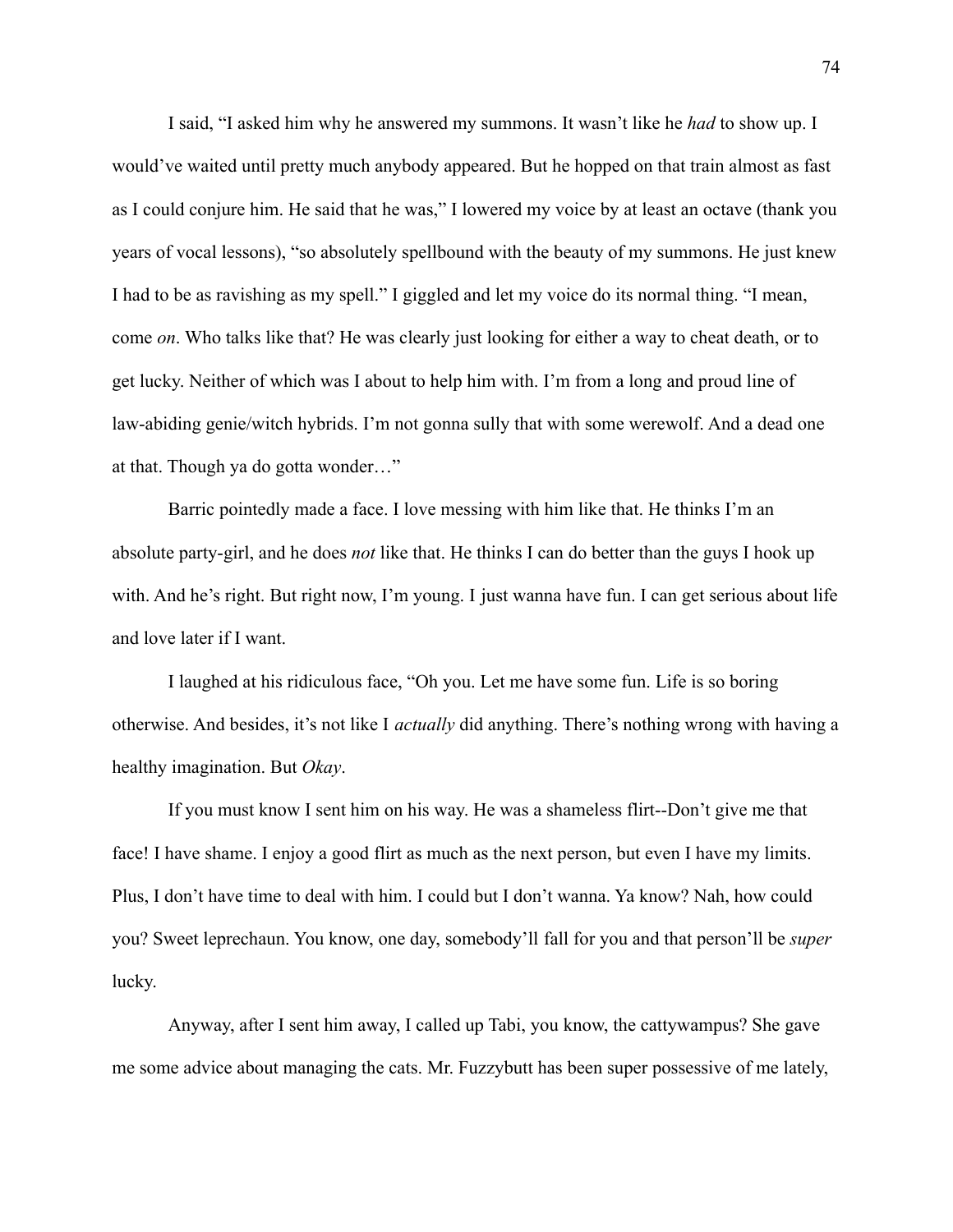and I asked Tabi about it. She said that I just need to give him his own space. I don't know how I'm gonna configure that, but if it makes him happy, I'll make it work.

So yeah, after I talked to Tabi, then I called up Agatha, my witching bestie, and she wanted to know if I'd heard the joke about the potion master and the weaselwood. I'm the one who told her that joke, but she wanted to tell somebody, so I let her run with it. As usual, she butchered the punchline, so I corrected her. Politely, of course.

But yeah, that's pretty much everything. Anything else I can help you with? Maybe mix you a caffeine potion? One that's less slimy this time?" I said apologetically. I still feel really bad for the poor guy. My last caffeine potion was basically goop, but he was desperate for something to keep him awake after spending a month at his parents' place. And then it turned him into a newt for several days, so I really can't blame him for being skeptical. He wasn't that desperate this time, so he turned me down. I could tell he was tired though, so I tried to make it sound like he was doing me a favor. I reminded him that I could use the practice, 'cause I used to really struggle with all potions.

I hadn't told him about the bookstore guy with the pearl earring. That guy radiated powerful energy, but not in a dangerous way. More of a "I've got it and I'm gonna use it how I see fit, so you better stay on my good side" kinda way. So, when he said, "Tell me about your life and I'll make it worth your while," I wasn't gonna argue. Plus, I love talking about my life, so I would have done it for free. But he actually kept his end of the deal: anytime I had a question about *anything* I would find a book on my windowsill. A weird location, but what do I care? If I struggled with something, I'd find a book on my 'sill explaining it in perfect detail. Super helpful!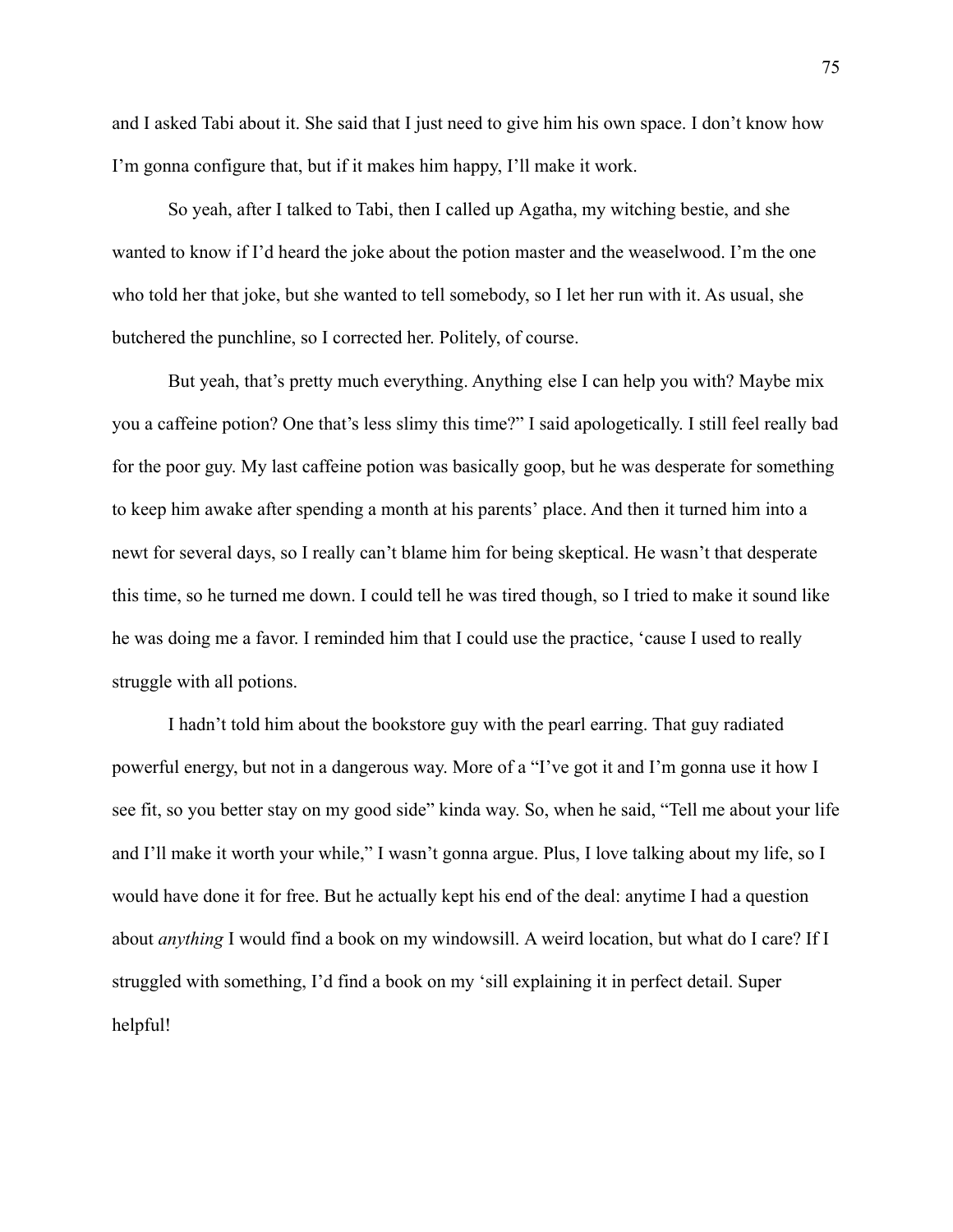But Barric *freaked out* when I told him about my deal. He started talking about how dangerous it was, blah blah blah. I mean, *supposedly*, it's kinda dangerous to tell a witch's life story, but that's just what parents tell their kids to keep the kiddies from talking to strangers. I ended that convo as quick as I could. Barric's great and all, but he can be *such* a kill-joy.

After I got Barric to leave, I went to my windowsill to see if I had a new book yet. I had tests coming up about some spells I hadn't figured out. *Yet*. Plus there was that potion that was kicking my ass and I was still no closer to figuring it out. Sure enough, there was a book. I don't know who that bookstore guy was, but he was definitely my favorite person ever.

I was still kinda wound up from Barric's lecture, so I went for a walk around the edge of campus. There are always interesting people around, but, if I'm honest, I was looking for this one vampire I know. His name's Luca and he is absolutely in love with some girl. He doesn't even know her name, but he keeps trying to get her attention. Boy deserves someone who appreciates him, but the heart wants what the heart wants, so there we are.

Luca was really wired when I found him. He was pacing back and forth, muttering to himself. He was doing the whole "I'm definitely gonna do something dangerous and stupid, so either help me or stop me" thing. So I proposed the craziest thing I could think of: attacking dangerous people until this girl showed up to save his behind. Or didn't. I figured if I could make him realize how dangerous his little schemes were, maybe he would move on. Find a different girl. Not die. You know, little things like that.

Oh boy was I wrong. He thought it was a great idea. He argued that if things went south and his girl didn't show up then *I* could save him. I tried to backtrack, but his gears were already going. Crazy as it was, I knew the best choice was to help him. If I didn't and he got hurt I'd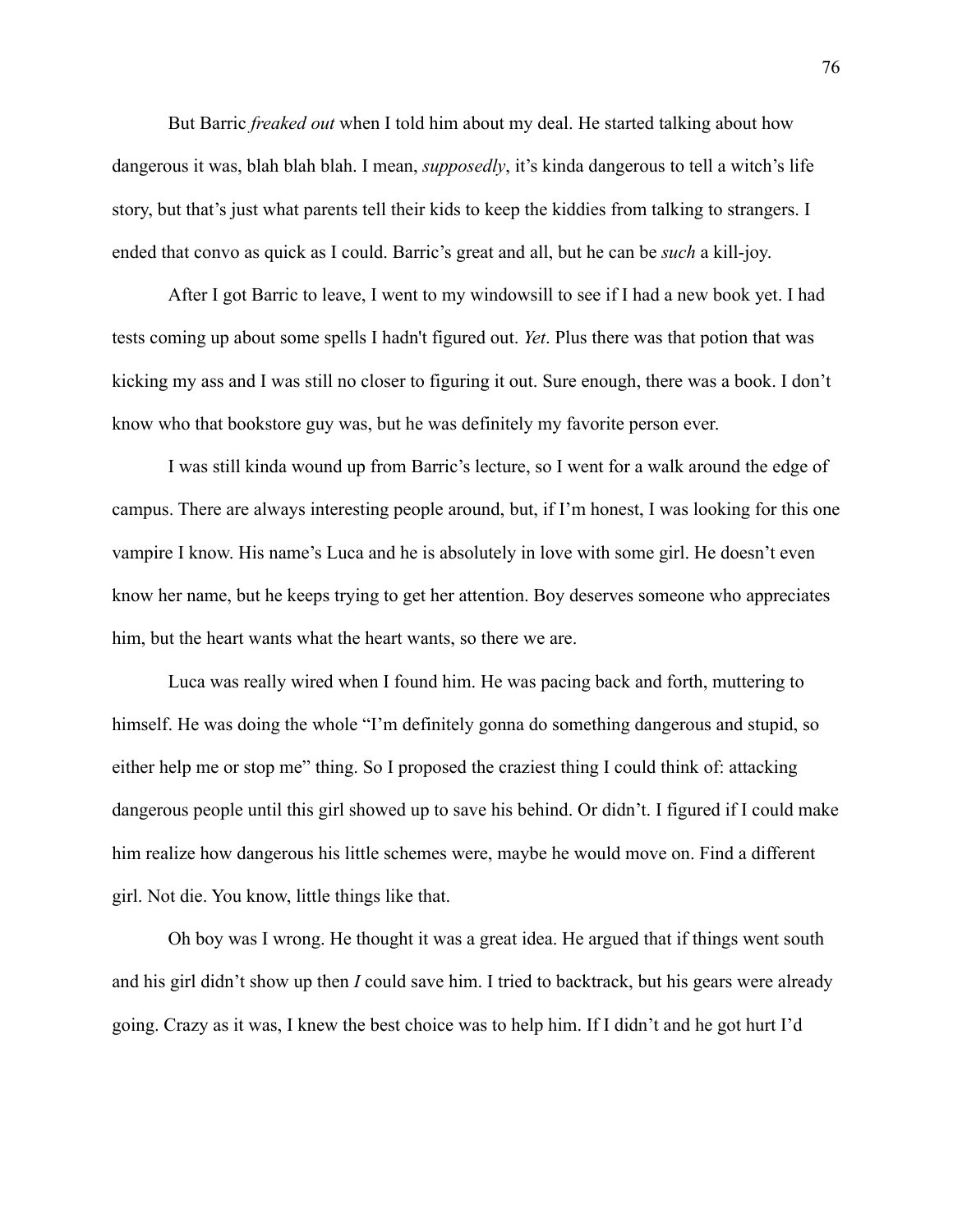have felt really bad. So we went our separate ways. Me to figure out how the hell I could fight and him to figure out who to pick our first fight with.

The main problem with the plan is that Luca didn't wait for me to tell him I was ready. He just went out and started harassing the first monster hunters he found. The only reason I found out is because a fairy had seen it happen and had been chattering to anyone who would listen about a vampire who picked a fight with some monster hunters. According to the fairy, the hunters were so surprised that they forgot to kill Luca and locked him up until they could decide what to do.

I will admit, Luca is an absolute idiot, but his stupid plan was super romantic. If somebody went to that much effort for me, I'd totally stay with him. It's so sweet! But also totally stupid. Don't risk your life, kids! Your crush ain't worth it! Since I think it's kinda cute, and since he'd prob die if I didn't save him, I used a spell to track him down and rescue his dumb, lovestruck behind.

By the time I showed up, they had Luca tied up and gagged in a corner. I cast a spell to elongate time, so that I could slip in there and cut him loose without alerting the hunters. Because, while Luca might not have any problems risking his life, I still had things I wanted to do and I didn't have a great grasp on offensive spells. Once we were safely away, I got ready to fuss at Luca about how dumb his plan was, how he could've gotten himself killed, how he could've gotten me killed. But the absolute dejection on his face. The little way he said, "She didn't come" broke my heart in pieces. He really thought this girl would save him. I mean, what do you say to that? I sighed and told him we'd just have to keep trying until she showed up.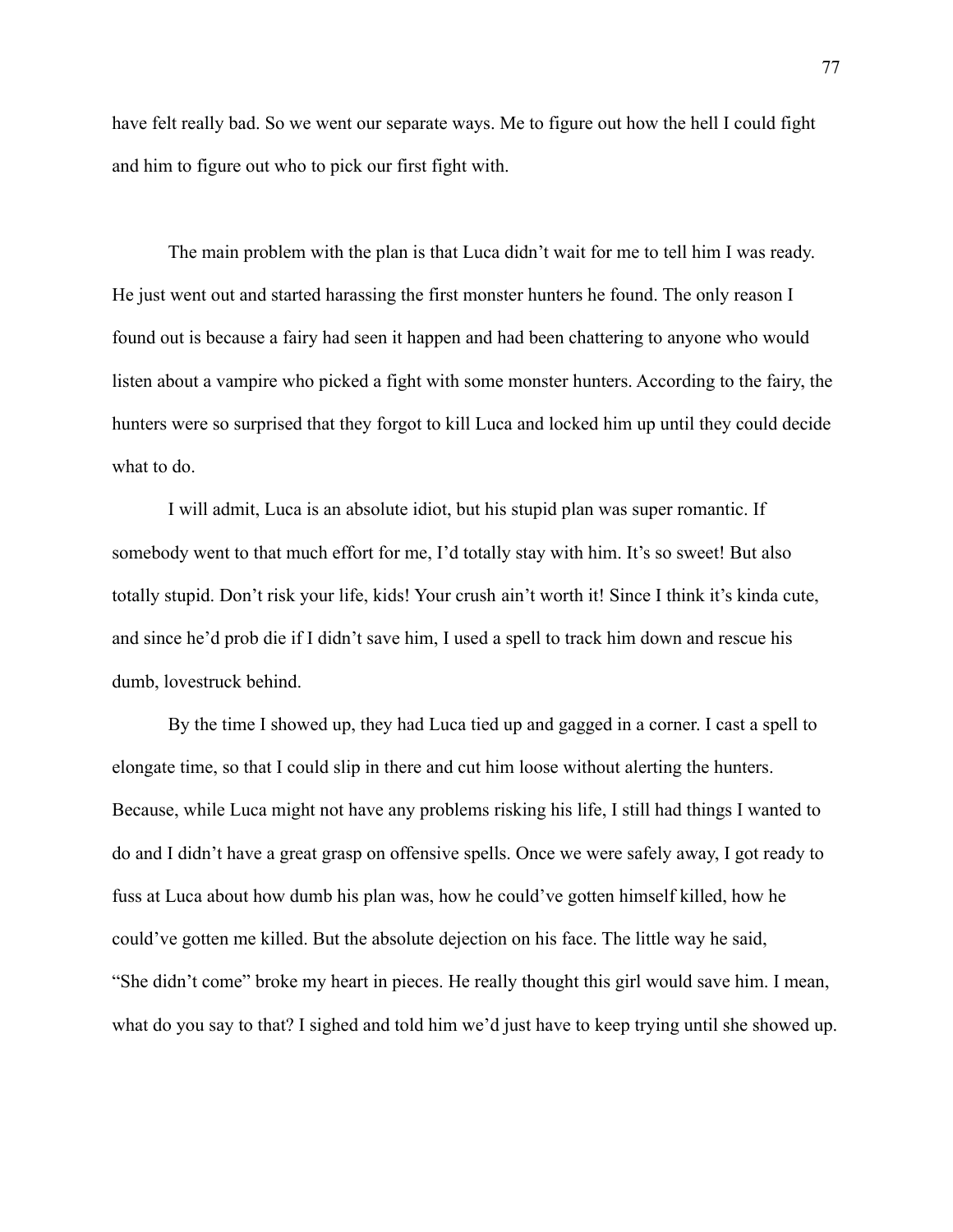Eventually she'd have to find out, or he'd give up. Either way, it meant he was doing something, and I could keep an eye on him.

For the next several years, we repeated this pattern: cast a spell so Luca wouldn't get instantly killed, get Luca taken prisoner, wait several hours, and then rescue the love struck puppy. After a while, I became a bit of an adrenaline junkie myself, quit stretching time so I could watch things unfold in real time. And time and again, Luca's girl didn't show. I couldn't blame her though. It's a big world in one time zone. I can't imagine how big it must be when you could time travel. All those possibilities and changes to sift through. How could she know about one lil vampire doing dumb thngs in New York?

That's why I was super surprised when she did show. It was a run like any other. Luca was being held in a warehouse by the docks. I waited the usual number of hours, checking on Luca every so often to make sure he wasn't in too much danger. Then I made my entrance, which is, to be honest, my fav part. I get to wear this dramatic cloak, and there's smoke from the potions; I get to look so cool. I threw the first potion and blew up the door, then walked towards Luca to cut him loose from where they had hung him upside down. Apparently I wasn't the only one with a flair for the dramatic. I was so focused I didn't even notice that one of the bad guys was still up and about and walking towards us. I only turned after I heard this *thud* behind me.

I saw this woman standing over the unconscious bad guy. She looked at us, then attacked the other guys. She was awesome. A sweeping kick here, a flying tackle there. It was like watching one of those action movies guys are so into. I went back to untying Luca and heard him yell,

"That's my girl!!"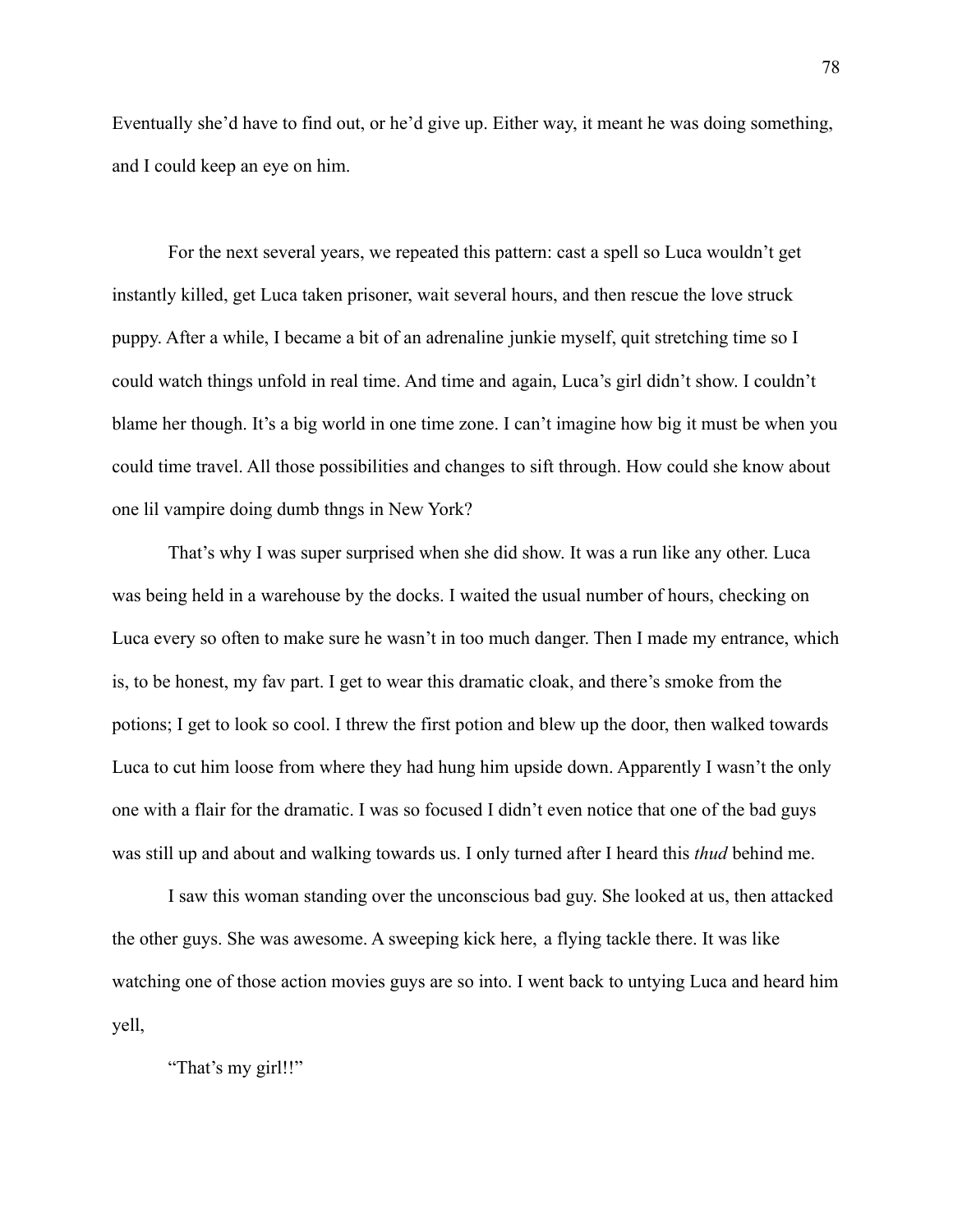So apparently this was the long lost gal he was so hung up on. She was pretty badass, but my word what a hassle. After I cut him loose, I turned and threw a potion at the last guy still standing. Didn't want this chick to have all the fun, ya know? I overdid the mixture though because it knocked the guy clean through the wall instead of just knocking him off his feet. Oops. Guess I need to study my books a bit more.

Luca ran over and pulled the girl into a hug; he looked so happy. Honestly, crazy as his scheme was, I have to admit it was all worth it to see them together like that. They were so cute, hugging and whispering to each other. Oh, it was adorbs. I couldn't help myself; I had to take a pic. (It's still on my wall if anybody wants to see, btw.)

At the sound of a digital shutter, Luca and his little lady turned towards me. Luca said, "I'd like you to meet a friend of mine. Ever, this is Elsie. Elsie, Ever."

I walked toward the lady and extended a hand.

"It's nice to finally put a face to all those stories Luca keeps telling me," I said smiling. I think I got him in trouble because Ever gave him one of those "we need to talk" looks that made him blush. He is honestly just so cute, I don't know how anyone could stay away from him. After a few moments, Luca cleared his throat.

"We should go. I for one would like to get a hot shower and slip into some clean clothes," he said. I nodded and fell in-step beside him. He walked towards the still smoking doors, with an arm around Ever, kinda forcing her to walk beside him.

She looked over at me and asked, "What was in those containers you were throwing?" So, as we walked back to Luca's apartment, I told her all about how I was a witch/genie hybrid, and how that affected my life and my powers. I also told her how I had agreed to help Luca with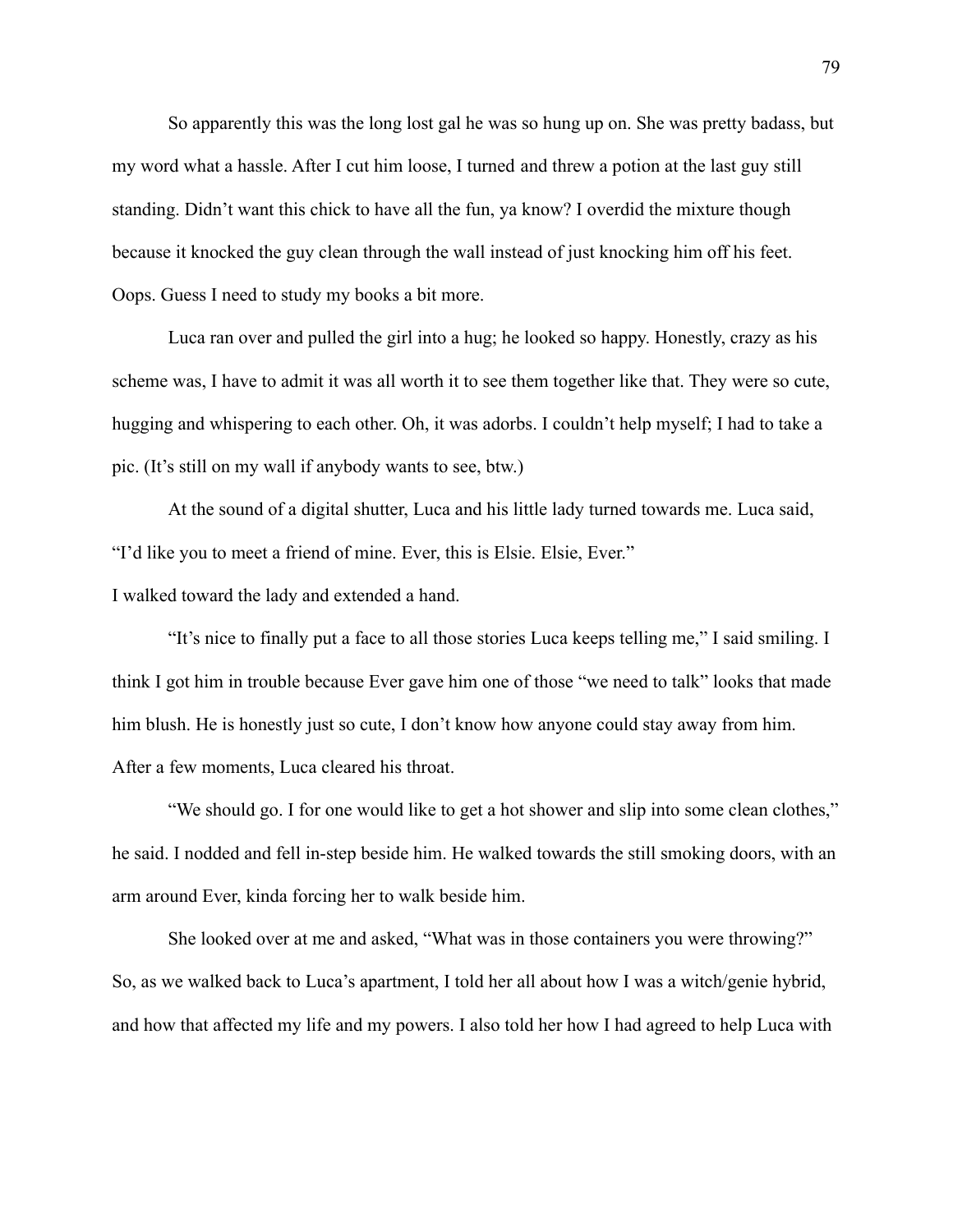his romantic scheme 'cause he is just so gosh darn cute when he's in love and that I figured he'd be even cuter if she showed up (and I was right).

Once we got back to Luca's apartment, things got a little awkward. He clearly wanted to get a shower, but seemed kinda worried she might run off, which is totally understandable given their past. Ever did what she could to reassure him, but even I could tell he wasn't buying it. Still, I guess it was enough, 'cause he left us alone for a bit. TBH, I tried to give Ever some space, but I just had too many questions that needed answers.

I asked her how they had met (she kept trying to kill him and finally decided not to, *super* endearing), what it was like being a time-traveler (annoying but interesting, she got to see how civilizations progressed over time, which I guess is kinda cool), when did she realize she was in love with Luca (no comment), why did she push him away (she mumbled some kind of half-assed answer about it being complicated and a long story, blah blah blah. I didn't buy it, but she was here and that was what mattered to Luca so I didn't push it). Then she asked me a few questions, including what year it was. So I told her some of the cool stuff going on in the world, I dunno, just trying to catch her up I guess.

When Luca came back I figured I should give them some space, so I excused myself as soon as I could. After that, I went home and tried to figure out where I had screwed up my potion to make it so strong earlier. Turns out I used too much eye of newt (which, despite its name, is not made from the eyes of a newt. Not anymore anyway. I won't say it was never made from actual newts, but we witches figured out how to make a substitute, so that's kinda nice).

I never saw Luca or Ever ever again, so hopefully things ended well. He really had his heart set on her for some reason. I, meanwhile, graduated third in my class (I could've been first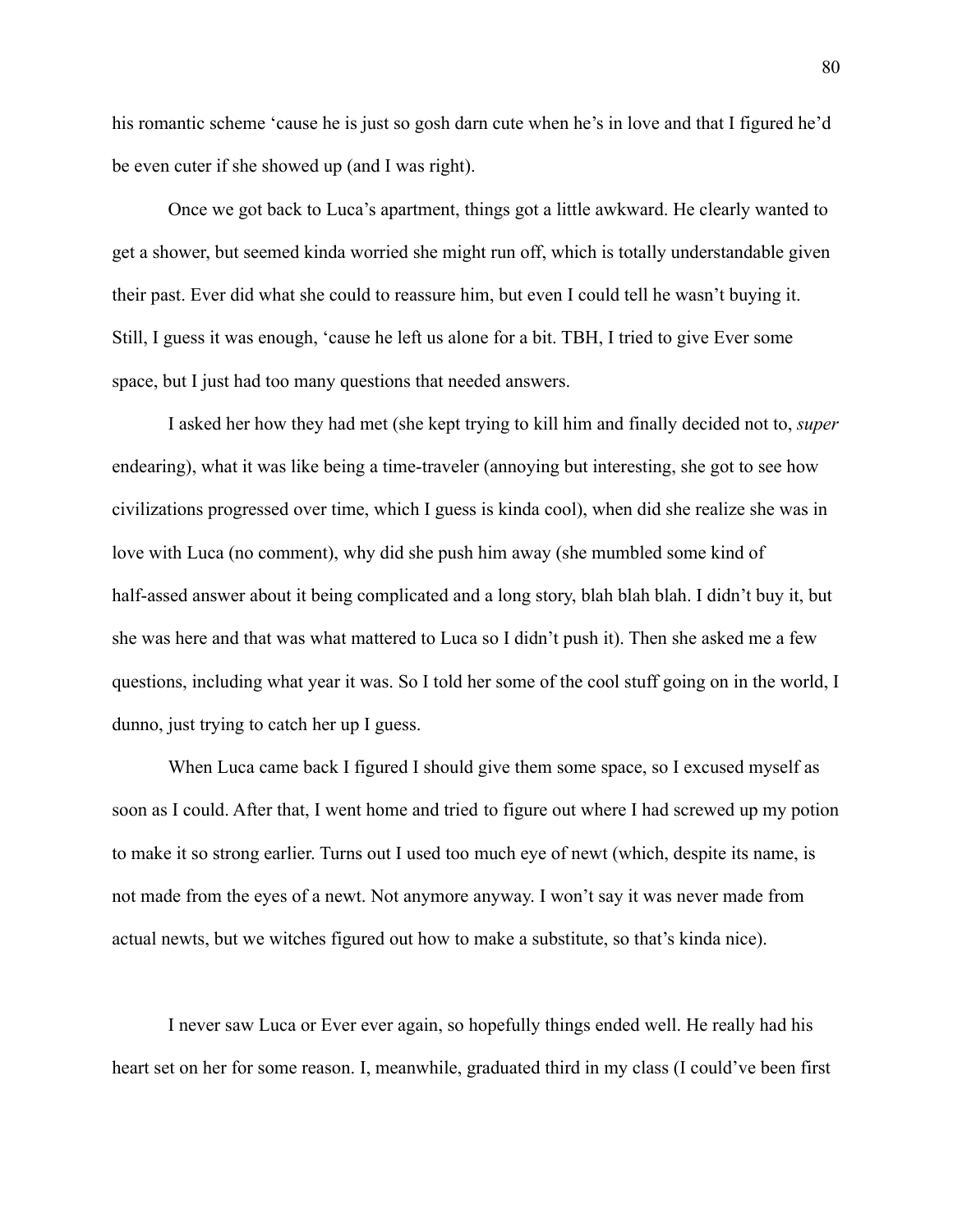but then they might have looked into how I went from struggling in several of my classes to top of the school and I didn't want that kinda publicity). After that, I traveled the world, learning what I could about matchmakers. What can I say? I really liked helping Luca get his girl. He just looked so happy with her and I wanted to help other people get that. Plus, the way I have it set up, I get to travel to meet my clients, so I don't have to stay at home all the time.

I guess matchmaker is a bit of a misnomer; I help people figure out if their significant other likes them, and then come up with a super romantic way to pop the question (whether that question be: marry me, move in with me, or eternity). I have a place near my old campus, and that's where I leave Barric to look after my cats while I'm away. I don't trust anybody else with my babies; Barric just vibes with them. Plus he cooks and he cleans. It isn't a romantic arrangement, but it works for us. I might eventually settle down, but honestly, it's gonna take a really special someone to convince me to slow down and start that "family" life. The way things are right now, I don't think it's in the cards for me, but I am kinda cheating the fortune system to swing in my favor so, eh. It's all good.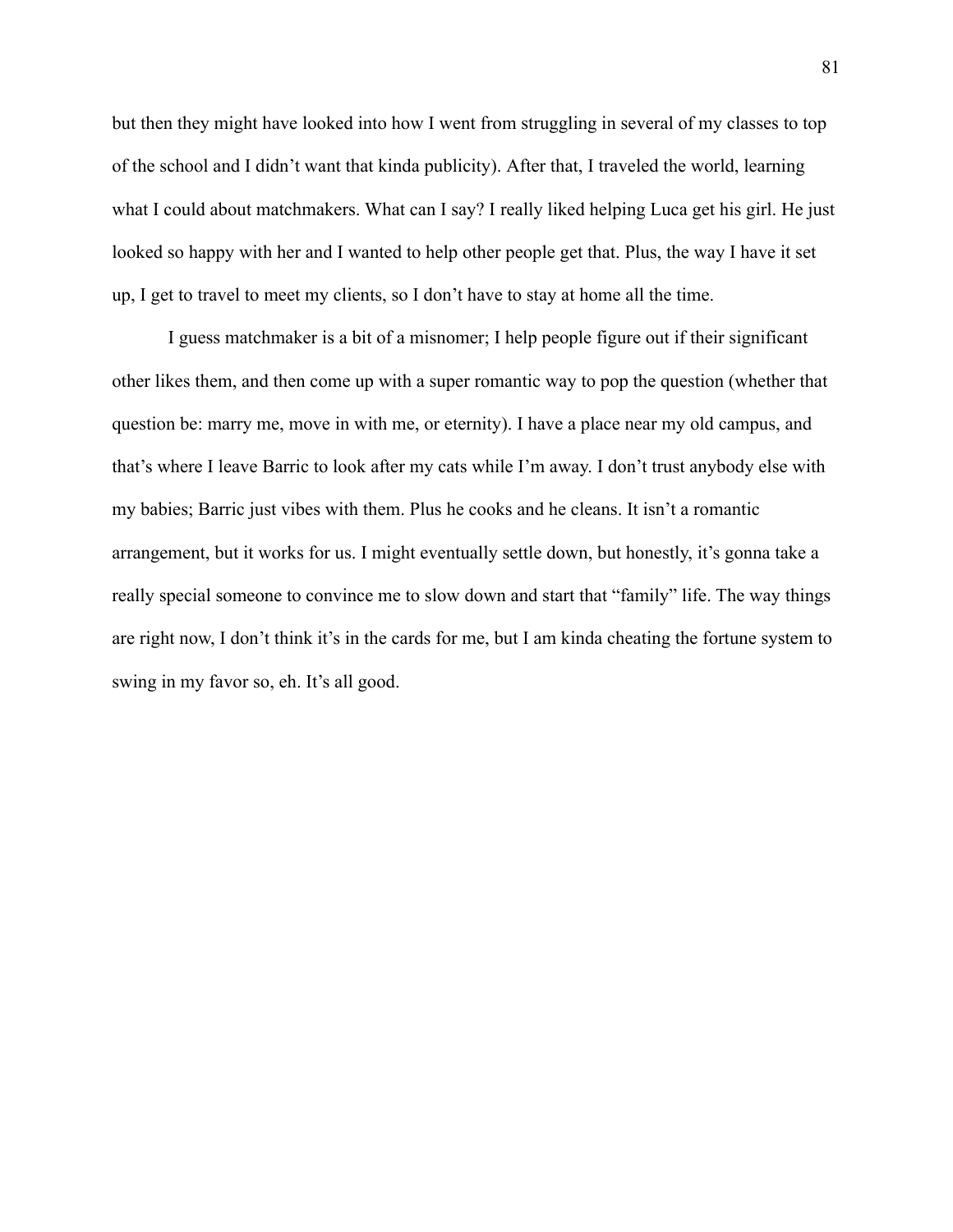## **One of these Things is Not Like the Other**

What you have just encountered, or read, or skimmed, or skipped (naughty person) is a collection of some of the more intriguing individuals that I have come across. As Time itself, I have witnessed billions of stories. I can see the life of every person that I look at. But, as you may know, people tend to put their own spin onto their stories. And that spin, that unique voice is why I offer people a deal. I have existed for, well, forever. Because of that, I know that if I am going to ask something from people, then they should get something from me. It's only fair after all.

I won't say that I had no beginning, or that I have no end, but I am not aware of either of these. I have existed for what seems to me to be forever. I witnessed the birth of the universe, of Earth, and of humanity (no, I'm not going to tell you if there is intelligent life out there. You're simply going to have to figure it out for yourselves). But this is all quite philosophical, isn't it? I'd much rather talk to you about why I chose to show you each of these stories, what drew me to these individuals, and (in a way) what drew them to me.

Since the birth of intelligent life on this planet, I have been absolutely fascinated with you little creatures. Your determination to survive, to create things that exist longer than yourselves, and your insistence on destruction are all so intriguing. You are all unique and yet so similar; you want to do something with your short little lives, but you go about it in completely different ways. It's those differences that draw me to certain people; when you can see all of the stories that might ever happen, only a few can truly pique your interest.

When I walk among you, I wear one of several forms, depending on what will be the most trustworthy form to the person whose story I aim to hear. I also alter my business to attract specific people. There are some things about me that remain constant despite my business and

82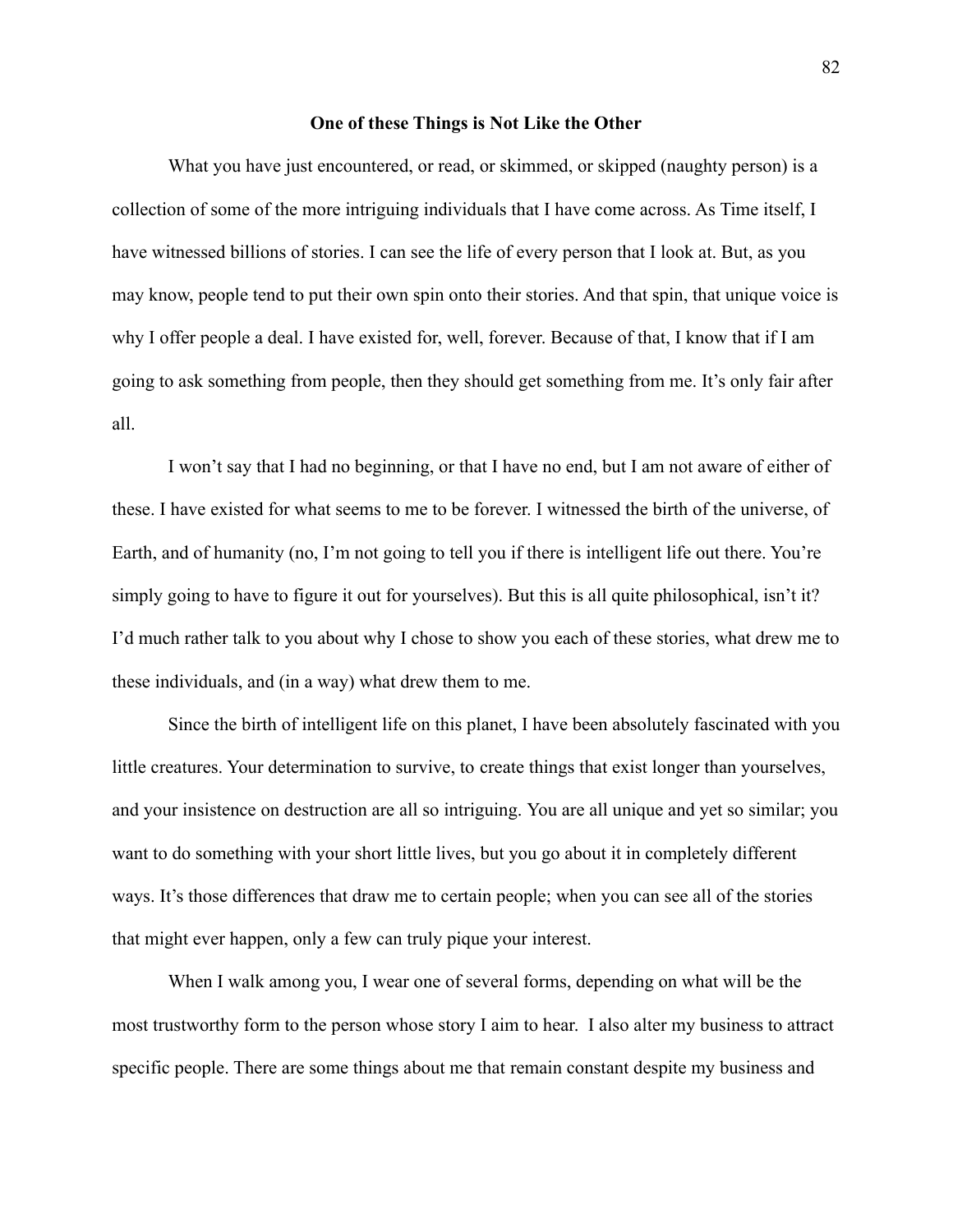my form, but each person that I interact with focuses on a different aspect. Oren the shapeshifter, for example, noticed the red dragon tattoo snaking up and around my right arm. I knew that, if his wife went through with killing their daughter, that he would either need coffee or a drink, hence why I opened a business that operated as both a coffee shop and a bar. Despite luring him in there, he was too distraught to tell me what happened. I knew, of course, but I wanted to hear how he would tell such a disturbing tale. Had he taken me up on my offer, I was going to help him help other families. I try not to involve myself in most of your lives, but Oren made me want to help. I will not directly help, which is why I did not warn Oren beforehand. It is not my place to change the story. I can gently nudge you into altering your own life, but I will not sweep in and tell you to, or not to, do something. The one exception to this rule that I allow myself is my Time-Travelers. But I'll tell you more about them later on.

I could see Oren's emptiness across his timelines and I wanted to give him some closure, to help him help others. Had he told me his story, I would have given him the names and addresses of all the other half-human, half-monster families that risked suffering the same fate as his family. As I am sure you are aware, most parents would not kill their children just for being unusual. But some of my Time-Travelers have realized that they can brainwash the human parents into killing their monster-partner and hybrid offspring. This gives those Time-Travelers a safety bubble that would not exist if the TT's killed these families themselves. Getting one's hands dirty like that carries a certain risk. And, given that they don't really understand who carries the TT genetics, they have learned to try to avoid any risks to their already dwindling numbers.

My hope for Oren was that he would move past his own emotions by saving other families. If he could learn to share his own story, then he could make hybrid families realize the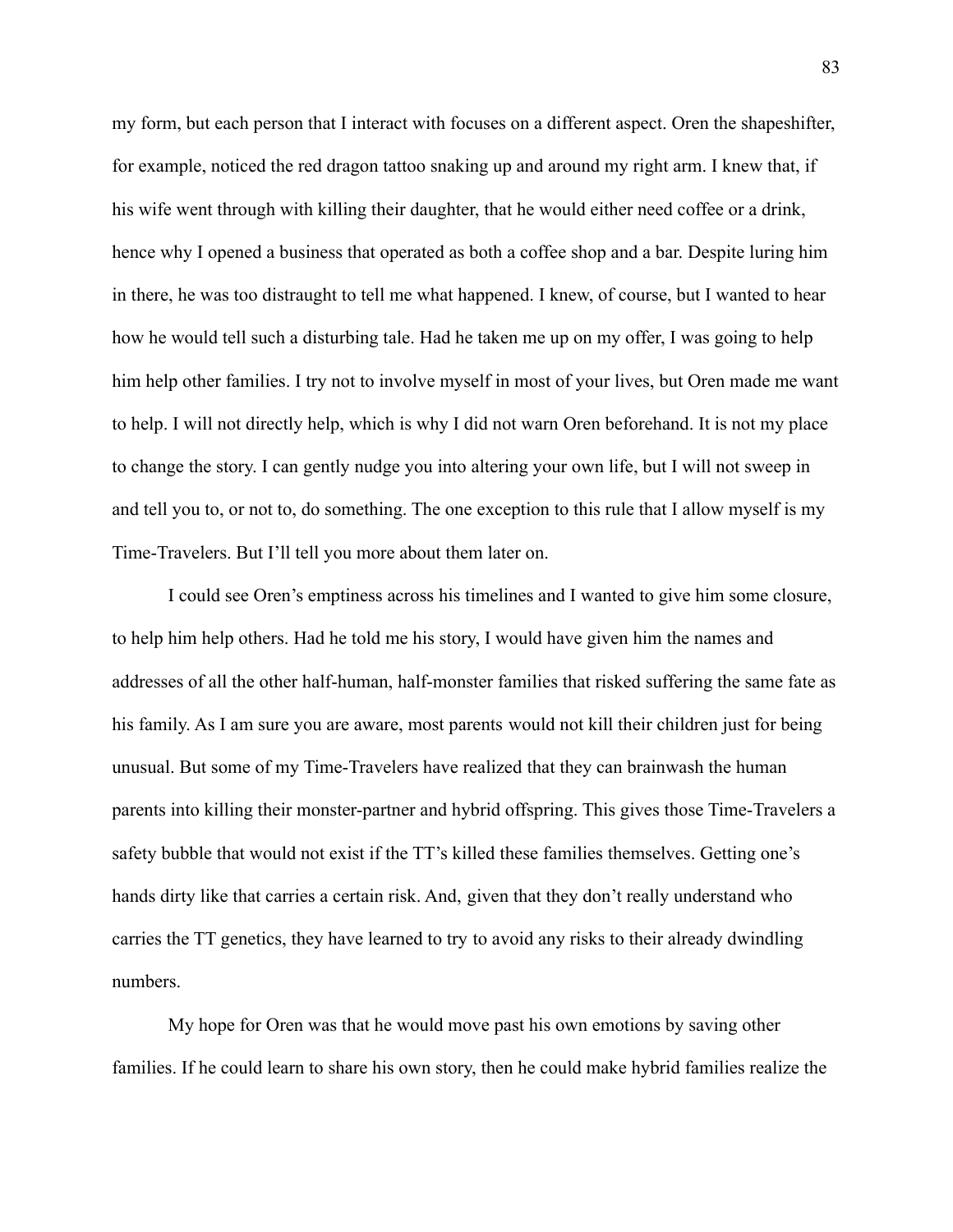danger that they were in. But he just couldn't see past his own grief. And there is nothing that I will do that will change that (I could force him to change his mind, but I do enjoy seeing what you mortals do with free-will, so I try not to meddle but some stories just need a little push).

I must admit that it was the witch/genie hybrid Elsie's vivacious personality which drew me to her. Her personality, *and* the fact that she mastered a time elongation spell. Being able to stretch time as she could is quite difficult for people who aren't me. But she had no problems. She almost had some problems, but I made sure to step in and gently nudge her away from any issues she might cause that would permanently disrupt the natural flow of time. Despite her brilliance, she struggled with potions, a key part of a witch's education. I knew she wouldn't be able to do all the things she wanted to do if she didn't figure that part out. So I agreed to give her books to help her on her path. And, I'll admit, I was curious to see which of her destinies she would fulfill if given the proper help over her speedbumps. Glorified matchmaker wasn't my top choice, but she has made a lot of couples happy, so all's well that ends well. If I'm being honest, I was hoping she would transcend her mortality and come spend eternity with me and the other immortals, but that's life as the mortals say.

I do find it interesting that Elsie was one of only a few who focused on my pearl earring. I'll have you know it was a gift from a very ill-fated French noble girl. And no, I won't name names. But she was beheaded, so make of that what you will. Wearing an earring isn't exactly my style, but she was a sweet little kid, and she asked so nicely (plus it was a rare moment where I felt bad I wasn't doing anything to change her bleak future) that I keep wearing it in her memory.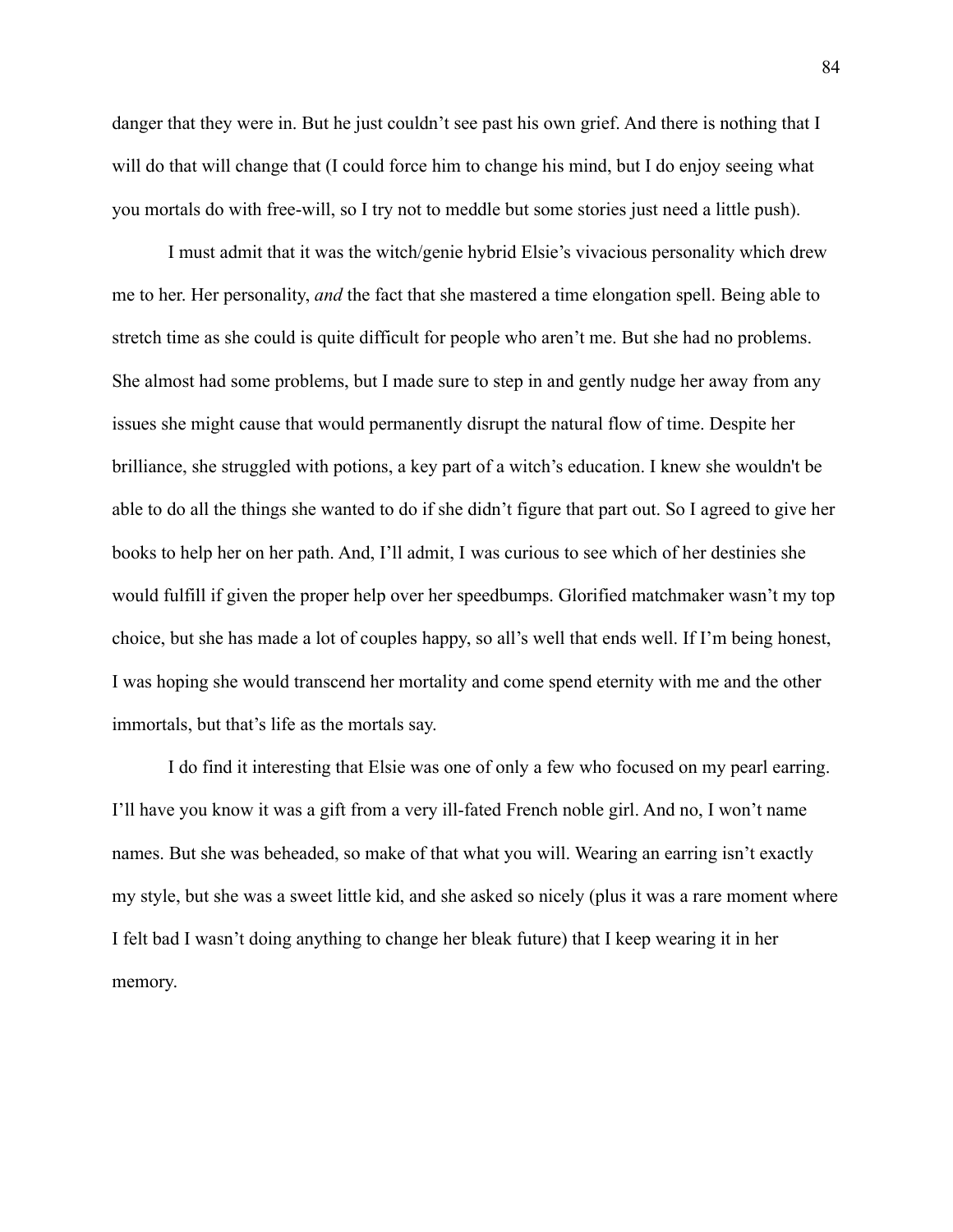I tried to help Barric the nocturnal leprechaun, simply because nocturnal leprechauns have a tough lot in life. Being nocturnal by nature, they only accept silver from the end of a moonbow, which is incredibly rare in nature. As such, nighttime leprechauns are considerably poorer than their daytime cousins and have to work much harder. Barric himself has quite the potential, but he holds himself back. By going to school and getting an education, he could become one of the wealthiest nocturnal leprechauns to live. But his timidity keeps him from shooting for the stars, from achieving more than he thinks he is capable of.

Right now, he doesn't want much from life, which is fine but not incredibly interesting. He is also far too serious for his own good. He wants to attract the attention of girls like Elsie, but he isn't willing to change, to be more eye-catching. I approached him at the bank because I knew that he would feel more comfortable discussing money there.

By giving him a moonbow on a predictable basis, I hoped he would at least be able to find someone to love his money, and eventually love him. I hoped that he would believe that unlikely things *are* possible and that would give him confidence to strive for his own goals. But he refused to believe in anything that he hadn't seen with his own eyes, so I'll have to leave him on his own.

In a surprise to no one, the leprechaun focused on my gold medallion, but it was only the serial killer who noticed the infinity symbol on it. It's actually a combination of an infinity symbol and an ankh, but Carin wasn't exactly well-educated, so points for seeing what she did. The medallion was a gag gift from a pharaoh who figured out that I was Time itself. He thought it was hilarious, so he combined the symbols of life and eternity and gave it to me. I wear it now because it makes me smile on my bad days. It reminds me why I keep bothering to interact with people who will one day die.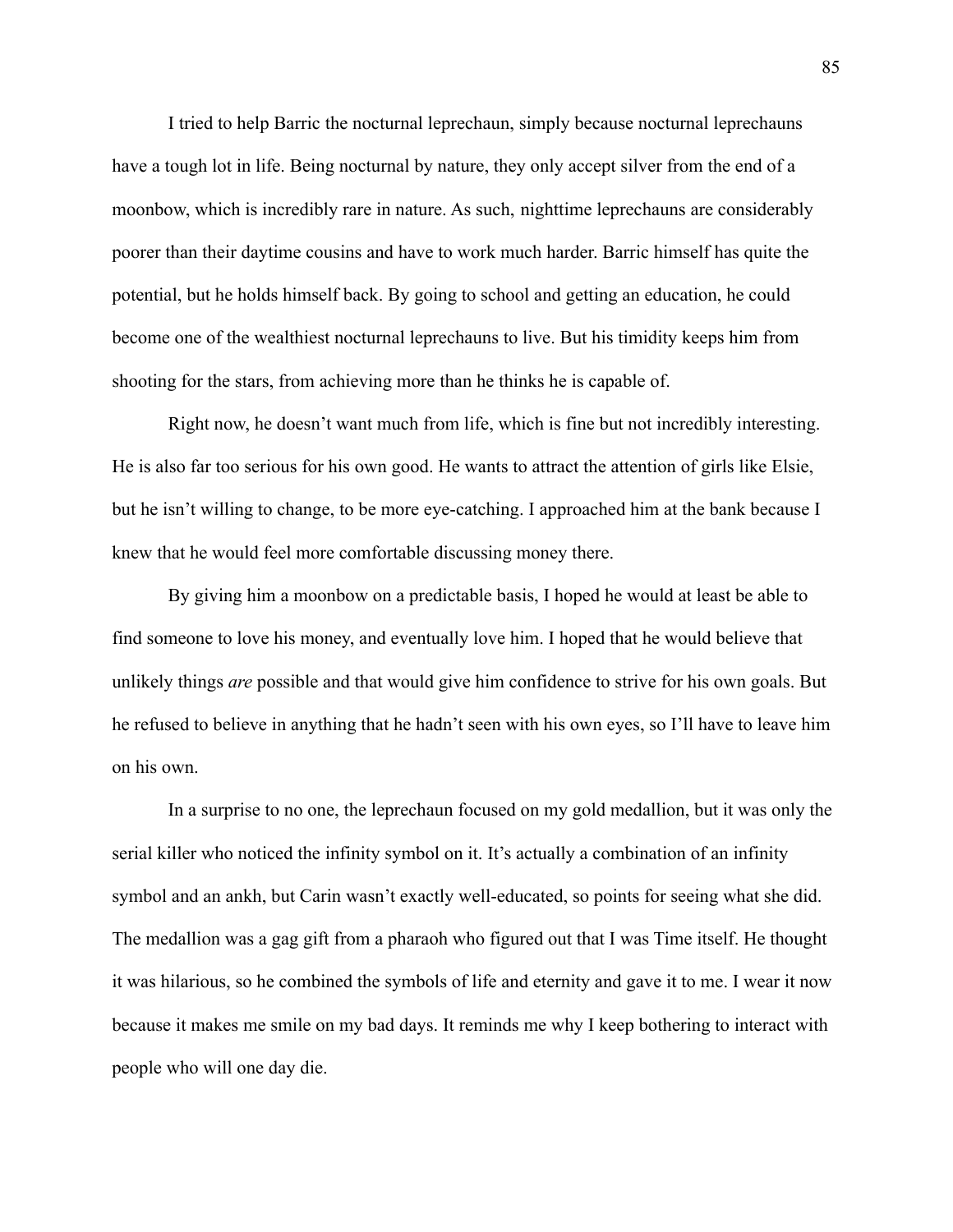I didn't actually choose Carin; she found me. I try to steer clear of people who cause too much trouble, and a serial killer is about as bad as it gets. But she just took so much joy in her kills, I had to know why. What could make a person become that bad without just completely breaking their spirit? For her at least, it was a combination of genetics and upbringing. She had bad genes and a crap childhood, and I guess that made her a bit monstrous. She just took such joy in the kill. She didn't even really care who she killed. She certainly preferred to make the streets safer, but she didn't entirely care. A kill was a kill.

I didn't want to help her, so that limited what I could trade to hear her life's story. Because someone like her is going to have a very interesting take on things. By looking at her timeline, I knew what kind of alcohol she appreciated, so I offered her that. It being a bar, she didn't even care if I could provide past the first bottle. And that's part of why I love working in bars. Most of the time, you don't even have to offer them a deal; people will just tell you about themselves for free. But, I am a being of my word, so I made sure that she had a bottle of moonshine, as promised.

It wasn't too long after that, a bar fight broke out and some drunk idiot nicked my eyebrow with a broken bottle. I could have healed it, but I was curious who would focus on it. Corramae the siren, for instance, noticed.

Corramae was quite the character. Started off sweet as can be, then got more and more awful as she got older. Heck of a curse that girl got. I knew she was going to cause problems, but I also knew that she would give hope to generations of sirens because she would figure out the bloody way to stop their curses: your curse can't work if ya can't sing. When I saw her timeline, I opened a little boutique close to her home called The Bar. It was supposed to be kind of a joke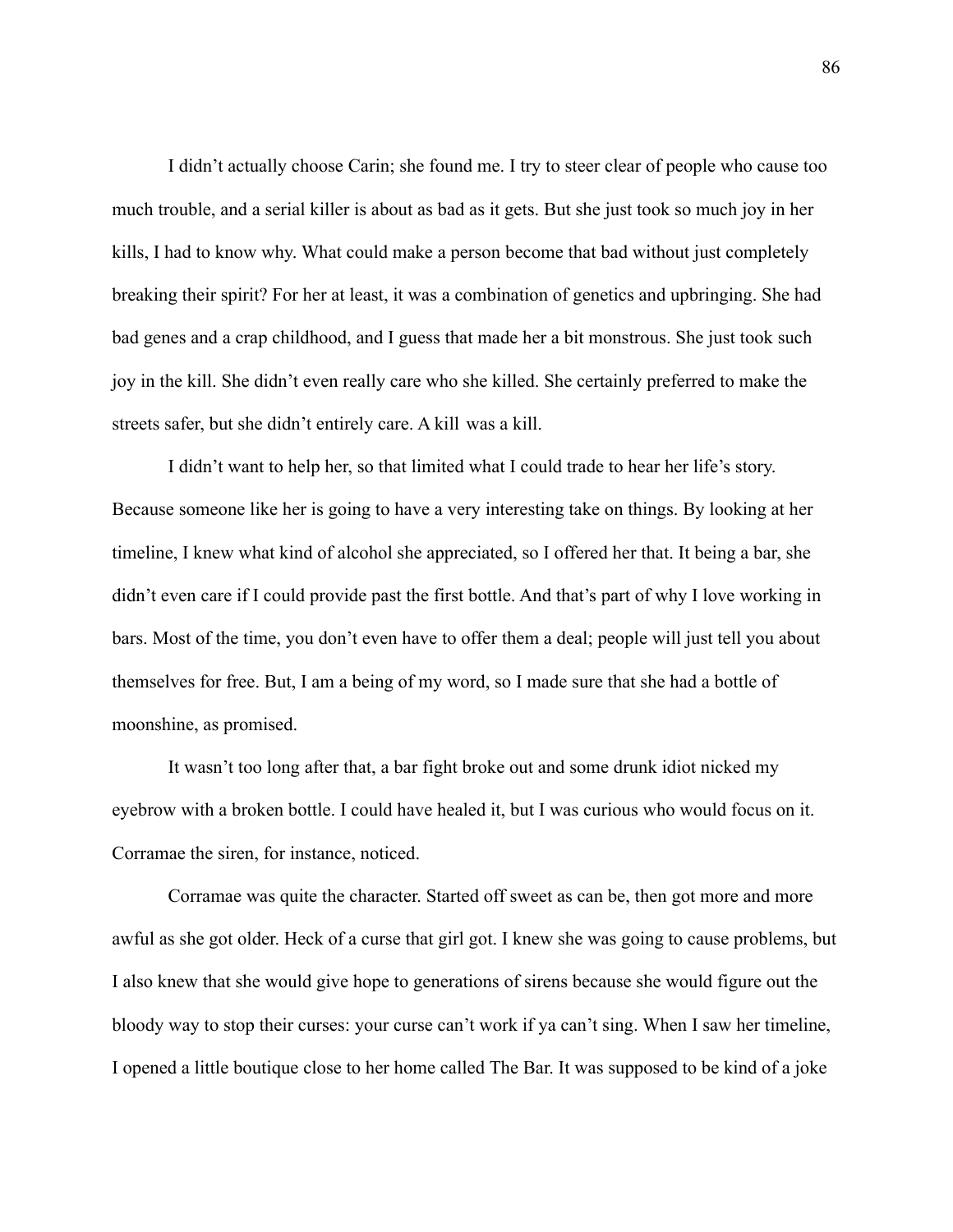about "bar" and "barre" but I don't think most people got it. She was a sweet enough kid with a small penchant for retail therapy, so I knew that was the best way to reel her in. But she turned down my get-out-of-danger-free card, so I let her be. Crazy cat managed to escape even without my help.

All of this brings me to one of my favorite stories: Ever and Luca. Which, incidentally, also ties into my thoughts about Time Travelers. Every so often, a particularly lovely mortal catches my eye. I just can't help myself; I enjoy being around those people. And *sometimes* being around means somebody gets pregnant. And *sometimes* those kids grow up to be Time Travelers. Not that ever Traveler is one of my children, but every Traveler is related to me. As their numbers grew, the Travelers met over the years and began to radicalize the younger generations. I don't approve, but I try to not get involved. Because, once you start changing people's lives, where would I stop? And I do try to respect people's freewill. *Including* Ever (though I certainly "nudged" her life more than I did any of my other children).

Ever is my latest child and, so far, my last. Once the Travelers started radicalizing the new kids, I became far more careful about who I slept with. My offspring are more powerful than other Travelers, as they are genetically closer to pure Time. As such, me having children makes the Travelers bolder as their numbers would be higher. You usually have less problem sacrificing troops in the fight if you have higher numbers of troops. And, since my kids are better able to control time, I don't want too many of them floating around the timeline.

But I just couldn't resist Ever's mom. She was this feisty Irish girl from the coast. She saw me come in on a boat and completely ignored every other man who flirted with her. She'd tell them that her mother had warned her what sailors would do to her if she let them, and she wasn't ready to be a single mom. Her fiery hair reminded me of so many mermaids I knew, so I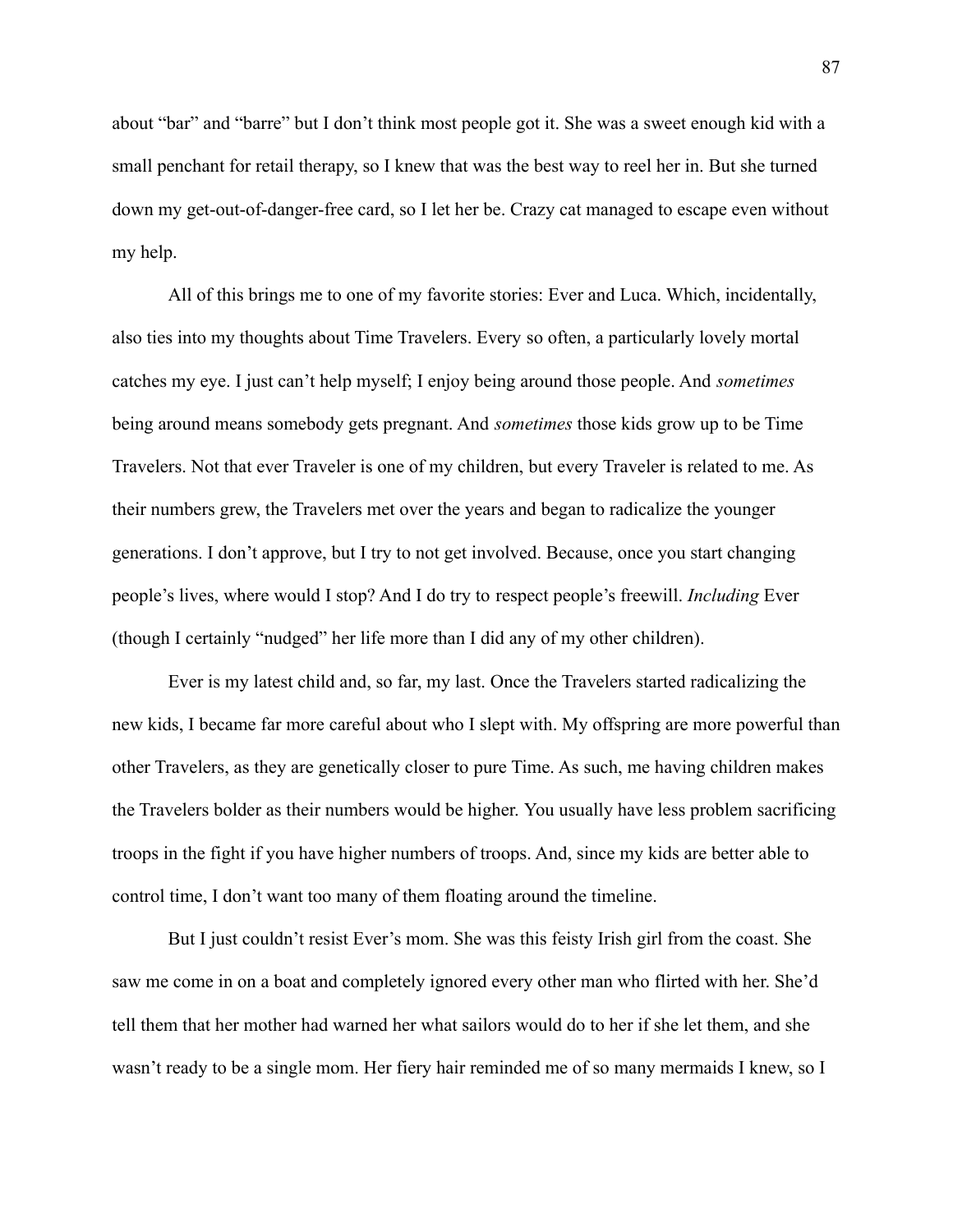called her my mermaid. At first, she fought against the name, thought it was silly. But I won her over in the end when I got a tattoo of her as a mermaid on my bicep. She laughed long and hard when I showed it off.

We moved in together and played husband and wife. She understood that, as Time itself, I couldn't be with her all the time. There would be occasions when I would have to leave her to check on the state of the world (Can't let you mortals do *too* much to the world; I do still want to see future timelines). Imagine my surprise when I return and my little Irish lass has gotten a wee bit larger 'round the middle. She was fuming. Kept on about how she wasn't going to raise this baby by herself, that I was going to have to stick around more if I wanted the baby to grow up right. So I did. She just had this way with words, and fists, that was quite persuasive.

I know I should have glanced at her timelines, looked at what might happen if I stayed with her, but I just couldn't do it. I didn't want any spoilers about how our life would turn out. Plus, I would have changed things, tried to keep her around, and she would have been furious that I was screwing around with my own timeline. I wish I had looked, then I wouldn't have been so blindsided when I lost her during delivery. She struggled and fought for as long as she could, but she just lost too much blood. She passed within a few nights of giving birth to our daughter.

I couldn't handle the loss. My mermaid was the best thing that had ever happened to me, and she was gone before I could truly make her understand that. Unfortunately, I saw her everytime I looked at our little girl and it was just too much. I ran. I left the baby in a nearby town and took off. I told myself that one day I would come back to my girl, and I would make it up to her. Given her mother's strength, our daughter was bound to be a Traveler. And, if she wasn't that was alright too. I just wanted her to be happy.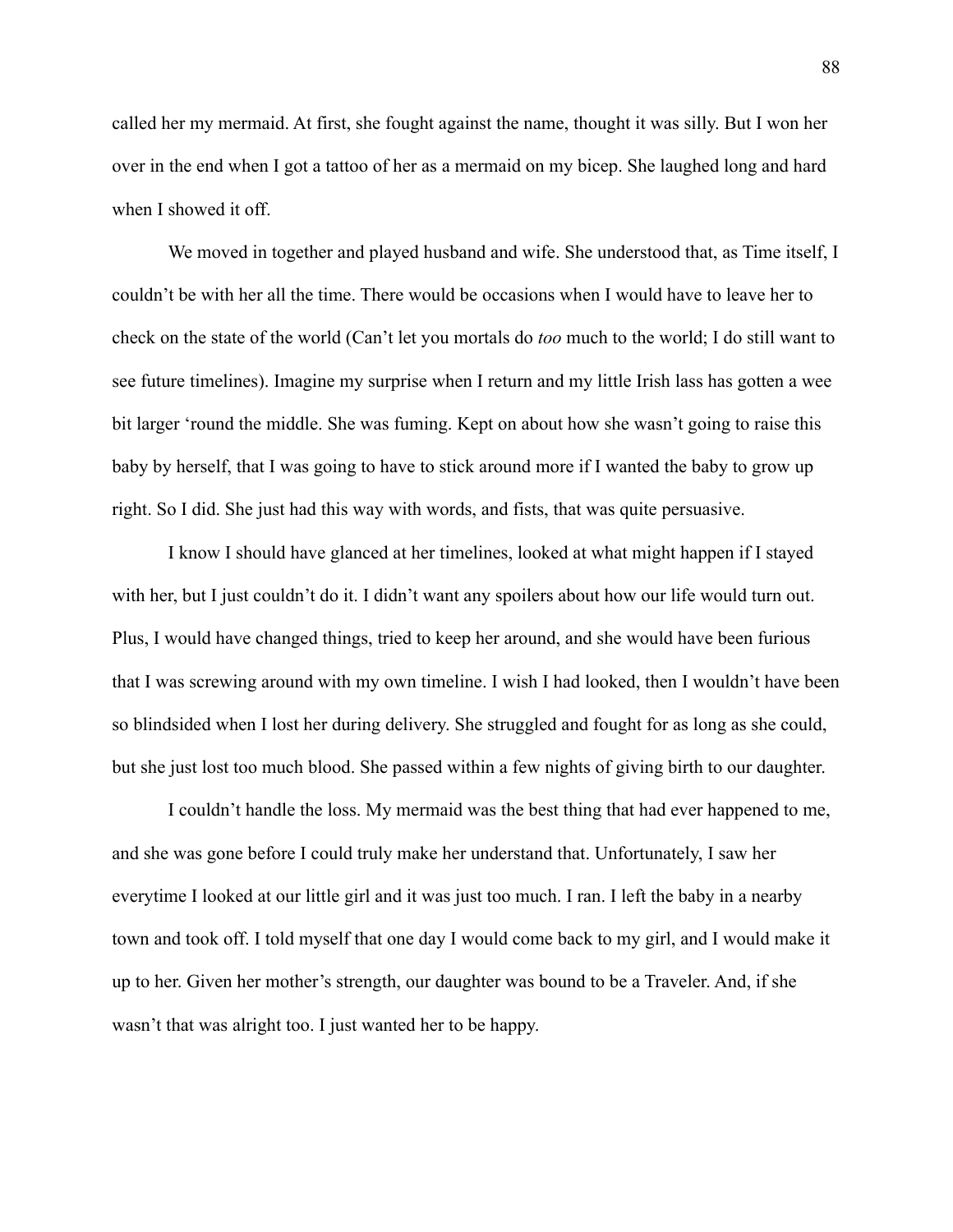When I finally healed enough that I thought I could be there for my daughter, I returned to the little village I had left her in. No surprise, she wasn't there. According to the locals, she had just up and vanished. Looked like my girl was a chip off the ol' block. But, since my daughter wasn't there, and it would take time to find her, I looked through her timelines; I wasn't about to be blindsided again. In those timelines, I saw how happy she was with that dramatic vampire Luca. In fact, Luca was her best chance at having a happy ending. Every timeline where she succeeded in killing him ended with her alone and depressed at the end of her life.

So, when I did finally track her down, I may have made sure that she couldn't kill Luca. Not that she gave up easily. She had her mother's strength and determination so I had to keep a close watch on her to make sure that she didn't kill her only chance at being happy. I couldn't believe that, even after she accepted Luca as part of her life, she drove him away at the first sign of trouble. I love that girl, but she could be so foolish.

I realized that, while she would never accept me as a part of her life, I still needed to meet her, to help her. So I bought a farm in the United States and waited for her to come to me. I knew that, despite her training with the Travelers, she was still a farm girl at heart. Once she was there, I got to know her, tried to figure out what would be the most useful thing I could do for her, aside from revealing myself and breaking every one of my rules by allowing her to remain in one time period for as long as *she* wanted. Being able to locate Luca, no matter when my girl had Traveled to, was the best thing I could think of. And I wanted to hear what she thought of her life, so I pretended to be some kind of fortune teller guy to explain how I knew what I knew.

Thankfully, she believed me and accepted my help. I'll be honest, I screwed up when I directly sent her forward in time. I had meant to send her eventually, but I was just so excited that she was chasing her happiness that I reached over and plopped her into the timeline. It didn't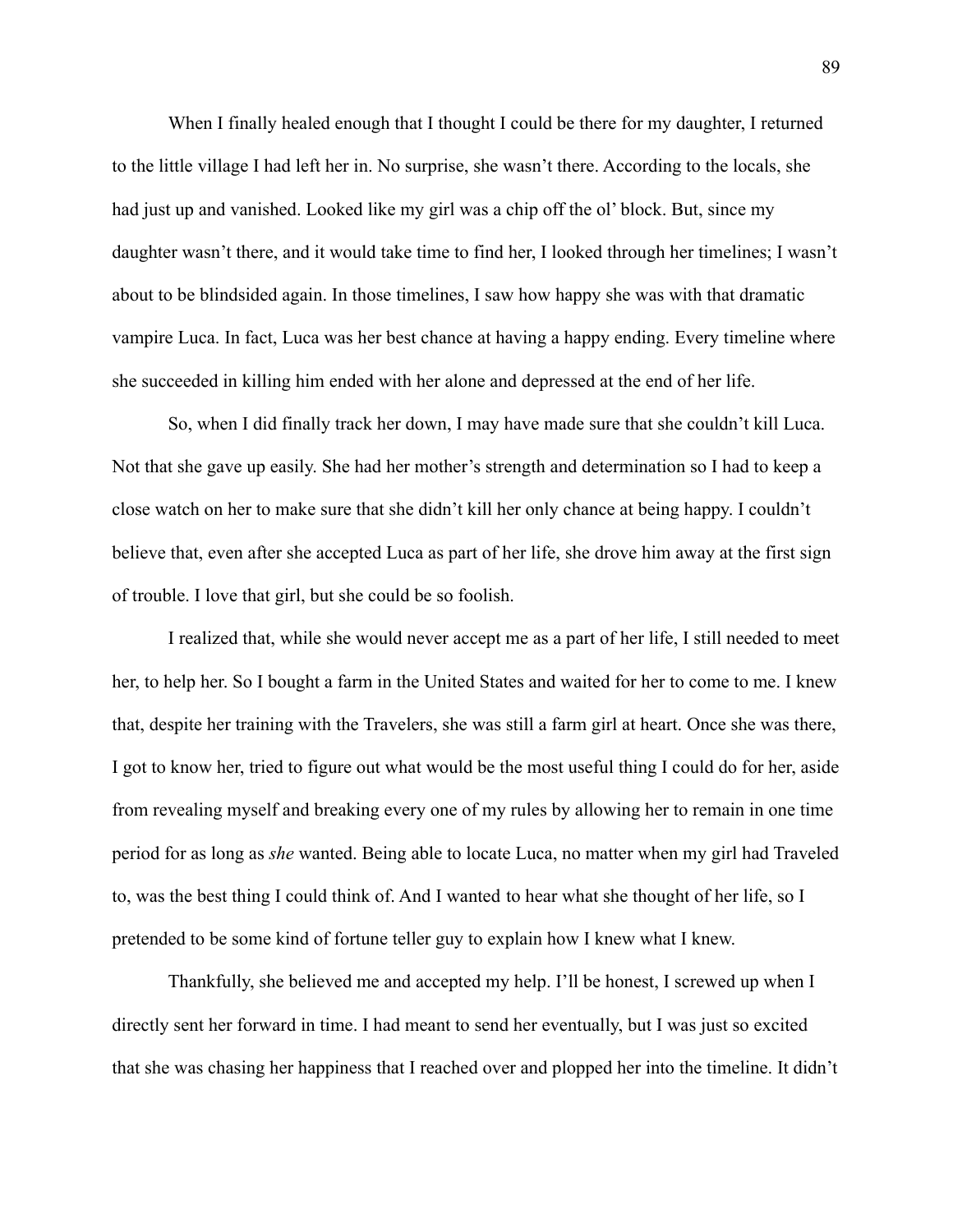seem to mess her up too much, since she tracked Luca down and rescued that fool. I check in on them from time to time, but she finally is allowing herself to be happy and that makes this proud papa's heart glad.

Well, I think that about wraps these stories up. I hope you enjoyed these lives as much as I did. I may add more lives to this collection, but for now, I'm happy with these six. Since I hate endings, given that I really only somewhat understand them. I won't say goodbye. Instead I'll say, "See you around!"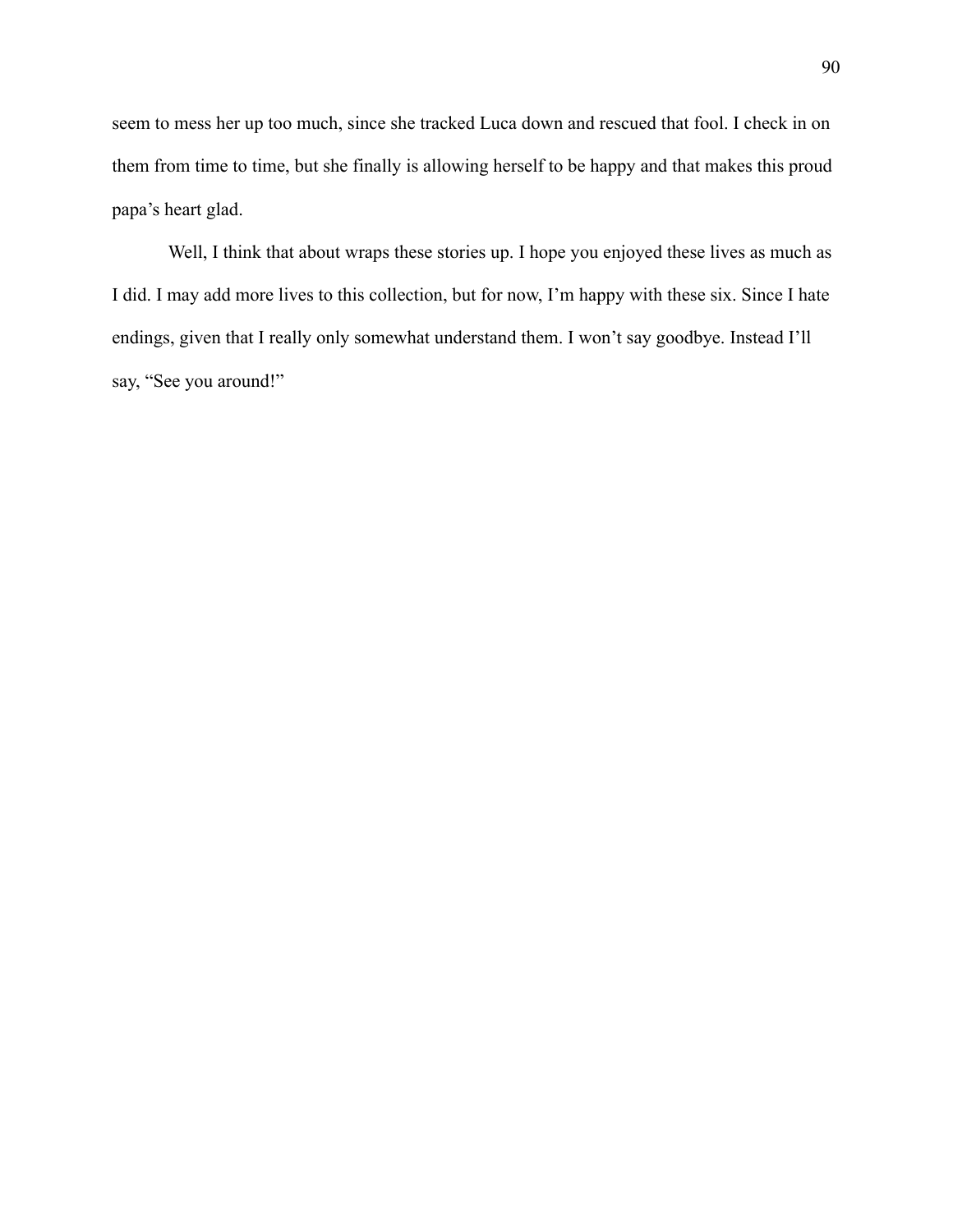## **Reflection**

To begin with, I will discuss what inspired me to write this collection of stories, and then I discuss what inspired each specific story in the collection. I was somewhat inspired by the novel *Station Eleven*, which UAH Honors students had to read my freshman year here at the university. I, and several others, thought that the events and characters in *Station Eleven* were a little *too* connected. My problem was that *every* little plot detail in *Station Eleven* was given a meaning, to the point that I did not care about any of them anymore.

I have noticed in other "connected" texts that the connections frequently overshadow the plot. Too much connection is exhausting to readers and breaks their suspension of disbelief. Too little connection is simply a missed opportunity. I do like the idea of showing, through those little details, that people are more connected than we sometimes realize, but I wanted to do it in a subtle way, so that my audience is somewhat surprised by the big reveal in the final story.

One of the main ways that I connected my stories was through a deal which the main characters are each offered. In each of their own stories, the main character walks into a business and, somehow, winds up talking to the main character of the final story (who is not revealed as being the same character until his chapter). This main character owns different businesses that it thinks will attract certain people to come in. The main character wants those people to think that they are meeting by chance, when it has actually orchestrated the entire moment. This main character, who is actually the physical manifestation of Time, offers everyone essentially the same deal: tell me your life's story and I will provide you with something that you either need or desire for the rest of your life, no matter where you are in the world.

I planned on writing between 10 and 15 stories, with the complete collection being somewhere between 40 and 50 pages. As you have noticed, my estimate was quite off. My first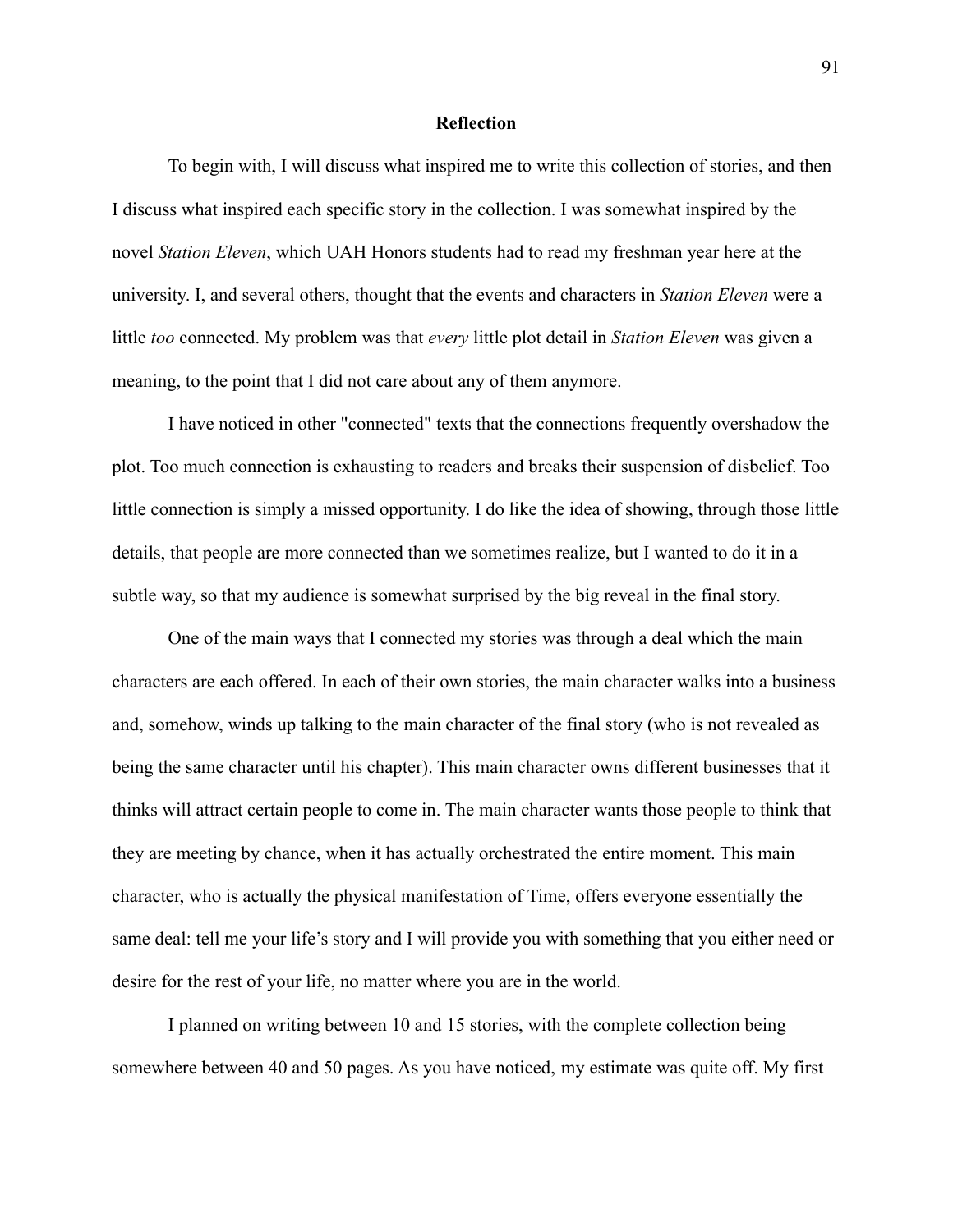drafts of several of my stories were five pages or less, single spaced. I assumed all of my stories would be about that long. After receiving feedback from friends and classmates, I added more scenes to the existing stories and increased the size to double-space. I also allowed myself more pages to develop the characters, which meant that my page count increased significantly. Next, I will discuss my inspiration and decisions for each story specifically.

"1888" was the first story that I wrote, so I thought it fitting that it be the first that my audience reads. I wrote the first draft of this tale several years ago because I wanted to submit something to The Writer's Block literary magazine. I had recently been watching a BBC show called *Ripper Street*, which follows several policemen trying to put their lives back together in the years after Jack the Ripper struck England. Because of that show, I did a "small" amount of research into Jack the Ripper. So when my mind needed to create a story, I decided that Jack the Ripper had a daughter, Carin, who followed in his bloody footsteps.

In my first several drafts, I rather heavy handedly told my audience that she was Jack's daughter. But on later revisions, I realized that, since I did not name a person as Jack, but kept him shrouded in mystery, I could not truly claim that she was his daughter. There are certainly similarities between their styles of killing, but I could not definitely say that she was in fact his daughter, not without peeling away the mystery around Jack. I have read a few books where people have a fictional character as Jack the Ripper, but I disliked most of these because knowing his identity took away some of what makes him so interesting. He could have been anyone, and that is part of why he is so scary and intriguing.

As an afterthought, I decided to increase Carin's (the main character) genetic disposition towards killing by making her related to another famous murderer from around the same time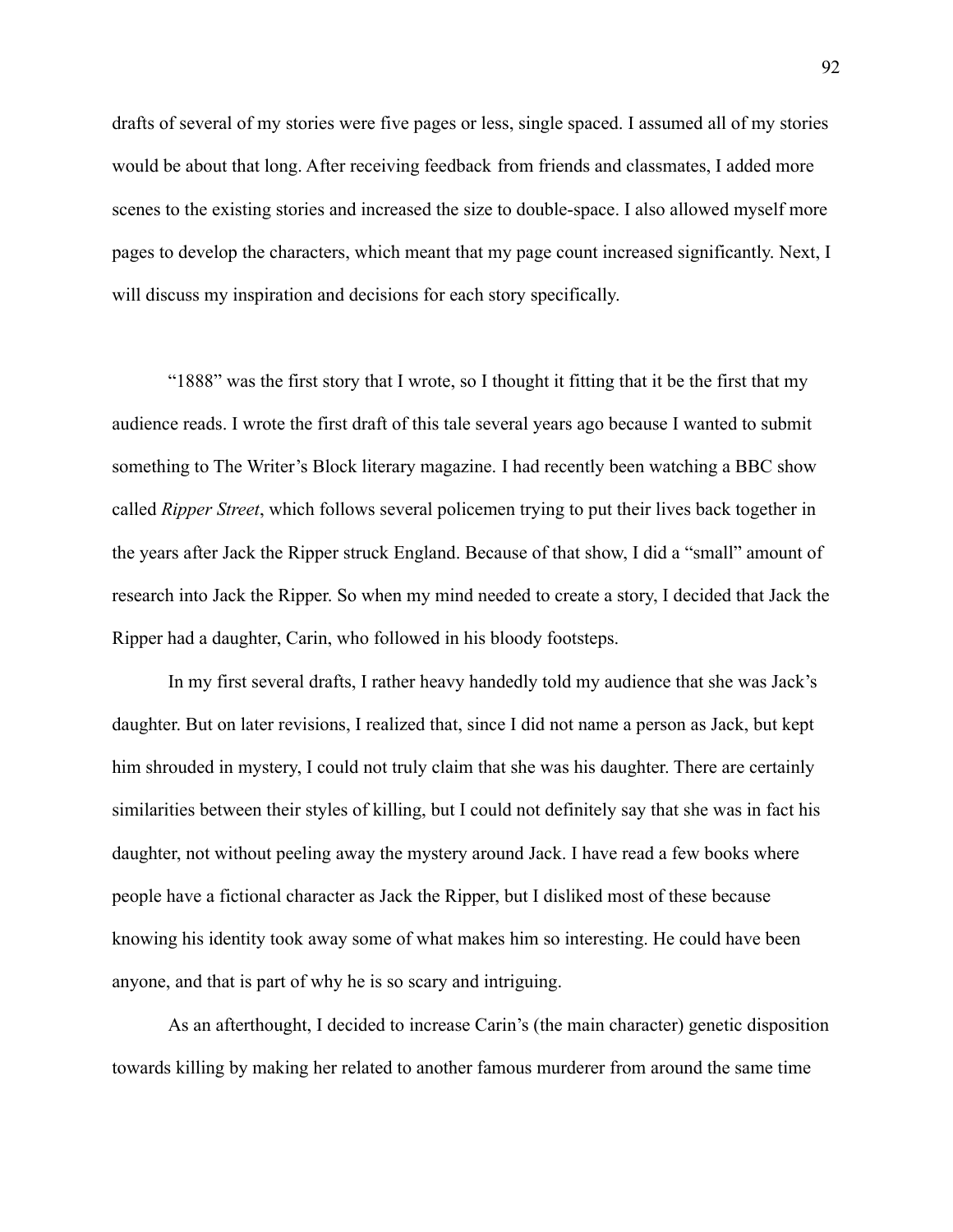period. I could comfortably tie Carin to H.H. Holmes because she knew her mother, and we in the real world know the identity of Holmes. I became interested in Holmes because I had recently watched an episode of *Supernatural* which featured Holmes as the monster of the week. When I discovered that the timeline worked out, as Holmes was convicted a few years after Jack ceased killing, I knew it was too perfect an opportunity to pass up.

Despite not fitting the usual definition of monster (ie. a supernatural being), I decided to include the serial killer partially because I had already written a first draft of her story, partially because I liked the title that I could create with her in the collection. My primary reason, though, was because part of the motivation of writing my collection was to play with the idea of what makes someone monstrous. Given that killing people for fun is mostrous, I thought she would fit well with the theme, despite not being a traditional monster.

In terms of "Family Isn't Skin Deep," I would like to apologize to any parents. I do not fully understand how this story came to be. It was simply an ever spiraling case of "What if" during the writing process. I knew I wanted to write a story about a shapeshifter, but the story actually began with a color prompt during a meeting of The Writer's Block here at UAH.

Writers were to choose a color and then write a story based off of that color. My initial color was grey, then it spiraled into pink and, somehow, red. I suppose I was partially inspired by the 1993 movie *Schindler's List*. The entire movie is set in black and white, with only a few pops of color for dramatic effect, particularly a little girl in a red jacket. I think this scene inspired my own moment of a little girl in a colored jacket standing out in a grey world. So I followed these colors, seeing where the story would lead. As I wrote this story, I kept asking myself, "What if x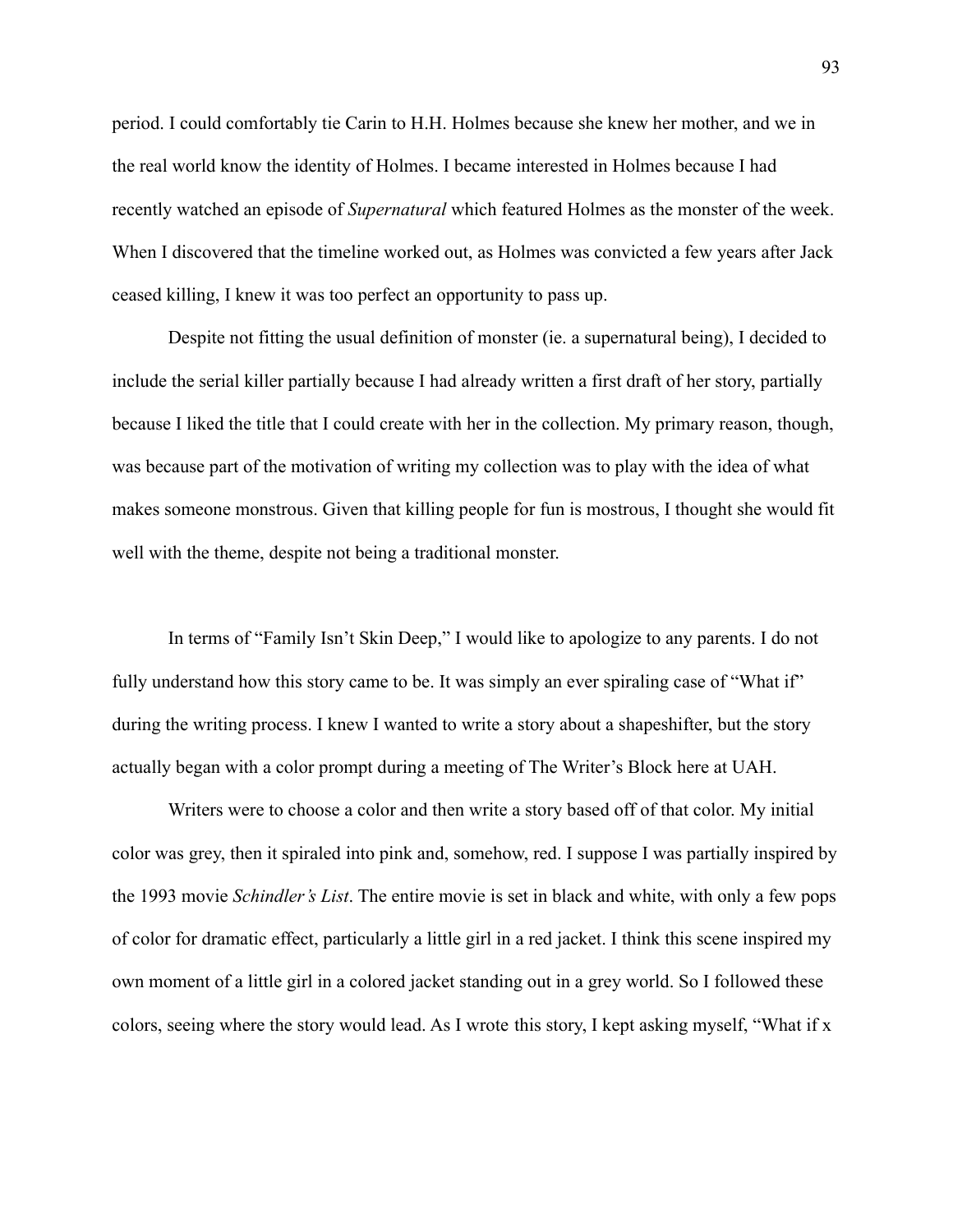happened?" "What if y happened?" "How can I surprise my readers?" until I wound up with a story much darker and more disturbing than what I had set out to tell.

With several of my other stories, I can see where the ideas came from. I have no idea why I decided to have a mother kill her own child. It really was just a case of, "What if the mother snapped?" and then I wrote it, more so I would have something on the page than actually planning to keep it. But the plot worked. That scene was horrifying and disturbing. I still struggle to reread that story even while trying to edit it.

Because that scene was so dark, I purposefully strove to make my other stories lighter, or to at least end on happier notes, because this one was quite disturbing. I freely admit that this is the darkest story I have ever written, and I would like for it to stay the darkest story that I write. I do not want to see how I could top this. I am sure it would be interesting, but there are some questions that are simply better if left unanswered.

The idea for the "To Sing or Not to Sing" came from my own German heritage. Along the Rhine River, there is a section where the cliff juts out into the river that is particularly dangerous and has caused many boating incidents. As I understand it, it was believed that a creature lived there whom the locals called the Lorelei. She would stand atop the cliff and sing; the power of her voice luring sailors to their demise. I learned about her during one of my several trips to visit family who lived in Germany. For some reason, (likely my own love of singing) that legend stuck in my mind and would pop up in my memory from time to time. When, again, I needed a story to submit to the Writer's Block magazine, my mind seems to have gone back to Germany.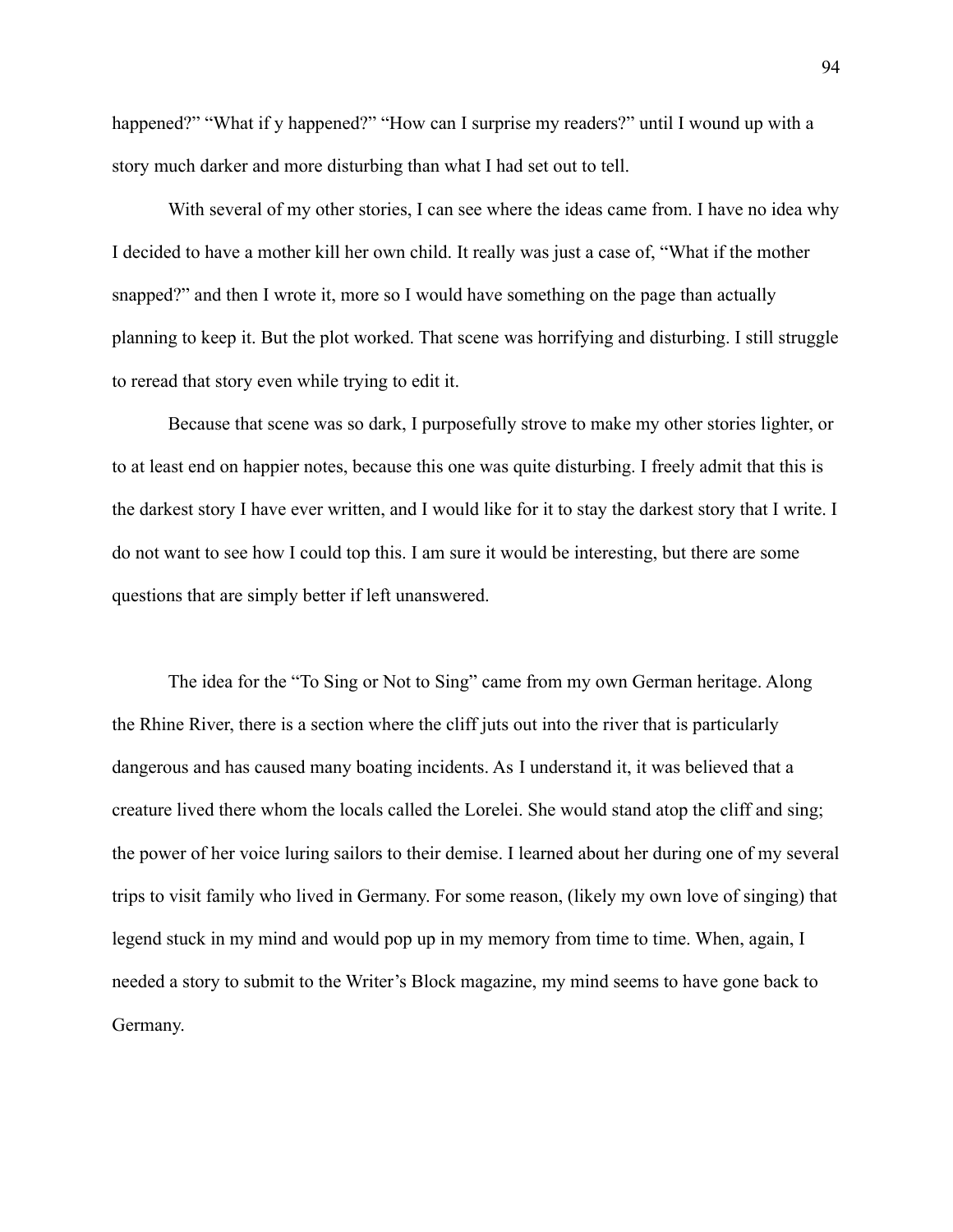I knew that I needed to give my siren/Lorelei some sort of limitation, otherwise she would have been too powerful. The idea of an inescapable curse was inspired by 2006 film *The Covenant*. In that film, several families are able to use magic to do almost anything that they want to. The problem is that using magic is very addictive and the more power one uses, the more health issues one has later in life. The idea of being unable to escape such a horrid fate worked well in quite literally forcing my main character to become a villain.

In my initial drafts, all of the sirens and the majority of the monsters in the world were killed when my main character forced the two sides into a confrontation. After realizing how dark many of my stories were, I changed things so that most monsters still exist and the ending is lighter in that the main character survived, but could no longer use her powers to hurt others. By no longer accessing her powers, her curse was severely diminished and she was able to live a somewhat normal life and have offspring, whom she then mutilated to prevent them from following in her footsteps. But the hope of later generations is that one day they will no longer have to repress their abilities. So it is a bittersweet ending with hope for something better.

"The Joys of Being Friends With a Witch" and "Should You Avoid The Book on the 'sill?" are the most connected of all the stories. I wanted to write a few tales where the narrator is telling someone else's story. My plan was that Barric the nocturnal leprechaun would tell Elsie the witch/genie hybrid's story, and Elsie would tell Barric's story. Instead, I wound up writing a passive narrator telling his best friend's story, and a witch hybrid who refuses to share the spotlight. I allowed this dynamic to play out in their tales because I think it actually plays into their personalities. The leprechaun avoids conflict where he can, to the point where he isn't the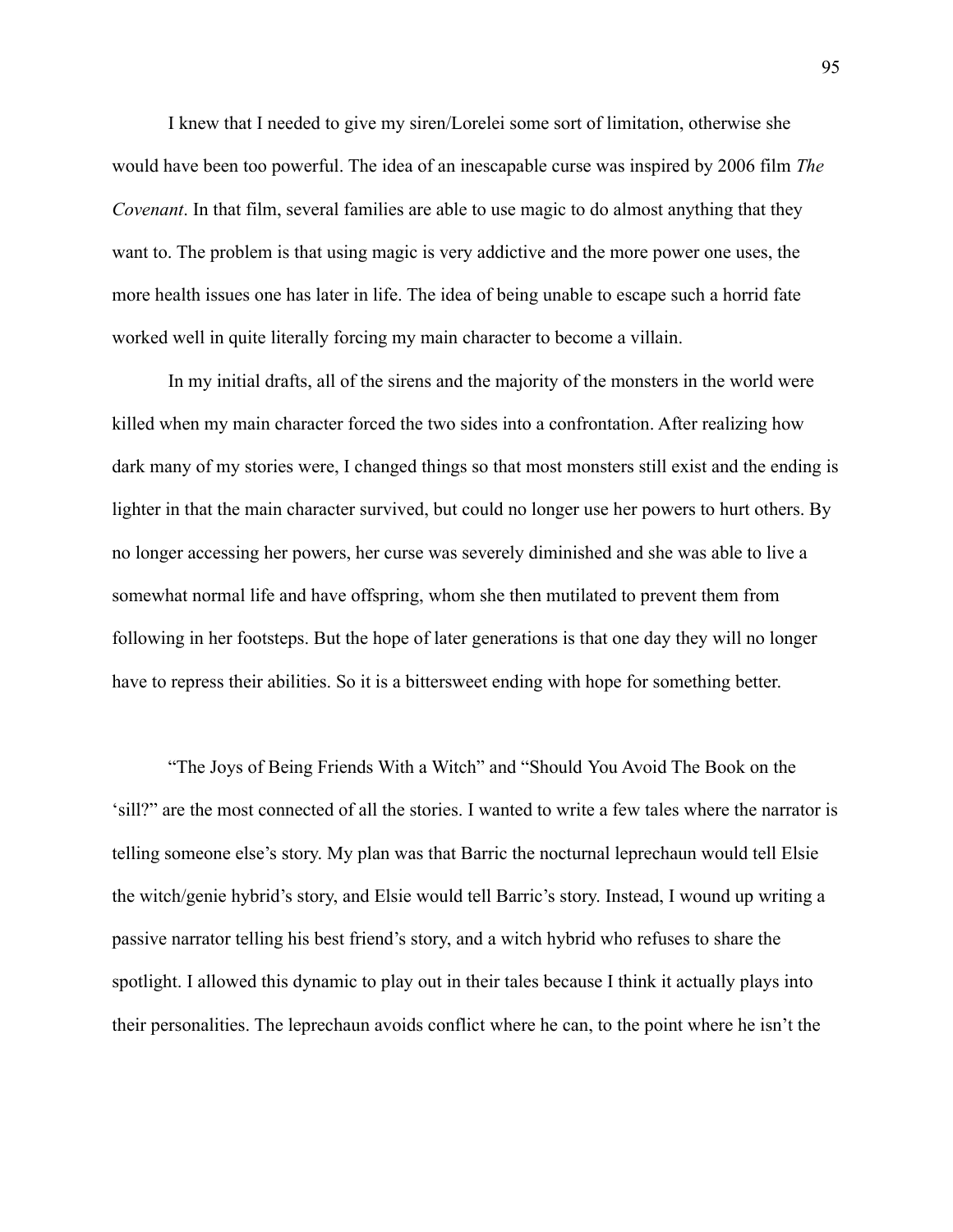main character of his own story. Whereas the witch hybrid is supposed to share the spotlight with her friend, but instead makes the story all about her.

I chose for Barric to be a nocturnal leprechaun because normal, daytime leprechaun are common knowledge. A nocturnal leprechaun, in my head, is a sidestep to their daytime cousins. The normal variety are at the end of rainbows and have a pot of gold. The nocturnal variety have moonbows and a pot of silver because moonlight is somewhat silvery.

For "Should You Avoid The Book on the 'sill?" I toyed with the idea of writing a separate story for a genie and a witch, but then I decided to play around with people's expectations by having a hybrid character. Initially, Barric was supposed to be a hybrid, but Elsie became the hybrid when I realized the similarities between genies' abilities and witches' abilities (and the expectations that are put on them). Once again, Elsie stole the spotlight from poor Barric. One of the similarities, which I touched on in Elsie's story, is that both witches and genies use their magic to fulfill some sort of contract. Witches make a deal, while genies grant wishes.

I struggled to find a way to make Elsie's story separate from Barric's. I wanted there to be a significant amount of overlap between them, but I did not want to tell the exact same story all over again (though I have noticed a recent trend for authors to release their stories from a different character's point of view). At the same time, I also needed a way to keep Luca the vampire (from "What's So Great About Time Travel Anyway?" alive while he was being held hostage). I realized that, by linking Luca with Elsie, I solved both of my problems and created another overlap between my stories.

My longest story by far is "What's So Great About Time Travel Anyway?" This, my time-traveler story, was inspired by a prompt from Tumblr that I saw on Pinterest. Unfortunately,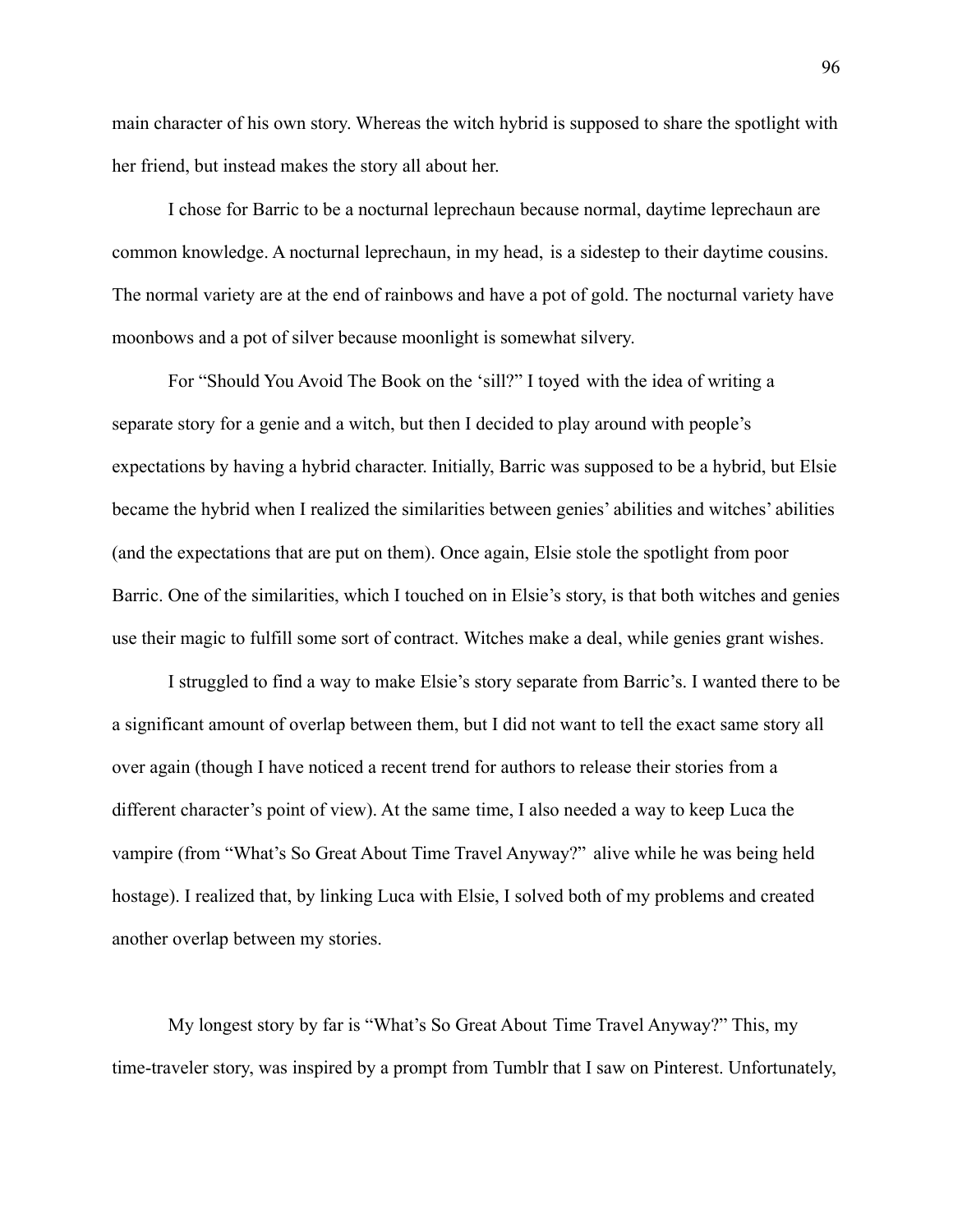I have not been able to find the post on Pinterest. Essentially the post was a story prompt. The first person wanted to read a story about the friendship between a time traveler and an immortal, how the immortal would be able to fill the time traveler in on important events that they missed. The second person thought it would be interesting if the two started out as friends, then became lovers. A third person proposed starting out as enemies and turning into lovers.

Somehow, my mind equated immortal with vampire and then the time traveler turned into a monster hunter, as that would set her at odds with the vampire. Even before I decided that my immortal would be a vampire, I liked the idea of the immortal focusing on little details. Rather than informing the time traveler about a major world event, such as either of the two World Wars, the immortal described things that had changed in the village they lived in (so and so got married, so and so moved away, so and so's cow gave birth to twins, etc).

Despite choosing to write a romance, I really struggled with the romantic aspects of this story. As I struggled to figure out why, I realized I always stop writing my stories as soon as the two characters begin to have romantic feelings for one another or I simply skip to a point when the two are in a committed relationship. As I tried to figure out why this might be, and how to move past it, I realized that it was partially because I have never been in a committed relationship myself. I think I struggle to write romance because (other than reading about it) I really do not understand how it works and thus feel uncomfortable portraying something so real for so many people.

I decided to move past the romance and allow the story to be less a romance, and focused more on a girl allowing herself to be more than her past. I will fully admit that this stemmed from watching Marvel's *The Falcon and the Winter Soldier*, namely from witnessing the character Bucky Barnes, a former assassin, struggle to forgive himself for his past actions. It is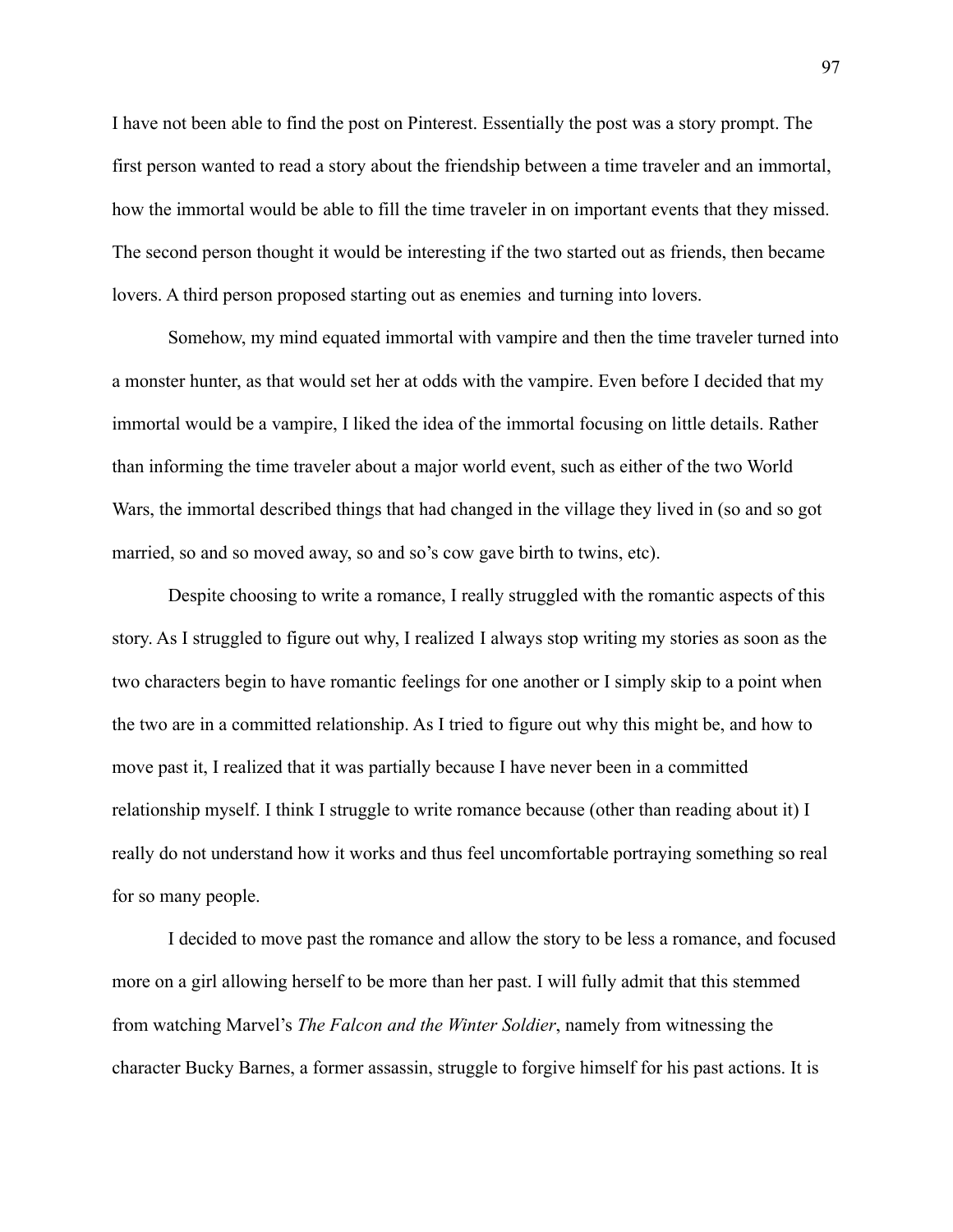not a one-to-one comparison, but Barnes' struggles certainly influenced how I moved forward with the time traveler's character development.

I decided not to give the main character of this story a birth name because I think it was stripped from her by the militarized Time Travelers who trained her to hunt monsters. Due to her harsh upbringing, the main character is initially uncomfortable with frilliness and femininity. For her, the name "Ever" is quite feminine and she understands, but does not fully approve of, the pun about "forever" and time travel. As the writer, however, I quite like the name "Ever" for those exact reasons, so I finageled my way into giving her the name I wanted, while also acknowledging her rough upbringing. I had also intended to write more about the Time Travlers' society, but this story is already pushing over 20 pages, so I may return to Ever, Luca, and the Time Travelers in a much longer story.

"One of these Things is Not Like the Other" was one of the most difficult stories to write. The main character is the physical manifestation of Time. Initially, Time (the character) was simply the tie between why a siren, a shapeshifter and a serial killer walk into a bar. Time was an immortal, omniscient being who enjoyed hearing people talk about their life stories. As I was writing about Ever and Luca, I jokingly thought "What if Ever can't kill Luca because Time itself ships them?" Then I started seriously considering the ramifications. There had to be a reason why she kept Time Traveling everytime she got close to killing Luca. And Time as an actual person would be immortal and able to see people's lives.

The more I thought about it, the more it made sense for Time to be the final character. Time can be anywhere, at any time. It can do what it likes because it literally is time. I then had to explain why Time, who is a mostly decent person, does not intervene to prevent tragedy. I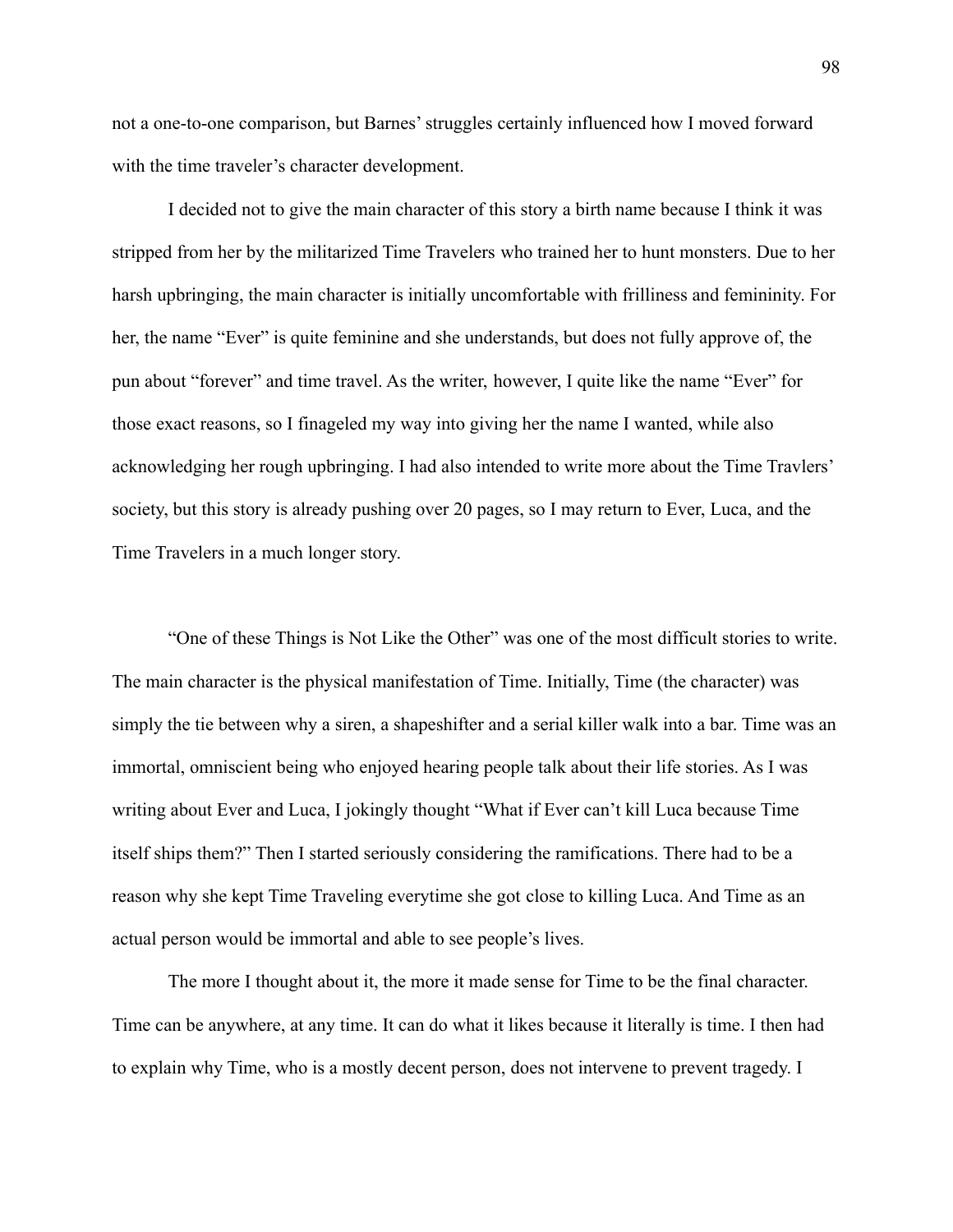decided that Time tries not to interfere because it believes in free will; it wants to see what people will do with their lives. Time is willing to give nudges towards special people, in the form of the deals it makes. But then I had to explain why Time had no issues interfering in Ever amd Luca's lives. At first, I thought it was because Time was the father of all Time Travelers, but that opened up more issues.

I decided that Time is only the father of a few, incredibly powerful Time Travelers, including Ever. Time has no qualms interfering with Ever's life because this is Time's offspring, one of only a few rare beings in the universe, so she is immensely precious to Time. Time simply wants her to be happy and knows that Luca is her best chance at having a happy ending.

The next thing I would like to discuss is what genres my collection fits into, or almost fits into in some cases. First and foremost, all the stories in my collection are fiction. My collection fits into several, more specific genres though. It is certainly supernatural, as almost all of the main characters are supernatural beings. Most of the stories are urban fantasy as well, due to the supernatural characters existing in secret alongside the modern world. Several of them, particularly "The Joys of Being Friends With a Witch" and "Should You Avoid The Book on the 'sill?" are young adult tales as I intentionally made it somewhat ambiguous if the main characters are in high school or college. As the writer, I vacillated between a high school or college setting, so I decided to leave it to my audience to decide for themselves.

On a different note, "What's So Great About Time Travel Anyway?" is a paranormal/time travel romance, to a certain extent, because of the romantic relationship that develops between Ever, the main character, and Luca, the vampire. I had intended for romance to be a larger part of this particular story, but things did not work out that way. I instead focused on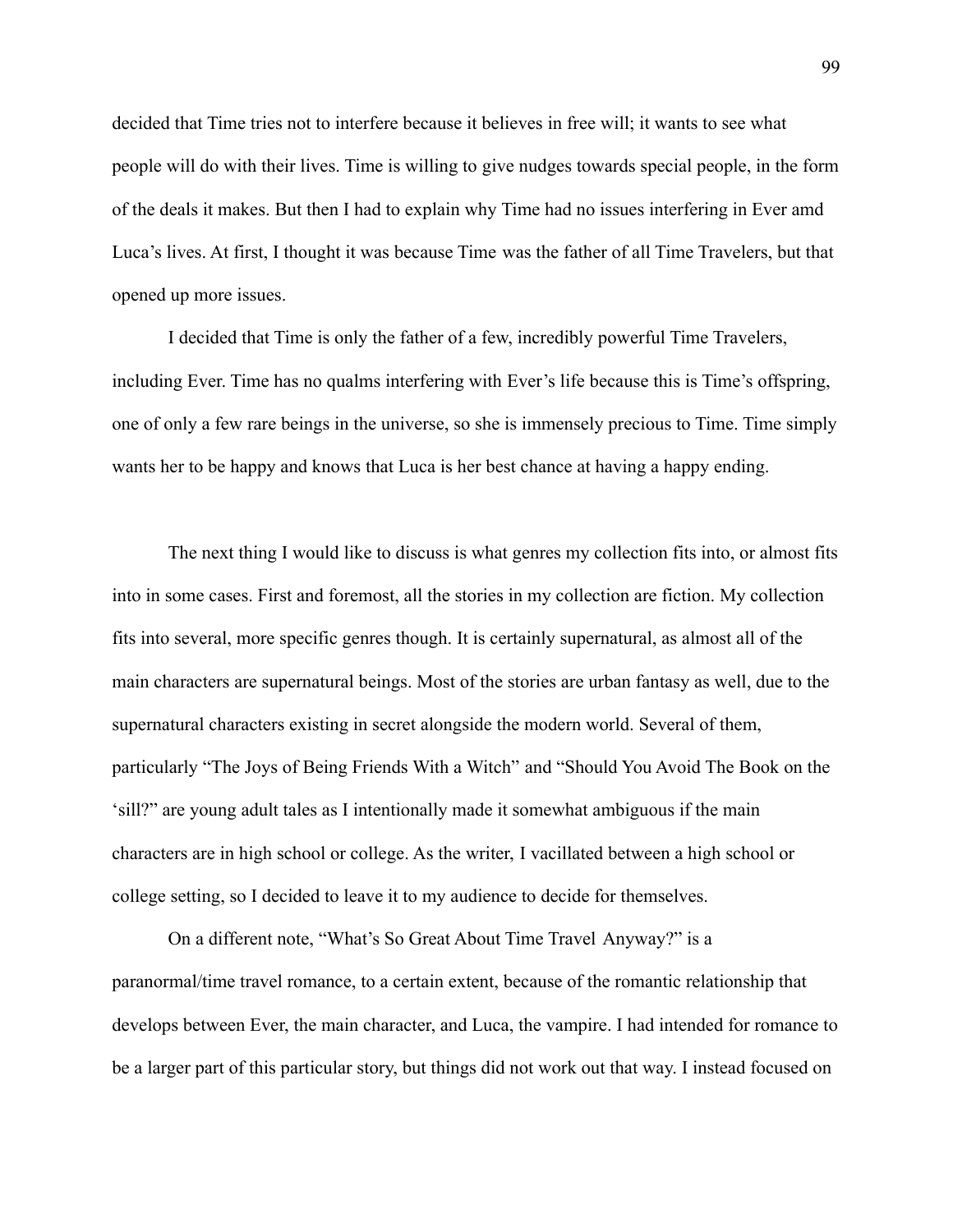Ever's development as a character. That development means that, in some ways, this story is also a coming-of-age story. Ever, who I intentionally did not give a birth name, is forced to alter her understanding of the world when Luca, the vampire she is hunting, repeatedly refuses to kill her. Based on her understanding, Luca is simply a monster who does nothing but kill, for food and for sport. When he challenges her understanding, he forces her to reexamine her worldview. From the beginning I hinted that she knew something was wrong, but she did not know just how much she had been lied to about how people and supernatural creatures truly behave. She was raised to see the worst in supernatural creatures and Luca's behavior forces her to develop as a character. Due to Ever's travels through time, this is also an alternate historical fiction as she interacts with the *R.M.S. Titanic* and, briefly, with Jack the Ripper.

On a similar note, "1888" is also alternate historical fiction, since it tells of another serial killer operating around 1888 who might be related to Ripper but was related to H.H. Holmes. "1888" is also a caper, as Carin is a criminal who evades and belittles the police chasing other serial killers.

I struggled to classify both "Family Isn't Skin Deep" and "One of these Things is Not Like the Other" I would not necessarily call "Family Isn't Skin Deep" suspense, a thriller, or psychological horror, as I think the mother's murder-suicide comes rather too quickly for these genres. These genres focus more on unsettling their audience throughout the story, whereas mine is mostly fine until the mother snaps. So I am not certain what genre(s) this story best fits with. "One of these Things is Not Like the Other" is a retelling of all of the stories; it is another character commenting on/criticizing the main character of each of the previous stories.

"To Sing or Not to Sing" is both a mythic story and a reverse coming-of-age. This tale is mythic as it was inspired by both the sirens of Greek mythology and the Lorelei of German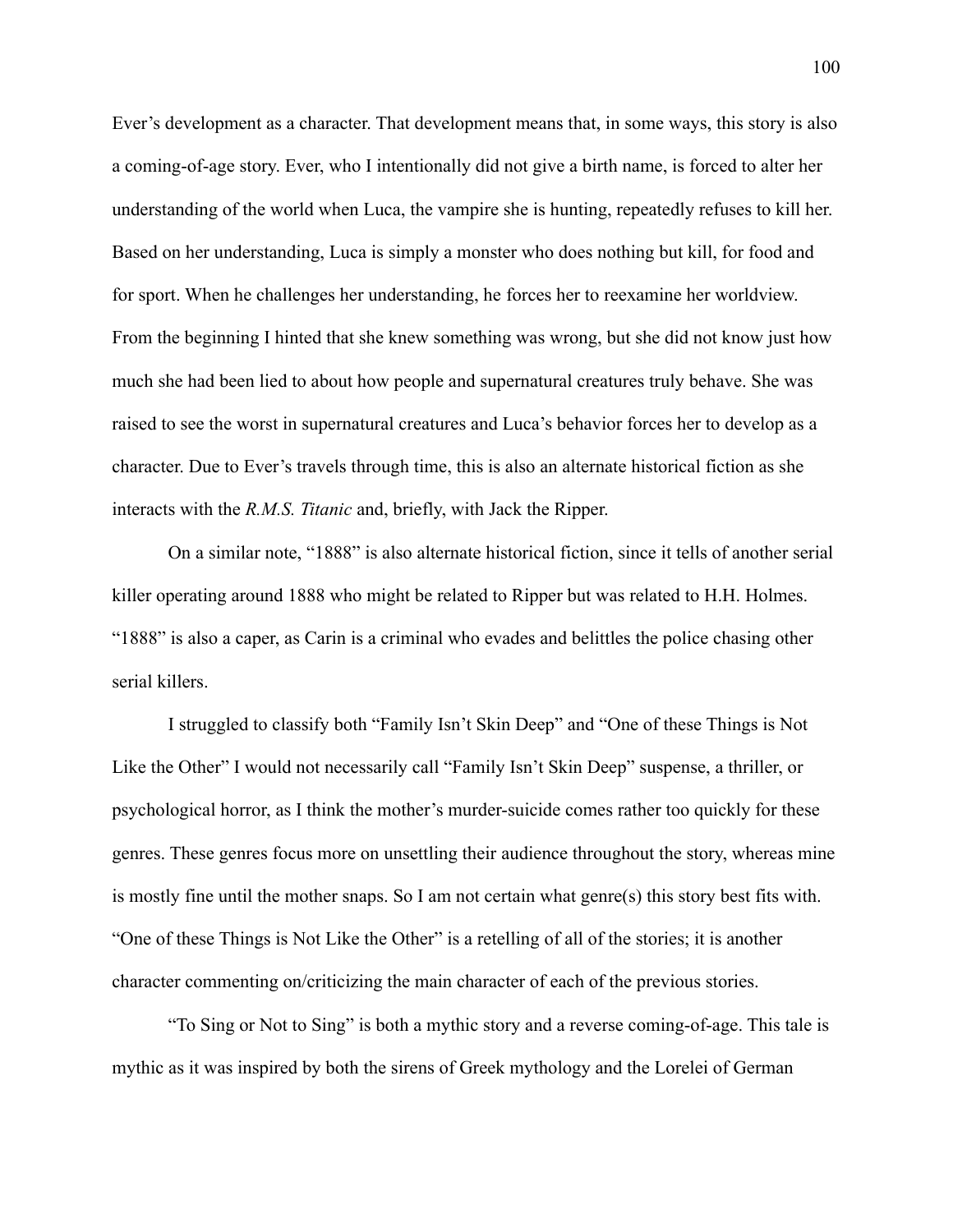mythology. A typical coming-of-age story shows how the main character grows to become a better person and figures out their place in society. I used the term "reverse coming-of-age" as Corramae, the main character, does not grow as a character. Instead she devolves until she starts a war between humanity and monsters and commits unspeakable atrocities.

In terms of seeking publication, I have not decided if I will seek publication for this story. I likely will because I have already written the stories, so I might as well place my tales into the world so that other people can read them. Hopefully they will bring enjoyment to at least one person in the world. I would likely start by publishing my collection on Amazon as I know that they have a self-publishing feature and several people have told me that I should look into publishing my stories (this collection and others that I have written) on Amazon. I would have to see if, by publishing with Amazon, I would give up any chances of publishing my collection elsewhere.

I am interested in sending my collection to different publishers; I simply need to research which ones would be the most likely to take a collection like mine, because I do not think that my collection fits with the general aesthetic of publishers like Penguin Random House. To make my collection more appealing to publishers, I will likely have to make more edits as some of the stories are still a bit rough in some places (but I am not entirely certain how to fix that). Thankfully, I have several friends who, like me, want to work as editors at publishing companies, so they might be able to offer a perspective that I, as the author, cannot see.

All in all, writing this collection has been an interesting and, mostly, pleasant experience. I have learned a great deal about myself, including that my mind is a considerably darker place